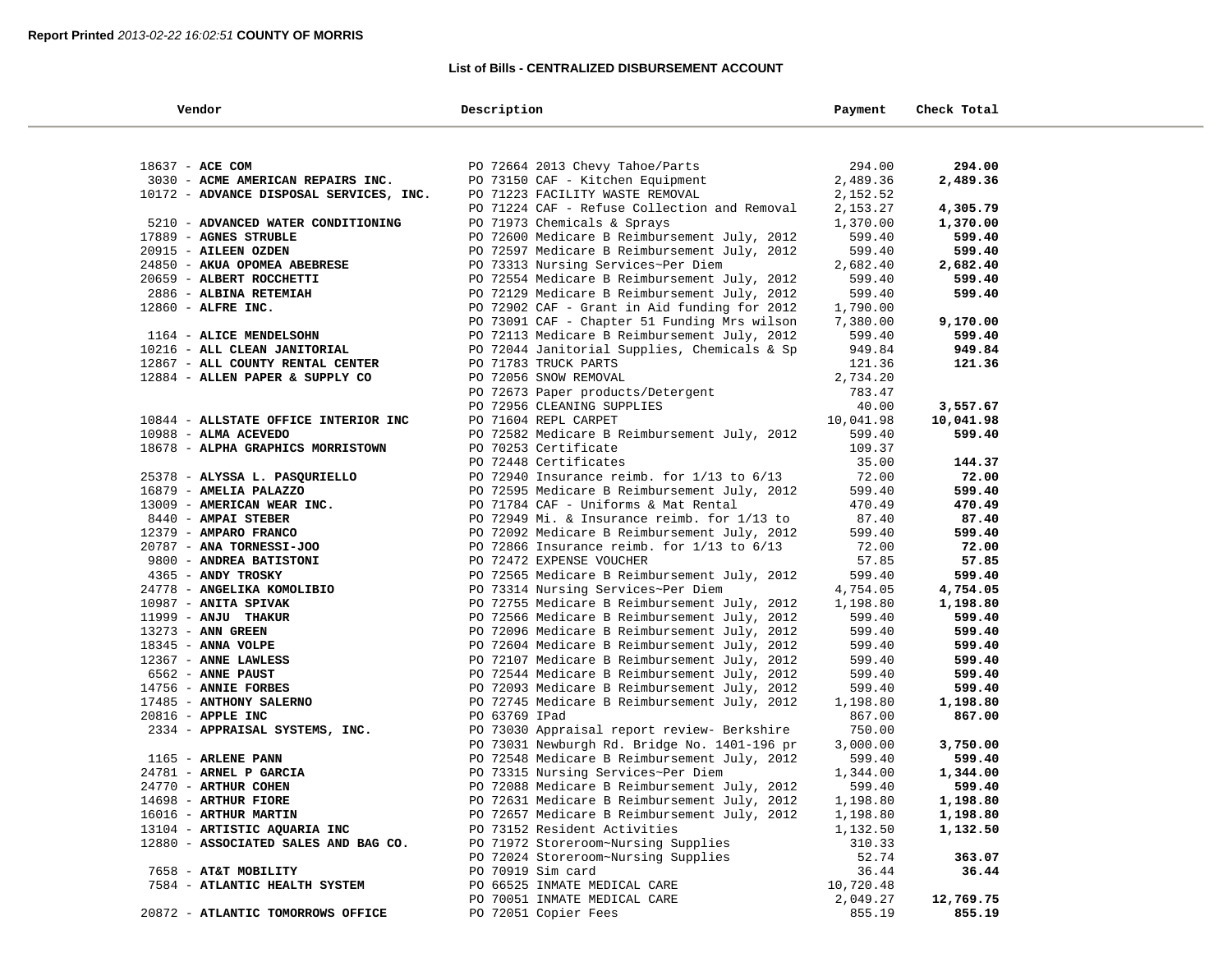| 8237 - AUDREY GOLDBERG                                                                                                                                                                                                                       |               | PO 72587 Medicare B Reimbursement July, 2012                                                                                                                                                                                                   | 599.40    | 599.40    |
|----------------------------------------------------------------------------------------------------------------------------------------------------------------------------------------------------------------------------------------------|---------------|------------------------------------------------------------------------------------------------------------------------------------------------------------------------------------------------------------------------------------------------|-----------|-----------|
|                                                                                                                                                                                                                                              |               | 3899 - AVTECH INSTITUTE<br>3899 - AVTECH INSTITUTE PO 71151 CAF - 3899-19<br>5978 - BAILA MANDEL PO 72656 Medicare B Reimbursement July, 2012 1,198.80                                                                                         |           | 821.34    |
| 15978 - BAILA MANDEL                                                                                                                                                                                                                         |               |                                                                                                                                                                                                                                                |           | 1,198.80  |
|                                                                                                                                                                                                                                              |               | 25224 - BAILEY'S TEST STRIPS & PO 73042 Temp Rite Temp labels<br>5364 - BARBARA POBURSKI PO 72596 Medicare B Reimbursement July, 2012                                                                                                          | 69.00     | 69.00     |
|                                                                                                                                                                                                                                              |               |                                                                                                                                                                                                                                                | 599.40    | 599.40    |
| 1917 - BARBARA KEEFE                                                                                                                                                                                                                         |               | PO 72648 Medicare B Reimbursement July, 2012                                                                                                                                                                                                   | 1,198.80  | 1,198.80  |
| 9377 - BARBARA MUELLER                                                                                                                                                                                                                       |               | PO 72653 Medicare B Reimbursement July, 2012                                                                                                                                                                                                   | 1,198.80  | 1,198.80  |
| 20141 - BARBARA SANGSTER                                                                                                                                                                                                                     |               |                                                                                                                                                                                                                                                | 1,198.80  | 1,198.80  |
| 20636 - BARBARA SCHECKMAN                                                                                                                                                                                                                    |               | PO 72751 Medicare в келифитьемене ода,<br>PO 72136 Medicare B Reimbursement July, 2012                                                                                                                                                         | 599.40    | 599.40    |
| 776 - BARBARULA LAW OFFICES                                                                                                                                                                                                                  |               | PO 73033 Morris County Legal services render                                                                                                                                                                                                   | 4,524.00  | 4,524.00  |
| 12060 - BARKEL FLEMMING                                                                                                                                                                                                                      |               | PO 73316 Nursing Services~Per Diem                                                                                                                                                                                                             | 1,791.72  | 1,791.72  |
| 13259 - BAYWAY LUMBER                                                                                                                                                                                                                        |               | PO 72427 ICE MELT                                                                                                                                                                                                                              | 8,125.00  | 8,125.00  |
| 10413 - BEATRIZ OSPINA                                                                                                                                                                                                                       |               |                                                                                                                                                                                                                                                | 36.00     |           |
|                                                                                                                                                                                                                                              |               | 10413 - BEATRIZ OSPINA<br>17888 - BENJAMIN STRUBLE<br>16098 - BERYL MCPHERSON<br>16098 - BERYL MCPHERSON<br>16098 - BERYL MCPHERSON<br>16098 - PERYL MCPHERSON<br>16098 - PERYL MCPHERSON<br>16098 - PERYL MCPHERSON<br>16098 - PERYL MCPHERSO | 72.00     | 108.00    |
|                                                                                                                                                                                                                                              |               |                                                                                                                                                                                                                                                | 599.40    | 599.40    |
|                                                                                                                                                                                                                                              |               |                                                                                                                                                                                                                                                | 599.40    | 599.40    |
| $6098 - BEXI1$ external contracts.<br>$9378 - BEXI1$ DENMEAD<br>$9378 - BEXI1$ FANOK<br>$1000$ and the particle of the particle of the particle of the particle of the particle of the particle of the particle of the particle of the parti |               |                                                                                                                                                                                                                                                | 56.80     | 56.80     |
|                                                                                                                                                                                                                                              |               | PO 72630 Medicare B Reimbursement July, 2012 1,198.80                                                                                                                                                                                          |           | 1,198.80  |
| 20934 - BEVERLY VOLKER                                                                                                                                                                                                                       |               | PO 72552 Medicare B Reimbursement July, 2012                                                                                                                                                                                                   | 599.40    | 599.40    |
| 23982 - BEYER CHRYSLER JEEP                                                                                                                                                                                                                  |               | PO 72324 AUTO PARTS                                                                                                                                                                                                                            | 52.01     | 52.01     |
| 23983 - BEYER FORD                                                                                                                                                                                                                           |               | PO 72325 AUTO PARTS                                                                                                                                                                                                                            | 217.79    | 217.79    |
|                                                                                                                                                                                                                                              |               | 23983 - BEIER FURD<br>24779 - BINU ILLIMOOTTIL JOSEPH<br>21042 - BIRDSALL SERVICES GROUP, INC.<br>21042 - BIRDSALL SERVICES GROUP, INC.<br>21042 - BIRDSALL SERVICES GROUP, INC.<br>22042 - BIRDSALL SERVICES GROUP, INC.<br>22079 CAF - S     | 280.00    | 280.00    |
|                                                                                                                                                                                                                                              |               |                                                                                                                                                                                                                                                | 330.00    | 330.00    |
|                                                                                                                                                                                                                                              |               |                                                                                                                                                                                                                                                | 13,368.51 | 13,368.51 |
| 3703 - BLEJWAS ASSOCIATES INC.                                                                                                                                                                                                               | PO 72802 HVAC |                                                                                                                                                                                                                                                | 2,016.88  | 2,016.88  |
| 13413 - BOONTON AUTO PARTS                                                                                                                                                                                                                   |               | PO 72326 AUTO PAINT SUPPLIES                                                                                                                                                                                                                   | 444.40    | 444.40    |
| 13560 - BOROUGH OF BUTLER                                                                                                                                                                                                                    |               | PO 73049 Boro of Butler Electric                                                                                                                                                                                                               | 388.67    | 388.67    |
| 2497 - BOROUGH OF KINNELON                                                                                                                                                                                                                   |               | PO 71828 DRE Grant Reimbursement                                                                                                                                                                                                               | 385.00    | 385.00    |
| 15946 - BOROUGH OF MADISON                                                                                                                                                                                                                   |               | PO 72877 CAF - 2012 Supplemental Municipal A 1,852.80                                                                                                                                                                                          |           |           |
|                                                                                                                                                                                                                                              |               | PO 72670 CAF - 2012 Municipal Alliance Funds 7,741.19                                                                                                                                                                                          |           | 9,593.99  |
| 5645 - BRIAN HAMILTON                                                                                                                                                                                                                        |               | PO 72438 State Voter Registration January Co                                                                                                                                                                                                   | 51.34     | 51.34     |
| 13490 - BRODART CO                                                                                                                                                                                                                           |               | PO 71985 Supplies to process LIbrary materia                                                                                                                                                                                                   | 290.72    | 290.72    |
| 11101 - BROWNELLS INC                                                                                                                                                                                                                        |               | PO 71656 Please Order - Parts-Firearms/Willi                                                                                                                                                                                                   | 172.29    | 172.29    |
| 5643 - BUNKY'S TOWING & AUTO REPAIR                                                                                                                                                                                                          |               | PO 72327 TRUCK PARTS                                                                                                                                                                                                                           | 1,005.00  | 1,005.00  |
|                                                                                                                                                                                                                                              |               | PO 68735 cablevision/optimum Hanover Garage                                                                                                                                                                                                    | 69.21     | 69.21     |
|                                                                                                                                                                                                                                              |               | PO 72724 1ST QUARTER CABLE - JAN.FEB.MARCH                                                                                                                                                                                                     | 207.63    | 207.63    |
|                                                                                                                                                                                                                                              |               | PO 72830 2 Boxes and video service                                                                                                                                                                                                             | 342.74    | 342.74    |
| 5643 - BUNAL B FORMA - 1998<br>13856 - CABLEVISION<br>13856 - CABLEVISION<br>13856 - CABLEVISION<br>13856 - CABLEVISION<br>8451 - CABLEVISION<br>437 - CARL GROSS                                                                            |               | PO 72831 12 Dig. Boxes & Video Service                                                                                                                                                                                                         | 863.25    | 863.25    |
|                                                                                                                                                                                                                                              |               | PO 73041 Cable Service                                                                                                                                                                                                                         | 158.99    | 158.99    |
|                                                                                                                                                                                                                                              |               | PO 72634 Medicare B Reimbursement July, 2012 1,198.80                                                                                                                                                                                          |           | 1,198.80  |
| 157 - CARMELLA WILLIAMS                                                                                                                                                                                                                      |               | PO 72766 Medicare B Reimbursement July, 2012 1,198.80                                                                                                                                                                                          |           | 1,198.80  |
| 6056 - CARMINE PARRILLO                                                                                                                                                                                                                      |               | PO 72884 2013 - CLOTHING ALLOWANCE                                                                                                                                                                                                             | 196.92    | 196.92    |
| 10000 - CAROL SANDELLI                                                                                                                                                                                                                       |               | PO 72133 Medicare B Reimbursement July, 2012                                                                                                                                                                                                   | 599.40    | 599.40    |
| 2646 - CAROL STOLZ                                                                                                                                                                                                                           |               | PO 72681 EXPENSE VOUCHER                                                                                                                                                                                                                       | 50.15     | 50.15     |
| 8171 - CAROLE PIERSON                                                                                                                                                                                                                        |               | PO 72547 Medicare B Reimbursement July, 2012                                                                                                                                                                                                   | 599.40    | 599.40    |
| 13675 - CARSTENS HEALTH INDUSTRIES INC                                                                                                                                                                                                       |               | PO 70933 Allergy Cards                                                                                                                                                                                                                         | 28.49     | 28.49     |
| 4598 - CDW GOVERMENT INC.                                                                                                                                                                                                                    |               | PO 71090 Computer Software                                                                                                                                                                                                                     | 1,037.22  | 1,037.22  |
| 1171 - CELESTE KALINA                                                                                                                                                                                                                        |               | PO 72105 Medicare B Reimbursement July, 2012                                                                                                                                                                                                   | 599.40    | 599.40    |
| 3638 - CENTER POINT PUBLISHING                                                                                                                                                                                                               |               | PO 71986 Confirm Large Print Books                                                                                                                                                                                                             | 168.74    | 168.74    |
| 13726 - CENTRAL JERSEY TITLE CO INC                                                                                                                                                                                                          |               | PO 72865 Title abstract services-1194 Sussex                                                                                                                                                                                                   | 446.00    | 446.00    |
| 24625 - CFCS - HOPE HOUSE                                                                                                                                                                                                                    |               | PO 72900 CAF - Grant in Aid funding for 2012                                                                                                                                                                                                   | 2,070.00  | 2,070.00  |
| 24625 - CFCS - HOPE HOUSE                                                                                                                                                                                                                    |               | PO 73090 CAF - Chapter 51 Funding Adolescet                                                                                                                                                                                                    | 3,670.00  | 3,670.00  |
| 8189 - CHANNIE RAMSOONDER                                                                                                                                                                                                                    |               | PO 73137 Employee Reimbursement                                                                                                                                                                                                                | 30.00     | 30.00     |
| 24189 - CHARLES MAROTTA                                                                                                                                                                                                                      |               | PO 72109 Medicare B Reimbursement July, 2012                                                                                                                                                                                                   | 599.40    | 599.40    |
| 7940 - CHARLES NADARAJAH                                                                                                                                                                                                                     |               | PO 73318 Nursing Services~Per Diem                                                                                                                                                                                                             | 840.00    | 840.00    |
| 10993 - CHARLOTTE SIMANDY                                                                                                                                                                                                                    |               | PO 72747 Medicare B Reimbursement July, 2012                                                                                                                                                                                                   | 1,198.80  | 1,198.80  |
| 13777 - CHATHAM TOWNSHIP                                                                                                                                                                                                                     |               | PO 72668 CAF - 2012 Municipal Alliance Funds                                                                                                                                                                                                   | 10,390.57 | 10,390.57 |
| 1627 - CHEMUNG SUPPLY CORP                                                                                                                                                                                                                   |               | PO 70714 supplies                                                                                                                                                                                                                              | 536.00    | 536.00    |
| 13788 - CHERRY WEBER & ASSOC. PC                                                                                                                                                                                                             |               | PO 73084 CAF - Construction Inspection Servi                                                                                                                                                                                                   | 9,984.00  | 9,984.00  |
| 10779 - CHRISTOSHER BASINSKI                                                                                                                                                                                                                 |               | PO 72509 courier for the special school elec                                                                                                                                                                                                   | 150.00    | 150.00    |
| 18357 - CHRIS WALKER                                                                                                                                                                                                                         |               | PO 73095 RMB - STORM RELATED CHARGES                                                                                                                                                                                                           | 247.80    | 247.80    |
| 21648 - CHRISTINE BRAUN                                                                                                                                                                                                                      |               | PO 72583 Medicare B Reimbursement July, 2012                                                                                                                                                                                                   | 599.40    | 599.40    |
| 1177 - CLARENCE HOLLENBECK                                                                                                                                                                                                                   |               | PO 72536 Medicare B Reimbursement July, 2012                                                                                                                                                                                                   | 1,198.80  | 1,198.80  |
|                                                                                                                                                                                                                                              |               |                                                                                                                                                                                                                                                |           |           |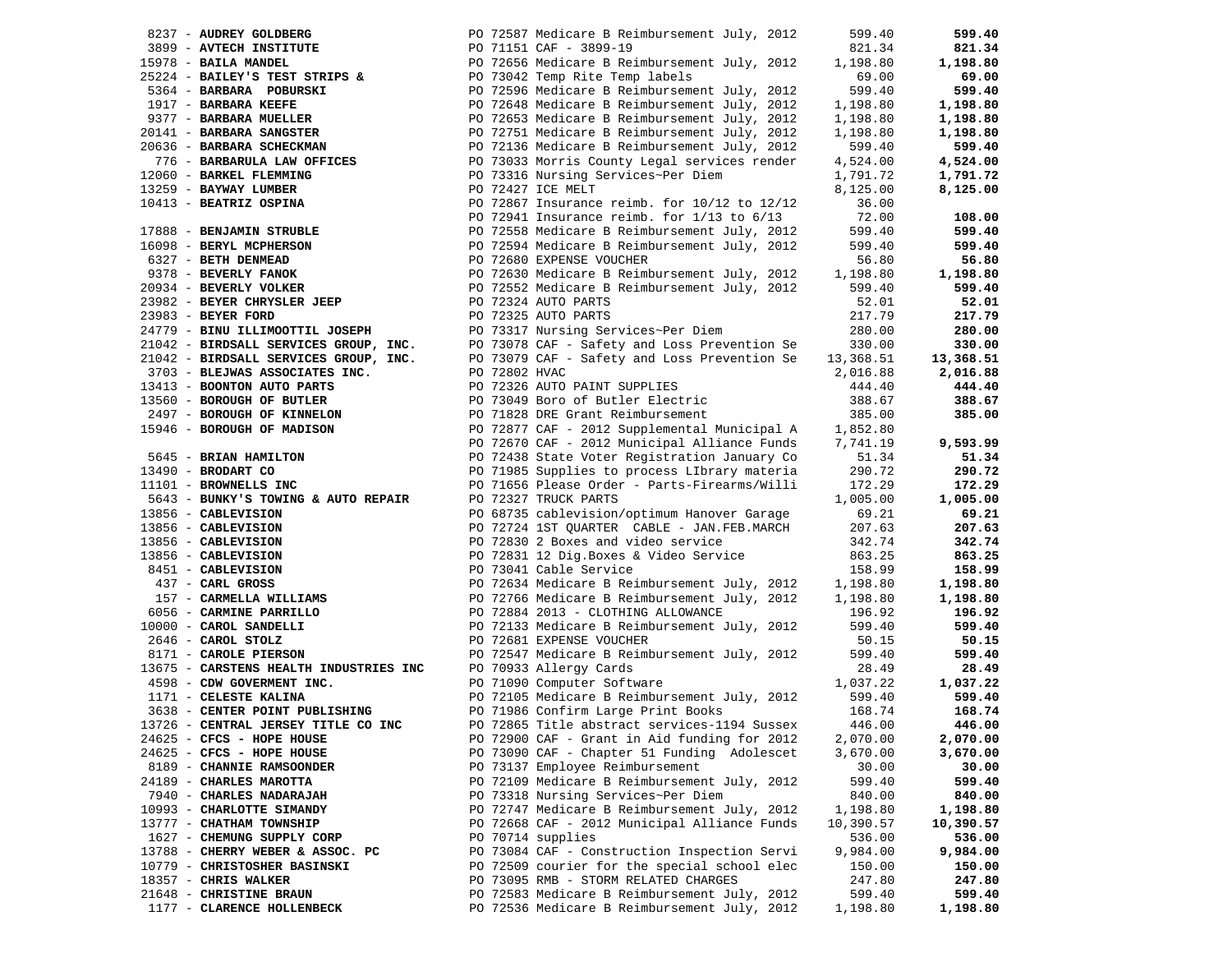|              | 2882 - CLARITA HARRISON                                                                                                                                                                                                                                |                | PO 72640 Medicare B Reimbursement July, 2012                                                                                                                                                                                                                           | 1,198.80   | 1,198.80   |
|--------------|--------------------------------------------------------------------------------------------------------------------------------------------------------------------------------------------------------------------------------------------------------|----------------|------------------------------------------------------------------------------------------------------------------------------------------------------------------------------------------------------------------------------------------------------------------------|------------|------------|
|              |                                                                                                                                                                                                                                                        |                |                                                                                                                                                                                                                                                                        | 5,711.09   | 5,711.09   |
|              |                                                                                                                                                                                                                                                        |                |                                                                                                                                                                                                                                                                        | 599.40     | 599.40     |
|              |                                                                                                                                                                                                                                                        |                |                                                                                                                                                                                                                                                                        | 72.00      | 72.00      |
|              |                                                                                                                                                                                                                                                        |                | 2002 - CLASSIC HAIR CARE<br>2002 - CLASSIC HAIR CARE<br>2007 - CLAUDIA BELL<br>20078 - CLAUDIA L. HINOJOSA<br>20078 - CLAUDIA L. HINOJOSA<br>20078 - CLAUDIA L. HINOJOSA<br>20078 - CLIFFSIDE BODY CORP<br>20072868 Insurance reimb. for 1/1                           | 391.19     | 391.19     |
|              | 8340 - CLINICAL REFERENCE LABORATORY                                                                                                                                                                                                                   |                | PO 72028 Laboratory Services - December 2012                                                                                                                                                                                                                           | 152.00     | 152.00     |
| 8277 - COANJ |                                                                                                                                                                                                                                                        |                | PO 71653 Membership Dues "2013" Sheriff E. R                                                                                                                                                                                                                           | 750.00     |            |
|              |                                                                                                                                                                                                                                                        |                | PO 71719 2013 MEMBERSHIP                                                                                                                                                                                                                                               | 750.00     | 1,500.00   |
|              | 24252 - COFFEE LOVERS COFFEE SERVICE                                                                                                                                                                                                                   |                | PO 72445 Office Tea/Coffee                                                                                                                                                                                                                                             | 193.64     | 193.64     |
|              | 13196 - CONCETTA AYREY                                                                                                                                                                                                                                 |                | PO 72076 Medicare B Reimbursement July, 2012                                                                                                                                                                                                                           | 599.40     | 599.40     |
|              | $13969$ - CONROY'S                                                                                                                                                                                                                                     |                | PO 72798 Pointsettias for 79th BPC Graduatio                                                                                                                                                                                                                           | 82.99      | 82.99      |
|              | 13972 - CONSOLIDATED ENVIRONMENTAL INC                                                                                                                                                                                                                 |                | PO 72339 Exhaust & Duct Cleaning in Kitchen                                                                                                                                                                                                                            | 7,270.00   | 7,270.00   |
|              | $10329$ - CORFACTS INC.                                                                                                                                                                                                                                |                | PO 71991 Renewal NJ Business-to-Business                                                                                                                                                                                                                               | 495.00     | 495.00     |
|              | 14022 - COUNTY COLLEGE OF MORRIS                                                                                                                                                                                                                       |                | PO 73428 2ND HALF 2/13 - OPERATING BUDGET                                                                                                                                                                                                                              | 586,256.75 | 586,256.75 |
|              | 14031 - COUNTY CONCRETE CORP.                                                                                                                                                                                                                          |                | PO 70715 concrete supplies                                                                                                                                                                                                                                             | 544.88     | 544.88     |
|              | $14031$ - COUNTY CONCRETE CORP.<br>$14031$ - COUNTY CONCRETE CORP.                                                                                                                                                                                     |                | PO 71640 mason sand                                                                                                                                                                                                                                                    | 168.00     | 168.00     |
|              |                                                                                                                                                                                                                                                        |                | PO 71529 Disability expense for 2012                                                                                                                                                                                                                                   | 13,793.56  | 13,793.56  |
|              |                                                                                                                                                                                                                                                        |                |                                                                                                                                                                                                                                                                        | 267.12     | 267.12     |
|              | 13 - COUNTY OF MORRIS<br>13 - COUNTY OF MORRIS                                                                                                                                                                                                         |                | PO 72918 Wireless Service<br>PO 73359 METERED MAIL 1ST 1/2 FEBRUARY 2013                                                                                                                                                                                               | 8,131.50   | 8,131.50   |
|              |                                                                                                                                                                                                                                                        |                | PO 73430 RMB CURRENT FOR COMPENSATED ABSENSE                                                                                                                                                                                                                           | 35,195.63  | 35,195.63  |
|              | 13 - COUNTY OF MORRIS<br>13 - COUNTY OF MORRIS                                                                                                                                                                                                         |                | PO 73432 1ST HALF 2.13 MM                                                                                                                                                                                                                                              | 279.00     | 279.00     |
|              | 14041 - COUNTY WELDING SUPPLY CO                                                                                                                                                                                                                       |                |                                                                                                                                                                                                                                                                        | 55.90      |            |
|              |                                                                                                                                                                                                                                                        |                |                                                                                                                                                                                                                                                                        | 80.82      |            |
|              |                                                                                                                                                                                                                                                        |                |                                                                                                                                                                                                                                                                        | 172.98     |            |
|              |                                                                                                                                                                                                                                                        |                |                                                                                                                                                                                                                                                                        | 35.40      | 345.10     |
|              | 12426 - CRAFT OIL CORP                                                                                                                                                                                                                                 |                |                                                                                                                                                                                                                                                                        | 922.44     | 922.44     |
|              |                                                                                                                                                                                                                                                        |                |                                                                                                                                                                                                                                                                        | 8.99       | 8.99       |
|              |                                                                                                                                                                                                                                                        |                |                                                                                                                                                                                                                                                                        | 100.00     | 100.00     |
|              | 24293 - CRAIG GOSS<br>25373 - CREATING WITH CLAY LLC<br>25373 - CREATING WITH CLAY LLC                                                                                                                                                                 |                |                                                                                                                                                                                                                                                                        | 318.00     | 318.00     |
|              | $19233 - \text{CULLIGAN}$                                                                                                                                                                                                                              |                |                                                                                                                                                                                                                                                                        | 1,260.00   | 1,260.00   |
|              | 14102 - CY DRAKE LOCKSMITHS, INC.                                                                                                                                                                                                                      |                |                                                                                                                                                                                                                                                                        | 49.18      |            |
|              |                                                                                                                                                                                                                                                        |                | PO 73432 IST HALF 2.13 MM<br>PO 69483 welding materials<br>PO 70717 welding materials<br>PO 70994 welding materials<br>PO 70994 welding materials<br>PO 73328 OIL AND LUBRICANTS<br>PO 73339 C Goss-Reimbursement<br>PO 73155 Resident Activ<br>PO 73205 Office Supply | 98.36      | 147.54     |
|              | 2632 - CYBERTECH SYSTEMS INC<br>1189 - CYNTHIA CRAMOND<br>12523 - D&B AUTO SUPPLY<br>14123 - DAILY RECORD<br>14123 - DAILY RECORD<br>14123 - DAILY RECORD<br>24337 - DAILY RECORD<br>1155 - DANILO LAPID<br>1155 - DANILO LAPID<br>1315 - DANILO LAPID |                | PO 67620 CONTRACT - SOFTWARE MAINTENANCE - 1 15,000.00                                                                                                                                                                                                                 |            | 15,000.00  |
|              |                                                                                                                                                                                                                                                        |                | PO 72615 Medicare B Reimbursement July, 2012                                                                                                                                                                                                                           | 1,198.80   | 1,198.80   |
|              |                                                                                                                                                                                                                                                        |                | PO 71234 Please Order - Supplies - CIS/DET.                                                                                                                                                                                                                            | 208.08     |            |
|              |                                                                                                                                                                                                                                                        |                | PO 72329 AUTO PARTS                                                                                                                                                                                                                                                    | 1,019.58   | 1,227.66   |
|              |                                                                                                                                                                                                                                                        |                | PO 71386 1 year subscription forDaily Record                                                                                                                                                                                                                           | 247.39     | 247.39     |
|              |                                                                                                                                                                                                                                                        |                | PO 72661 Contract Awards 1/23/13 Mtg.                                                                                                                                                                                                                                  | 103.80     | 103.80     |
|              |                                                                                                                                                                                                                                                        |                | PO 72683 Legal Notice P&D 2013/14 Board Mtg.                                                                                                                                                                                                                           | 127.56     | 127.56     |
|              |                                                                                                                                                                                                                                                        |                | PO 72684 ADVERTISEMENT                                                                                                                                                                                                                                                 | 127.04     | 127.04     |
|              |                                                                                                                                                                                                                                                        |                | PO 73169 display ad for mail in ballot speci                                                                                                                                                                                                                           | 2,578.94   | 2,578.94   |
|              |                                                                                                                                                                                                                                                        |                | PO 73319 Nursing Services~Per Diem                                                                                                                                                                                                                                     | 1,117.90   | 1,117.90   |
|              | 8315 - DASH MEDICAL GLOVES INC                                                                                                                                                                                                                         |                | PO 69391 Medical Gloves                                                                                                                                                                                                                                                | 2,596.20   | 2,596.20   |
|              | 12376 - DAVID HORUTZ                                                                                                                                                                                                                                   |                | PO 71958 Medicare B Reimbursement July, 2012                                                                                                                                                                                                                           | 599.40     | 599.40     |
|              | 25386 - DAVID JEAN-LOUIS                                                                                                                                                                                                                               |                | PO 73320 Nursing Services~Per Diem                                                                                                                                                                                                                                     | 2,167.90   | 2,167.90   |
|              | 18414 - DAVID WEBER OIL COMPANY                                                                                                                                                                                                                        |                | PO 72352 OIL AND LUBRICANTS                                                                                                                                                                                                                                            | 657.45     | 657.45     |
|              | 14181 - DAYTOP VILLAGE OF NJ, INC.                                                                                                                                                                                                                     |                | PO 72901 CAF - Grant in Aid funding for 2012                                                                                                                                                                                                                           | 11,644.00  | 11,644.00  |
|              | $274$ - DEER PARK                                                                                                                                                                                                                                      |                | PO 71610 Drinking water for ETS                                                                                                                                                                                                                                        | 130.24     | 130.24     |
|              | $274$ - DEER PARK                                                                                                                                                                                                                                      |                | PO 72292 Water Delivery January 7, 2013                                                                                                                                                                                                                                | 16.72      | 16.72      |
|              | $274$ - DEER PARK                                                                                                                                                                                                                                      |                | PO 72341 Water for Boiler Room                                                                                                                                                                                                                                         | 6.27       | 6.27       |
|              | $274$ - DEER PARK                                                                                                                                                                                                                                      | PO 72433 Water |                                                                                                                                                                                                                                                                        | 183.92     | 183.92     |
|              | $274$ - DEER PARK                                                                                                                                                                                                                                      |                | PO 72458 Deer Park-water cooler                                                                                                                                                                                                                                        | 24.49      | 24.49      |
|              | $274$ - DEER PARK                                                                                                                                                                                                                                      |                | PO 72672 Resident Drinking Water -Dec 2012                                                                                                                                                                                                                             | 22.99      | 22.99      |
|              | $274$ - DEER PARK                                                                                                                                                                                                                                      |                | PO 72722 DRINKING WATER - JANUARY 2013                                                                                                                                                                                                                                 | 16.03      | 16.03      |
|              | $274$ - DEER PARK                                                                                                                                                                                                                                      | PO 73294 WATER |                                                                                                                                                                                                                                                                        | 104.50     | 104.50     |
|              | 14228 - DELL MARKETING L.P.                                                                                                                                                                                                                            |                | PO 69122 Purchase of Monitors                                                                                                                                                                                                                                          | 21,480.00  |            |
|              |                                                                                                                                                                                                                                                        |                | PO 70341 TOUCH SCREEN MONITORS                                                                                                                                                                                                                                         | 2,371.17   |            |
|              |                                                                                                                                                                                                                                                        |                | PO 70342 QUICKEN CD PROGRAM                                                                                                                                                                                                                                            | 61.53      | 23,912.70  |
|              | 1511 - DENES HEIDINGER                                                                                                                                                                                                                                 |                | PO 72869 Insurance reimb. for $1/13$ to $6/13$                                                                                                                                                                                                                         | 90.00      | 90.00      |
|              |                                                                                                                                                                                                                                                        |                | PO 72790 CAF - Boiler Replacement at Motor S                                                                                                                                                                                                                           |            | 40,992.50  |
|              | 12003 - DESESA ENGINEERING CO., INC.<br>$12199$ - DISCOVER RX                                                                                                                                                                                          |                | PO 73156 CAF - Pharmaceutical and related Se                                                                                                                                                                                                                           | 40,992.50  |            |
|              |                                                                                                                                                                                                                                                        |                |                                                                                                                                                                                                                                                                        | 36,800.95  | 36,800.95  |
|              | 8347 - DOMINICK ESPOSITO                                                                                                                                                                                                                               |                | PO 72624 Medicare B Reimbursement July, 2012                                                                                                                                                                                                                           | 1,198.80   | 1,198.80   |
|              | 15638 - DONNA KOWALSKI                                                                                                                                                                                                                                 |                | PO 72647 Medicare B Reimbursement July, 2012                                                                                                                                                                                                                           | 1,198.80   | 1,198.80   |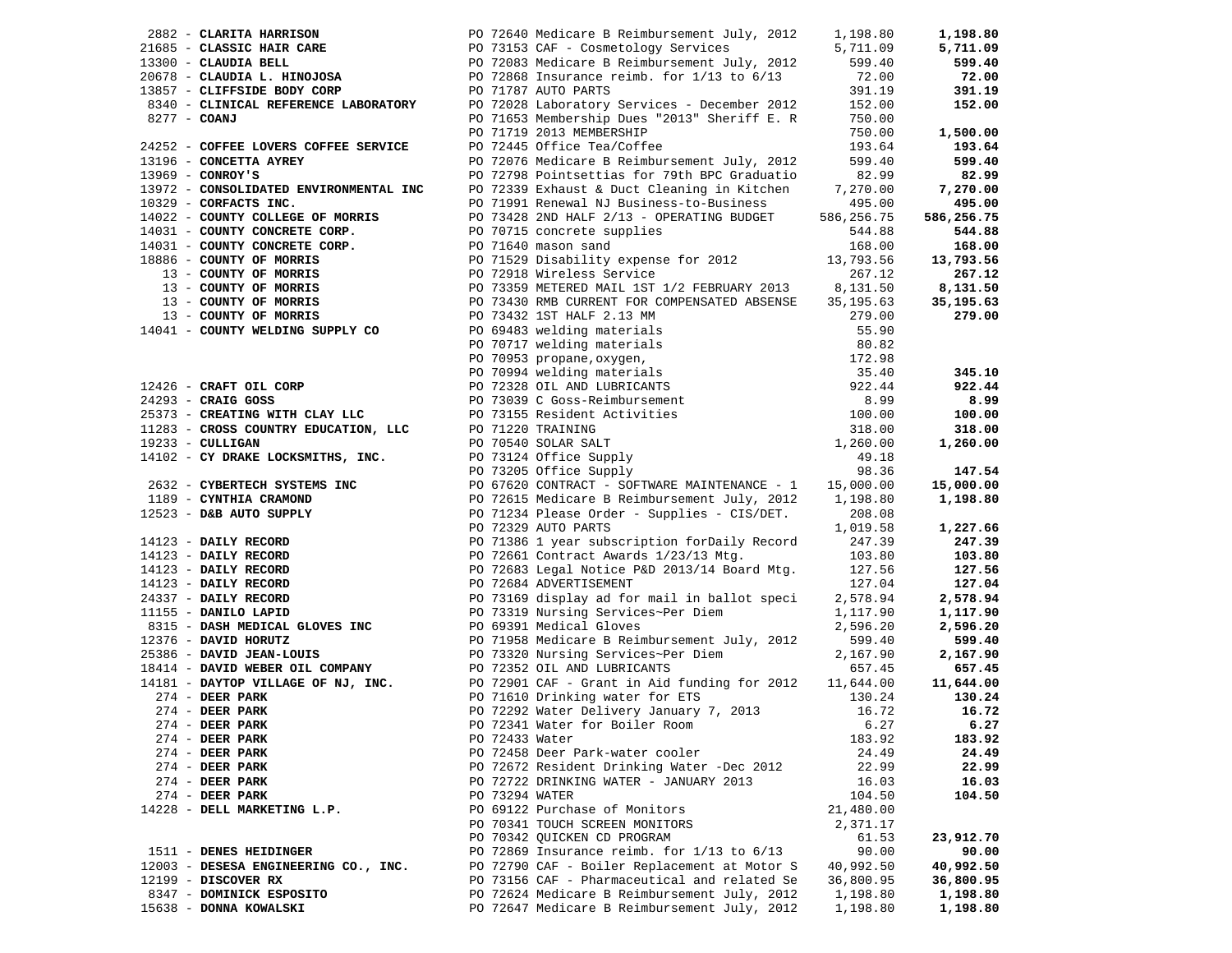| 20139 - DONNIS ZIESSE                   |  | PO 72770 Medicare B Reimbursement July, 2012   | 1,198.80   | 1,198.80  |
|-----------------------------------------|--|------------------------------------------------|------------|-----------|
| 14334 - DORIS DOLAN                     |  | PO 72626 Medicare B Reimbursement July, 2012   | 1,198.80   | 1,198.80  |
| 8170 - DOROTHY BARON                    |  | PO 72080 Medicare B Reimbursement July, 2012   | 599.40     | 599.40    |
| 4652 - DOROTHY MCCORMICK                |  | PO 72112 Medicare B Reimbursement July, 2012   | 599.40     | 599.40    |
| 20611 - DOROTHY RETTBERG                |  | PO 72740 Medicare B Reimbursement July, 2012   | 1,198.80   | 1,198.80  |
| 13421 - DOUGLAS BOOSER                  |  | PO 72611 Medicare B Reimbursement July, 2012   | 1,198.80   | 1,198.80  |
| 3441 - DOVER AREA HISTORICAL SOCIETY    |  | PO 71619 CAF - Re-Grant Agreement              | 3,124.80   | 3,124.80  |
| 14379 - DOVER BRAKE & CLUTCH CO INC     |  | PO 71790 TOOLS                                 | 119.98     |           |
|                                         |  | PO 72330 TRUCK PARTS                           | 383.82     | 503.80    |
| 2317 - DRINKER, BIDDLE & REATH, LLP     |  | PO 73547 BOND COUNSEL SERVICES 2012 BONDS      | 29, 277.08 | 29,277.08 |
| 14627 - E-PROBATE LLC                   |  | PO 70323 Software Maintenance                  | 2,700.00   |           |
|                                         |  | PO 71387 software maintenance on surrogates    | 1,320.00   | 4,020.00  |
| 322 - EAGLE AUTOMOTIVE                  |  | PO 72331 AUTO PARTS                            | 157.75     | 157.75    |
| 9394 - EARL NIELSEN                     |  | PO 72729 Medicare B Reimbursement July, 2012   | 1,198.80   | 1,198.80  |
| 1441 - EDILMA ACEVEDO                   |  | PO 72870 Insurance reimb. for $1/13$ to $6/13$ | 72.00      | 72.00     |
| 4435 - EDITH VANDER PLOEG               |  | PO 72765 Medicare B Reimbursement July, 2012   | 1,198.80   | 1,198.80  |
| 12467 - EDITHA MARQUEZ                  |  | PO 73321 Nursing Services~Per Diem             | 280.00     | 280.00    |
| 11015 - EDWARD RICE                     |  | PO 72128 Medicare B Reimbursement July, 2012   | 599.40     | 599.40    |
| 12378 - EILEEN BONFANTI                 |  | PO 72608 Medicare B Reimbursement July, 2012   | 1,198.80   | 1,198.80  |
| 17942 - EILEEN SWEEDY                   |  | PO 72601 Medicare B Reimbursement July, 2012   | 599.40     | 599.40    |
| 4433 - ELAINE COOPER                    |  | PO 72584 Medicare B Reimbursement July, 2012   | 599.40     | 599.40    |
| 23996 - ELECTRONIC OFFICE SYSTEMS       |  | PO 71868 Black Toner                           | 314.49     | 314.49    |
| 23996 - ELECTRONIC OFFICE SYSTEMS       |  | PO 72062 Office Machine Rentals                | 548.80     | 548.80    |
| 11241 - ELISABETH LUTZ                  |  | PO 72650 Medicare B Reimbursement July, 2012   | 1,198.80   | 1,198.80  |
| 17613 - ELIZABETH SHANKLIN              |  | PO 72561 Medicare B Reimbursement July, 2012   | 599.40     | 599.40    |
| 8192 - ELIZABETH PANZER                 |  | PO 72731 Medicare B Reimbursement July, 2012   | 1,198.80   | 1,198.80  |
| 14301 - ELLEN DIDIMAMOFF                |  | PO 72627 Medicare B Reimbursement July, 2012   | 1,198.80   | 1,198.80  |
| 20233 - ELLEN DODD                      |  | PO 72619 Medicare B Reimbursement July, 2012   | 1,198.80   | 1,198.80  |
| 10996 - ELLEN ROSSI                     |  | PO 72741 Medicare B Reimbursement July, 2012   | 1,198.80   | 1,198.80  |
| 2047 - EMPLOYMENT HORIZONS, INC.        |  | PO 73133 JANITORIAL SERVICES: JANUARY 2013     | 842.00     | 842.00    |
| 19011 - ER PRINTING                     |  | PO 72810 Names Plates for Basic Police Class   | 60.00      | 60.00     |
| 24329 - ERICA BAUERLEIN                 |  | PO 72951 Insurance reimb. for $1/13$ to $6/13$ | 72.00      | 72.00     |
| 6576 - ESTHER ROBERTS                   |  | PO 72743 Medicare B Reimbursement July, 2012   | 1,198.80   | 1,198.80  |
| 10403 - EUGENE JACKSON                  |  | PO 72645 Medicare B Reimbursement July, 2012   | 1,198.80   | 1,198.80  |
| 440 - EUNICE A REYNOLDS                 |  | PO 72132 Medicare B Reimbursement July, 2012   | 599.40     | 599.40    |
| 12366 - EVELYN CAFFREY                  |  | PO 72614 Medicare B Reimbursement July, 2012   | 1,198.80   | 1,198.80  |
| 6582 - EVELYN NELSON                    |  | PO 72658 Medicare B Reimbursement July, 2012   | 1,198.80   | 1,198.80  |
| 20265 - EVELYN TOLENTINO                |  | PO 73322 Nursing Services~Per Diem             | 891.45     | 891.45    |
| 14604 - EXTEL COMMUNICATIONS            |  | PO 72046 Communication System Repairs for Kr   | 228.00     | 228.00    |
| 14644 - FAMILY SERVICE OF MORRIS COUNTY |  | PO 72890 CAF - Chapter 51 Funding Family ser   | 4,238.00   |           |
|                                         |  | PO 72891 CAF - Grant in Aid funding for 2012   | 9,074.00   |           |
|                                         |  | PO 73157 CAF - Social Work Services            | 21,000.00  | 34,312.00 |
| 20423 - FASTER URGENT CARE              |  | PO 72025 Medical Services for Luis Alvarado    | 40.00      |           |
|                                         |  | PO 73389 Comprehensive Medical Services - Ja   | 1,252.00   |           |
|                                         |  | PO 73396 CAF - Comprehensive Medical Service   | 24,578.17  | 25,870.17 |
| 4585 - FAUNA FOODS CORP.                |  | PO 71651 Dog Food - Canine                     | 1,196.75   | 1,196.75  |
| 24129 - FBI NATIONAL ACADEMY            |  | PO 71261 "2013" NJ Chapter & FBINAA Nat'l D    | 320.00     | 320.00    |
| $14666$ - FEDEX                         |  | PO 71590 Postage                               | 187.29     | 187.29    |
| 14668 - FEDEX                           |  | PO 73125 Postage                               | 48.46      |           |
|                                         |  | PO 73201 SHIPPING                              | 66.50      | 114.96    |
| 11618 - FIRE AND SAFETY SERVICES LTD    |  | PO 71894 Lock Assembly                         | 29.96      | 29.96     |
| 14702 - FIRE FIGHTERS EQUIPMENT CO INC  |  | PO 70880 HYDRAFINDER                           | 1,297.00   | 1,297.00  |
| 12151 - FLEMINGTON BUICK CHEVROLET      |  | PO 72456 AUTO PARTS                            | 531.63     | 531.63    |
| 11444 - FLORENCE GRAMIGNANO             |  | PO 72633 Medicare B Reimbursement July, 2012   | 1,198.80   | 1,198.80  |
| 3786 - FLORIS ROCHESTER                 |  | PO 72122 Medicare B Reimbursement July, 2012   | 599.40     | 599.40    |
| 10980 - FRANCES DUFF                    |  | PO 72622 Medicare B Reimbursement July, 2012   | 1,198.80   | 1,198.80  |
| 10978 - FRANCES SLAYTON                 |  | PO 72555 Medicare B Reimbursement July, 2012   | 599.40     | 599.40    |
| 18587 - FRANCIS ZABRISKIE               |  | PO 72771 Medicare B Reimbursement July, 2012   | 1,198.80   | 1,198.80  |
| 10971 - FRANK DRUETZLER                 |  | PO 72086 Medicare B Reimbursement July, 2012   | 599.40     | 599.40    |
| 745 - FRANK JANKOWSKI                   |  | PO 72871 Insurance reimb. for $1/13$ to $6/13$ | 90.00      | 90.00     |
| 21088 - FRANK PINTO                     |  | PO 73173 Petty Cash Reimbursement              | 284.17     | 284.17    |
| 17295 - FRANK REILLY                    |  | PO 72125 Medicare B Reimbursement July, 2012   | 599.40     | 599.40    |
| 17855 - FREDERICK STEPHENS, JR.         |  | PO 72759 Medicare B Reimbursement July, 2012   | 1,198.80   | 1,198.80  |
|                                         |  |                                                |            |           |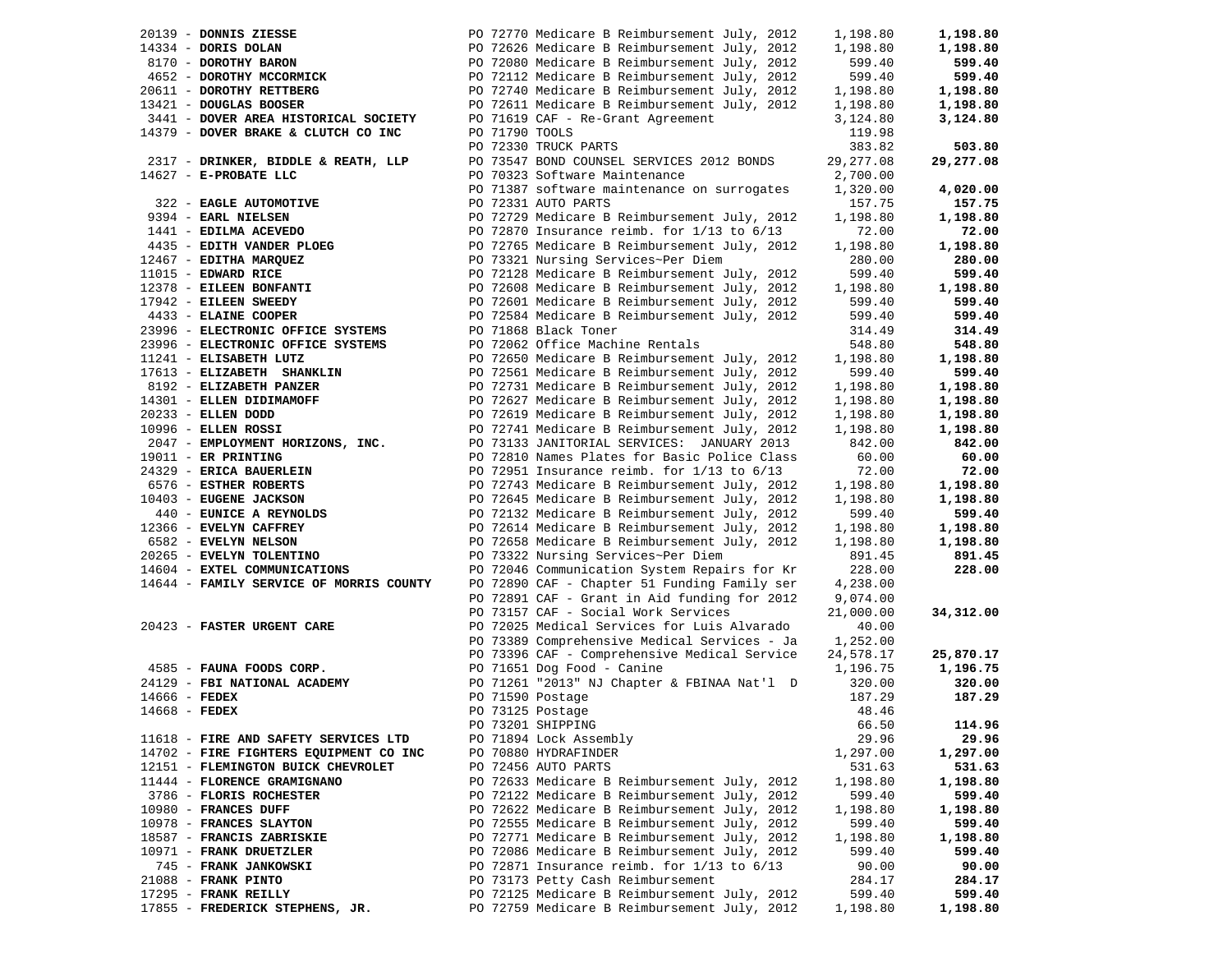|                | 25243 - FRIENDS OF GERALDINE                                      |  | PO 71613 CAF - Re-Grant Agreement                                                            | 1,600.00          | 1,600.00  |
|----------------|-------------------------------------------------------------------|--|----------------------------------------------------------------------------------------------|-------------------|-----------|
|                | 15712 - GAIL LAWRENCE                                             |  |                                                                                              | 599.40            | 599.40    |
|                | 15712 - GAIL LAWRENCE<br>7373 - GAILE THOMPSON                    |  | PO 72592 Medicare B Reimbursement July, 2012<br>PO 72568 Medicare B Reimbursement July, 2012 | 599.40            | 599.40    |
| $14839 - GALE$ |                                                                   |  | PO 71966 Books Received                                                                      | 485.67            | 485.67    |
|                | 7816 - GALETON GLOVES & SAFETY                                    |  | PO 70716 safety supplies                                                                     | 421.99            |           |
|                |                                                                   |  | PO 70720 safety supplies                                                                     | 527.14            | 949.13    |
|                | $8711 -$ GALLS, LLC                                               |  | PO 72508 PANTS                                                                               | 88.00             | 88.00     |
|                | 25315 - GARDEN STATE ENGINE &                                     |  | PO 71793 TRUCK PARTS                                                                         | 56.70             | 56.70     |
|                | 14857 - GARDEN STATE HIGHWAY                                      |  | PO 72355 safety material<br>PO 72355 safety material                                         | 2,586.00          | 2,586.00  |
|                | $21652$ - GARY RIETH                                              |  | PO 72598 Medicare B Reimbursement July, 2012                                                 | 599.40            | 599.40    |
|                | 19083 - GAYLORD BROS., INC.                                       |  | PO 71992 Supplies to process Library Materia                                                 | 716.84            |           |
|                |                                                                   |  |                                                                                              |                   |           |
|                |                                                                   |  | PO 71996 Supplies to process Library Materia                                                 | 67.24             | 784.08    |
|                | 14726 - GEN-EL SAFETY & INDUSTRIAL                                |  | PO 71636 charger                                                                             | 14.50             |           |
|                |                                                                   |  | PO 72364 harness, ring, buckles                                                              | 221.30            | 235.80    |
|                | 8167 - GENEVA JACKSON                                             |  | PO 72590 Medicare B Reimbursement July, 2012                                                 | 599.40            | 599.40    |
|                | $10027$ - GENEVA MIMS                                             |  | PO 72537 Medicare B Reimbursement July, 2012                                                 | 599.40            | 599.40    |
|                | 10047 - GENEVIEVE HAYES                                           |  | PO 72100 Medicare B Reimbursement July, 2012                                                 | 599.40            | 599.40    |
|                | 416 - GEORGE ERATH<br>6593 - GEORGE TRIMMER                       |  | PO 72628 Medicare B Reimbursement July, 2012                                                 | 1,198.80          | 1,198.80  |
|                |                                                                   |  | PO 72764 Medicare B Reimbursement July, 2012                                                 | 1,198.80          | 1,198.80  |
|                | 8269 - GEORGINA GRAY-HORSLEY                                      |  | PO 73323 Nursing Services~Per Diem                                                           | 1,120.00          | 1,120.00  |
|                | 20599 - GERALD NEWELL                                             |  | PO 72728 Medicare B Reimbursement July, 2012                                                 | 1,198.80          | 1,198.80  |
|                | 9380 - GERALD STARK SR.                                           |  | PO 72757 Medicare B Reimbursement July, 2012                                                 | 1,198.80          | 1,198.80  |
|                | 25404 - GIFT BASKET EXPERTS                                       |  | PO 73164 Admissions Advertising                                                              | 1,127.94          | 1,127.94  |
|                | 6316 - GILBY'S SCREEN PRINTING                                    |  | PO 71252 Academy Apparel / L.O'Hern                                                          | 160.00            | 160.00    |
|                | 21655 - GLENDA JENKINS                                            |  | PO 72102 Medicare B Reimbursement July, 2012                                                 | 599.40            | 599.40    |
|                | 14936 - GLOBAL KNOWLEDGE TRANING LLC                              |  | PO 60937 class for administering and maintai                                                 | 2,995.00          |           |
|                |                                                                   |  | PO 69092 Training                                                                            | 3,845.00          | 6,840.00  |
|                | 9241 - GLOBALSTAR USA                                             |  | PO 70991 Satellite Phone Service                                                             | 254.37            | 254.37    |
|                | 17850 - GLORIA STEHLGENS                                          |  | PO 72557 Medicare B Reimbursement July, 2012                                                 | 599.40            | 599.40    |
|                | 25361 - GOLDEN NUGGET                                             |  |                                                                                              | 756.00            | 756.00    |
|                |                                                                   |  | PO 72436 76th Annual NJAEO Conference @ Gold                                                 |                   |           |
|                | 25361 - GOLDEN NUGGET                                             |  | PO 72863 Room Bills for Covnetion 3-18~3-21                                                  | 1,008.00          | 1,008.00  |
|                | 14952 - GOODALE PHARMACY & SURGICAL SUPPLY PO 72932 Prescriptions |  |                                                                                              | 566.41            |           |
|                |                                                                   |  | PO 72952 Prescriptions                                                                       | 275.93            | 842.34    |
|                | 14956 - GOODYEAR AUTO SERVICE                                     |  | PO 71794 TIRES                                                                               | 1,242.00          | 1,242.00  |
|                | $14984$ - GRAINGER                                                |  | PO 71795 TOOLS                                                                               | 620.21            |           |
|                |                                                                   |  | PO 71920 WO67940/ RE: CH/ 12-05-12                                                           | 2,498.89          |           |
|                |                                                                   |  | PO 72418 BLDG MAINT/ HVAC                                                                    | 444.55            | 3,563.65  |
|                | $14983$ - GRAINGER                                                |  | PO 72376 WET/DRY VACUUM                                                                      | 63.46             |           |
|                |                                                                   |  | PO 72060 Maintenance Supplies & Parts                                                        | 2,360.36          |           |
|                |                                                                   |  | PO 72345 Maintenance Supplies                                                                | 1,294.43          | 3,718.25  |
|                | 804 - GRAY SUPPLY CORP                                            |  | PO 72801 MASON                                                                               | 352.99            | 352.99    |
|                | 480 - GRAYBAR ELECTRIC COMPANY                                    |  | PO 70242 County Wide Radio System                                                            | 309.00            | 309.00    |
|                | 2086 - GREAT WEST LIFE                                            |  | PO 73129 2012 Annual profit sharing contribu                                                 | 52,737.84         | 52,737.84 |
|                | 15007 - GREENMAN PEDERSEN INC                                     |  | PO 73082 CAF - Superstructure Replacement of                                                 | 14,400.00         | 14,400.00 |
|                | 25327 - GREGORY HELFRECHT                                         |  | PO 72923 REIMBURSEMENT                                                                       | 1,745.00          | 1,745.00  |
|                | 19134 - GRINNELL RECYCLING INC.                                   |  | PO 71778 Disposable Recycling                                                                | 1,229.82          | 1,229.82  |
|                | $12012$ - GTS WELCO                                               |  | PO 71814 WELDING SUPPLIES                                                                    | 123.83            |           |
|                |                                                                   |  |                                                                                              | 105.85            |           |
|                |                                                                   |  | PO 72351 WELDING SUPPLIES<br>PO 73161 Resident Oxygen<br>PO 71890 fencing materials          | 2,321.93          | 2,551.61  |
|                | 25335 - GUARDIAN FENCE CO., INC.                                  |  | PO 71890 fencing materials                                                                   | 667.59            | 667.59    |
|                | 1588 - GUIDANCE SOFTWARE INC.                                     |  | PO 71089 Training                                                                            | 2,995.00          | 2,995.00  |
|                |                                                                   |  | PO 73191 Storeroom~Nursing Supplies                                                          |                   |           |
|                | 15318 - GULF SOUTH MEDICAL SUPPLY INC                             |  |                                                                                              | 66.60<br>1,198.80 | 66.60     |
|                | $10972$ - GUY DEODATO                                             |  | PO 72621 Medicare B Reimbursement July, 2012                                                 |                   | 1,198.80  |
|                | 15048 - H & G CONTRACTORS INC.                                    |  | PO 73261 CAF - Emergency Services Repairs to                                                 | 81,601.09         | 81,601.09 |
|                | 9505 - HAIG SERVICE CORPORATION                                   |  | PO 71044 Safety                                                                              | 2,269.00          | 2,269.00  |
|                | 1370 - HAROLD SERGENT                                             |  | PO 72562 Medicare B Reimbursement July, 2012                                                 | 599.40            | 599.40    |
|                | 12377 - HAROLD WHITE                                              |  | PO 72577 Medicare B Reimbursement July, 2012                                                 | 599.40            | 599.40    |
|                | 9728 - HARRIET VALLECER RN                                        |  | PO 73324 Nursing Services~Per Diem                                                           | 1,120.00          | 1,120.00  |
|                | 10752 - HATCH MOTT MACDONALD                                      |  | PO 73099 CAF - Inspection of Seven Dams                                                      | 1,500.00          | 1,500.00  |
|                | 8197 - HATEF QUAZI                                                |  | PO 72744 Medicare B Reimbursement July, 2012                                                 | 1,198.80          | 1,198.80  |
|                | 20593 - HELEN MARSH                                               |  | PO 72538 Medicare B Reimbursement July, 2012                                                 | 599.40            | 599.40    |
|                | 20660 - HELEN NELSON                                              |  | PO 72659 Medicare B Reimbursement July, 2012                                                 | 1,198.80          | 1,198.80  |
|                | 17704 - HELEN SMITH                                               |  | PO 72137 Medicare B Reimbursement July, 2012                                                 | 599.40            | 599.40    |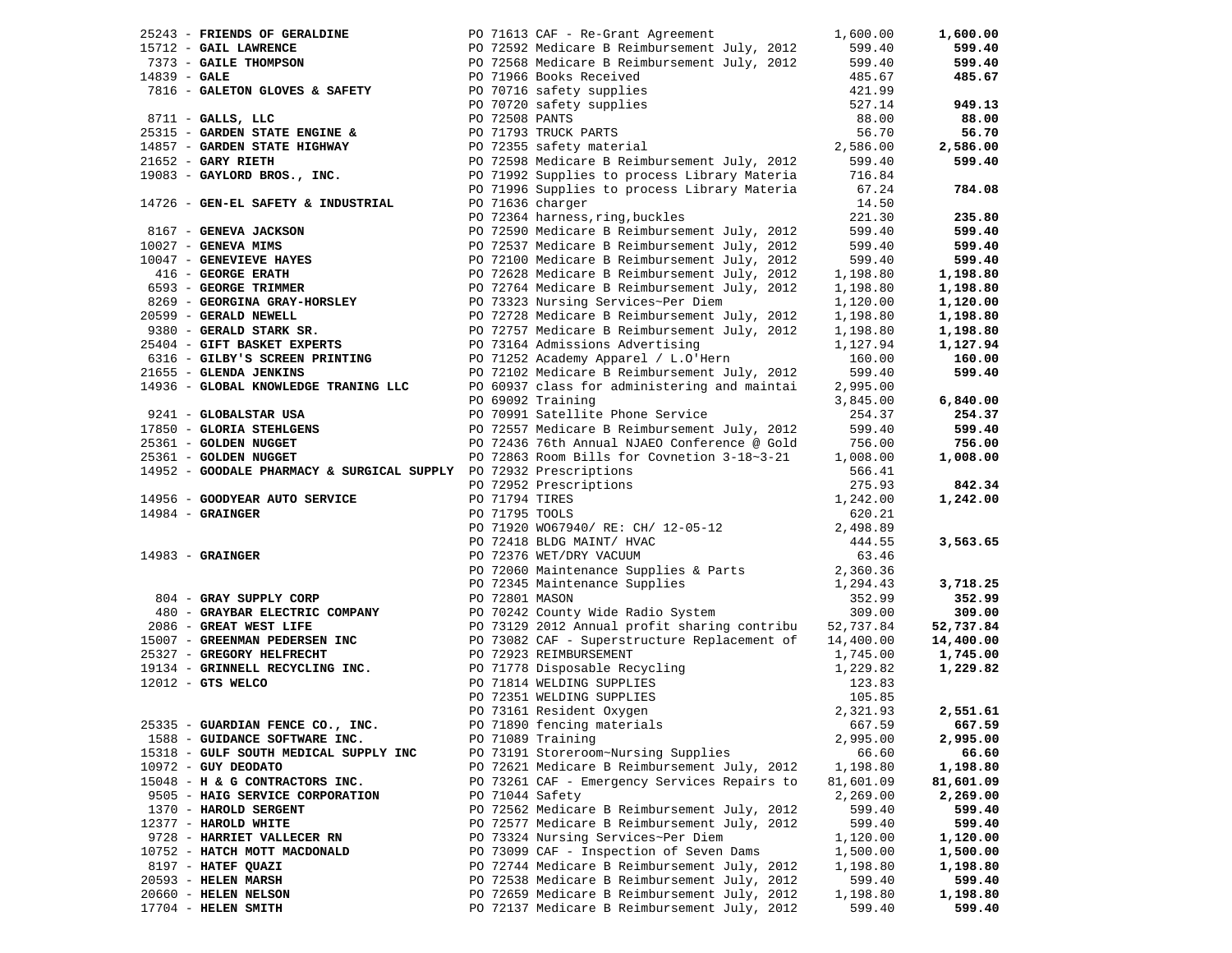| $15159$ - HELRICK'S INC          |                                        | PO 71761 Custom Frames for Freeholder Resolu   | 878.87     | 878.87      |
|----------------------------------|----------------------------------------|------------------------------------------------|------------|-------------|
| $20922$ - HERBERT ROSA           |                                        | PO 72551 Medicare B Reimbursement July, 2012   | 599.40     | 599.40      |
|                                  | 21459 - HERTZ EQUIPMENT RENTAL CORP    | PO 72803 EQUIPMENT                             | 1,910.62   | 1,910.62    |
| 24349 - HESS CORPORATION         |                                        | PO 73247 GAS - HESS SUPPLY - LONG VALLEY       | 848.62     | 848.62      |
| 24349 - HESS CORPORATION         |                                        | PO 73251 GAS - HESS SUPPLY - 1317              | 3,889.93   | 3,889.93    |
| 24349 - HESS CORPORATION         |                                        | PO 73286 GAS - HESS - SUPPLY - 1316            | 52,250.36  | 52,250.36   |
| 11538 - HEWLETT-PACKARD COMPANY  |                                        | PO 71061 Printer                               | 238.12     | 238.12      |
|                                  | 25308 - HOMEFRONT PROTECTIVE GROUP     | PO 71079 Training                              | 160.00     | 160.00      |
| 20737 - HOOVER TRUCK CENTERS INC |                                        | PO 72335 TRUCK PARTS                           | 633.33     | 633.33      |
|                                  | 15241 - HORIZON BLUE CROSS BLUE SHIELD | PO 72928 Dental coverage for 1/13              | 4,395.56   | 4,395.56    |
|                                  | 15241 - HORIZON BLUE CROSS BLUE SHIELD | PO 72929 Dental coverage for 2/13              | 4,790.58   | 4,790.58    |
|                                  | 15241 - HORIZON BLUE CROSS BLUE SHIELD | PO 72930 HMO invoice for 2/13                  | 156,509.13 | 156,509.13  |
| 8765 - HOWARD PACKAGING CORP     |                                        | PO 71379 blue vinyl passport protectors        | 2,400.00   | 2,400.00    |
|                                  | 20545 - HUDSON COUNTY MEADOWVIEW       | PO 70178 Court Ordered Payment S Lee 2-8 - 8   | 23,314.20  | 23, 314. 20 |
| $1079$ - HUONG LU                |                                        | PO 72872 Insurance reimb. for $1/13$ to $6/13$ | 72.00      | 72.00       |
| 8785 - RUBINO IGNAZIO            |                                        | PO 72738 Medicare B Reimbursement July, 2012   | 1,198.80   | 1,198.80    |
| 17802 - ILENE M. ST. JOHN        |                                        | PO 72756 Medicare B Reimbursement July, 2012   | 1,198.80   | 1,198.80    |
| 10767 - ILLIENE CHARLES, RN      |                                        | PO 73325 Nursing Services~Per Diem             | 2,254.70   | 2,254.70    |
|                                  | 1664 - INGRAM LIBRARY SERVICES         | PO 73062 Confirm books from 2012               | 1,474.74   |             |
|                                  |                                        | PO 73063 Received Books                        | 2,575.55   | 4,050.29    |
|                                  | 1664 - INGRAM LIBRARY SERVICES         | PO 73064 Recieved Books                        | 2,727.54   | 2,727.54    |
|                                  | 2607 - INT. ASSOC OF LAW ENFORCEMENT   | PO 71249 Membership Dues "2013"                | 55.00      | 55.00       |
|                                  | 15647 - INTEGRA REALTY RESOURCES-      | PO 72785 OSTF Property Appraisal               | 3,500.00   |             |
|                                  |                                        | PO 72786 OSTF - Property Appraisal Goedeke P   | 3,000.00   | 6,500.00    |
|                                  | 15374 - INTEGRATED COMPUTER SOLUTIONS  | PO 72503 Repair Laserjet - Capt. G. Elorette   | 245.00     |             |
|                                  |                                        | PO 72665 Repair - Printer/Legal - Capt.G. El   | 150.00     | 395.00      |
| 6100 - INTER CITY TIRE           |                                        | PO 71796 TIRES                                 | 2,544.37   | 2,544.37    |
| 5877 - IRVING SKOLNICK           |                                        | PO 72563 Medicare B Reimbursement July, 2012   | 599.40     | 599.40      |
| 17661 - ISABELLE SIMON           |                                        | PO 72564 Medicare B Reimbursement July, 2012   | 599.40     | 599.40      |
|                                  | 10483 - IZENBERG APPRAISAL ASSOCIATES  | PO 73029 Sussex Turnpike Improvement Project   | 5,940.00   | 5,940.00    |
| 9398 - J.C. SAFFOLD              |                                        | PO 72135 Medicare B Reimbursement July, 2012   | 599.40     | 599.40      |
| 4432 - JACQUELYN BARRY           |                                        | PO 72078 Medicare B Reimbursement July, 2012   | 599.40     | 599.40      |
|                                  | 730 - JACQUELYN M. DONNELLEY           | PO 72085 Medicare B Reimbursement July, 2012   | 599.40     | 599.40      |
| 21369 - JAMES DEACON             |                                        | PO 72625 Medicare B Reimbursement July, 2012   | 1,198.80   | 1,198.80    |
| 5874 - JAMES DUFFY               |                                        | PO 72087 Medicare B Reimbursement July, 2012   | 599.40     | 599.40      |
| 12197 - JAMES H WOLF             |                                        | PO 73192 CAF - Qualified Licenced Physician    | 1,250.00   | 1,250.00    |
| 17400 - JAMES J ROSENBERG        |                                        | PO 72737 Medicare B Reimbursement July, 2012   | 1,198.80   | 1,198.80    |
| 2890 - JAMES RETEMIAH            |                                        | PO 72130 Medicare B Reimbursement July, 2012   | 599.40     | 599.40      |
| 10989 - JAMES VOELKER JR         |                                        | PO 72570 Medicare B Reimbursement July, 2012   | 599.40     | 599.40      |
| 8770 - JANET SEABLOM             |                                        | PO 72134 Medicare B Reimbursement July, 2012   | 599.40     | 599.40      |
| 4439 - JANET WATTERS             |                                        | PO 72578 Medicare B Reimbursement July, 2012   | 599.40     | 599.40      |
| 1477 - JANICE TRUSZ              |                                        | PO 72603 Medicare B Reimbursement July, 2012   | 599.40     | 599.40      |
| 11467 - JASCINTH MCINTOSH        |                                        | PO 72652 Medicare B Reimbursement July, 2012   | 1,198.80   | 1,198.80    |
|                                  | 15467 - JASPER ENGINE & TRANSMISSION   | PO 72334 AUTO PARTS                            | 3,004.12   | 3,004.12    |
| 1464 - JAYSHREE TRIVEDI          |                                        | PO 72873 Mi. & Insurance reimb. for 10/12 to   | 151.80     | 151.80      |
| 414 - JEANETTE BROST             |                                        | PO 72942 Insurance reimb. for $1/13$ to $6/13$ | 90.00      | 90.00       |
| 17978 - JEANETTE TAYLOR          |                                        | PO 72569 Medicare B Reimbursement July, 2012   | 599.40     | 599.40      |
| 16563 - JEANNE NICHOLS           |                                        | PO 72117 Medicare B Reimbursement July, 2012   | 599.40     | 599.40      |
| 658 - JEANNE YOUNG               |                                        | PO 72874 Insurance reimb. for $1/13$ to $6/13$ | 90.00      | 90.00       |
| 457 - JERRY THIEL                |                                        | PO 72943 Mi. & Insurance reimb. for 1/13 to    | 122.40     | 122.40      |
|                                  | 960 - JERSEY CENTRAL POWER & LIGHT     | PO 73050 JCP&L                                 | 37.59      | 37.59       |
|                                  | 960 - JERSEY CENTRAL POWER & LIGHT     | PO 73051 JCP&L                                 | 65.63      | 65.63       |
|                                  | 960 - JERSEY CENTRAL POWER & LIGHT     | PO 73052 JCP&L                                 | 712.15     | 712.15      |
|                                  | 960 - JERSEY CENTRAL POWER & LIGHT     | PO 73163 Electric                              | 45,332.40  | 45,332.40   |
|                                  | 960 - JERSEY CENTRAL POWER & LIGHT     | PO 73292 ELECTRIC - MORRISTOWN - 0528          | 10,745.89  | 10,745.89   |
|                                  | 960 - JERSEY CENTRAL POWER & LIGHT     | PO 73293 ELECTRIC - REMOTE - 0538              | 3,801.42   | 3,801.42    |
| 16888 - JERSEY PAPER PLUS INC    |                                        | PO 69869 CAF - Coarse Paper & Household Prod   | 1,550.75   |             |
|                                  |                                        | PO 71976 CAF - Coarse Paper and Household Su   | 370.79     | 1,921.54    |
| 25374 - JESSICA MONDINO          |                                        | PO 72519 Travel Reimbursement Jan. 2013        | 116.75     | 116.75      |
| 11018 - JESSY CHERIAN            |                                        | PO 73326 Nursing Services~Per Diem             | 555.45     | 555.45      |
| 1742 - JESSYKA THURDEKOOS        |                                        | PO 72875 Insurance reimb. for $1/13$ to $6/13$ | 72.00      | 72.00       |
| 11325 - JG DRYWALL LLC           |                                        | PO 73275 CAf - Phase 2 Rehabilitation of Cen   | 38,952.20  | 38,952.20   |
| 15508 - JML MEDICAL INC.         |                                        | PO 73165 CAF - Medical Supplies                | 511.80     |             |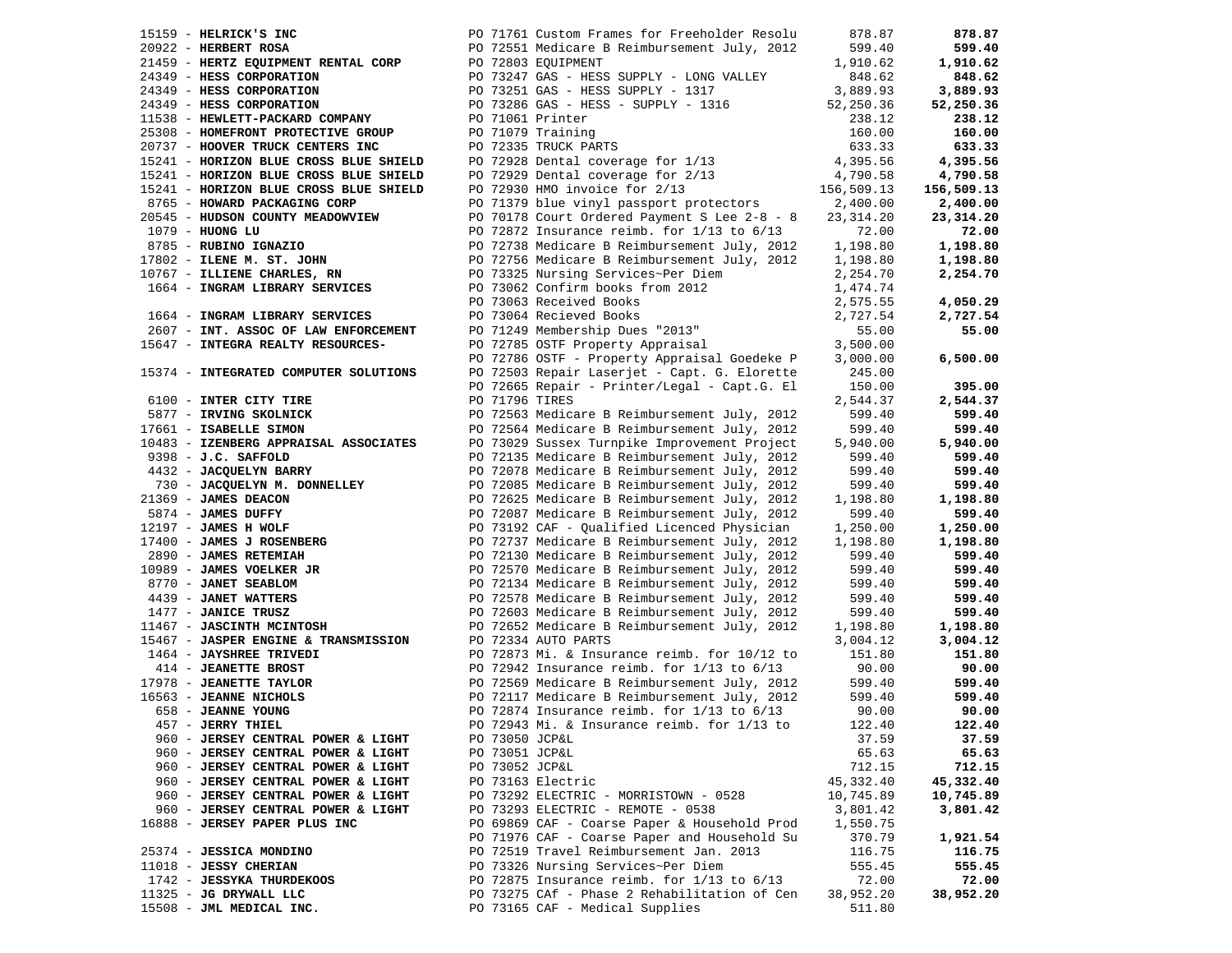|                                       | PO 73166 CAF - Medical Supplies                                                    | 1,340.62   | 1,852.42  |
|---------------------------------------|------------------------------------------------------------------------------------|------------|-----------|
| 1201 - JOAN CHRISTIANSEN              | PO 72616 Medicare B Reimbursement July, 2012                                       | 1,198.80   | 1,198.80  |
| 5250 - JOAN PEANO                     | PO 72543 Medicare B Reimbursement July, 2012                                       | 599.40     | 599.40    |
| 20916 - JOANN DAMELIO                 | PO 72620 Medicare B Reimbursement July, 2012                                       | 1,198.80   | 1,198.80  |
| 24772 - JOANN WEINSTEIN               | PO 72767 Medicare B Reimbursement July, 2012                                       | 1,198.80   | 1,198.80  |
| 18494 - JOCELYN L. WILSON             | PO 72573 Medicare B Reimbursement July, 2012                                       | 599.40     | 599.40    |
| 18302 - JOHN L. VAN WINKLE            | PO 72572 Medicare B Reimbursement July, 2012                                       | 599.40     | 599.40    |
| 5929 - JOHN PERRY                     | PO 72732 Medicare B Reimbursement July, 2012                                       | 1,198.80   | 1,198.80  |
| 8769 - JOHN ROSSMAN                   | PO 72126 Medicare B Reimbursement July, 2012                                       | 599.40     | 599.40    |
| 5674 - JOHNSON & CONWAY LLP           | PO 73057 Legal Services rendered                                                   | 1,019.56   |           |
|                                       |                                                                                    | 2,642.87   |           |
|                                       | PO 73264 Open Space Preservation Trust Fund-<br>PO 72049 Machinery Repairs & Parts |            | 3,662.43  |
| 8131 - JOHNSTONE SUPPLY               |                                                                                    | 1,606.08   | 1,606.08  |
| $16252 - JOSE MOJICA$                 | PO 72114 Medicare B Reimbursement July, 2012                                       | 599.40     | 599.40    |
| 16818 - JOSEPH OLIVIA, MD.            | PO 72730 Medicare B Reimbursement July, 2012                                       | 1,198.80   | 1,198.80  |
| 17316 - JOSEPH RICCARDI               | PO 72735 Medicare B Reimbursement July, 2012                                       | 1,198.80   | 1,198.80  |
| 2239 - JOSEPH STUPPIELLO              | PO 72760 Medicare B Reimbursement July, 2012                                       | 1,198.80   | 1,198.80  |
| 5251 - JOSEPHINE ABRUZZO              | PO 72075 Medicare B Reimbursement July, 2012                                       | 599.40     | 599.40    |
| 20664 - JOSEPHINE SIKORA              | PO 72754 Medicare B Reimbursement July, 2012                                       | 1,198.80   | 1,198.80  |
| 2627 - JOYCE GENDRAU                  | PO 72095 Medicare B Reimbursement July, 2012                                       | 599.40     | 599.40    |
| 2884 - JOYCE MOONEY                   | PO 72111 Medicare B Reimbursement July, 2012                                       | 599.40     | 599.40    |
| $11770$ - JOYCE REED                  | PO 73327 Nursing Services~Per Diem                                                 | 2,074.24   | 2,074.24  |
| 8783 - JOYCE WALL                     | PO 72607 Medicare B Reimbursement July, 2012                                       | 599.40     | 599.40    |
| 9999 - JUDITH FYFFE                   | PO 72632 Medicare B Reimbursement July, 2012                                       | 1,198.80   | 1,198.80  |
| 3778 - JULIE CICCHETTI                | PO 72876 Insurance reimb. for $1/13$ TO $6/13$                                     | 72.00      | 72.00     |
| 21360 - JULIE PIETROPINTO             | PO 73343 1099 INTEREST FORMS                                                       | 14.97      | 14.97     |
| 10984 - JUVY NILLASCA                 | PO 72540 Medicare B Reimbursement July, 2012                                       | 599.40     | 599.40    |
| 21317 - KAREN HOGAN                   | PO 73144 Employee Reimbursement                                                    | 36.24      | 36.24     |
| 11239 - KAREN WEBSTER                 | PO 72473 EXPENSE VOUCHER                                                           | 60.65      | 60.65     |
| 20597 - KARLENE JARRETT               | PO 72101 Medicare B Reimbursement July, 2012                                       | 599.40     | 599.40    |
| 10025 - KATHLEEN HALL                 | PO 72641 Medicare B Reimbursement July, 2012                                       | 1,198.80   | 1,198.80  |
| 17333 - KATHLEEN RINALDO              | PO 72549 Medicare B Reimbursement July, 2012                                       | 599.40     | 599.40    |
| 5252 - KATHLEEN SCANLON               | PO 72750 Medicare B Reimbursement July, 2012                                       | 1,198.80   | 1,198.80  |
| 15565 - KELLER & KIRKPATRICK          | PO 72908 CAF - Construction Inspection Servi                                       | 5,876.00   |           |
|                                       |                                                                                    |            |           |
|                                       | PO 72910 CAF - Construction Admin & Inspecti                                       | 5,095.50   |           |
|                                       | PO 72911 CAF - Services for Replacement of C                                       | 3,736.04   |           |
|                                       | PO 72913 CAF - Construction Inspection Servi                                       | 624.00     |           |
|                                       | PO 72915 CAF - Construction Inspection Servi                                       | 780.00     |           |
|                                       | PO 72916 CAF - Construction Inspection Servi                                       | 624.00     |           |
|                                       | PO 72917 CAF - Construction Inspection Servi                                       | 1,040.00   |           |
|                                       | PO 73080 CAF - Realignment of Boonton Avenue                                       | 3,155.00   | 20,930.54 |
| 9635 - KENNON SURVEYING SERVICES, INC | PO 72788 OSTF Survey - 111 Fairview Ave.                                           | 3,000.00   |           |
|                                       | PO 72789 OSTF Stake Property Line - Central                                        | 660.00     | 3,660.00  |
| 15574 - KENVIL POWER EQUIPMENT, INC.  | PO 72356 rope starter spool                                                        | 56.19      | 56.19     |
| 15587 - KEYSTONE PUBLIC SAFETY INC.   | PO 71505 CAF - Proprietary Software CAD/RMS                                        | 59, 213.75 |           |
|                                       | PO 71533 CAF - Proprietary Computer Software                                       | 10,810.00  | 70,023.75 |
| 15596 - KILBOURNE & KILBOURNE         | PO 72059 Employee Recognition                                                      | 72.60      | 72.60     |
| 15607 - KINNELON MUNICIPAL ALLIANCE   | PO 72515 CAF - 2012 Municipal Alliance Funds                                       | 1,389.57   |           |
|                                       | PO 72516 CAF - 2012 Municipal Alliance Funds                                       | 4,166.42   |           |
|                                       | PO 72669 CAF - 2012 Supplemental Municipal A                                       | 2,425.46   | 7,981.45  |
| 20602 - KONICA MINOLTA BUSINESS       | PO 71916 annual maintenance on imagerunner 5                                       | 1,231.80   | 1,231.80  |
| 21496 - KYOCERA MITA AMERICA INC.     | PO 71381 lease on copier in map room and Ann                                       | 1,006.08   | 1,006.08  |
| 12650 - KYOCERA MITA AMERICA, INC.    | PO 67026 Maintenance Contract for Printers -                                       | 4,905.00   |           |
|                                       | PO 67855 ACCOUNT# 7629689-004                                                      | 842.91     |           |
|                                       | PO 67858 PURCHSE ORDER # 24918                                                     | 629.73     |           |
|                                       | PO 70157 Charges for Morris View Copier                                            | 1,410.60   |           |
|                                       | PO 71361 Copier rental                                                             | 1,439.19   |           |
|                                       | PO 71502 Office Machine rental - Kyocera 420                                       | 702.33     |           |
|                                       | PO 71299 KYOCERA COPIER MODEL No. TASKALFA 4                                       | 942.18     |           |
|                                       | PO 71603 QTRLY COPIER RENTAL                                                       | 634.32     | 11,506.26 |
| 12650 - KYOCERA MITA AMERICA, INC.    | PO 72071 Copier's Rental & Service - Feb/Mar                                       | 4,905.00   | 4,905.00  |
| 7434 - LABORATORY CORPORATION OF      | PO 71222 DNA testing from 12/01/12 to 12/29/                                       |            |           |
|                                       |                                                                                    | 343.75     | 343.75    |
| 15674 - LAKE SHORE INDUSTRIES, INC.   | PO 70328 MARKER'S                                                                  | 1,522.66   | 1,522.66  |
| 12009 - LAKSHMI BASKARAM              | PO 72919 Insurance reimb. for 1/13 to 4/12/2                                       | 42.00      | 42.00     |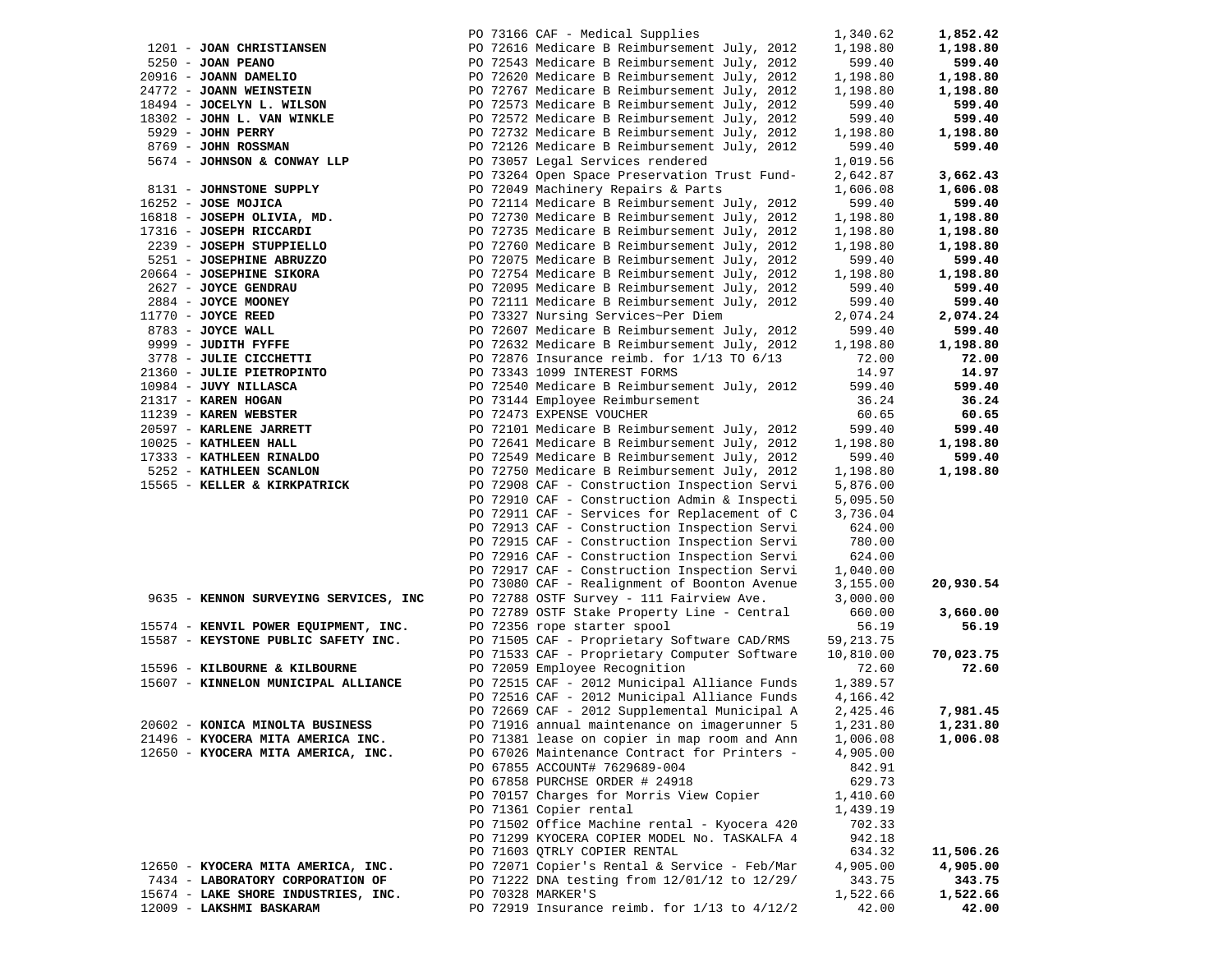| 5905 - LAURETTA RUNYON                                                               |  | PO 72739 Medicare B Reimbursement July, 2012   | 1,198.80   | 1,198.80   |
|--------------------------------------------------------------------------------------|--|------------------------------------------------|------------|------------|
| 6040 - LAW ENFORCEMENT TARGETS INC                                                   |  | PO 71655 Please Order - Firearms/William Sti   | 191.68     | 191.68     |
| 25383 - LAW OFFICE OF ROBERT J. GREENBAUM                                            |  | PO 73034 Legal services rendered-MCPO-Januar   | 1,368.00   | 1,368.00   |
| 8182 - LAWRENCE BROWN                                                                |  | PO 72609 Medicare B Reimbursement July, 2012   | 1,198.80   | 1,198.80   |
| 15717 - LAWYERS DIARY AND MANUAL                                                     |  | PO 71384 lawyers diary embossed                | 644.00     | 644.00     |
| 16637 - LAWYERS DIARY AND MANUAL LLC                                                 |  | PO 72797 2013 Lawyers Diary                    | 92.00      | 92.00      |
| 6148 - LEGENDS CAR WASH                                                              |  | PO 71827 Car Wash                              | 14.00      | 14.00      |
| 12753 - LENORA ABENE                                                                 |  | PO 72581 Medicare B Reimbursement July, 2012   | 599.40     | 599.40     |
| 491 - LEONARD LAUTER                                                                 |  | PO 72649 Medicare B Reimbursement July, 2012   | 1,198.80   | 1,198.80   |
| 21665 - LESTER JOSEPH                                                                |  | PO 72104 Medicare B Reimbursement July, 2012   | 599.40     | 599.40     |
|                                                                                      |  |                                                |            | 155.00     |
| 11936 - LEXISNEXIS RISK DATA                                                         |  | PO 71659 Monthly Statement -                   | 155.00     |            |
| 21896 - LIBERTY MECHANICAL CONTRACTORS, INC PO 73287 CAF - Chiller Plant Replacement |  |                                                | 261,233.14 | 261,233.14 |
| 24886 - LIBERTY NEWS DISTRIBUTION INC.                                               |  | PO 73167 Newspapers for Bistro                 | 62.56      | 62.56      |
| 9538 - LINDA MATHEW                                                                  |  | PO 72655 Medicare B Reimbursement July, 2012   | 1,198.80   | 1,198.80   |
| 5134 - LONG VALLEY PIZZA                                                             |  | PO 70727 2012-2013 meals                       | 138.00     | 138.00     |
| 15816 - LONGFELLOWS SANDWICH DELI                                                    |  | PO 71873 Food-Accreditation Assessors          | 384.00     | 384.00     |
| 15816 - LONGFELLOWS SANDWICH DELI                                                    |  | PO 72523 Dinner & Refreshments for 1-30-13 H   | 255.00     | 255.00     |
| 8307 - LOREEN RAFISURA                                                               |  | PO 73328 Nursing Services~Per Diem             | 277.20     | 277.20     |
| 13630 - LORENZO CAMPOLI                                                              |  | PO 72617 Medicare B Reimbursement July, 2012   | 1,198.80   | 1,198.80   |
| 8786 - LORI TRAETTINO                                                                |  | PO 72567 Medicare B Reimbursement July, 2012   | 599.40     | 599.40     |
| $11993 - LOUIS VIOLIO$                                                               |  | PO 72571 Medicare B Reimbursement July, 2012   | 599.40     | 599.40     |
| 15111 - LOUISE HARSANYI                                                              |  | PO 72589 Medicare B Reimbursement July, 2012   | 599.40     | 599.40     |
| 24773 - LOUISE JOY-PARKER                                                            |  | PO 72644 Medicare B Reimbursement July, 2012   | 1,198.80   | 1,198.80   |
| 21100 - LOUISE R. MACCHIA                                                            |  | PO 73329 Nursing Services~Per Diem             | 2,164.75   | 2,164.75   |
| 53 - LOVEYS PIZZA & GRILL                                                            |  | PO 69839 meals                                 | 80.50      |            |
|                                                                                      |  | PO 70992 2012 meals                            |            |            |
|                                                                                      |  |                                                | 333.50     |            |
|                                                                                      |  | PO 72064 O/S SERV                              | 2,520.00   |            |
|                                                                                      |  | PO 72528 Resident Rewards January 2013         | 247.94     | 3,181.94   |
| 1928 - LUCILLE BROWN                                                                 |  | PO 72077 Medicare B Reimbursement July, 2012   | 599.40     | 599.40     |
| 13206 - LUCILLE SCERBO                                                               |  | PO 72599 Medicare B Reimbursement July, 2012   | 599.40     | 599.40     |
| 666 - LUCY CANNIZZO                                                                  |  | PO 72954 EXPENSE VOUCHER                       | 63.45      | 63.45      |
| $11004$ - LUCY D'ANNA                                                                |  | PO 72920 Insurance reimb. for $1/13$ to $6/13$ | 72.00      | 72.00      |
| 6050 - LUIS HENAO                                                                    |  | PO 72588 Medicare B Reimbursement July, 2012   | 599.40     | 599.40     |
| 20534 - LUZ ELENA URREGO                                                             |  | PO 72921 Insurance reimb. for $1/13$ to $6/13$ | 72.00      | 72.00      |
| 15883 - M.C. BAR ASSOCIATION                                                         |  | PO 71093 Event                                 | 55.00      |            |
|                                                                                      |  | PO 71867 Annual Installation Dinner            | 890.00     |            |
|                                                                                      |  | PO 71906 Membership dues - 2013 WRB            | 75.00      | 1,020.00   |
| 15900 - M.C. HISTORICAL SOCIETY                                                      |  | PO 71617 CAF - Re-Grant Agreement              | 1,342.40   | 1,342.40   |
| 20783 - MA. LIZA IMPERIAL                                                            |  | PO 73331 Nursing Services~Per Diem             | 2,782.15   | 2,782.15   |
| 15951 - MADISON PLUMBING SUPPLY CO                                                   |  | PO 70053 PLUMBING SUPPLIES                     | 3,096.22   |            |
|                                                                                      |  | PO 72792 PLUMBING / HVAC                       | 811.06     | 3,907.28   |
| 7568 - MADUKWE IMO IBOKO, RN                                                         |  | PO 73330 Nursing Services~Per Diem             | 2,240.00   | 2,240.00   |
| 10274 - MAGDELENA WILLIAMS                                                           |  | PO 72922 Insurance reimb. for 1/13 to 6/13     | 72.00      | 72.00      |
| 15445 - MAMIE JACOBUS                                                                |  | PO 72591 Medicare B Reimbursement July, 2012   | 599.40     | 599.40     |
| $3210 - MANPOWER$                                                                    |  | PO 72388 Temporary staffing                    | 1,267.97   | 1,267.97   |
| 24218 - MARGARET FORBES                                                              |  | PO 72097 Medicare B Reimbursement July, 2012   | 599.40     | 599.40     |
| $11653$ - MARIA CAMPOS                                                               |  | PO 73332 Nursing Services~Per Diem             | 280.00     |            |
| 25080 - MARIA CARMELITA OBLINA                                                       |  | PO 73342 Nursing Services~Per Diem             |            | 280.00     |
| 11437 - MARIA QUILES                                                                 |  |                                                | 672.00     | 672.00     |
|                                                                                      |  | PO 72120 Medicare B Reimbursement July, 2012   | 599.40     | 599.40     |
| $21667$ - MARIE REMY                                                                 |  | PO 72121 Medicare B Reimbursement July, 2012   | 599.40     | 599.40     |
| 7549 - MARIE ROZAN                                                                   |  | PO 72123 Medicare B Reimbursement July, 2012   | 599.40     | 599.40     |
| 20609 - MARILYN CRANDON                                                              |  | PO 72580 Medicare B Reimbursement July, 2012   | 599.40     | 599.40     |
| 3690 - MARJORIE SANDERS                                                              |  | PO 72746 Medicare B Reimbursement July, 2012   | 1,198.80   | 1,198.80   |
| 496 - MARQUIS WHO'S WHO LLC                                                          |  | PO 62155 Confirm Annual renewal On-Line serv   | 1,295.00   | 1,295.00   |
| 8774 - MARTHA PORTILLA                                                               |  | PO 72734 Medicare B Reimbursement July, 2012   | 1,198.80   | 1,198.80   |
| $11023$ - MARTHA YAGHI                                                               |  | PO 73333 Nursing Services~Per Diem             | 833.00     | 833.00     |
| 13232 - MARTIN F. BARBATO, ESQ.                                                      |  | PO 73032 County Construction Board-January,    | 1,260.00   | 1,260.00   |
| 3769 - MARTIN LUTHER KING                                                            |  | PO 72444 43rd Anniversary Celebration          | 140.00     | 140.00     |
| 5876 - MARY CATHLEEN HINTON                                                          |  | PO 72642 Medicare B Reimbursement July, 2012   | 1,198.80   | 1,198.80   |
| $17716$ - MARY E. SNYDER                                                             |  | PO 72748 Medicare B Reimbursement July, 2012   | 1,198.80   | 1,198.80   |
| 20781 - MARY JANE M. ARCINAS                                                         |  | PO 73334 Nursing Services~Per Diem             | 488.95     | 488.95     |
| 12040 - MARY JO BUCHANAN                                                             |  | PO 72534 Dinner for CIO Search Committee       | 85.00      | 85.00      |
| 10995 - MARY ROLIO                                                                   |  | PO 72736 Medicare B Reimbursement July, 2012   | 1,198.80   | 1,198.80   |
|                                                                                      |  |                                                |            |            |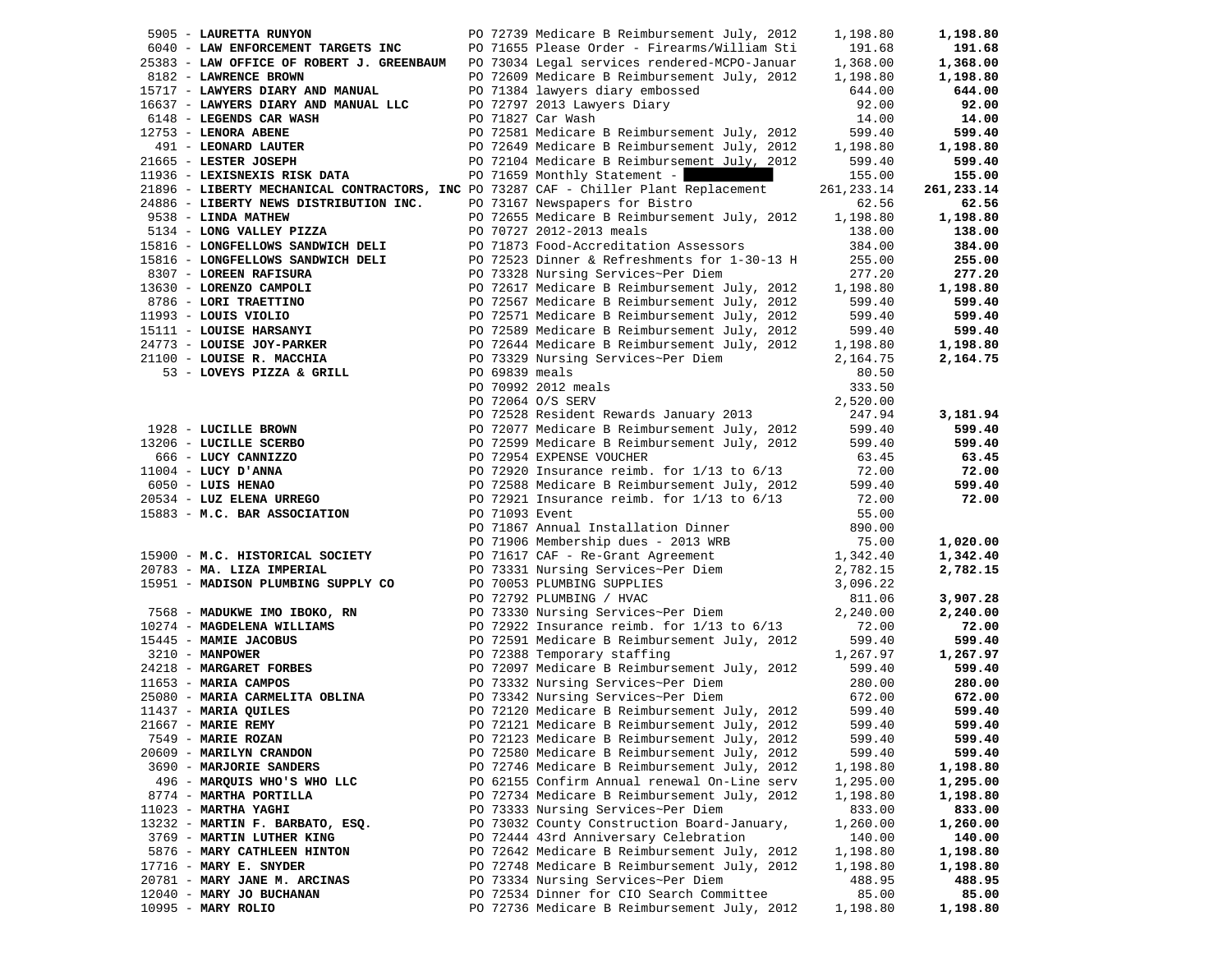| 24771 - MARYANN ODONNELL                          |               | PO 72542 Medicare B Reimbursement July, 2012                                | 599.40     | 599.40     |
|---------------------------------------------------|---------------|-----------------------------------------------------------------------------|------------|------------|
|                                                   |               | PO 72636 Medicare B Reimbursement July, 2012                                | 1,198.80   | 1,198.80   |
| 11472 - MATILDE GARCERAN<br>25280 - MATTHEW BRADY |               | PO 72946 Mi. & Insurance reimb. for $1/13$ & 2                              | 49.55      | 49.55      |
| 9986 - MAVIS BROWN                                |               | PO 72612 Medicare B Reimbursement July, 2012                                | 1,198.80   | 1,198.80   |
| $10976$ - MAVIS GRAY                              |               | PO 72635 Medicare B Reimbursement July, 2012                                | 1,198.80   | 1,198.80   |
| 2203 - MC LEAGUE OF MUNICIPALITIES                |               | PO 73096 Jefferson twp. payment for League o                                | 35.00      | 35.00      |
| 11199 - MC ORGANIZATION FOR HISPANIC              |               | PO 73093 CAF - Grant in Aid funding for 2012                                | 4,727.14   | 4,727.14   |
| 16065 - MC VOCATIONAL SCHOOL DISTRICT             |               | PO 72660 Cater Invoice for the Reorg. Meetin                                | 2,319.00   | 2,319.00   |
| 16096 - MCMASTER-CARR SUPPLY CO                   |               | PO 71227 PLUMBING SUPPLIES                                                  | 140.59     | 140.59     |
| 20839 - MEDLINE INDUSTRIES INC                    |               | PO 73168 Storeroom~Nursing Supplies                                         | 404.04     | 404.04     |
| 8443 - MELOJANE CELESTINO                         |               | PO 73335 Nursing Services~Per Diem                                          | 1,128.75   | 1,128.75   |
| 24004 - MENDHAM BOROUGH                           |               | PO 71481 DRE Grant Reimbursement                                            | 330.00     | 330.00     |
|                                                   |               | PO 71480 DRE Grant Reimbursement                                            |            |            |
| 24005 - MENDHAM TOWNSHIP POLICE                   |               |                                                                             | 2,145.00   | 2,145.00   |
| 21411 - MERLINE E WEIR STEWART                    |               | PO 73138 Employee Reimbursement                                             | 30.00      | 30.00      |
| 267 - METRO IMAGING SERVICES INC                  |               | PO 71969 Replacement Cartridge                                              | 165.00     | 165.00     |
| 14250 - MICHAEL DELVECCHIO                        |               | PO 72623 Medicare B Reimbursement July, 2012                                | 1,198.80   | 1,198.80   |
| 20600 - MICHAEL LOWE                              |               | PO 72593 Medicare B Reimbursement July, 2012                                | 599.40     | 599.40     |
| 24951 - MICHELLE CAPILI                           |               | PO 73336 Nursing Services~Per Diem                                          | 1,671.95   | 1,671.95   |
| 295 - MID-ATLANTIC TRUCK CENTRE INC               |               | PO 72336 TRUCK PARTS                                                        | 550.87     | 550.87     |
| 9373 - MILDRED JOLLY                              |               | PO 72103 Medicare B Reimbursement July, 2012                                | 599.40     | 599.40     |
| 10998 - MILTON WILSON                             |               | PO 72768 Medicare B Reimbursement July, 2012                                | 1,198.80   | 1,198.80   |
| 16223 - MINUTEMAN PRESS                           |               | PO 70284 Business Cards                                                     | 298.20     | 298.20     |
| 6408 - MIRION TECHNOLOGIES (GDS) INC              | PO 71646 Film |                                                                             | 542.71     | 542.71     |
| 6953 - MOBILEX USA                                |               |                                                                             | 4,205.71   | 4,205.71   |
| 7913 - MOLNAR PHARMACY                            |               | PO 73170 Resident Testing<br>PO 72933 Prescriptions<br>PO 71172 TPUCK PAPTS | 1,816.11   | 1,816.11   |
| 7313 - MONTAGE ENTERPRISES INC.                   |               | PO 71172 TRUCK PARTS                                                        | 375.90     | 375.90     |
| 24348 - MOONLIGHT DESIGNS                         |               | PO 73172 Resident Activities                                                | 165.00     | 165.00     |
| 19381 - MORRIS COUNTY ASSOCIATION OF              |               | PO 72074 "2013" Membership Dues - UnderSheri                                | 200.00     | 200.00     |
| 19478 - MORRIS COUNTY CHAMBER OF                  |               | PO 71649 "2013" Membership                                                  | 35.00      | 35.00      |
| 16288 - MORRIS COUNTY FARMS INC                   |               | PO 71575 GRNDS MAINT                                                        | 437.75     | 437.75     |
| 1800 - MORRIS COUNTY PARK COMMISSION              |               | PO 72420 OSTF Reimbursement OS Legal Expense                                | 882.95     | 882.95     |
| 12676 - MORRIS COUNTY TOURISM BUREAU              |               | PO 71616 CAF - Re-Grant Agreement                                           | 2,400.00   | 2,400.00   |
|                                                   |               |                                                                             |            |            |
| 16297 - MORRIS MUSEUM                             |               | PO 71614 CAF - Re-Grant Agreement                                           | 3,200.00   | 3,200.00   |
| 16298 - MORRIS PLAINS MUNICIPAL ALL.              |               | PO 72513 CAF - 2012 Supplemental Municipal A                                | 2,500.00   |            |
|                                                   |               | PO 72514 CAF - 2012 Municipal Alliance Funds                                | 7,139.44   | 9,639.44   |
| 21894 - MORRISTOWN & ERIE RAILWAY INC             |               | PO 72953 CAF - Management Agreement for the                                 | 7,730.00   | 7,730.00   |
| 16321 - MORRISTOWN LUMBER &                       |               | PO 71662 Supplies needed for K-9 - M.McMahon                                | 160.28     |            |
|                                                   |               | PO 71665 Supplies for K-9 - Inv.M. McMahon                                  | 706.69     |            |
|                                                   |               | PO 71666 Max Camera Kit - CIS                                               | 299.99     |            |
|                                                   |               | PO 72354 SHOP SUPPLIES                                                      | 34.68      |            |
|                                                   |               | PO 72796 In/Outdoor Brooms for Firing Range                                 | 56.97      |            |
|                                                   |               | PO 73094 Broom for Firing Range                                             | 35.98      | 1,294.59   |
| 12737 - MORRISTOWN MEMORIAL HOSPITAL              |               | PO 73086 CAF - Chapter 51 Funding ch51 1202                                 | 9,575.00   | 9,575.00   |
| 16323 - MORRISTOWN MEMORIAL HOSPITAL              |               | PO 73417 NORTHERN NJ SAFE COMMUNITIES OCT -                                 | 15,250.07  | 15,250.07  |
| 6637 - MORRISTOWN MEMORIAL/PATHOLOGY              |               | PO 72510 LAB FEES                                                           | 3,039.00   | 3,039.00   |
| 792 - MOTION INDUSTRIES INC                       |               | PO 70925 Machinery Repairs & Parts                                          | 670.04     | 670.04     |
| 21791 - MOTOROLA SOLUTIONS INC                    |               | PO 73010 CAF - NJSC#A53804                                                  | 267,032.09 | 267,032.09 |
| 5338 - MOYE HANDLING SYSTEMS INC                  |               | PO 71798 OSHA INSPECTION                                                    | 535.60     |            |
|                                                   |               | PO 72337 SERVICE CALL                                                       | 1,411.36   | 1,946.96   |
| 19501 - MSC INDUSTRIAL SUPPLY CO.                 |               | PO 71799 HARDWARE                                                           | 567.01     |            |
|                                                   |               | PO 72338 SHOP SUPPLIES                                                      | 481.83     | 1,048.84   |
| 21858 - MUNICIPAL CAPITAL CORP                    |               | PO 72061 Office Machine Rentals                                             | 216.48     | 216.48     |
| 19523 - N.J. NATURAL GAS COMPANY                  |               | PO 73240 NATURAL GAS - DOVER PROBATION                                      | 796.68     |            |
|                                                   |               | PO 73245 NATURAL GAS - WHARTON BRIDGE GEN                                   | 38.76      | 835.44     |
| 973 - NANCY CHARETTE                              |               | PO 72089 Medicare B Reimbursement July, 2012                                | 599.40     | 599.40     |
| 1179 - NANCY COLLARILE                            |               | PO 72090 Medicare B Reimbursement July, 2012                                | 599.40     | 599.40     |
| 16986 - NATHANIEL PERRY                           |               | PO 72545 Medicare B Reimbursement July, 2012                                | 599.40     | 599.40     |
| 21122 - NATIONAL FUEL OIL INC.                    |               | PO 73076 FUEL CHARGES 1/13                                                  | 10,081.86  |            |
|                                                   |               | PO 73076 FUEL CHARGES 1/13                                                  | 72,505.19  | 82,587.05  |
| 16480 - NATIONAL INDUSTRIES                       |               | PO 72055 Machinery Repairs & Parts                                          | 17.44      | 17.44      |
| 16533 - NEW HOPE FOUNDATION INC.                  |               | PO 72892 CAF - Chapter 51 Funding New Hope C                                | 605.00     |            |
|                                                   |               |                                                                             |            |            |
|                                                   |               | PO 72894 CAF - Chapter 51 Funding NEW HOPE A                                | 1,215.00   |            |
|                                                   |               | PO 72896 CAF - Chapter 51 Funding NEW HOPE C                                | 13,635.00  |            |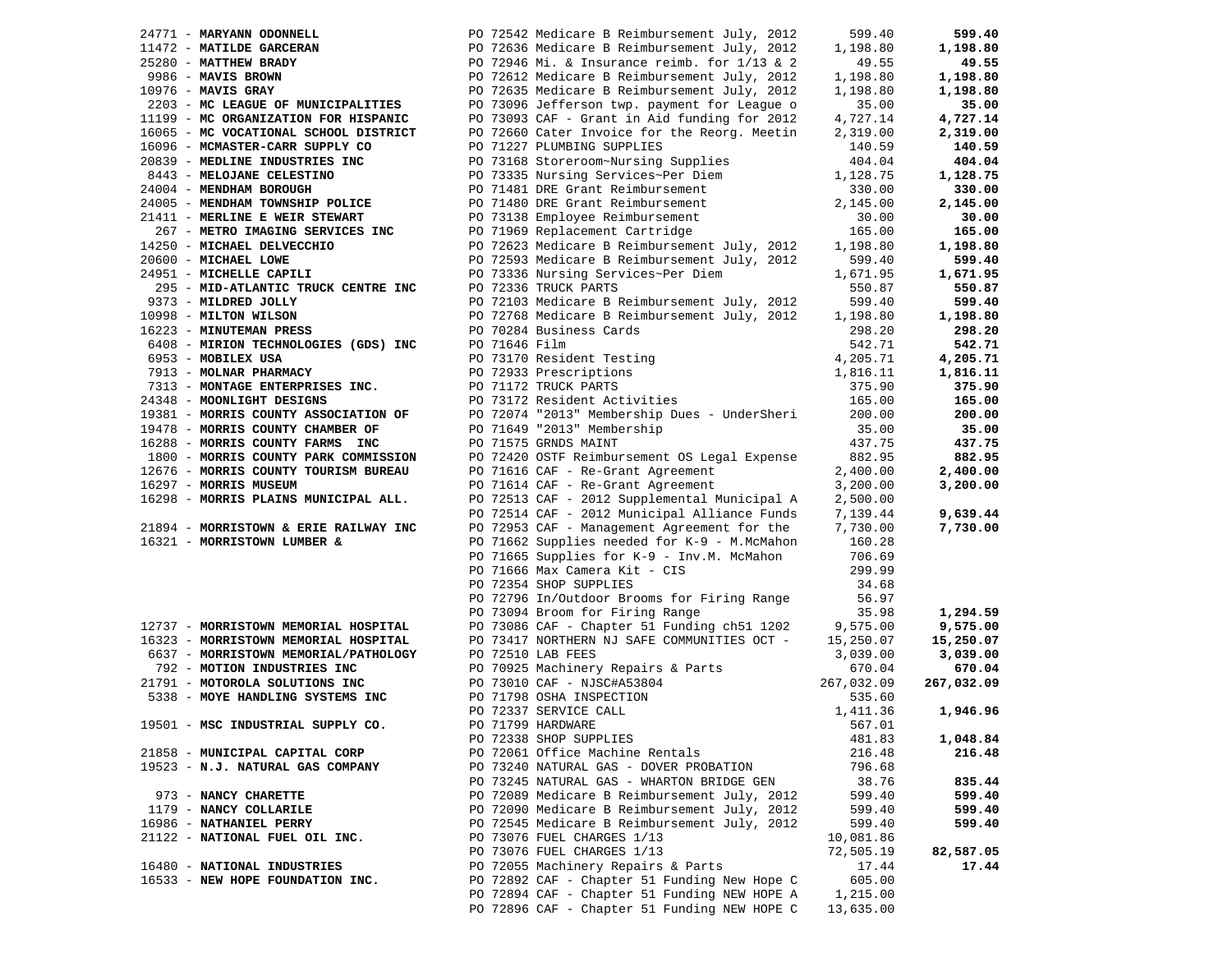|                                          |  | PO 73088 CAF - Chapter 51 Funding Subacute D                                             | 1,224.00  | 16,679.00 |
|------------------------------------------|--|------------------------------------------------------------------------------------------|-----------|-----------|
| 14560 - NEW JERSEY AIDS SERVICES         |  | PO 72904 CAF - Grant in Aid funding for 2012                                             | 13,670.00 | 13,670.00 |
|                                          |  |                                                                                          |           |           |
| 16552 - NEWBRIDGE SERVICES INC           |  | PO 72899 CAF - Chapter 51 Funding ENHANCED O                                             | 658.00    |           |
|                                          |  | PO 72905 CAF - Chapter 51 Funding SUBSTANCE                                              | 4,727.00  | 5,385.00  |
| 23981 - NIELSEN DODGE - C-J-R            |  | PO 71177 AUTO PARTS                                                                      | 1,193.77  | 1,193.77  |
| 23981 - NIELSEN DODGE - C-J-R            |  | PO 71802 AUTO PARTS                                                                      | 888.14    | 888.14    |
| 23981 - NIELSEN DODGE - C-J-R            |  | PO 72340 AUTO PARTS                                                                      | 80.84     | 80.84     |
| 11690 - NJ EMERGENCY PREPAREDNESS        |  | PO 70935 NJ Emergency Preparedness Conferenc                                             | 75.00     | 75.00     |
| 16661 - NJ STATE ASSOC OF CTY ADJUSTER   |  | PO 72717 Dues for 2013 - for Adjuster's voti                                             | 95.00     | 95.00     |
| 20398 - NJ TAXI & BLACK CAR SERVICES LLC |  | PO 72934 Transportation                                                                  | 99.96     | 99.96     |
| $6458 - NJABO$                           |  | PO 71673 NJAEO 76th Annual Conference Regist                                             | 800.00    | 800.00    |
| $10662$ - NMS LABS                       |  | PO 73198 CAF - Toxicological Testing Service                                             | 2,961.83  |           |
|                                          |  |                                                                                          |           |           |
|                                          |  | PO 73199 CAF - Toxicological Testing Service                                             | 4,079.00  | 7,040.83  |
| 9397 - NORA SERVICE                      |  | PO 72753 Medicare B Reimbursement July, 2012                                             | 1,198.80  | 1,198.80  |
| 20613 - NORMA MINGO                      |  | PO 72110 Medicare B Reimbursement July, 2012                                             | 599.40    | 599.40    |
| 21434 - NORMA NEWMAN                     |  | PO 73139 Employee Reimbursement                                                          | 30.00     | 30.00     |
| 24270 - NORMAN COMLY                     |  | PO 72585 Medicare B Reimbursement July, 2012                                             | 599.40    | 599.40    |
| 16767 - NUTRI-SYSTEMS CORPORATION        |  | PO 72470 OPERATING SUPPLIES                                                              | 252.17    | 252.17    |
| 16786 - O'MULLAN & BRADY P.C.            |  | PO 72878 County Counsel - legal services                                                 | 19,799.00 | 19,799.00 |
| 21565 - OCLC ONLINE COMPUTER             |  | PO 68179 Cost for Nov 1 - 30, 2012 & Dec 1 -                                             | 7,055.31  | 7,055.31  |
| 2887 - ODESSA PRIVOTT                    |  | PO 72119 Medicare B Reimbursement July, 2012                                             | 599.40    | 599.40    |
| 3709 - ODINE SERVIL-MICHAEL              |  | PO 73140 Employee Reimbursement                                                          | 703.35    | 703.35    |
| 10246 - OFFICE OF TEMPORARY ASSISTANCE   |  | PO 72944 Estimated County Share of TANF Reci                                             | 9,800.00  | 9,800.00  |
| 10246 - OFFICE OF TEMPORARY ASSISTANCE   |  | PO 72945 Estimated County Share to SSIR for                                              | 37,000.00 | 37,000.00 |
|                                          |  |                                                                                          |           |           |
| 21567 - OFS/FOF SALES CORP               |  | PO 63560 CAF - NJSC#A70302                                                               | 3,034.72  | 3,034.72  |
| 21567 - OFS/FOF SALES CORP               |  | PO 63571 CAF - NJSC#A70302                                                               | 79,305.20 | 79,305.20 |
| 14489 - OLIVE EICK                       |  | PO 72586 Medicare B Reimbursement July, 2012                                             | 599.40    | 599.40    |
| 8687 - ON TIME TRANSPORT INC.            |  | PO 72035 Resident Transport                                                              | 1,454.00  | 1,454.00  |
| 14076 - OPHELIA V. CRUSE                 |  | PO 72955 EXPENSE VOUCHER                                                                 | 44.90     | 44.90     |
| 2624 - PAMELA REYNOLDS                   |  | PO 72131 Medicare B Reimbursement July, 2012                                             | 599.40    | 599.40    |
| 16887 - PAPER MART INC                   |  | PO 71759 Officer copy paper supply                                                       | 109.29    |           |
|                                          |  | PO 72512 ENVELOPES                                                                       | 373.75    | 483.04    |
| 21551 - PARSIPPANY INN                   |  | PO 72935 Motel Placement                                                                 | 150.00    | 150.00    |
| 2811 - PATRICA SCHRAFT                   |  | PO 72560 Medicare B Reimbursement July, 2012                                             | 599.40    | 599.40    |
| 20677 - PATRICIA FLANAGAN                |  | PO 72924 Mi. & Insurance reimb. for 10/12 to                                             | 60.15     | 60.15     |
| 20677 - PATRICIA FLANAGAN                |  | PO 72938 Insurance reimb. for $1/13$ to $6/13$                                           | 72.00     | 72.00     |
| 11447 - PATRICIA LEPOFSKY                |  | PO 72651 Medicare B Reimbursement July, 2012                                             | 1,198.80  | 1,198.80  |
| 12380 - PATRICIA SCHWARTZ                |  | PO 72559 Medicare B Reimbursement July, 2012                                             | 599.40    | 599.40    |
| 8179 - PATRICIA SCUDDER                  |  | PO 72752 Medicare B Reimbursement July, 2012                                             | 1,198.80  | 1,198.80  |
| 21343 - PATRICK O'CONNOR                 |  | PO 72541 Medicare B Reimbursement July, 2012                                             | 599.40    | 599.40    |
| 21370 - PAUL DATTOLO                     |  | PO 72084 Medicare B Reimbursement July, 2012                                             | 599.40    | 599.40    |
| $11063$ - PAULA WARGO                    |  | PO 72605 Medicare B Reimbursement July, 2012                                             | 599.40    | 599.40    |
| 18373 - PAULINE WARD                     |  | PO 72769 Medicare B Reimbursement July, 2012                                             | 1,198.80  | 1,198.80  |
| 24966 - PAVIA KRIEGMAN                   |  | PO 71650 Quarterly Web Site / Undersheriff J                                             | 200.00    | 200.00    |
| $2245$ - PC AGE                          |  | PO 72378 CAF - 2245-630                                                                  | 4,000.00  | 4,000.00  |
| 10129 - PC ASSOCIATES, LLC               |  | PO 72063 axiohm ribbons purple for registry                                              | 762.90    | 762.90    |
| 11975 - PEARL SAVAGE                     |  | PO 72749 Medicare B Reimbursement July, 2012                                             | 1,198.80  | 1,198.80  |
| 20724 - PESI HEALTHCARE                  |  | PO 71218 TRAINING                                                                        | 179.99    | 179.99    |
| 20911 - PETER HEYWANG                    |  | PO 72638 Medicare B Reimbursement July, 2012                                             | 1,198.80  | 1,198.80  |
| 16712 - PHILIP NODORO                    |  | PO 72116 Medicare B Reimbursement July, 2012                                             | 599.40    | 599.40    |
| $17060$ - PITNEY BOWES                   |  | PO 72719 Supplies for Mailroom Postage equip                                             | 494.63    | 494.63    |
| 19681 - PITNEY BOWES CREDIT CORP         |  | PO 71389 lease agreement on pitney Bowes for                                             | 620.46    | 620.46    |
|                                          |  | PO 72342 AUTO PARTS                                                                      | 1,284.11  | 1,284.11  |
| 17066 - PLAINSMAN AUTO SUPPLY            |  | PO 71626 Certified Pool Operator Course                                                  |           |           |
| 25320 - POOL OPERATION MANAGEMENT        |  |                                                                                          | 305.00    | 305.00    |
| 24970 - POWERDMS, INC.                   |  | PO 71501 Software Maintenance                                                            | 1,500.00  | 1,500.00  |
| 10531 - PRECISION HEALTH INC.            |  | PO 71219 CAF - On-Site Radiology Services                                                | 700.00    | 700.00    |
| 10503 - PREMIER HEALTHCARE               |  | PO 73174 CAF - Management Services                                                       | 76,915.51 | 76,915.51 |
|                                          |  | 21397 - PRESERVATION DESIGN PARTNERSHIP LLC PO 72715 CAF - C1113-1 - Consultants for his | 950.00    | 950.00    |
|                                          |  | 21397 - PRESERVATION DESIGN PARTNERSHIP LLC PO 72775 CAF - C1213-1 - Consultants for the | 6,280.74  | 6,280.74  |
|                                          |  | 6638 - PRESERVATION DESIGN PARTNERSHIP, LL PO 72776 CAF - C1018-1 - Consulting Services  | 630.00    | 630.00    |
| 24230 - PRIORITY DISPATCH CORP.          |  | PO 69101 Training                                                                        | 10,864.00 | 10,864.00 |
| 21391 - PRISCILLA HARTWELL               |  | PO 72099 Medicare B Reimbursement July, 2012                                             | 599.40    | 599.40    |
| 20422 - PROGRESSIVE HYDRAULICS INC       |  | PO 71805 TRUCK PARTS                                                                     | 192.18    | 192.18    |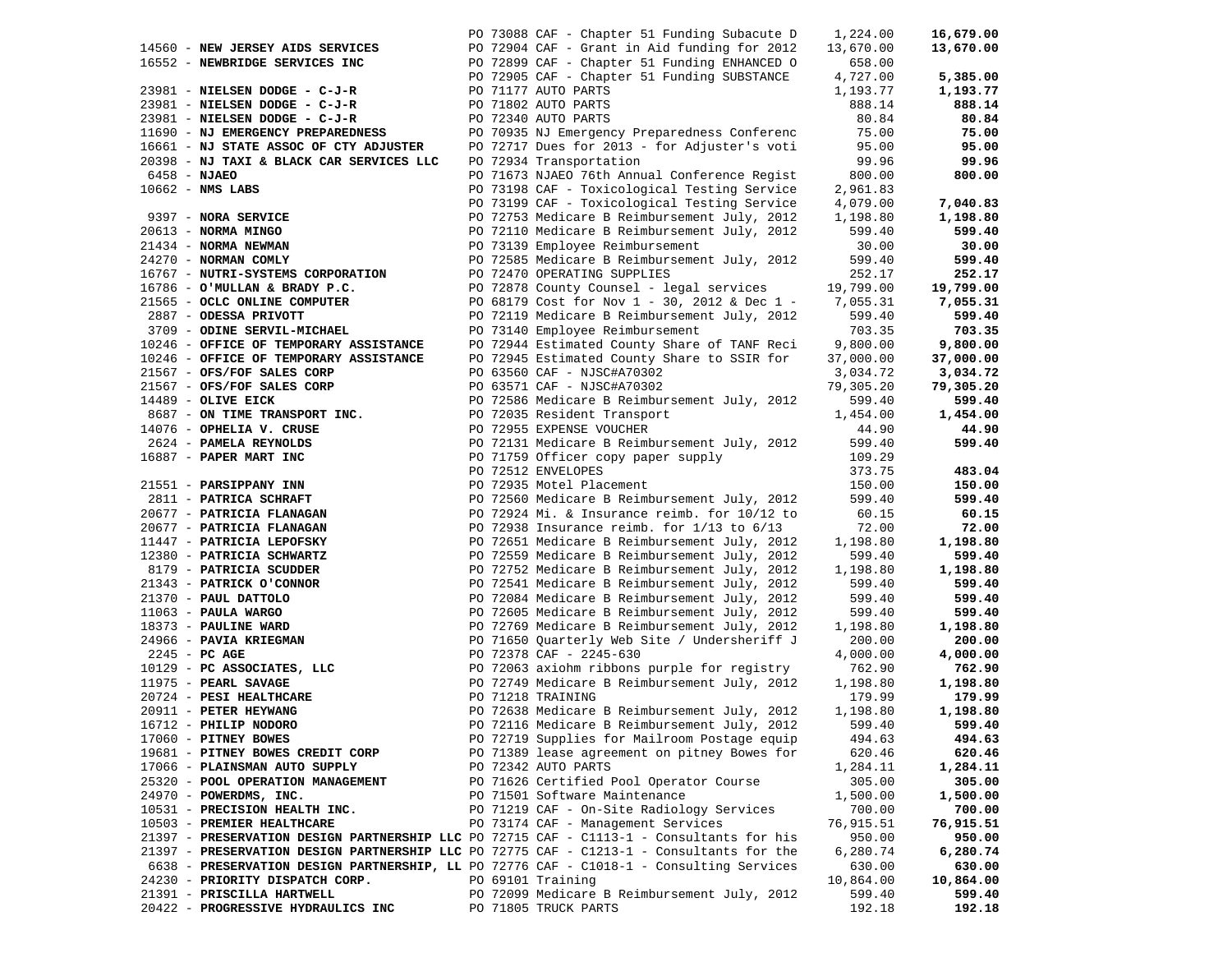| $17189 - PSE & G$ CO                                                                                                                                                                                                                                                                                                                                                                                                                                                             | PO 73175 Gas |                                                         | 17,307.10      |            |
|----------------------------------------------------------------------------------------------------------------------------------------------------------------------------------------------------------------------------------------------------------------------------------------------------------------------------------------------------------------------------------------------------------------------------------------------------------------------------------|--------------|---------------------------------------------------------|----------------|------------|
| $\overline{a}$                                                                                                                                                                                                                                                                                                                                                                                                                                                                   | PO 73176 Gas |                                                         | 1,346.81       | 18,653.91  |
|                                                                                                                                                                                                                                                                                                                                                                                                                                                                                  |              |                                                         |                | 100.00     |
|                                                                                                                                                                                                                                                                                                                                                                                                                                                                                  |              |                                                         |                | 263,827.76 |
|                                                                                                                                                                                                                                                                                                                                                                                                                                                                                  |              |                                                         |                | 85,828.40  |
|                                                                                                                                                                                                                                                                                                                                                                                                                                                                                  |              |                                                         |                | 233.44     |
|                                                                                                                                                                                                                                                                                                                                                                                                                                                                                  |              |                                                         |                | 398.95     |
|                                                                                                                                                                                                                                                                                                                                                                                                                                                                                  |              |                                                         |                | 599.40     |
|                                                                                                                                                                                                                                                                                                                                                                                                                                                                                  |              |                                                         |                | 599.40     |
|                                                                                                                                                                                                                                                                                                                                                                                                                                                                                  |              |                                                         |                | 599.40     |
|                                                                                                                                                                                                                                                                                                                                                                                                                                                                                  |              |                                                         |                | 1,198.80   |
|                                                                                                                                                                                                                                                                                                                                                                                                                                                                                  |              |                                                         |                |            |
|                                                                                                                                                                                                                                                                                                                                                                                                                                                                                  |              |                                                         |                | 1,198.80   |
|                                                                                                                                                                                                                                                                                                                                                                                                                                                                                  |              |                                                         |                | 256.20     |
|                                                                                                                                                                                                                                                                                                                                                                                                                                                                                  |              |                                                         |                | 675.00     |
|                                                                                                                                                                                                                                                                                                                                                                                                                                                                                  |              |                                                         |                | 12,500.00  |
|                                                                                                                                                                                                                                                                                                                                                                                                                                                                                  |              |                                                         |                | 12,500.00  |
|                                                                                                                                                                                                                                                                                                                                                                                                                                                                                  |              |                                                         |                | 599.40     |
|                                                                                                                                                                                                                                                                                                                                                                                                                                                                                  |              |                                                         |                | 599.40     |
|                                                                                                                                                                                                                                                                                                                                                                                                                                                                                  |              |                                                         |                | 1,198.80   |
|                                                                                                                                                                                                                                                                                                                                                                                                                                                                                  |              |                                                         |                | 599.40     |
|                                                                                                                                                                                                                                                                                                                                                                                                                                                                                  |              |                                                         |                | 599.40     |
|                                                                                                                                                                                                                                                                                                                                                                                                                                                                                  |              |                                                         |                | 1,198.80   |
|                                                                                                                                                                                                                                                                                                                                                                                                                                                                                  |              |                                                         |                | 550.69     |
|                                                                                                                                                                                                                                                                                                                                                                                                                                                                                  |              | PO 72522 Ricoh MPC 2800 COPIER PMT Jan. 2013 669.33     |                | 669.33     |
| 21738 - RICOH AMERICAS CORP<br>7952 - RIOS' ENGRAVING                                                                                                                                                                                                                                                                                                                                                                                                                            |              | PO 71874 Name Plate                                     | 12.00          |            |
|                                                                                                                                                                                                                                                                                                                                                                                                                                                                                  |              | PO 72038 Name Plate and Date Stamp CBA                  | 92.00          |            |
|                                                                                                                                                                                                                                                                                                                                                                                                                                                                                  |              |                                                         |                |            |
|                                                                                                                                                                                                                                                                                                                                                                                                                                                                                  |              |                                                         |                | 203.00     |
|                                                                                                                                                                                                                                                                                                                                                                                                                                                                                  |              |                                                         |                | 652.26     |
|                                                                                                                                                                                                                                                                                                                                                                                                                                                                                  |              |                                                         |                | 599.40     |
|                                                                                                                                                                                                                                                                                                                                                                                                                                                                                  |              |                                                         |                | 599.40     |
|                                                                                                                                                                                                                                                                                                                                                                                                                                                                                  |              |                                                         |                |            |
|                                                                                                                                                                                                                                                                                                                                                                                                                                                                                  |              |                                                         |                | 50.00      |
|                                                                                                                                                                                                                                                                                                                                                                                                                                                                                  |              |                                                         |                | 334.00     |
|                                                                                                                                                                                                                                                                                                                                                                                                                                                                                  |              |                                                         |                | 599.40     |
|                                                                                                                                                                                                                                                                                                                                                                                                                                                                                  |              |                                                         |                | 599.40     |
|                                                                                                                                                                                                                                                                                                                                                                                                                                                                                  |              |                                                         |                | 1,960.00   |
|                                                                                                                                                                                                                                                                                                                                                                                                                                                                                  |              |                                                         |                | 1,400.00   |
| PO 72039 Date stress.<br>20063 - <b>ROBERT REDER<br/> 20063 - <b>ROBERT REDER<br/> 20063 - ROBERT REDER<br/> 21654 - <b>ROBERT REDER<br/> 21654 - ROBERT REDER<br/> 21654 - <b>ROBERT REDER<br/> 2171 - ROBERT AS. FOSTER</b><br/> 25171 - <b>ROBERT AS. FOSTER</b><br/> 25171 -</b></b></b><br>5345 - ROUTE 23 AUTO MALL LLC<br>PO 71806 AUTO PARTS<br>PO 72344 AUTO PARTS<br>PO 72346 AUTO PARTS<br>PO 73131 Radio installation/removal<br>PO 73131 Radio installation/removal |              |                                                         |                |            |
|                                                                                                                                                                                                                                                                                                                                                                                                                                                                                  |              |                                                         |                | 1,380.41   |
| 17419 - ROYAL COMMUNICATIONS INC. PO 72346 AUTO PARTS                                                                                                                                                                                                                                                                                                                                                                                                                            |              |                                                         | 165.00         |            |
|                                                                                                                                                                                                                                                                                                                                                                                                                                                                                  |              |                                                         | 50.00          | 215.00     |
| 17445 - RUTGERS THE STATE UNIVERSITY<br>17461 - S & WORLDWIDE INC. PO 73433 EXENSION FACULTY SALARIES 4TH QUART 13,056.84<br>190.91 - PO 71345 Resident Activities                                                                                                                                                                                                                                                                                                               |              |                                                         |                | 13,056.84  |
|                                                                                                                                                                                                                                                                                                                                                                                                                                                                                  |              |                                                         |                | 190.91     |
| 24638 - SANDRA MENDOZA                                                                                                                                                                                                                                                                                                                                                                                                                                                           |              | PO 72925 Insurance reimb. for 10/12 to 6/13 108.00      |                | 108.00     |
| $10939$ - SANGITA SHAH                                                                                                                                                                                                                                                                                                                                                                                                                                                           |              | PO 72926 Insurance reimb. for 1/13 to 6/13              |                | 72.00      |
| 20410 - SANGILA SAAR<br>20410 - SATCOM GLOBAL INC<br>21319 - SCHINDLER ELEVATOR CORPORATION<br>21319 - SCHINDLER ELEVATOR CORPORATION<br>2001 - SANGI THE SALEY TRANS TREASANT CONTRACT Charge                                                                                                                                                                                                                                                                                   |              |                                                         | 72.00<br>37.37 | 37.37      |
|                                                                                                                                                                                                                                                                                                                                                                                                                                                                                  |              |                                                         | 2,244.76       | 2,244.76   |
| 24841 - SELECT ADVANTAGE                                                                                                                                                                                                                                                                                                                                                                                                                                                         |              | PO 71491 Training                                       | 525.00         | 525.00     |
| 24284 - SELECT REHABILITATION INC.                                                                                                                                                                                                                                                                                                                                                                                                                                               |              | PO 73180 CAF - Occupational and Speech Thera 106,651.19 |                | 106,651.19 |
| 19848 - J.A. SEXAUER                                                                                                                                                                                                                                                                                                                                                                                                                                                             |              | PO 72800 CAF - Plumbing Supplies                        | 4,253.90       | 4,253.90   |
| 20899 - SGS TESTCOM INC                                                                                                                                                                                                                                                                                                                                                                                                                                                          |              | PO 69951 MONTHLY MAINTENANCE INSPECTION MACH            | 189.41         | 189.41     |
| 1073 - SHARI BOEHM                                                                                                                                                                                                                                                                                                                                                                                                                                                               |              | PO 72947 Insurance reimb. for $1/13$ to $6/13$          | 72.00          | 72.00      |
| 740 - SHAU-YING LIU                                                                                                                                                                                                                                                                                                                                                                                                                                                              |              | PO 72950 Mi. & Insurance reimb. for 1/13 to             | 116.10         | 116.10     |
| 17621 - SHEAFFER SUPPLY, INC.                                                                                                                                                                                                                                                                                                                                                                                                                                                    |              | PO 71485 materials                                      | 60.22          |            |
|                                                                                                                                                                                                                                                                                                                                                                                                                                                                                  |              | PO 72348 HARDWARE                                       | 53.74          | 113.96     |
| 17632 - SHERIFF'S ASSOCIATION OF                                                                                                                                                                                                                                                                                                                                                                                                                                                 |              | PO 71246 Dues "2013" / SANJ & NSA                       | 1,150.00       | 1,150.00   |
| 19858 - SHERWIN WILLIAMS                                                                                                                                                                                                                                                                                                                                                                                                                                                         |              | PO 73182 Paint & Painting Supplies                      | 73.95          | 73.95      |
|                                                                                                                                                                                                                                                                                                                                                                                                                                                                                  |              |                                                         |                |            |
| 17636 - SHERWIN-WILLIAMS                                                                                                                                                                                                                                                                                                                                                                                                                                                         |              | PO 71484 paint supplies                                 | 20.18          | 20.18      |
| 17726 - SHI INTERNATIONAL CORP                                                                                                                                                                                                                                                                                                                                                                                                                                                   |              | PO 68441 CAF - NJSC#A77560                              | 75,000.00      | 75,000.00  |
| 1482 - SIBGATH KHAN                                                                                                                                                                                                                                                                                                                                                                                                                                                              |              | PO 72927 Insurance reimb. for $1/13$ to $6/13$          | 72.00          | 72.00      |
| 24344 - SKYTOP MOTEL                                                                                                                                                                                                                                                                                                                                                                                                                                                             |              | PO 72936 Motel Placement                                | 400.00         | 400.00     |
| 17690 - SMITH & SOLOMON                                                                                                                                                                                                                                                                                                                                                                                                                                                          |              | PO 72370 CAF - 17690-247                                | 2,607.20       | 2,607.20   |
| 17699 - SMITH MOTOR CO., INC.                                                                                                                                                                                                                                                                                                                                                                                                                                                    |              | PO 71809 AUTO PARTS                                     | 45.04          |            |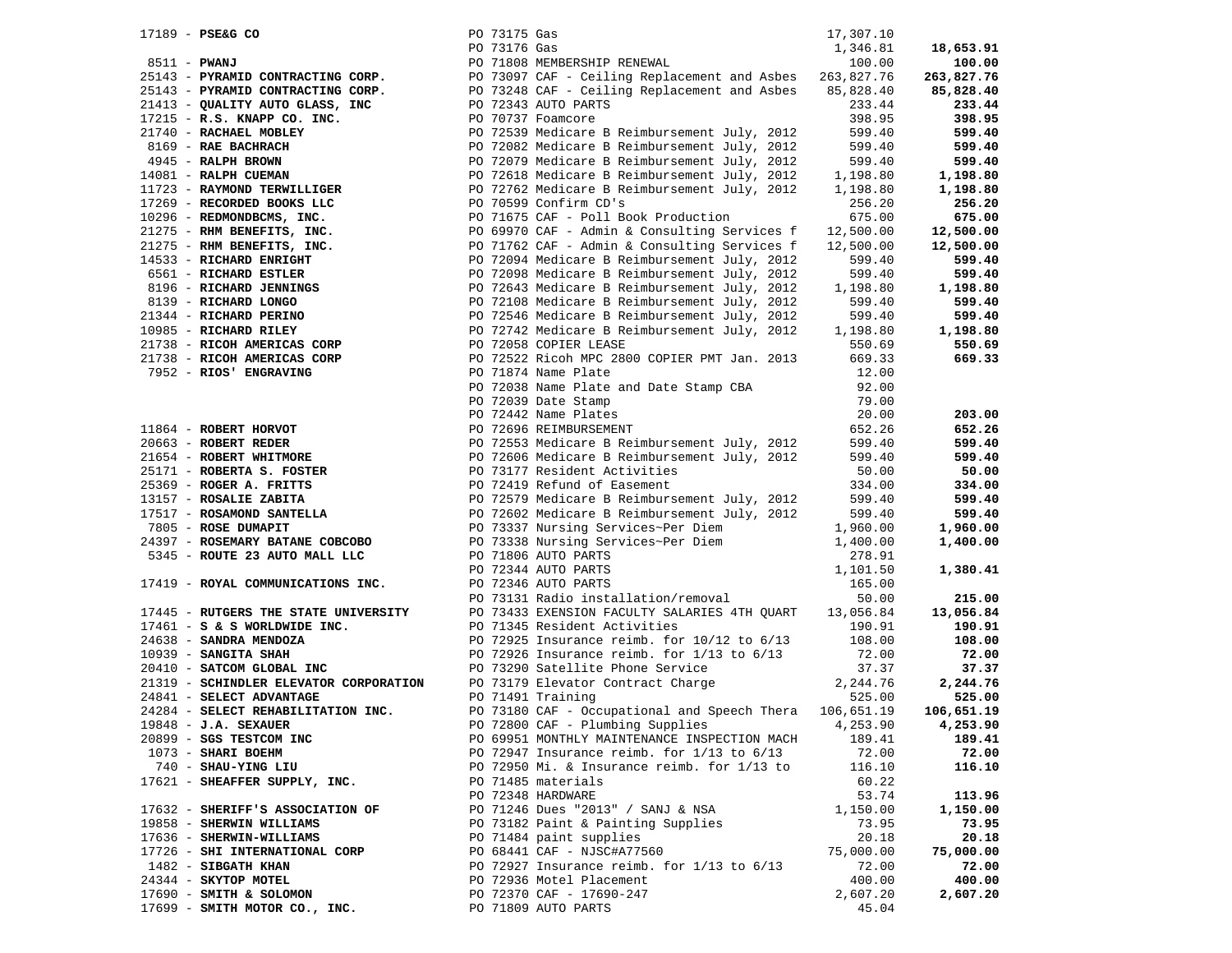|                                                                        |  | PO 72349 AUTO PARTS                                                                                        | 468.40           | 513.44           |
|------------------------------------------------------------------------|--|------------------------------------------------------------------------------------------------------------|------------------|------------------|
| 6981 - SODEXO INC & AFFILIATES                                         |  | PO 72716 Flood Mitigation Meeting 12/17/12                                                                 | 70.26            | 70.26            |
| 9777 - SODEXO, INC & AFFILIATES                                        |  | PO 72889 SODEXO REFRESHMENTS Jan 17 and Jan                                                                | 83.00            |                  |
|                                                                        |  | PO 72957 CAF - Dietary Services                                                                            | 24.75            | 107.75           |
| 17755 - SOUTHEAST MORRIS COUNTY                                        |  | PO 72791 WATER - HIGHVIEW                                                                                  | 558.33           | 558.33           |
| 17762 - SPARWICK CONTRACTING, INC.                                     |  | PO 73274 CAF - Replacement of County Bridge                                                                | 121,882.70       | 121,882.70       |
| 12483 - SPECIAL K HEALTH & FITNESS                                     |  | PO 73183 Resident Activities                                                                               | 200.00           | 200.00           |
| 20804 - SPECIALTY MEDICAL PRODUCTS INC.                                |  | PO 73184 Nursing Equipment                                                                                 | 1,585.80         | 1,585.80         |
| 17772 - SPEEDWELL ELECTRIC MOTORS                                      |  | PO 64362 CAF - Labor Rates On-Site Electric                                                                | 2,917.48         | 2,917.48         |
| 5031 - SPRINT NEXTEL                                                   |  | PO 71652 monthly Statement -                                                                               | 108.68           | 108.68           |
| 5031 - SPRINT NEXTEL                                                   |  | PO 71878 Air Cards                                                                                         | 161.97           | 161.97           |
| 17800 - ST. CLARE'S HOSPITAL                                           |  | PO 72903 CAF - Grant in Aid funding for 2012                                                               | 36,225.00        | 36,225.00        |
| 17798 - ST. CLARE'S HOSPITAL                                           |  | PO 73092 CAF - Chapter 51 Funding St. Clares                                                               | 13,896.00        | 13,896.00        |
| 17804 - STANDARD & POOR'S FINANCIAL                                    |  | PO 71914 Confirm Annual Renewal - 3 titles                                                                 | 618.11           | 618.11           |
| 4611 - STAPLES BUSINESS ADVANTAGE                                      |  | PO 71779 office supplies                                                                                   | 95.27            | 95.27            |
| 4611 - STAPLES BUSINESS ADVANTAGE                                      |  | PO 71904 Office Supples, Shredder                                                                          | 3,986.44         | 3,986.44         |
| 4611 - STAPLES BUSINESS ADVANTAGE                                      |  | PO 71917 OFFICE SUPPLIES                                                                                   | 222.50           | 222.50           |
| 4611 - STAPLES BUSINESS ADVANTAGE                                      |  | PO 72030 OFFICE SUPPLIES                                                                                   | 61.16            |                  |
|                                                                        |  | PO 72030 OFFICE SUPPLIES                                                                                   | 262.73           | 323.89           |
| 4611 - STAPLES BUSINESS ADVANTAGE                                      |  | PO 72034 Office Supplies for Medical Service 234.96<br>PO 72070 Office Supplies - Sheriff' Admin/K. 448.97 |                  | 234.96           |
| 4611 - STAPLES BUSINESS ADVANTAGE<br>4611 - STAPLES BUSINESS ADVANTAGE |  | PO 72070 Office Supplies - Sheriff' Admin/K.<br>PO 72447 Office Supplies                                   | 448.97<br>233.06 | 448.97<br>233.06 |
| 4611 - STAPLES BUSINESS ADVANTAGE                                      |  | PO 72461 Office Supplies                                                                                   | 1,960.39         | 1,960.39         |
| 4611 - STAPLES BUSINESS ADVANTAGE                                      |  | PO 72465 Supplies Invoice                                                                                  | 107.67           | 107.67           |
| 4611 - STAPLES BUSINESS ADVANTAGE                                      |  | PO 72520 Staples supplies order # 7093000775                                                               | 263.73           | 263.73           |
| 4611 - STAPLES BUSINESS ADVANTAGE                                      |  | PO 72521 Staples Human Services Supplies 1/0                                                               | 52.23            | 52.23            |
| 4611 - STAPLES BUSINESS ADVANTAGE                                      |  | PO 72535 Various office supplies                                                                           | 865.43           | 865.43           |
| 4611 - STAPLES BUSINESS ADVANTAGE                                      |  | PO 72687 Printer Toner                                                                                     | 293.26           | 293.26           |
| 4611 - STAPLES BUSINESS ADVANTAGE                                      |  | PO 72718 Office Supplies for Adjuster's offi                                                               | 582.39           | 582.39           |
| 4611 - STAPLES BUSINESS ADVANTAGE                                      |  | PO 72778 Office Supplies                                                                                   | 163.20           | 163.20           |
| 4611 - STAPLES BUSINESS ADVANTAGE                                      |  |                                                                                                            | 431.00           | 431.00           |
| 4611 - STAPLES BUSINESS ADVANTAGE                                      |  | PO 72811 Office Supplies<br>PO 72853 Misc.Office Supplies                                                  | 624.48           | 624.48           |
| 4611 - STAPLES BUSINESS ADVANTAGE                                      |  | PO 72886 Order for wallets/paper/rubber band                                                               | 95.88            | 95.88            |
| 4611 - STAPLES BUSINESS ADVANTAGE                                      |  | PO 73045 Order - address labels                                                                            | 14.01            | 14.01            |
| 4611 - STAPLES BUSINESS ADVANTAGE                                      |  | PO 73186 Office Supplies                                                                                   | 59.95            | 59.95            |
| 4611 - STAPLES BUSINESS ADVANTAGE                                      |  | PO 73203 OFFICE SUPPLIES                                                                                   | 84.79            | 84.79            |
| 16675 - STATE TOXICOLOGY LABORATORY                                    |  | PO 71213 DRUG SCREENINGS FOR APPLICANTS                                                                    | 270.00           |                  |
|                                                                        |  | PO 71872 Drug Tests                                                                                        | 135.00           | 405.00           |
| 12311 - STATEWIDE COMMUNICATIONS INC                                   |  | PO 71512 County Wide Radio System                                                                          | 900.00           | 900.00           |
| 4486 - STEPHEN BEECHER                                                 |  | PO 72610 Medicare B Reimbursement July, 2012                                                               | 1,198.80         | 1,198.80         |
| 6563 - STEPHEN ROZAN                                                   |  | PO 72124 Medicare B Reimbursement July, 2012                                                               | 599.40           | 599.40           |
| 24120 - STEVE SEIDLER                                                  |  | PO 71671 CAF - K-9 Supervisory Trainer                                                                     | 1,470.00         | 1,470.00         |
| 19930 - STINSON FIELD SERVICE LLC                                      |  | PO 71913 GENERATOR SERVICE                                                                                 | 1,390.00         | 1,390.00         |
| 25328 - STROBER-WRIGHT ROOFING INC.                                    |  | PO 73405 EMERGENCY REPAIRS RE: HURRICANE SAN                                                               | 19,607.50        | 19,607.50        |
| 11445 - SUDHIR BHENDE                                                  |  | PO 72081 Medicare B Reimbursement July, 2012<br>PO 72454 Community Affairs Event Expense                   | 599.40<br>49.99  | 599.40<br>49.99  |
| 24806 - SUNRISE SHOPRITE OF<br>18009 - SURINDER K. THAPAR              |  | PO 72763 Medicare B Reimbursement July, 2012                                                               | 1,198.80         | 1,198.80         |
| 25400 - SUZIE COLLIN                                                   |  | PO 73339 Nursing Services~Per Diem                                                                         | 2,514.40         | 2,514.40         |
| 2908 - SYBIL RALPH                                                     |  | PO 72550 Medicare B Reimbursement July, 2012                                                               | 599.40           | 599.40           |
| 18067 - T J'S SPORTWIDE TROPHY                                         |  | PO 71939 PLAQUES AND ENGRAVING                                                                             | 205.50           | 205.50           |
| 16110 - T. Y. LIN INTERNATIONAL                                        |  | PO 72912 CAF - Superstructure Replacement of                                                               | 335.00           |                  |
|                                                                        |  | PO 72914 CAF - Construction Support Services                                                               | 12,431.73        | 12,766.73        |
| 14846 - TERESA GALLAGHER                                               |  | PO 72637 Medicare B Reimbursement July, 2012                                                               | 1,198.80         | 1,198.80         |
| 11311 - TERRI MCINERNEY                                                |  | PO 72115 Medicare B Reimbursement July, 2012                                                               | 599.40           | 599.40           |
| 21294 - TETRA TECH INC.                                                |  | PO 73213 CAF - UASI Emergency Management and                                                               | 20,946.24        | 20,946.24        |
| 21294 - TETRA TECH INC.                                                |  | PO 73214 CAF - UASI Emergency Management and                                                               | 14,462.88        | 14,462.88        |
| 21294 - TETRA TECH INC.                                                |  | PO 73249 CAF - UASI Emergency Management and                                                               | 10,687.94        | 10,687.94        |
| 21294 - TETRA TECH INC.                                                |  | PO 73250 CAF - UASI Emergency Management and                                                               | 8,641.31         | 8,641.31         |
| 4859 - THE INSTITUTE FOR FORENSIC                                      |  | PO 69143 Evaluations                                                                                       | 1,300.00         |                  |
|                                                                        |  | PO 71566 Psychological Exam                                                                                | 325.00           |                  |
|                                                                        |  | PO 72507 Psychological Eval - Lauren O'hern                                                                | 425.00           | 2,050.00         |
| 17242 - THE LAW OFFICE OF                                              |  | PO 73035 Morris View collections-legal servi                                                               | 400.00           |                  |
|                                                                        |  | PO 73036 Legal services - MV and MCPO                                                                      | 1,014.00         | 1,414.00         |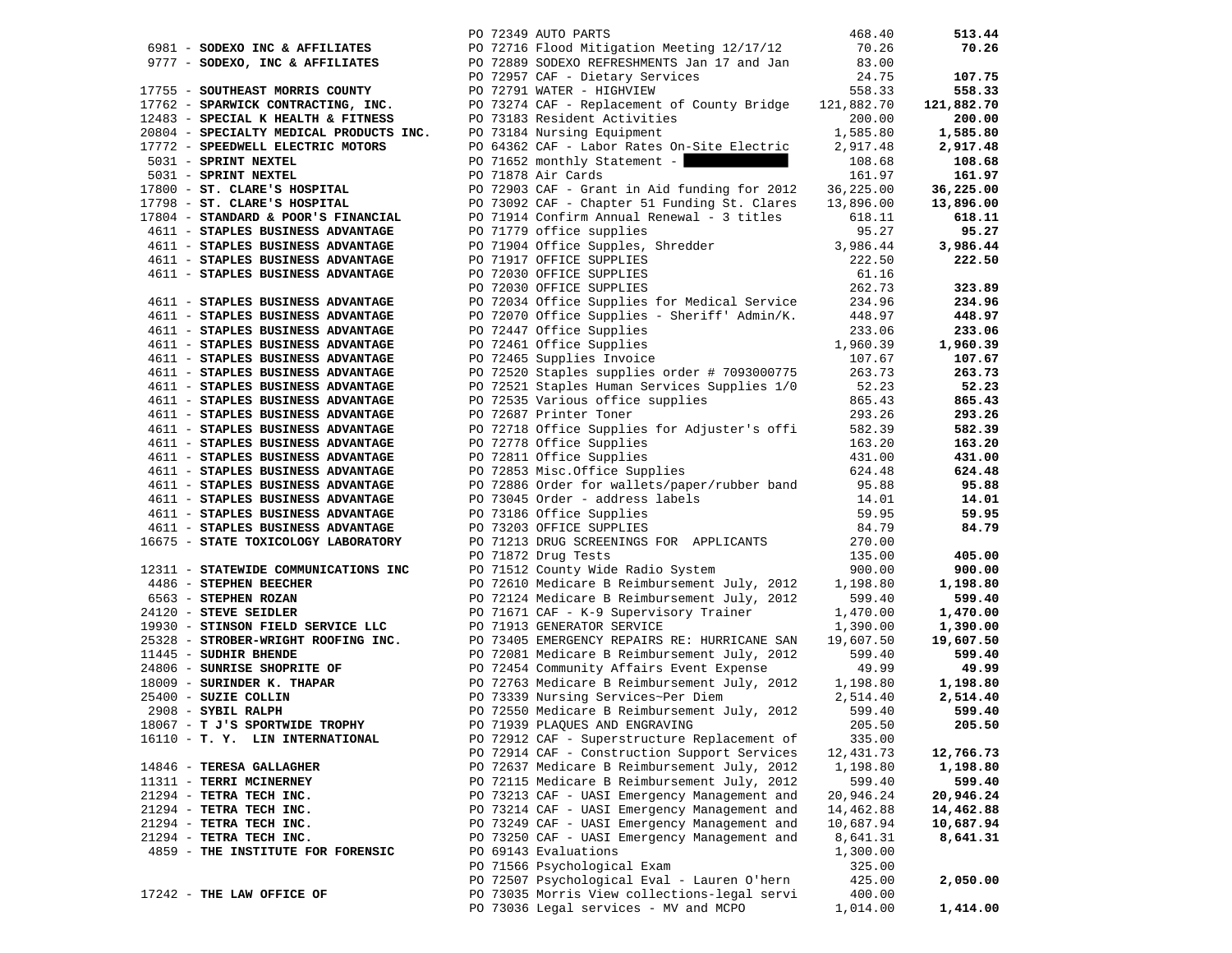| 20797 - THE MUSIAL GROUP PA                                                                                                                                                                                                        |                 | PO 72909 CAF - Construction Inspection Servi | 1,360.00   | 1,360.00 |
|------------------------------------------------------------------------------------------------------------------------------------------------------------------------------------------------------------------------------------|-----------------|----------------------------------------------|------------|----------|
| 16964 - THE PENNSYLVANIA STATE UNIVERSITY                                                                                                                                                                                          |                 | PO 71660 Field Training Officer - B. Stanton | 780.00     | 780.00   |
|                                                                                                                                                                                                                                    |                 |                                              | 20.00      | 20.00    |
|                                                                                                                                                                                                                                    |                 |                                              |            |          |
|                                                                                                                                                                                                                                    |                 |                                              | 361.40     | 361.40   |
| 16964 - THE PENNSYLVANIA PIRE (1990) - THE RONED ONCE (1990) - THE RONED CONFIDENT (1990) - THE TAB GROUP (1990) 72440 Annual Subscription<br>19016 - THE STAR LEDGER (2000) PO 72440 Annual Subscription<br>1901 - THOMAS COEN (2 |                 |                                              | 153.75     |          |
|                                                                                                                                                                                                                                    |                 |                                              | 4,295.82   | 4,449.57 |
|                                                                                                                                                                                                                                    |                 |                                              | 90.00      | 90.00    |
|                                                                                                                                                                                                                                    |                 |                                              | 1,198.80   | 1,198.80 |
|                                                                                                                                                                                                                                    |                 |                                              |            |          |
|                                                                                                                                                                                                                                    |                 |                                              | 42.15      | 42.15    |
|                                                                                                                                                                                                                                    |                 |                                              | 1,198.80   | 1,198.80 |
|                                                                                                                                                                                                                                    |                 |                                              | 599.40     | 599.40   |
|                                                                                                                                                                                                                                    |                 |                                              | 599.40     | 599.40   |
|                                                                                                                                                                                                                                    |                 |                                              |            |          |
|                                                                                                                                                                                                                                    |                 |                                              | 3,152.31   | 3,152.31 |
|                                                                                                                                                                                                                                    |                 |                                              | 914.16     | 914.16   |
|                                                                                                                                                                                                                                    |                 |                                              | 647.05     | 647.05   |
| 281 - TOMAR INDUSTRIES INC<br>099 - TONY SANCHEZ LTD                                                                                                                                                                               |                 |                                              | 243.50     | 243.50   |
| 13419 - TOWN OF BOONTON                                                                                                                                                                                                            |                 | PO 73081 CAF - 2012 Municipal Alliance Funds | 5,132.18   |          |
|                                                                                                                                                                                                                                    |                 |                                              |            |          |
| 18099 - TOWNSHIP OF MENDHAM                                                                                                                                                                                                        |                 | PO 73083 CAF - 2012 Supplemental Municipal A | 2,500.00   | 7,632.18 |
|                                                                                                                                                                                                                                    |                 | PO 73087 CAF - 2012 Municipal Alliance Funds | 2,928.76   | 2,928.76 |
| 18100 - TOWNSHIP OF MONTVILLE                                                                                                                                                                                                      |                 | PO 72671 CAF - 2012 Municipal Alliance Funds | 1,313.17   | 1,313.17 |
| 1905 - TOWNSHIP OF ROCKAWAY                                                                                                                                                                                                        |                 | PO 73085 CAF - 2012 Supplemental Municipal A | 2,500.00   | 2,500.00 |
| 25009 - TOYELLA E GIBSON                                                                                                                                                                                                           |                 | PO 73340 Nursing Services~Per Diem           | 280.00     | 280.00   |
| 25362 - TRANSAXLE LLC                                                                                                                                                                                                              |                 | PO 71811 TRUCK PARTS                         |            |          |
|                                                                                                                                                                                                                                    |                 |                                              | 147.28     | 147.28   |
| 3486 - TREASURER, STATE OF NEW JERSEY                                                                                                                                                                                              |                 | PO 71801 AIR QUALITY PERMIT                  | 880.00     | 880.00   |
| 20005 - TRICO EQUIPMENT SERVICES LLC                                                                                                                                                                                               |                 | PO 71813 TRUCK PARTS                         | 359.94     | 359.94   |
| 12333 - TRIMBOLI & PRUSINOWSKI, LLC                                                                                                                                                                                                |                 | PO 73037 Prosecutor's Office legal services  | 456.00     |          |
|                                                                                                                                                                                                                                    |                 | PO 73038 County Counsel - legal services ren | 1,767.00   |          |
|                                                                                                                                                                                                                                    |                 | PO 73054 Morris County Sheriff's Office-lega |            | 4,480.14 |
|                                                                                                                                                                                                                                    |                 |                                              | 2,257.14   |          |
| 24804 - TRITEC OFFICE EQUIPMENT INC                                                                                                                                                                                                |                 | PO 72694 RENTAL AGREEMENT *RICOH*MPC4502A-R  | 24.71      | 24.71    |
| 24804 - TRITEC OFFICE EQUIPMENT INC                                                                                                                                                                                                |                 | PO 72695 RENTAL AGREEMENT * COMBBW * B&W     | 2,559.56   | 2,559.56 |
| 24804 - TRITEC OFFICE EQUIPMENT INC                                                                                                                                                                                                |                 | PO 72888 TRITEC OFFICE EQPMT RICOH MPC 3502  | 429.87     | 429.87   |
| 25209 - TURN OUT UNIFORMS, INC.                                                                                                                                                                                                    |                 | PO 71938 ACADEMY UNIFORMS                    | 573.72     | 573.72   |
|                                                                                                                                                                                                                                    |                 |                                              |            | 95.98    |
| 25209 - TURN OUT UNIFORMS, INC.                                                                                                                                                                                                    |                 | PO 71948 ACADEMY UNIFORMS                    | 95.98      |          |
| 2101 - TURNING POINT, INC                                                                                                                                                                                                          |                 | PO 72906 CAF - Chapter 51 Funding subacute d | 3,080.00   |          |
|                                                                                                                                                                                                                                    |                 | PO 72907 CAF - Chapter 51 Funding TURNING PO | 1,020.00   | 4,100.00 |
| 1739 - TURTLE & HUGHES, INC                                                                                                                                                                                                        |                 | PO 73189 Maintenance Supplies                | 108.56     | 108.56   |
| 4144 - U-LINE SHIPPING SUPPLY                                                                                                                                                                                                      |                 | PO 71663 Please Order - Deluxe Heat Gun/Sgt. | 139.61     | 139.61   |
| 18233 - UNITED PARCEL SERVICE                                                                                                                                                                                                      |                 | PO 71970 Postage for ILL returns             | 177.47     | 177.47   |
|                                                                                                                                                                                                                                    |                 |                                              |            |          |
| 446 - UNITRONIX DATA SYSTEMS INC                                                                                                                                                                                                   |                 | PO 71221 CAF - Maintenance of Proprietary Co | 5, 154. 31 | 5,154.31 |
| 15732 - UNIVERSAL UNIFORM SALES CO INC                                                                                                                                                                                             |                 | PO 71215 CAF - Custom Fitted Uniforms        | 100.00     |          |
|                                                                                                                                                                                                                                    |                 | PO 71217 CAF - Custom Fitted Uniforms        | 455.76     |          |
|                                                                                                                                                                                                                                    |                 | PO 71645 CAF - Custom Fitted Uniforms        | 342.44     | 898.20   |
| 5241 - VARLO CAMPBELL                                                                                                                                                                                                              |                 | PO 72091 Medicare B Reimbursement July, 2012 | 599.40     | 599.40   |
|                                                                                                                                                                                                                                    |                 |                                              |            |          |
| $1286$ - VERIZON                                                                                                                                                                                                                   |                 | PO 71500 Telephone Services - pobox 4833 (II | 352.68     | 352.68   |
| $1286$ - VERIZON                                                                                                                                                                                                                   |                 | PO 71555 Telephone pobox4833                 | 194.05     | 194.05   |
| $1286$ - VERIZON                                                                                                                                                                                                                   |                 | PO 72799 PENTHOUSE- A & R BLDG               | 65.27      | 65.27    |
| $1286$ - VERIZON                                                                                                                                                                                                                   |                 | PO 72808 MORRIS SHERIFF'S OFC & INST         | 33.45      | 33.45    |
| $1286$ - VERIZON                                                                                                                                                                                                                   |                 | PO 72948 Phone bill for 973-631-5312 (1/28/1 | 894.54     | 894.54   |
| $1286 - VERIZON$                                                                                                                                                                                                                   |                 | PO 73190 CAF - Telephone Services            | 27.17      | 27.17    |
| 10502 - VERIZON BUSINESS                                                                                                                                                                                                           |                 | PO 70225 Telephone - Mgt Network             | 2,591.13   |          |
|                                                                                                                                                                                                                                    |                 |                                              |            |          |
|                                                                                                                                                                                                                                    |                 | PO 71498 Telephone - Mgt Network             | 3,323.93   | 5,915.06 |
| $10668$ - VERIZON CABS                                                                                                                                                                                                             |                 | PO 71492 Telephone Services - 911 switch     | 2,254.08   | 2,254.08 |
| 1348 - VERIZON WIRELESS                                                                                                                                                                                                            |                 | PO 71647 Monthly Statement -                 | 1,320.49   | 1,320.49 |
| 10821 - VICTORINE FUNG                                                                                                                                                                                                             |                 | PO 72468 EXPENSE VOUCHER                     | 58.95      | 58.95    |
| 10541 - VINCENT D. CARRINGTON, DDS                                                                                                                                                                                                 |                 | PO 71936 PEER REVIEW                         | 500.00     | 500.00   |
|                                                                                                                                                                                                                                    |                 |                                              |            |          |
| 21185 - VIVIAN BLANDURA                                                                                                                                                                                                            |                 | PO 73341 Nursing Services~Per Diem           | 1,120.00   | 1,120.00 |
| 6146 - W.B. MASON COMPANY INC                                                                                                                                                                                                      |                 | PO 72720 Office Supplies for Treasury Jan 20 | 30.64      |          |
|                                                                                                                                                                                                                                    |                 | PO 72721 Treasury Office Supplies - August 2 | 1,532.11   |          |
|                                                                                                                                                                                                                                    |                 | PO 71974 Materials for Processing            | 948.83     |          |
|                                                                                                                                                                                                                                    |                 | PO 71903 Copy Paper and Labels               | 537.53     |          |
|                                                                                                                                                                                                                                    | PO 72446 Heater |                                              | 61.96      |          |
|                                                                                                                                                                                                                                    |                 |                                              |            |          |
|                                                                                                                                                                                                                                    |                 | PO 72462 supplies                            | 144.54     |          |
|                                                                                                                                                                                                                                    |                 | PO 72663 Office Supplies - Legal/S.Gonzalez  | 311.16     |          |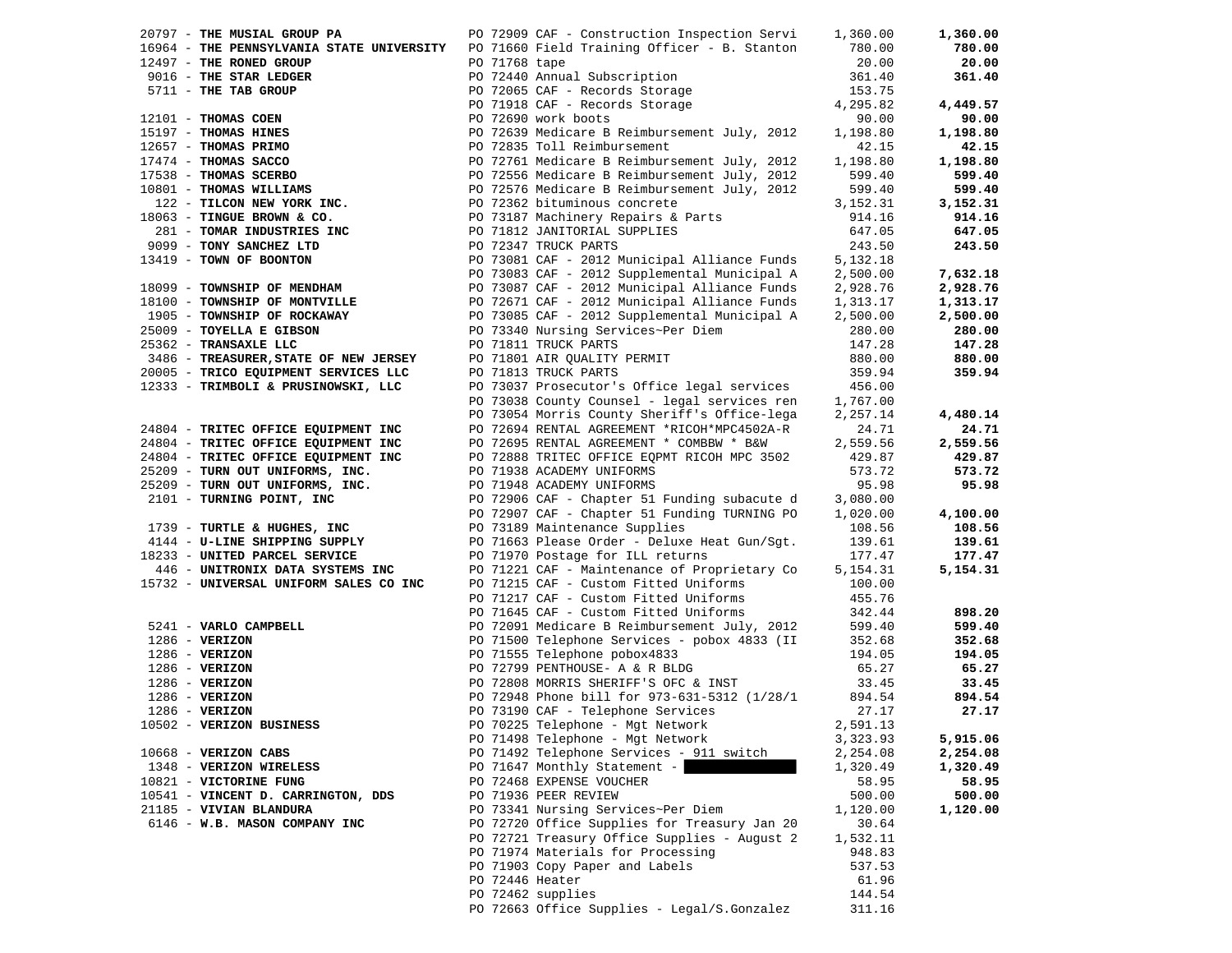|                                          | PO 72686 Paper                                                                                          | 374.43    | 3,941.20     |
|------------------------------------------|---------------------------------------------------------------------------------------------------------|-----------|--------------|
| 6146 - W.B. MASON COMPANY INC            | PO 73040 supplies                                                                                       | 37.77     | 37.77        |
| 13964 - WALTER CONKLIN                   | PO 72613 Medicare B Reimbursement July, 2012 1,198.80                                                   |           | 1,198.80     |
|                                          | 20598 - WALTER PETERSON PO 72733 Medicare B Reimbursement July, 2012 1, 198.80                          |           | 1,198.80     |
| 18359 - WALTER WALKER                    | PO 72574 Medicare B Reimbursement July, 2012                                                            | 599.40    | 599.40       |
| 18375 - WARDS ICE CREAM CO INC.          | PO 69154 Nursing Appreciation Day                                                                       | 434.25    | 434.25       |
| 20080 - WASHINGTON TOWNSHIP M.U.A.       | PO 73291 WATER & SEWER - LONG VALLEY 395.15                                                             |           | 395.15       |
| 18400 - WASTE MANAGEMENT OF NEW JERSEY   | PO 73194 CAF - Refuse Collection and Removal 8,085.33                                                   |           | 8,085.33     |
| 18402 - WATCHUNG / LONG HILL             | PO 72517 CAF - 2012 Municipal Alliance Funds 660.00                                                     |           |              |
|                                          | PO 72518 CAF - 2012 Supplemental Municipal A                                                            | 700.00    | 1,360.00     |
| 24231 - WATERS, MCPHERSON, MCNEILL, P.C. | PO 73055 Rt. 10, Roxbury and Powerville Rd.,                                                            | 719.20    | 719.20       |
| 24231 - WATERS, MCPHERSON, MCNEILL, P.C. | PO 73058 Sussex Turnpike Improvement Project                                                            | 1,873.50  | 1,873.50     |
| 13392 - WEBSTER PLUMBING &               | PO 72895 CAF - Labor Rates Plumbing                                                                     | 3,259.55  | 3,259.55     |
|                                          | 18437 - WEST PAYMENT CENTER<br>18437 - WEST PAYMENT CENTER<br>18688 - Payment American School of Tennes | 430.00    | 430.00       |
| 10812 - WEST PAYMENT CENTER              | PO 71085 Westlaw                                                                                        | 3,389.55  | 3,389.55     |
| 10812 - WEST PAYMENT CENTER              | PO 71382 nj practice V41 construction law 117.00                                                        |           | 117.00       |
| 18453 - WHARTON WATER DEPARTMENT         | PO 73288 WATER - WHARTON                                                                                | 147.14    | 147.14       |
| 24307 - WHIPPANY LODGING LLC.            | PO 72937 Motel Placement                                                                                | 350.00    | 350.00       |
| 4677 - WHITEMARSH CORPORATION            | PO 72353 GAS PUMP SUPPLIES                                                                              | 365.68    | 365.68       |
| 20913 - WILLIAM EVERS                    | PO 72629 Medicare B Reimbursement July, 2012                                                            | 1,198.80  | 1,198.80     |
| 1885 - WILLIAM HIBLER                    | PO 72646 Medicare B Reimbursement July, 2012                                                            | 1,198.80  | 1,198.80     |
| 11998 - WILLIAM KELLY                    | PO 72106 Medicare B Reimbursement July, 2012                                                            | 599.40    | 599.40       |
| 8221 - WILLIAM MCNIECE                   | PO 72654 Medicare B Reimbursement July, 2012                                                            | 1,198.80  | 1,198.80     |
| $20941 - \text{WILLIAM OSA}$             | PO 72118 Medicare B Reimbursement July, 2012                                                            | 599.40    | 599.40       |
| 14716 - WILLIAM R. FISCHER INC.          | PO 72333 REPAIR BRAKE LATHE                                                                             | 301.85    | 301.85       |
| 21361 - WILLIAM STATON                   | PO 72758 Medicare B Reimbursement July, 2012 1,198.80                                                   |           | 1,198.80     |
| 24213 - WILLIAM WILLIS                   | PO 72575 Medicare B Reimbursement July, 2012                                                            | 599.40    | 599.40       |
| 10817 - WINFRED SUE ROWE                 | PO 72127 Medicare B Reimbursement July, 2012                                                            | 599.40    | 599.40       |
| 3793 - WOODRUFF ENERGY                   | PO 73196 Gas                                                                                            | 43,396.77 | 43,396.77    |
| 18568 - YBP LIBRARY SERVICE              | PO 70604 Confirm Books                                                                                  | 36.19     | 36.19        |
| 21340 - YOLANDA ROYAL                    | PO 73145 Employee Reimbursement                                                                         | 30.00     | 30.00        |
|                                          |                                                                                                         |           | ------------ |

-------------<br>4,003,492.22 TOTAL **4,003,492.22** 

|  |  |  |  | Total to be paid from Fund 01 Current Fund    | 2,245,990.03 |  |
|--|--|--|--|-----------------------------------------------|--------------|--|
|  |  |  |  | Total to be paid from Fund 02 Grant Fund      | 301,778.32   |  |
|  |  |  |  | Total to be paid from Fund 04 County Capital  | 1,383,230.42 |  |
|  |  |  |  | Total to be paid from Fund 13 Dedicated Trust | 72,493.45    |  |
|  |  |  |  |                                               |              |  |
|  |  |  |  |                                               | 4,003,492.22 |  |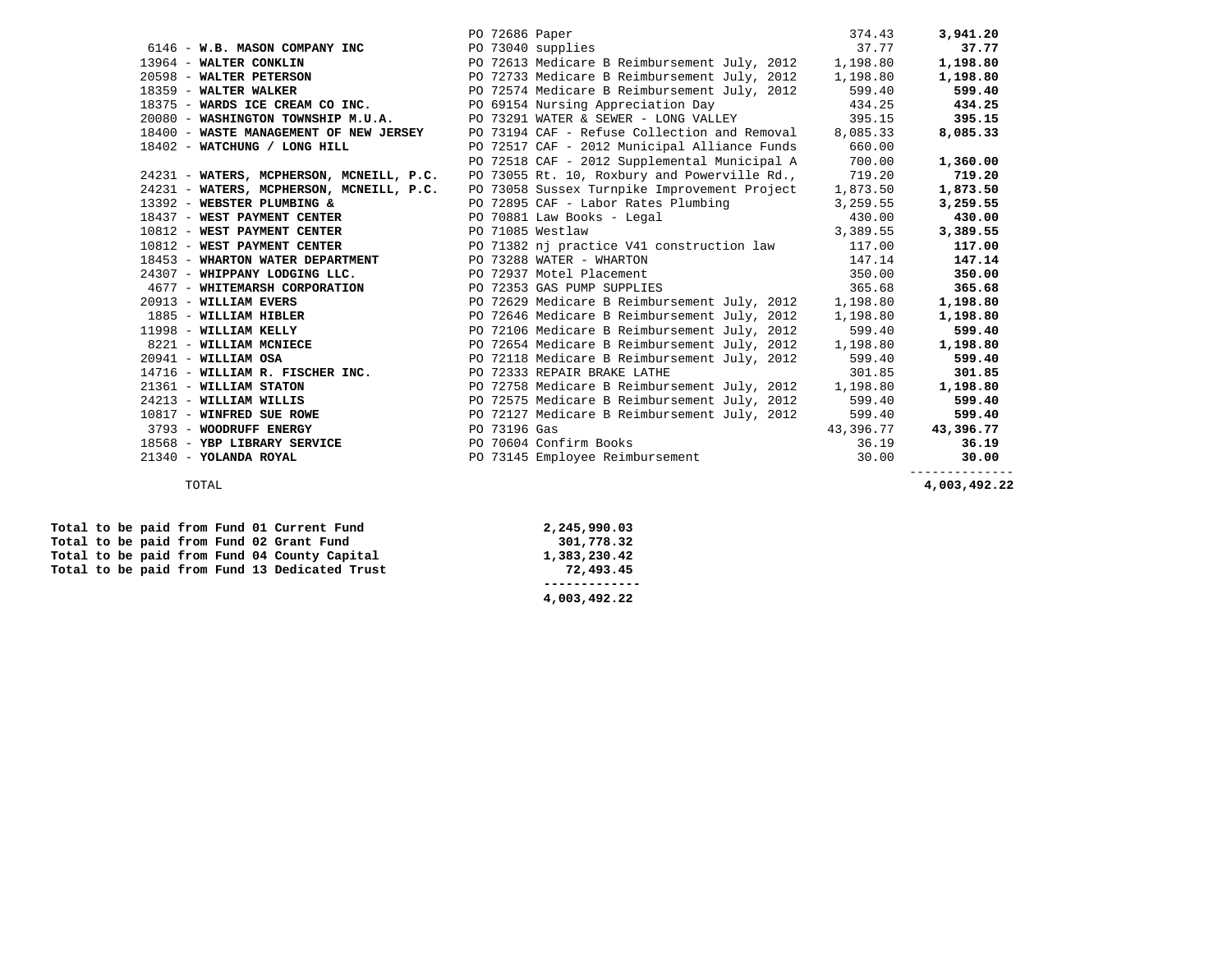# **List of Bills (Department/Account Detail) - CENTRALIZED DISBURSEMENT ACCOUNT**

| Account                     | P0 #                 | Vendor                           | Description                              | Payment   | Account Total |
|-----------------------------|----------------------|----------------------------------|------------------------------------------|-----------|---------------|
|                             |                      |                                  | <b>Current Fund</b>                      |           |               |
| <b>County Administrator</b> |                      |                                  |                                          |           |               |
|                             | 71759 PAPER MART INC |                                  | Office copy paper supply                 | 109.29    |               |
|                             |                      | 72535 STAPLES BUSINESS ADVANTAGE | HP 96 blck ink, WJ minute post binder, H | 865.43    |               |
| 01-201-20-100100-058        |                      | OFFICE SUPPLIES & STATIONERY     | TOTAL FOR ACCOUNT                        |           | 974.72        |
|                             |                      | 73359 COUNTY OF MORRIS           | 1ST 1/2 2/13METERED MAIL                 | 21.44     |               |
| 01-201-20-100100-068        |                      | POSTAGE & METERED MAIL           | TOTAL FOR ACCOUNT                        |           | 21.44         |
|                             |                      | 72534 MARY JO BUCHANAN           | 1/29/13 dinner for CIO Search Committee  | 85.00     |               |
| 01-201-20-100100-079        |                      | SPECIAL PROJECTS                 | TOTAL FOR ACCOUNT                        |           | 85.00         |
|                             | 71761 HELRICK'S INC  |                                  | 60 Custom 8.5x11 complete frames. 50 Cu  | 878.87    |               |
| 01-201-20-100100-258        | <b>EQUIPMENT</b>     |                                  | TOTAL FOR ACCOUNT                        |           | 878.87        |
|                             |                      |                                  |                                          |           | ============  |
|                             |                      | TOTAL for County Administrator   |                                          |           | 1,960.03      |
|                             |                      |                                  |                                          |           |               |
| <b>Personnel</b>            |                      | 73359 COUNTY OF MORRIS           | 1ST 1/2 2/13 METERED MAIL                | 41.69     |               |
| 01-201-20-105100-068        |                      | POSTAGE & METERED MAIL           | TOTAL FOR ACCOUNT                        |           | 41.69         |
|                             |                      |                                  |                                          |           | ============  |
|                             | TOTAL for Personnel  |                                  |                                          |           | 41.69         |
| <b>DEPARTMENT 105115</b>    |                      |                                  |                                          |           |               |
|                             |                      | 73389 FASTER URGENT CARE         | Mantoux Test                             | 264.00    |               |
|                             |                      | 73389 FASTER URGENT CARE         | Hepatitis B Titer                        | 150.00    |               |
|                             |                      | 73389 FASTER URGENT CARE         | Tetanus/Diphtheria Vaccination           | 150.00    |               |
|                             |                      | 73389 FASTER URGENT CARE         | CBC w/Diff                               | 108.00    |               |
|                             |                      | 73389 FASTER URGENT CARE         | Chem 23                                  | 240.00    |               |
| 01-201-20-105115-049        |                      | <b>LABORATORY SERVICES</b>       | TOTAL FOR ACCOUNT                        |           | 912.00        |
|                             |                      | 73396 FASTER URGENT CARE         | RN Salaries                              | 11,375.00 |               |
|                             |                      | 73396 FASTER URGENT CARE         | Secretary Salary                         | 4,550.00  |               |
|                             |                      | 73396 FASTER URGENT CARE         | Medical Director Fee                     | 416.67    |               |
|                             |                      | 73396 FASTER URGENT CARE         | Misc Office Administration Fee           | 300.00    |               |
|                             |                      | 73396 FASTER URGENT CARE         | Physicial Hours                          | 5,590.00  |               |
|                             |                      | 73396 FASTER URGENT CARE         | NP Hours                                 | 1,311.50  |               |
|                             |                      | 73396 FASTER URGENT CARE         | OSHA Health Questionnaire Review         | 30.00     |               |
| 01-201-20-105115-084        |                      | OTHER OUTSIDE SERVICES           | TOTAL FOR ACCOUNT                        |           | 23,573.17     |
|                             |                      | 73396 FASTER URGENT CARE         | Chest X-Ray                              | 40.00     |               |
|                             |                      | 73396 FASTER URGENT CARE         | EKG (12 Lead)                            | 100.00    |               |
|                             |                      | 73396 FASTER URGENT CARE         | Spirometry                               | 175.00    |               |
|                             |                      | 73396 FASTER URGENT CARE         | Urine Test-Non-DOT (5 Panel)             | 440.00    |               |
|                             |                      | 73389 FASTER URGENT CARE         | Urinalysis (Dipstick)                    | 120.00    |               |
|                             |                      |                                  |                                          |           |               |
|                             |                      | 73389 FASTER URGENT CARE         | Urine Test - DOT                         | 220.00    |               |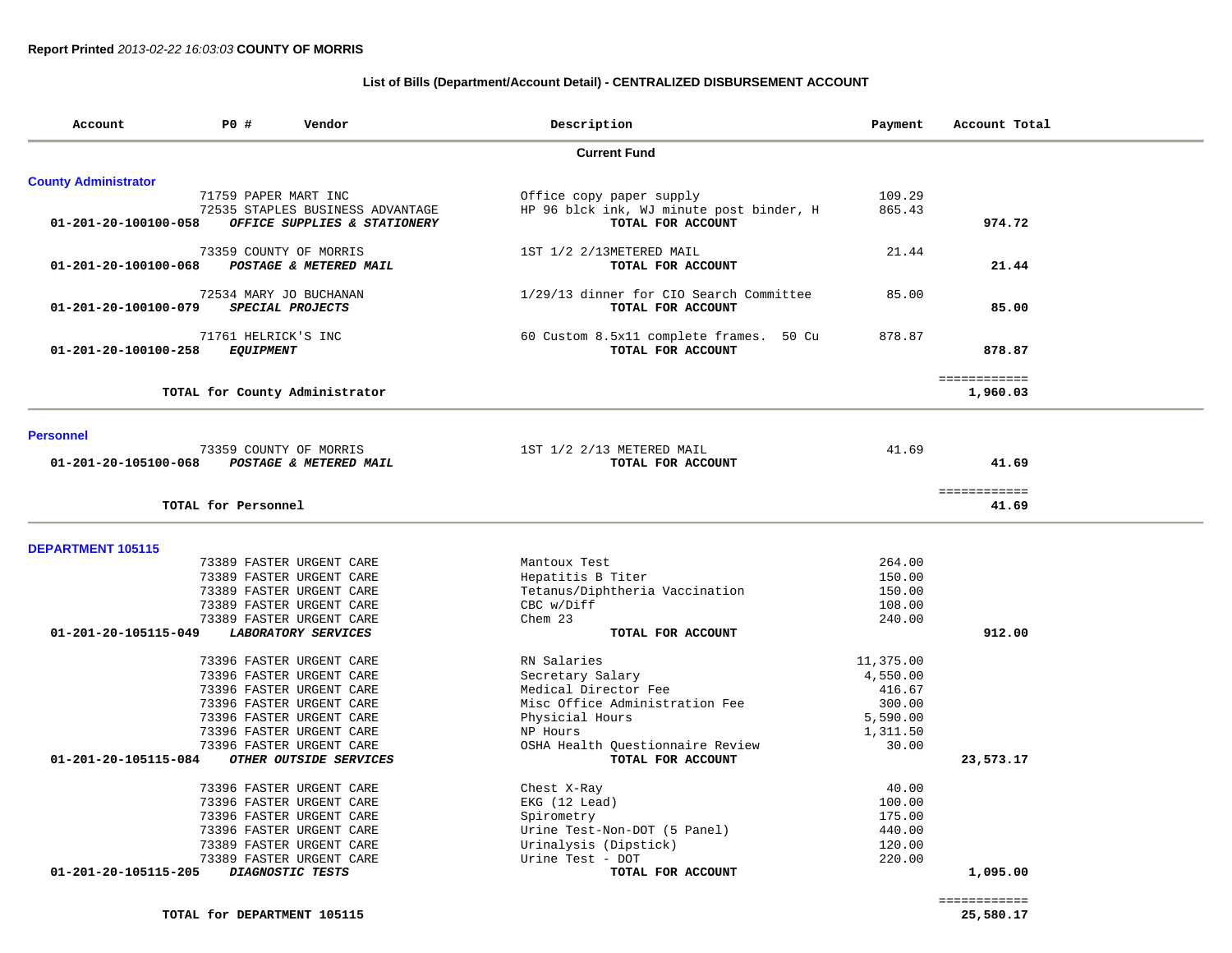| <b>Board of Chosen Freeholders</b>                                           |                                                              |          |              |  |
|------------------------------------------------------------------------------|--------------------------------------------------------------|----------|--------------|--|
| 73359 COUNTY OF MORRIS                                                       | 1ST 1/2 2/13METERED MAIL                                     | 73.94    |              |  |
| 73359 COUNTY OF MORRIS                                                       | 1ST 1/2 2/13 METERED MAIL                                    | 190.38   |              |  |
| POSTAGE & METERED MAIL<br>01-201-20-110100-068                               | TOTAL FOR ACCOUNT                                            |          | 264.32       |  |
|                                                                              |                                                              |          |              |  |
| 72660 MC VOCATIONAL SCHOOL DISTRICT                                          | Catering Invoice for the Reorganization                      | 2,319.00 |              |  |
| SPECIAL PROJECTS<br>01-201-20-110100-079                                     | TOTAL FOR ACCOUNT                                            |          | 2,319.00     |  |
|                                                                              |                                                              |          |              |  |
|                                                                              |                                                              |          | ============ |  |
| TOTAL for Board of Chosen Freeholders                                        |                                                              |          | 2,583.32     |  |
|                                                                              |                                                              |          |              |  |
| <b>Clerk of the Board</b>                                                    |                                                              |          |              |  |
| 72661 DAILY RECORD                                                           | Suburban Consultants (p/d 1/29)                              | 50.08    |              |  |
| 72661 DAILY RECORD                                                           | Preservation Design Partnership (p/d 1/2                     | 53.72    |              |  |
| 72684 DAILY RECORD                                                           | MORRIS VIEW NURSING AREA RENOVATIONS 1/2                     | 127.04   |              |  |
| 01-201-20-110105-022<br><b>ADVERTISING</b>                                   | TOTAL FOR ACCOUNT                                            |          | 230.84       |  |
|                                                                              |                                                              |          |              |  |
| 72465 STAPLES BUSINESS ADVANTAGE                                             | Comfortmate Pens                                             | 3.51     |              |  |
| 72465 STAPLES BUSINESS ADVANTAGE                                             | In/Out Trays                                                 | 36.06    |              |  |
| 72465 STAPLES BUSINESS ADVANTAGE                                             | AA Batteries                                                 | 4.08     |              |  |
| 72465 STAPLES BUSINESS ADVANTAGE                                             | Wood Trays                                                   | 24.96    |              |  |
| 72465 STAPLES BUSINESS ADVANTAGE                                             | Black Marker                                                 | 0.43     |              |  |
| 72465 STAPLES BUSINESS ADVANTAGE                                             | Copier Paper                                                 | 32.30    |              |  |
| 72465 STAPLES BUSINESS ADVANTAGE                                             | Highlighters                                                 | 6.33     |              |  |
| 01-201-20-110105-058<br>OFFICE SUPPLIES & STATIONERY                         | TOTAL FOR ACCOUNT                                            |          | 107.67       |  |
|                                                                              |                                                              |          |              |  |
|                                                                              |                                                              |          | ============ |  |
| TOTAL for Clerk of the Board                                                 |                                                              |          | 338.51       |  |
|                                                                              |                                                              |          |              |  |
| <b>County Clerk</b>                                                          |                                                              |          |              |  |
| 71386 DAILY RECORD                                                           | 1 year subscription for the daily record                     | 247.39   |              |  |
| <b>BOOKS &amp; PERIODICALS</b><br>01-201-20-120100-028                       | TOTAL FOR ACCOUNT                                            |          | 247.39       |  |
|                                                                              |                                                              |          |              |  |
| 71387 E-PROBATE LLC                                                          | software maintenance on Surrogates machi                     | 1,320.00 |              |  |
| 71916 KONICA MINOLTA BUSINESS                                                | annual maintenance agreement on 5070 ima                     | 1,231.80 |              |  |
| 01-201-20-120100-044<br>EQUIPMENT SERVICE AGREEMENTS                         | TOTAL FOR ACCOUNT                                            |          | 2,551.80     |  |
|                                                                              |                                                              |          |              |  |
| 71918 THE TAB GROUP                                                          | retrieval 1-22-13 shred box                                  | 9.89     |              |  |
| 71918 THE TAB GROUP                                                          | 1st quarter 2013 storage jan.feb. march                      | 4,276.03 |              |  |
| 71918 THE TAB GROUP                                                          |                                                              |          |              |  |
|                                                                              |                                                              |          |              |  |
|                                                                              | retrieval 1/3/13 map room 2 pages refile                     | 9.90     |              |  |
| OTHER GENERAL EXPENSES<br>01-201-20-120100-059                               | TOTAL FOR ACCOUNT                                            |          | 4,295.82     |  |
|                                                                              |                                                              |          |              |  |
| 73359 COUNTY OF MORRIS                                                       | 1ST 1/2 2/13METERED MAIL                                     | 1,960.13 |              |  |
| POSTAGE & METERED MAIL<br>01-201-20-120100-068                               | TOTAL FOR ACCOUNT                                            |          | 1,960.13     |  |
|                                                                              |                                                              |          |              |  |
| 72063 PC ASSOCIATES, LLC                                                     | 8 case Axiohm ribbons purple for the sli                     | 762.90   |              |  |
| 01-201-20-120100-069<br><b>PRINTING</b>                                      | TOTAL FOR ACCOUNT                                            |          | 762.90       |  |
|                                                                              |                                                              |          |              |  |
| 71384 LAWYERS DIARY AND MANUAL                                               | 00504924-V0 nj lawyers diary and embosse                     | 644.00   |              |  |
| 71382 WEST PAYMENT CENTER                                                    | 1000433730 nj practice V41 construction                      | 117.00   |              |  |
| (2012) BOOKS & PERIODICALS<br>01-203-20-120100-028                           | TOTAL FOR ACCOUNT                                            |          | 761.00       |  |
|                                                                              |                                                              |          |              |  |
| 60937 GLOBAL KNOWLEDGE TRANING LLC                                           | Course # 6183C for Jim Sciuto start date                     | 2,995.00 |              |  |
| (2012) EDUCATION, SCHOOLS & TRAINING<br>01-203-20-120100-039                 | TOTAL FOR ACCOUNT                                            |          | 2,995.00     |  |
|                                                                              |                                                              |          |              |  |
| 72065 THE TAB GROUP                                                          | retrieval and refile12-6-12                                  | 10.75    |              |  |
| 72065 THE TAB GROUP<br>(2012) OTHER GENERAL EXPENSES<br>01-203-20-120100-059 | retrieval 12-11-12 delivery and pick up<br>TOTAL FOR ACCOUNT | 143.00   | 153.75       |  |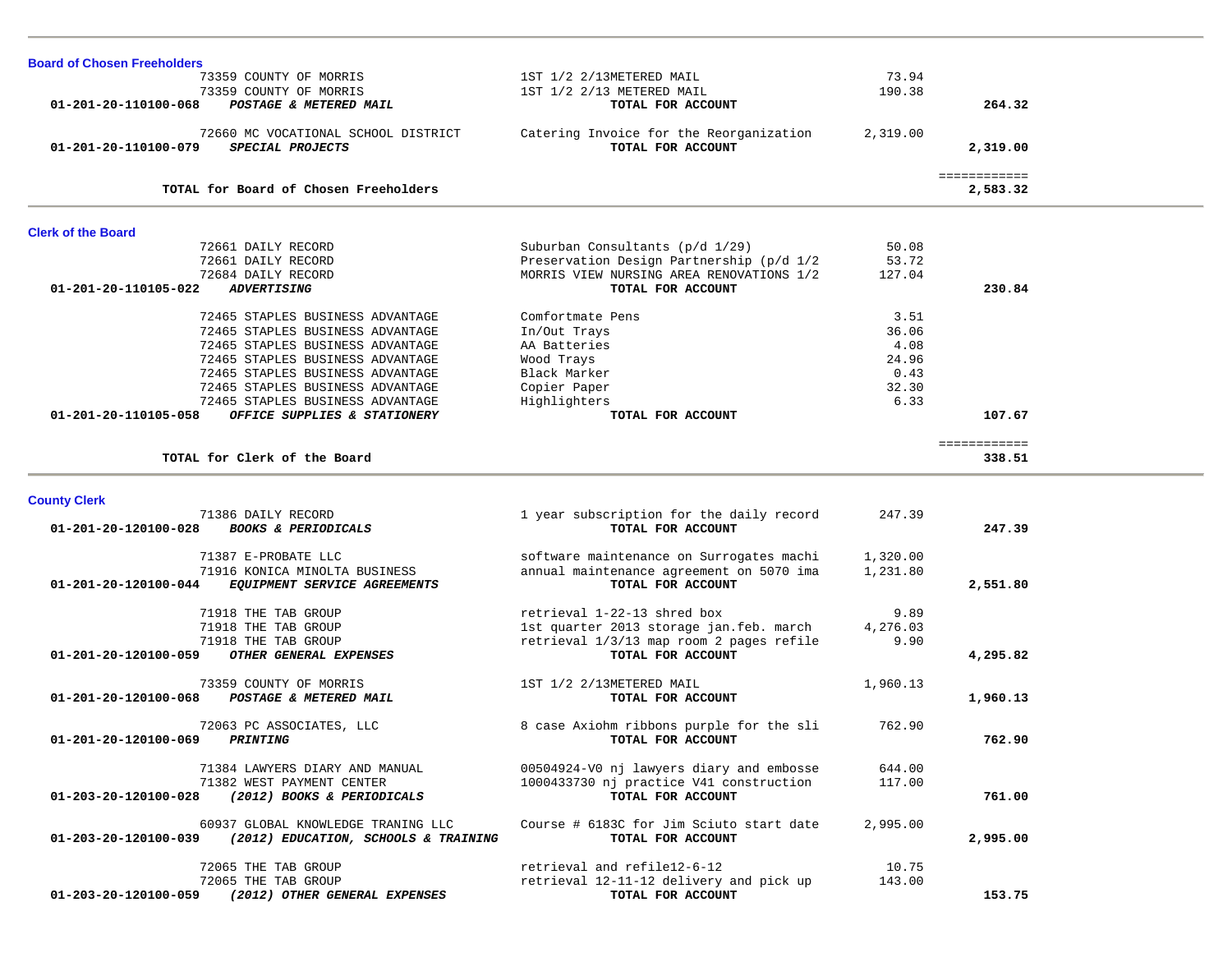| 71379 HOWARD PACKAGING CORP<br>(2012) PRINTING<br>01-203-20-120100-069                     | blue vinyl procetors for passports<br>TOTAL FOR ACCOUNT       | 2,400.00 | 2,400.00                  |  |
|--------------------------------------------------------------------------------------------|---------------------------------------------------------------|----------|---------------------------|--|
| 71381 KYOCERA MITA AMERICA INC.<br>01-203-20-120100-164<br>(2012) OFFICE MACHINES - RENTAL | 7629689-042 Lease copy machine in Map r<br>TOTAL FOR ACCOUNT  | 1,006.08 | 1,006.08                  |  |
| TOTAL for County Clerk                                                                     |                                                               |          | ============<br>17,133.87 |  |
| <b>County Board of Elections</b>                                                           |                                                               |          |                           |  |
| 72863 GOLDEN NUGGET                                                                        | Tony Desimone $3/18 - 3/21$                                   | 252.00   |                           |  |
| 72863 GOLDEN NUGGET                                                                        | Betty Donegan 3/18 - 3/21                                     | 252.00   |                           |  |
| 72863 GOLDEN NUGGET                                                                        | Cheryl Hersh $3/18 - 3/21$                                    | 252.00   |                           |  |
| 72863 GOLDEN NUGGET                                                                        | George Hanley 3/18 - 3/21                                     | 252.00   |                           |  |
| 01-201-20-121100-039<br>EDUCATION SCHOOLS & TRAINING                                       | TOTAL FOR ACCOUNT                                             |          | 1,008.00                  |  |
| 73359 COUNTY OF MORRIS                                                                     | 1ST 1/2 2/13METERED MAIL                                      | 24.18    |                           |  |
| 01-201-20-121100-068<br>POSTAGE & METERED MAIL                                             | TOTAL FOR ACCOUNT                                             |          | 24.18                     |  |
| TOTAL for County Board of Elections                                                        |                                                               |          | ============<br>1,032.18  |  |
|                                                                                            |                                                               |          |                           |  |
| <b>Superintendent of Elections</b>                                                         |                                                               |          |                           |  |
| 72438 BRIAN HAMILTON                                                                       | State Voter Registration January Committ                      | 51.34    |                           |  |
| 01-201-20-121105-057<br>NATIONAL VOTER REGISTRATION                                        | TOTAL FOR ACCOUNT                                             |          | 51.34                     |  |
| 73359 COUNTY OF MORRIS                                                                     | 1ST 1/2 2/13 METERED MAIL                                     | 1,362.63 |                           |  |
| POSTAGE & METERED MAIL<br>01-201-20-121105-068                                             | TOTAL FOR ACCOUNT                                             |          | 1,362.63                  |  |
| 71675 REDMONDBCMS, INC.<br>SCHOOL BOARD ELECTIONS<br>01-201-20-121105-076                  | Township of Parsippany-Troy Hills Specia<br>TOTAL FOR ACCOUNT | 675.00   | 675.00                    |  |
| 71673 NJAEO                                                                                | Member Registration Fee for NJ Associati                      | 800.00   |                           |  |
| 72436 GOLDEN NUGGET                                                                        | Dale Kramer Reservations at Golden Nugge                      | 237.00   |                           |  |
| 72436 GOLDEN NUGGET                                                                        | Dale Kramer - Tourism/Occupancy Fee                           | 15.00    |                           |  |
| 72436 GOLDEN NUGGET                                                                        | Brian Hamilton Reservations at Golden Nu                      | 237.00   |                           |  |
| 72436 GOLDEN NUGGET                                                                        | Brian Hamilton - Tourism/Occupancy Fee                        | 15.00    |                           |  |
| 72436 GOLDEN NUGGET                                                                        | George Coppola & Phyllis Coppola - (Shar                      | 237.00   |                           |  |
| 72436 GOLDEN NUGGET                                                                        | George Coppola - Tourism/Occupancy Fee                        | 15.00    |                           |  |
| 01-201-20-121105-082<br>TRAVEL EXPENSE                                                     | TOTAL FOR ACCOUNT                                             |          | 1,556.00                  |  |
| TOTAL for Superintendent of Elections                                                      |                                                               |          | ============<br>3,644.97  |  |
| <b>County Elections (Cty Clerk)</b>                                                        |                                                               |          |                           |  |
| 73359 COUNTY OF MORRIS                                                                     | 1ST 1/2 2/13METERED MAIL                                      | 27.66    |                           |  |
| 01-201-20-121110-068<br>POSTAGE & METERED MAIL                                             | TOTAL FOR ACCOUNT                                             |          | 27.66                     |  |
| 72509 CHRISTOSHER BASINSKI                                                                 | courier for the parsippany special schoo                      | 150.00   |                           |  |
| 73169 DAILY RECORD                                                                         | 51311074 display legal ad for mail in ba                      | 2,578.94 |                           |  |
| SCHOOL BOARD ELECTIONS<br>01-201-20-121110-076                                             | TOTAL FOR ACCOUNT                                             |          | 2,728.94                  |  |
| 71389 PITNEY BOWES CREDIT CORP                                                             | pitney bowes mailing system model DF90 s                      | 620.46   |                           |  |
| 01-203-20-121110-259<br>(2012) EQUIPMENT RENTAL                                            | TOTAL FOR ACCOUNT                                             |          | 620.46                    |  |
| TOTAL for County Elections (Cty Clerk)                                                     |                                                               |          | ============<br>3,377.06  |  |
|                                                                                            |                                                               |          |                           |  |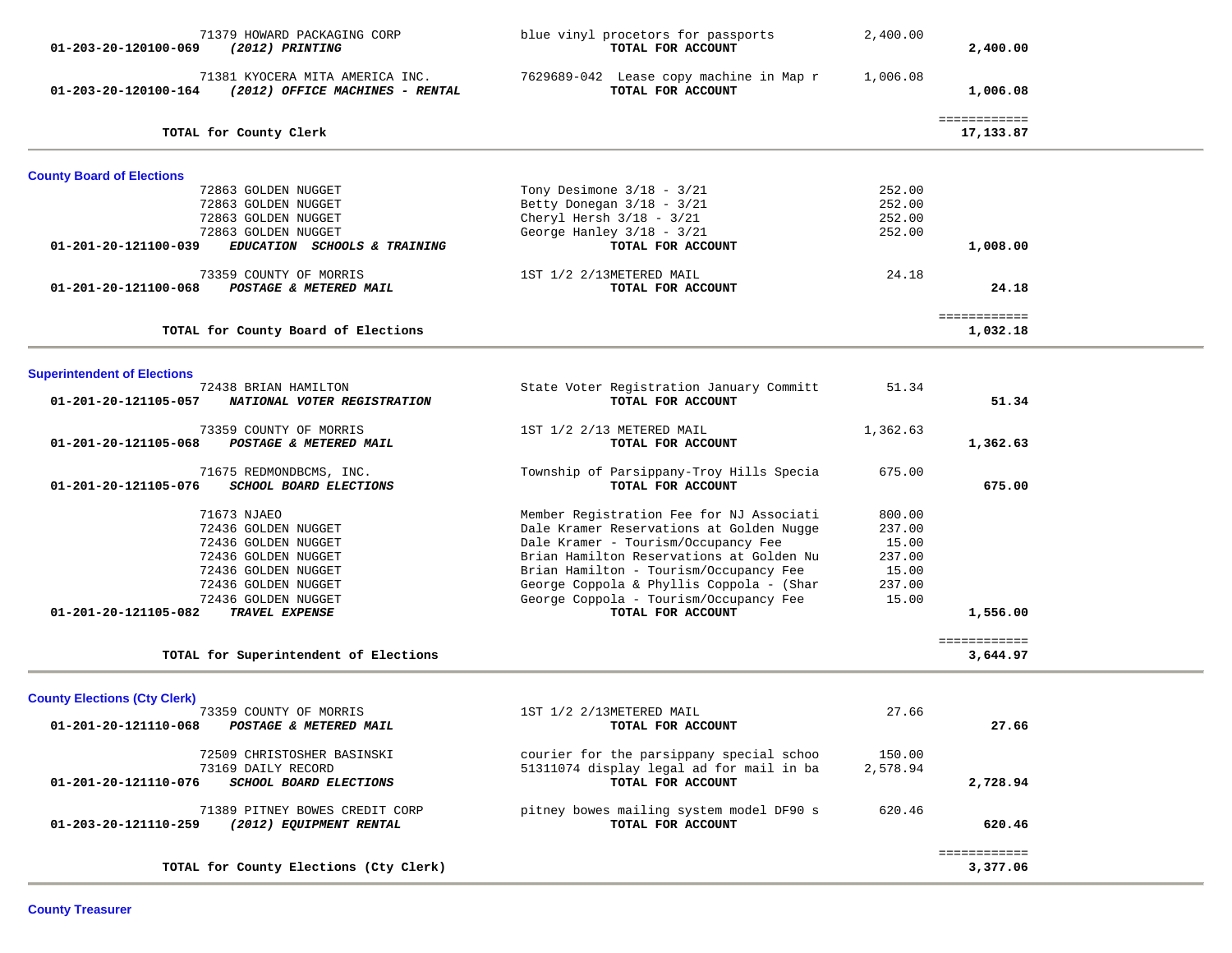| 72720 W.B. MASON COMPANY INC<br>73343 JULIE PIETROPINTO<br>OFFICE SUPPLIES & STATIONERY<br>01-201-20-130100-058                                                         | Bookend, Nonskid, 9"H, PK for Treasury F<br>1099 INTEREST FORMS<br>TOTAL FOR ACCOUNT                  | 30.64<br>14.97           | 45.61                    |  |
|-------------------------------------------------------------------------------------------------------------------------------------------------------------------------|-------------------------------------------------------------------------------------------------------|--------------------------|--------------------------|--|
| 73359 COUNTY OF MORRIS<br>01-201-20-130100-068 POSTAGE & METERED MAIL                                                                                                   | 1ST 1/2 2/13 METERED MAIL<br>TOTAL FOR ACCOUNT                                                        | 58.06                    | 58.06                    |  |
| 72721 W.B. MASON COMPANY INC<br>01-203-20-130100-058 (2012) OFFICE SUPPLIES & STATIONERY                                                                                | Treasury Office Supplies August 2012 Inv 1,532.11<br>TOTAL FOR ACCOUNT                                |                          | 1,532.11                 |  |
| TOTAL for County Treasurer                                                                                                                                              |                                                                                                       |                          | ============<br>1,635.78 |  |
| <b>Purchasing Division</b>                                                                                                                                              |                                                                                                       |                          |                          |  |
| 73359 COUNTY OF MORRIS<br>01-201-20-130105-068 POSTAGE & METERED MAIL                                                                                                   | 1ST 1/2 2/13 METERED MAIL<br>TOTAL FOR ACCOUNT                                                        | 110.94                   | 110.94                   |  |
| 72695 TRITEC OFFICE EQUIPMENT INC<br>01-203-20-130105-044 (2012) EQUIPMENT SERVICE AGREEMENTS                                                                           | CC-CPC BLACK & WHITE COPIES FROM 9/1/201<br>TOTAL FOR ACCOUNT                                         | 2,559.56                 | 2,559.56                 |  |
| 72694 TRITEC OFFICE EQUIPMENT INC<br>01-203-20-130105-164 (2012) OFFICE MACHINES - RENTAL                                                                               | CC-COLOR BILLING FROM 12/07/12-12/31/12<br>TOTAL FOR ACCOUNT                                          | 24.71                    | 24.71                    |  |
| TOTAL for Purchasing Division                                                                                                                                           |                                                                                                       |                          | ============<br>2,695.21 |  |
| <b>Office Services</b>                                                                                                                                                  |                                                                                                       |                          |                          |  |
| 72719 PITNEY BOWES<br>01-203-20-130110-058 (2012) OFFICE SUPPLIES & STATIONERY                                                                                          | Supplies for Mailroom Postage equipment<br>TOTAL FOR ACCOUNT                                          | 494.63                   | 494.63                   |  |
| TOTAL for Office Services                                                                                                                                               |                                                                                                       |                          | ============<br>494.63   |  |
| <b>Medical Services</b>                                                                                                                                                 |                                                                                                       |                          |                          |  |
| 72028 CLINICAL REFERENCE LABORATORY<br>01-203-20-130115-049<br>(2012) LABORATORY SERVICES                                                                               | Testing for Employees: Monica Brosn, Mic<br>TOTAL FOR ACCOUNT                                         | 152.00                   | 152.00                   |  |
| 72034 STAPLES BUSINESS ADVANTAGE<br>72034 STAPLES BUSINESS ADVANTAGE<br>72034 STAPLES BUSINESS ADVANTAGE<br>(2012) OFFICE SUPPLIES & STATIONERY<br>01-203-20-130115-058 | HP 940XL Blk Ink<br>HP 940 Color Combo Pack Ink<br>HP 42X Toner High Yield Black<br>TOTAL FOR ACCOUNT | 34.19<br>54.14<br>146.63 | 234.96                   |  |
| 72025 FASTER URGENT CARE<br>01-203-20-130115-084 (2012) OTHER OUTSIDE SERVICES                                                                                          | 1233 Assay of Breath Ethanol DOT 5 Panel<br>TOTAL FOR ACCOUNT                                         | 40.00                    | 40.00                    |  |
| TOTAL for Medical Services                                                                                                                                              |                                                                                                       |                          | ============<br>426.96   |  |
| <b>Information Technology Div</b>                                                                                                                                       |                                                                                                       |                          |                          |  |
| 73359 COUNTY OF MORRIS<br>01-201-20-140100-068<br>POSTAGE & METERED MAIL                                                                                                | 1ST 1/2 2/13 METERED MAIL<br>TOTAL FOR ACCOUNT                                                        | 4.08                     | 4.08                     |  |
| TOTAL for Information Technology Div                                                                                                                                    |                                                                                                       |                          | ============<br>4.08     |  |

**O.L.I.S.**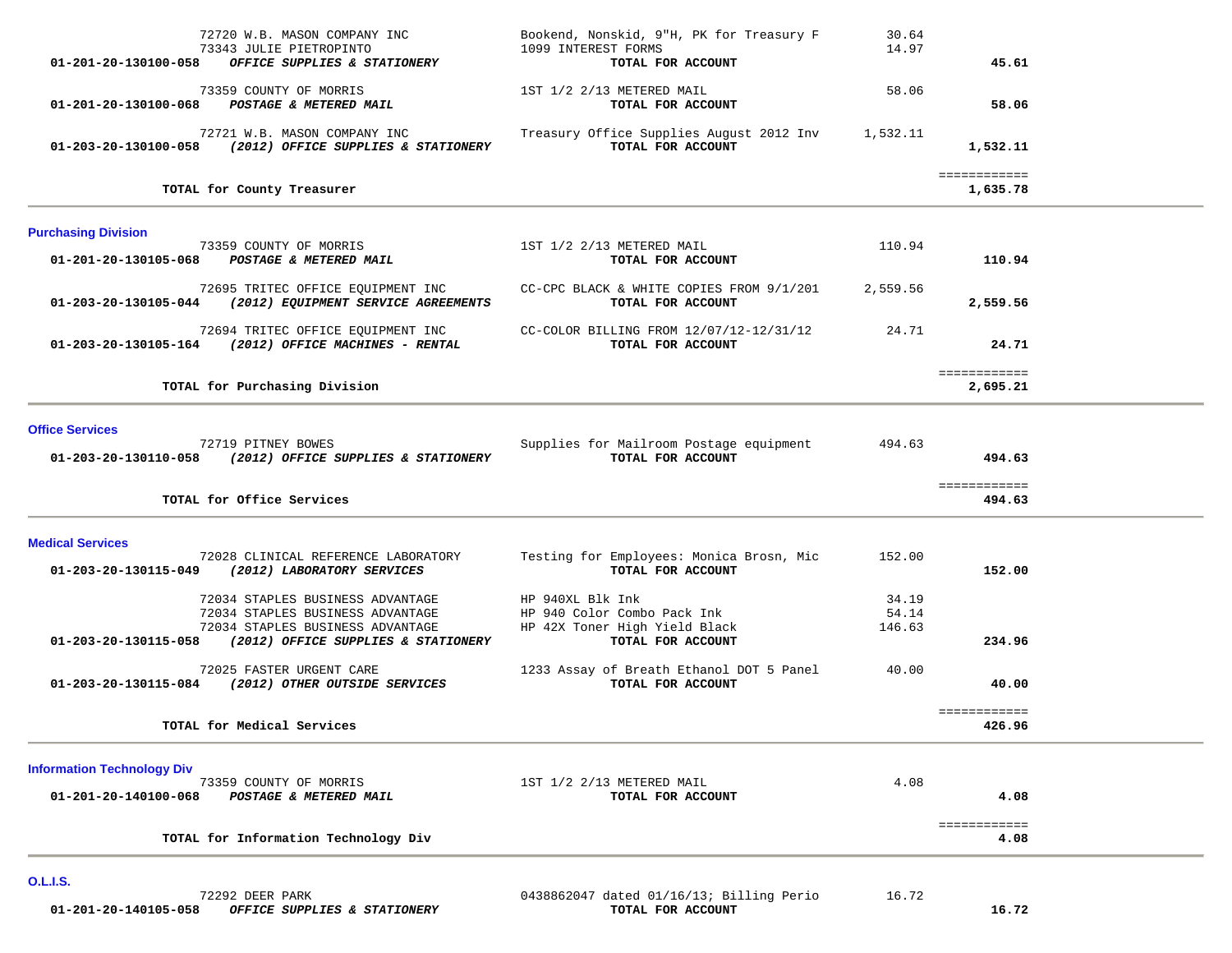# **County Board of Taxation**

| 73359 COUNTY OF MORRIS                         | 1ST 1/2 2/13 METERED MAIL          | 428.30 |
|------------------------------------------------|------------------------------------|--------|
| 01-201-20-150100-068<br>POSTAGE & METERED MAIL | TOTAL FOR ACCOUNT                  | 428.30 |
| 72687 STAPLES BUSINESS ADVANTAGE               | HP 42X Toner High Yield Black      | 146.63 |
| 72687 STAPLES BUSINESS ADVANTAGE               | HP 42X Toner High Yield Black      | 146.63 |
| 72686 W.B. MASON COMPANY INC                   | Flagship $8 \frac{1}{2} \times 11$ | 179.70 |
| 72686 W.B. MASON COMPANY INC                   | Xerox 3HP                          | 194.73 |
| 01-201-20-150100-299<br>TRANSFERS              | TOTAL FOR ACCOUNT                  | 667.69 |

### **TOTAL for County Board of Taxation 1,095.99**

 ============ ============<br>1,095.99

# **County Counsel**

| 71906 M.C. BAR ASSOCIATION                           | Membership dues - 2013 WRB                                                                                                                                                                                                                                            | 75.00  |           |
|------------------------------------------------------|-----------------------------------------------------------------------------------------------------------------------------------------------------------------------------------------------------------------------------------------------------------------------|--------|-----------|
| 01-201-20-155100-023<br>ASSOCIATIONS AND MEMBERSHIPS | TOTAL FOR ACCOUNT                                                                                                                                                                                                                                                     |        | 75.00     |
|                                                      |                                                                                                                                                                                                                                                                       |        |           |
| 73033 BARBARULA LAW OFFICES                          | Kurtz Discipline<br>Nemeth (2) Disc.<br>Thomson v. Cty<br>Megna Disc.<br>Bessler (2) Disc.<br>Bessler (1) Disc.<br>Bessler (3) Disc.<br>Law (3) Disc.<br>Law (3) Disc.<br>Quinn (4) Disc.<br>Quinn (5) Disc.<br>Torkos v. MCSD.<br>Torkos v. MCSD.<br>Norris View/Mat | 804.00 |           |
| 73033 BARBARULA LAW OFFICES                          |                                                                                                                                                                                                                                                                       | 72.00  |           |
| 73033 BARBARULA LAW OFFICES                          |                                                                                                                                                                                                                                                                       | 144.00 |           |
| 73033 BARBARULA LAW OFFICES                          |                                                                                                                                                                                                                                                                       | 744.00 |           |
| 73033 BARBARULA LAW OFFICES                          |                                                                                                                                                                                                                                                                       | 252.00 |           |
| 73033 BARBARULA LAW OFFICES                          |                                                                                                                                                                                                                                                                       | 192.00 |           |
| 73033 BARBARULA LAW OFFICES                          |                                                                                                                                                                                                                                                                       | 36.00  |           |
| 73033 BARBARULA LAW OFFICES                          |                                                                                                                                                                                                                                                                       | 108.00 |           |
| 73033 BARBARULA LAW OFFICES                          |                                                                                                                                                                                                                                                                       | 276.00 |           |
| 73033 BARBARULA LAW OFFICES                          |                                                                                                                                                                                                                                                                       | 12.00  |           |
| 73033 BARBARULA LAW OFFICES                          |                                                                                                                                                                                                                                                                       | 984.00 |           |
| 73033 BARBARULA LAW OFFICES                          |                                                                                                                                                                                                                                                                       | 432.00 |           |
| 73033 BARBARULA LAW OFFICES                          |                                                                                                                                                                                                                                                                       | 468.00 |           |
| 73057 JOHNSON & CONWAY LLP                           |                                                                                                                                                                                                                                                                       | 401.54 |           |
| 73057 JOHNSON & CONWAY LLP                           |                                                                                                                                                                                                                                                                       |        |           |
| 73057 JOHNSON & CONWAY LLP                           |                                                                                                                                                                                                                                                                       |        |           |
| 73034 LAW OFFICE OF ROBERT J. GREENBAUM              |                                                                                                                                                                                                                                                                       |        |           |
| 73032 MARTIN F. BARBATO, ESQ.                        |                                                                                                                                                                                                                                                                       |        |           |
| 73036 THE LAW OFFICE OF                              |                                                                                                                                                                                                                                                                       |        |           |
| 73036 THE LAW OFFICE OF                              |                                                                                                                                                                                                                                                                       |        |           |
| 73036 THE LAW OFFICE OF                              |                                                                                                                                                                                                                                                                       |        |           |
| 73054 TRIMBOLI & PRUSINOWSKI, LLC                    |                                                                                                                                                                                                                                                                       |        |           |
| 73054 TRIMBOLI & PRUSINOWSKI, LLC                    |                                                                                                                                                                                                                                                                       |        |           |
| 73054 TRIMBOLI & PRUSINOWSKI, LLC                    |                                                                                                                                                                                                                                                                       |        |           |
| 73054 TRIMBOLI & PRUSINOWSKI, LLC                    |                                                                                                                                                                                                                                                                       |        |           |
| 73054 TRIMBOLI & PRUSINOWSKI, LLC                    |                                                                                                                                                                                                                                                                       |        |           |
| 73054 TRIMBOLI & PRUSINOWSKI, LLC                    |                                                                                                                                                                                                                                                                       |        |           |
| 73037 TRIMBOLI & PRUSINOWSKI, LLC                    |                                                                                                                                                                                                                                                                       |        |           |
| 73038 TRIMBOLI & PRUSINOWSKI, LLC                    |                                                                                                                                                                                                                                                                       |        |           |
| 73038 TRIMBOLI & PRUSINOWSKI, LLC                    |                                                                                                                                                                                                                                                                       |        |           |
| 73038 TRIMBOLI & PRUSINOWSKI, LLC                    |                                                                                                                                                                                                                                                                       |        |           |
| 73038 TRIMBOLI & PRUSINOWSKI, LLC                    |                                                                                                                                                                                                                                                                       |        |           |
| 73038 TRIMBOLI & PRUSINOWSKI, LLC                    | Morris View/Matheny Med.<br>Morris View/Matheny Med.<br>201.54<br>Construction Bd.ofAppeals<br>201.54<br>201.54<br>201.54<br>201.54<br>201.54<br>201.54<br>201.54<br>201.54<br>201.60<br>201.828<br>201.900.00<br>Helm Snedeker<br>202.00<br>201.201.201.201.1<br>    |        |           |
| 73038 TRIMBOLI & PRUSINOWSKI, LLC                    | General                                                                                                                                                                                                                                                               | 108.00 |           |
| 72878 O'MULLAN & BRADY P.C.                          | MC Councel Administration 2013 19,799.00                                                                                                                                                                                                                              |        |           |
| 01-201-20-155100-051<br>LEGAL                        | TOTAL FOR ACCOUNT                                                                                                                                                                                                                                                     |        | 33,464.70 |
| 72886 STAPLES BUSINESS ADVANTAGE                     | Order for legal wallets/copy paper and r                                                                                                                                                                                                                              | 95.88  |           |
| 73045 STAPLES BUSINESS ADVANTAGE                     | Order - address labels                                                                                                                                                                                                                                                | 14.01  |           |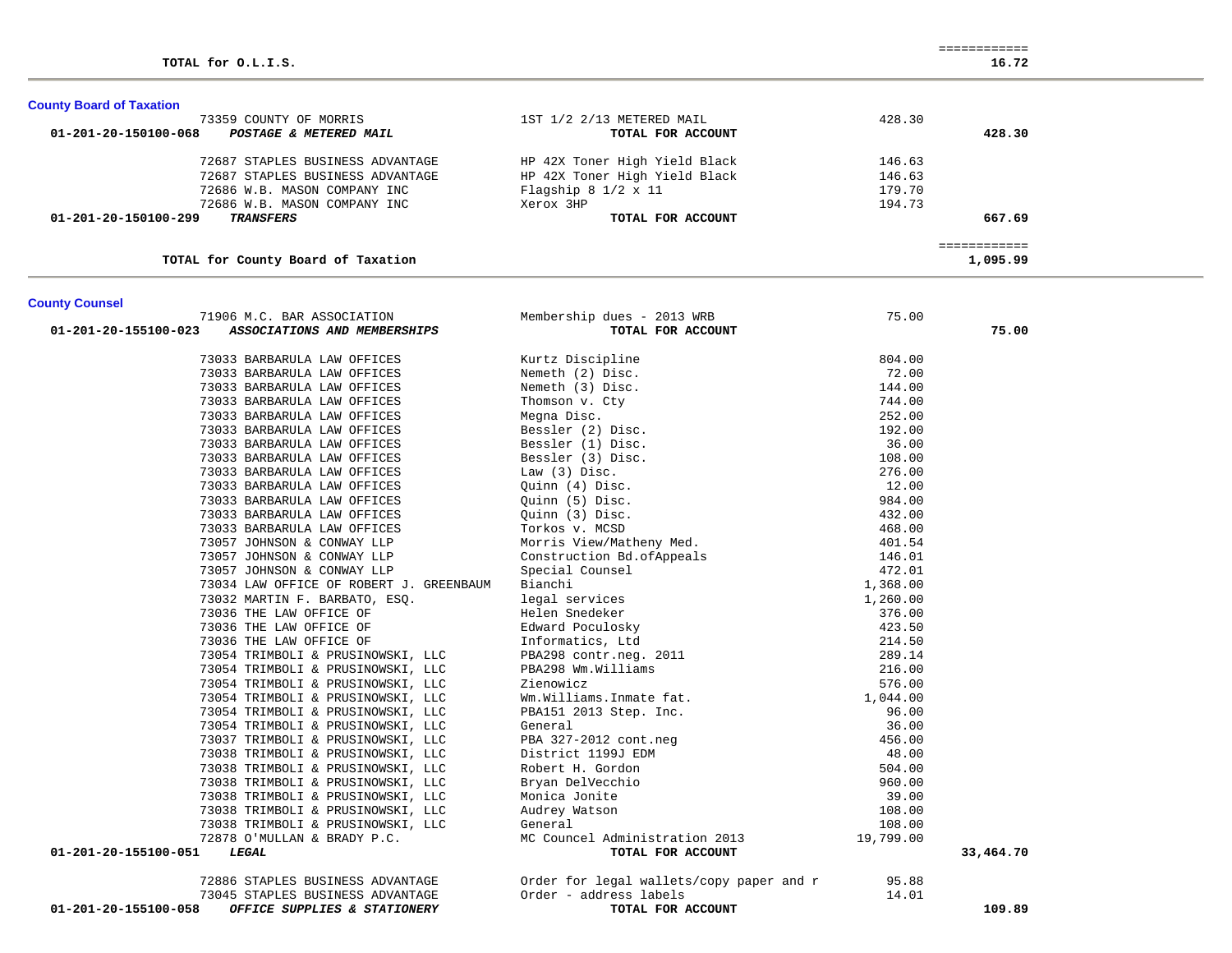| 73359 COUNTY OF MORRIS<br>01-201-20-155100-068<br>POSTAGE & METERED MAIL                                                     | 1ST 1/2 2/13 METERED MAIL<br>TOTAL FOR ACCOUNT                                                           | 17.49              | 17.49                     |  |
|------------------------------------------------------------------------------------------------------------------------------|----------------------------------------------------------------------------------------------------------|--------------------|---------------------------|--|
| 73035 THE LAW OFFICE OF<br>73035 THE LAW OFFICE OF<br>01-203-20-155100-051<br>(2012) LEGAL                                   | Frank Nitti<br>Mary McKenna<br>TOTAL FOR ACCOUNT                                                         | 200.00<br>200.00   | 400.00                    |  |
| TOTAL for County Counsel                                                                                                     |                                                                                                          |                    | ============<br>34,067.08 |  |
| <b>County Surrogate</b>                                                                                                      |                                                                                                          |                    |                           |  |
| 71719 COANJ<br>ASSOCIATIONS AND MEMBERSHIPS<br>01-201-20-160100-023                                                          | 2013 MEMBERSHIP FOR SURROGATE JOHN PECOR<br>TOTAL FOR ACCOUNT                                            | 750.00             | 750.00                    |  |
| 73359 COUNTY OF MORRIS<br><b>POSTAGE &amp; METERED MAIL</b><br>01-201-20-160100-068                                          | 1ST 1/2 2/13 METERED MAIL<br>TOTAL FOR ACCOUNT                                                           | 225.26             | 225.26                    |  |
| 70323 E-PROBATE LLC<br>70323 E-PROBATE LLC<br>01-201-20-160100-078<br>SOFTWARE MAINTENANCE                                   | SOFTWARE MAINTENANCE ON SURROGATE'S SYST<br>HOSTING MORRIS CUNTY SURROGATE: JAUARY,<br>TOTAL FOR ACCOUNT | 2,250.00<br>450.00 | 2,700.00                  |  |
| 67855 KYOCERA MITA AMERICA, INC.<br>67858 KYOCERA MITA AMERICA, INC.<br>01-203-20-160100-164 (2012) OFFICE MACHINES - RENTAL | 7629689-004 10-20-12-1-19-13<br>7629689-044, dtd 8/29/12 90136066161<br>TOTAL FOR ACCOUNT                | 842.91<br>629.73   | 1,472.64                  |  |
| TOTAL for County Surrogate                                                                                                   |                                                                                                          |                    | ============<br>5,147.90  |  |
| <b>Engineering</b>                                                                                                           |                                                                                                          |                    |                           |  |
| 73359 COUNTY OF MORRIS<br>73359 COUNTY OF MORRIS<br>POSTAGE & METERED MAIL<br>01-201-20-165100-068                           | 1ST 1/2 2/13METERED MAIL<br>1ST 1/2 2/13METERED MAIL<br>TOTAL FOR ACCOUNT                                | 8.30<br>13.34      | 21.64                     |  |
| 71768 THE RONED GROUP<br>01-201-20-165100-258<br><b>EQUIPMENT</b>                                                            | Lufkin power tape 25'<br>TOTAL FOR ACCOUNT                                                               | 20.00              | 20.00                     |  |
| 70919 AT&T MOBILITY<br>(2012) EQUIPMENT<br>01-203-20-165100-258                                                              | Sim Card/Survey EquipmentBilling Cycle:<br>TOTAL FOR ACCOUNT                                             | 36.44              | 36.44                     |  |
| TOTAL for Engineering                                                                                                        |                                                                                                          |                    | ============<br>78.08     |  |
| <b>Heritage Commission</b>                                                                                                   |                                                                                                          |                    |                           |  |
| 73359 COUNTY OF MORRIS<br>01-201-20-175100-068<br>POSTAGE & METERED MAIL                                                     | 1ST 1/2 2/13 METERED MAIL<br>TOTAL FOR ACCOUNT                                                           | 1.12               | 1.12                      |  |
| 72058 RICOH AMERICAS CORP<br>OFFICE MACHINES - RENTAL<br>01-201-20-175100-164                                                | 157313 RICOH/2000 SER.#M5085400265 JAN.2<br>TOTAL FOR ACCOUNT                                            | 550.69             | 550.69                    |  |
| 70328 LAKE SHORE INDUSTRIES, INC.<br>01-203-20-175100-079<br>(2012) SPECIAL PROJECTS                                         | MORRIS COUNTY CULVERT MARKER-ROCKAWAY BO<br>TOTAL FOR ACCOUNT                                            | 1,522.66           | 1,522.66                  |  |
| TOTAL for Heritage Commission                                                                                                |                                                                                                          |                    | ============<br>2,074.47  |  |

# **Planning Board**

 72039 RIOS' ENGRAVING XStamper Self-Inker Date Stamp Invoice 79.00 72778 STAPLES BUSINESS ADVANTAGE Planning Board Office Supplies -PO#001PB 163.20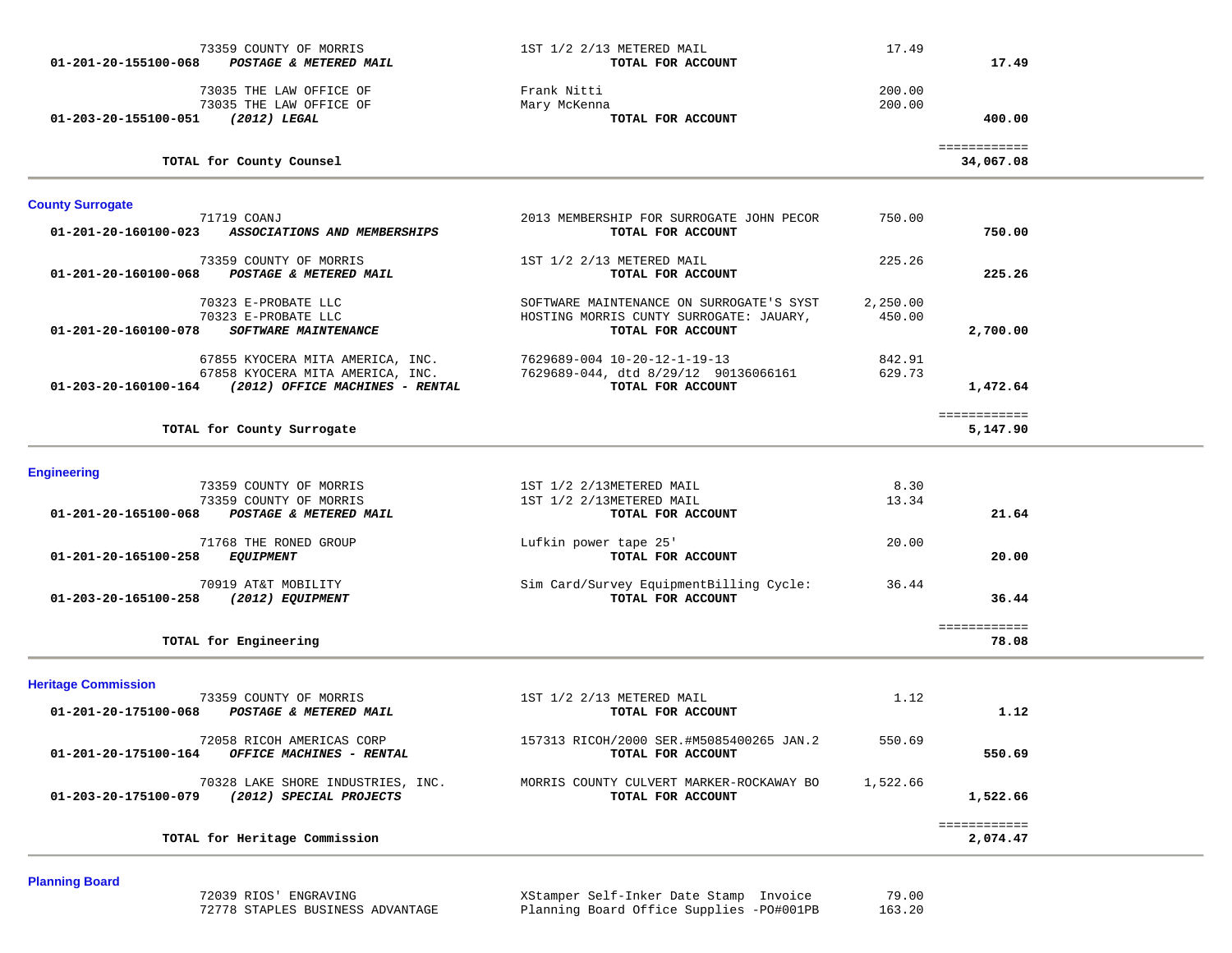|  | 01-201-20-180100-058 | <i>OFFICE SUPPLIES &amp; STATIONERY</i> |  |
|--|----------------------|-----------------------------------------|--|
|--|----------------------|-----------------------------------------|--|

**TOTAL for Planning Board 242.20**

 **01-201-20-180100-058** *OFFICE SUPPLIES & STATIONERY* **TOTAL FOR ACCOUNT 242.20**

|                                    | _____________<br>_____________ |
|------------------------------------|--------------------------------|
| for Planning Board<br><b>TOTAL</b> | 242.20                         |

| <b>PDT - General Admin</b>                                |                                             |              |  |
|-----------------------------------------------------------|---------------------------------------------|--------------|--|
| 70737 R.S. KNAPP CO. INC.                                 | 1 carton of 25 sheets foamcore - $3/16$ " t | 364.00       |  |
| 70737 R.S. KNAPP CO. INC.                                 | Shipping                                    | 34.95        |  |
| 01-201-20-180115-058<br>OFFICE SUPPLIES & STATIONERY      | TOTAL FOR ACCOUNT                           | 398.95       |  |
| 73359 COUNTY OF MORRIS                                    | 1ST 1/2 2/13 METERED MAIL                   | 63.27        |  |
| 01-201-20-180115-068<br><b>POSTAGE &amp; METERED MAIL</b> | TOTAL FOR ACCOUNT                           | 63.27        |  |
| 72683 DAILY RECORD                                        | Legal Notice for all P&D Boards/Advisory    | 127.56       |  |
| 01-201-20-180115-070<br>PUBLICATION & SUBSCRIPTIONS       | TOTAL FOR ACCOUNT                           | 127.56       |  |
|                                                           |                                             | ============ |  |
| TOTAL for PDT - General Admin                             |                                             | 589.78       |  |

|  |  |  | <b>County Weights &amp; Measures</b> |
|--|--|--|--------------------------------------|
|--|--|--|--------------------------------------|

| 73359 COUNTY OF MORRIS                              | 1ST 1/2 2/13 METERED MAIL              | 23.34    |          |
|-----------------------------------------------------|----------------------------------------|----------|----------|
| 01-201-22-201100-068<br>POSTAGE & METERED MAIL      | TOTAL FOR ACCOUNT                      |          | 23.34    |
| 72724 CABLEVISION                                   | ACT# 07876-542182-02-5 . 1ST OUARTER 2 | 207.63   |          |
| 72722 DEER PARK                                     | $12/15/2012 - 1/14/2013$               | 16.03    |          |
| 73133 EMPLOYMENT HORIZONS, INC.                     | INVOICE DATED 01/31/2013               | 842.00   |          |
| 01-201-22-201100-084<br>OTHER OUTSIDE SERVICES      | TOTAL FOR ACCOUNT                      |          | 1,065.66 |
| 73076 NATIONAL FUEL OIL INC.                        | FUEL CHARGES 1/13                      | 1,289.38 |          |
| 01-201-22-201100-140<br><i><b>GAS PURCHASES</b></i> | TOTAL FOR ACCOUNT                      |          | 1,289.38 |
| 73286 HESS CORPORATION                              | WEIGHTS & MEASURES (62830/612936)      | 967.39   |          |
| 01-201-22-201100-141<br><b>NATURAL GAS</b>          | TOTAL FOR ACCOUNT                      |          | 967.39   |
|                                                     |                                        |          |          |
| TOTAL for County Weights & Measures                 |                                        |          | 3,345.77 |

# **Employee Group Insurance**

| 72129 ALBINA RETEMIAH  | Medicare B July, 2012 to December, 2012 | 599.40   |
|------------------------|-----------------------------------------|----------|
| 72113 ALICE MENDELSOHN | Medicare B July, 2012 to December, 2012 | 599.40   |
| 72092 AMPARO FRANCO    | Medicare B July, 2012 to December, 2012 | 599.40   |
| 72096 ANN GREEN        | Medicare B July, 2012 to December, 2012 | 599.40   |
| 72107 ANNE LAWLESS     | Medicare B July, 2012 to December, 2012 | 599.40   |
| 72093 ANNIE FORBES     | Medicare B July, 2012 to December, 2012 | 599.40   |
| 72088 ARTHUR COHEN     | Medicare B July, 2012 to December, 2012 | 599.40   |
| 72755 ANITA SPIVAK     | Medicare B July, 2012 to December, 2012 | 1,198.80 |
| 72745 ANTHONY SALERNO  | Medicare B July, 2012 to December, 2012 | 1,198.80 |
| 72657 ARTHUR MARTIN    | Medicare B July, 2012 to December, 2012 | 1,198.80 |
| 72631 ARTHUR FIORE     | Medicare B July, 2012 to December, 2012 | 1,198.80 |
| 72604 ANNA VOLPE       | Medicare B July, 2012 to December, 2012 | 599.40   |
| 72600 AGNES STRUBLE    | Medicare B July, 2012 to December, 2012 | 599.40   |
| 72597 AILEEN OZDEN     | Medicare B July, 2012 to December, 2012 | 599.40   |
| 72595 AMELIA PALAZZO   | Medicare B July, 2012 to December, 2012 | 599.40   |
| 72587 AUDREY GOLDBERG  | Medicare B July, 2012 to December, 2012 | 599.40   |
| 72582 ALMA ACEVEDO     | Medicare B July, 2012 to December, 2012 | 599.40   |
| 72566 ANJU THAKUR      | Medicare B July, 2012 to December, 2012 | 599.40   |
| 72565 ANDY TROSKY      | Medicare B July, 2012 to December, 2012 | 599.40   |
| 72554 ALBERT ROCCHETTI | Medicare B July, 2012 to December, 2012 | 599.40   |
| 72548 ARLENE PANN      | Medicare B July, 2012 to December, 2012 | 599.40   |
| 72544 ANNE PAUST       | Medicare B July, 2012 to December, 2012 | 599.40   |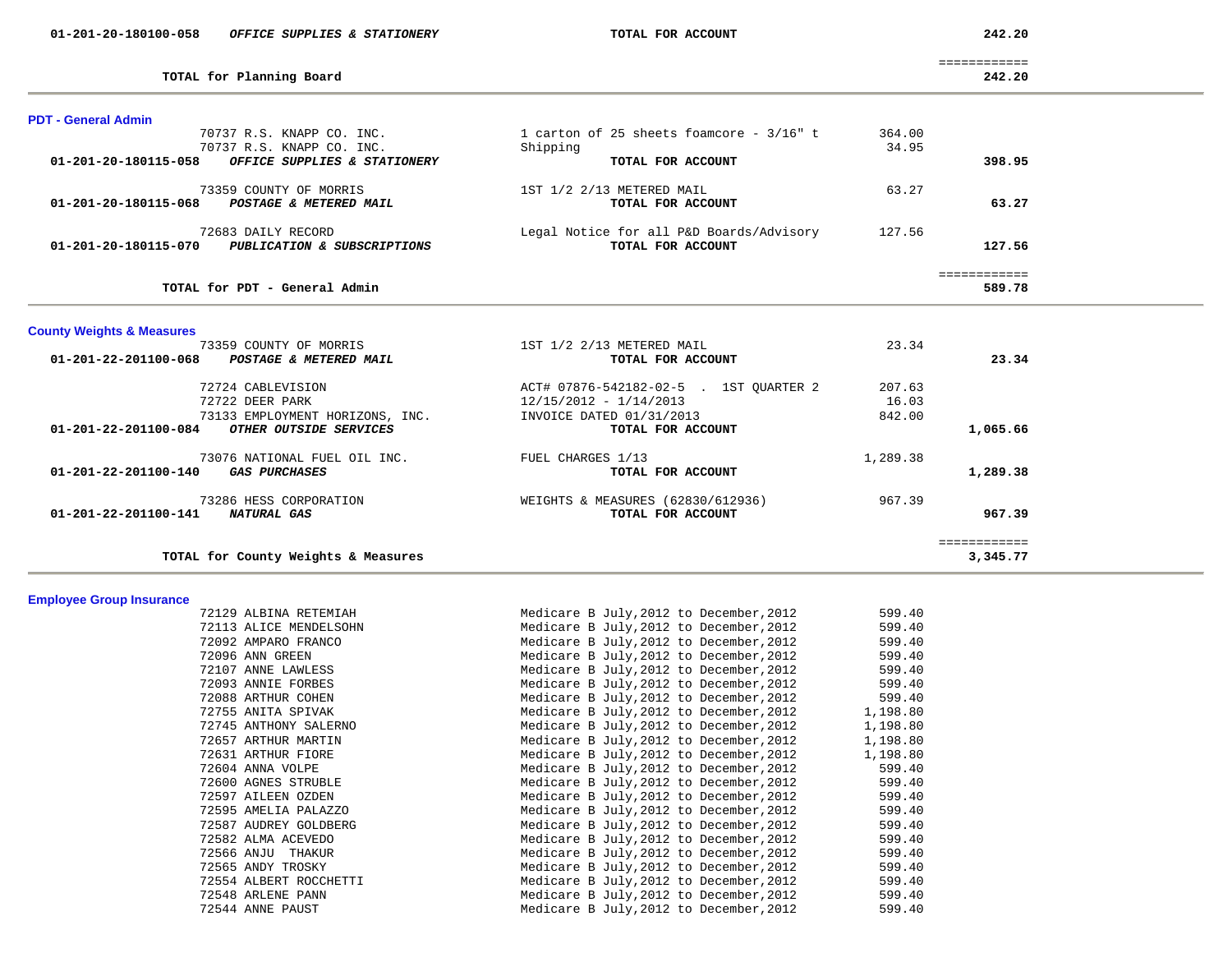| 72136 BARBARA SCHECKMAN                                                                                                                                                                                                                                     | Medicare B July, 2012 to December, 2012 599.40                                                                                                                                                          |                               |
|-------------------------------------------------------------------------------------------------------------------------------------------------------------------------------------------------------------------------------------------------------------|---------------------------------------------------------------------------------------------------------------------------------------------------------------------------------------------------------|-------------------------------|
|                                                                                                                                                                                                                                                             |                                                                                                                                                                                                         |                               |
| 72751 BARBARA SANGSTER<br>72656 BAILA MANDEL<br>72653 BARBARA MUELLER<br>72648 BARBARA MUELLER<br>72630 BEVERLY FANOK<br>72596 BARBARA POBURSKI<br>72594 BERRARA POBURSKI                                                                                   | Medicare B July, 2012 to December, 2012 1, 198.80<br>Medicare B July, 2012 to December, 2012 1, 198.80                                                                                                  |                               |
|                                                                                                                                                                                                                                                             | Medicare B July, 2012 to December, 2012 1, 198.80<br>Medicare B July, 2012 to December, 2012 1, 198.80                                                                                                  |                               |
|                                                                                                                                                                                                                                                             |                                                                                                                                                                                                         |                               |
|                                                                                                                                                                                                                                                             | Medicare B July, 2012 to December, 2012 $1,198.80$                                                                                                                                                      |                               |
|                                                                                                                                                                                                                                                             | Medicare B July, 2012 to December, 2012                                                                                                                                                                 | 599.40                        |
| 72594 BERYL MCPHERSON                                                                                                                                                                                                                                       | Medicare B July, 2012 to December, 2012                                                                                                                                                                 | 599.40                        |
| 72558 BENJAMIN STRUBLE                                                                                                                                                                                                                                      | Medicare B July, 2012 to December, 2012                                                                                                                                                                 | 599.40                        |
| 72552 BEVERLY VOLKER                                                                                                                                                                                                                                        | Medicare B July, 2012 to December, 2012                                                                                                                                                                 | 599.40                        |
| 72133 CAROL SANDELLI                                                                                                                                                                                                                                        | Medicare B July, 2012 to December, 2012                                                                                                                                                                 | 599.40                        |
|                                                                                                                                                                                                                                                             | Medicare B July, 2012 to December, 2012                                                                                                                                                                 | 599.40                        |
| 72155 CELESTE KALINA<br>72109 CHARLES MAROTTA<br>72109 CHARLES MAROTTA                                                                                                                                                                                      | Medicare B July, 2012 to December, 2012                                                                                                                                                                 | 599.40                        |
|                                                                                                                                                                                                                                                             | Medicare B July, 2012 to December, 2012                                                                                                                                                                 | 599.40                        |
| 72076 CONCETTA AYREY<br>72747 CHARLOTTE SIMANDY                                                                                                                                                                                                             | Medicare B July, 2012 to December, 2012                                                                                                                                                                 |                               |
|                                                                                                                                                                                                                                                             | Medicare B July, 2012 to December, 2012                                                                                                                                                                 | 09.40<br>1,198.80<br>1,198.80 |
|                                                                                                                                                                                                                                                             | Medicare B July, 2012 to December, 2012                                                                                                                                                                 |                               |
|                                                                                                                                                                                                                                                             | Medicare B July, 2012 to December, 2012                                                                                                                                                                 | 1,198.80                      |
| 72640 CLARITA HARRISON<br>72640 CLARITA HARRISON<br>72615 CYNTHIA CRAMOND<br>72583 CHRISTINE BRAUN<br>72547 CAROLE PIERSON<br>72766 CARMELLA MILLIAMS                                                                                                       | Medicare B July, 2012 to December, 2012                                                                                                                                                                 | 1,198.80                      |
|                                                                                                                                                                                                                                                             | Medicare B July, 2012 to December, 2012                                                                                                                                                                 | 599.40                        |
|                                                                                                                                                                                                                                                             | Medicare B July, 2012 to December, 2012                                                                                                                                                                 | 599.40                        |
|                                                                                                                                                                                                                                                             | Medicare B July, 2012 to December, 2012                                                                                                                                                                 | 1,198.80                      |
| 71958 DAVID HORUTZ                                                                                                                                                                                                                                          | Medicare B July, 2012 to December, 2012                                                                                                                                                                 | 599.40                        |
| 72080 DOROTHY BARON                                                                                                                                                                                                                                         | Medicare B July, 2012 to December, 2012                                                                                                                                                                 | 599.40                        |
| 72112 DOROTHY MCCORMICK                                                                                                                                                                                                                                     | Medicare B July, 2012 to December, 2012                                                                                                                                                                 | 599.40                        |
| 72740 DOROTHY RETTBERG                                                                                                                                                                                                                                      | Medicare B July, 2012 to December, 2012 599.40<br>Medicare B July, 2012 to December, 2012 1, 198.80                                                                                                     |                               |
| 72647 DONNA KOWALSKI                                                                                                                                                                                                                                        | Medicare B July, 2012 to December, 2012                                                                                                                                                                 |                               |
| 72626 DORIS DOLAN                                                                                                                                                                                                                                           | Medicare B July, 2012 to December, 2012                                                                                                                                                                 | 1,198.80<br>1,198.80          |
|                                                                                                                                                                                                                                                             | Medicare B July, 2012 to December, 2012                                                                                                                                                                 |                               |
| 72624 DOMINICK ESPOSITO<br>72611 DOUGLAS BOOSER                                                                                                                                                                                                             | Medicare B July, 2012 to December, 2012                                                                                                                                                                 | 1,198.80<br>1,198.80          |
| 72770 DONNIS ZIESSE                                                                                                                                                                                                                                         | Medicare B July, 2012 to December, 2012                                                                                                                                                                 | 1,198.80                      |
| 72128 EDWARD RICE                                                                                                                                                                                                                                           | Medicare B July, 2012 to December, 2012                                                                                                                                                                 | 599.40                        |
|                                                                                                                                                                                                                                                             | Medicare B July, 2012 to December, 2012                                                                                                                                                                 | 599.40                        |
| 72132 EUNICE A REYNOLDS<br>72743 ESTHER ROBERTS                                                                                                                                                                                                             | Medicare B July, 2012 to December, 2012 1, 198.80                                                                                                                                                       |                               |
| 72743 ESTHER ROBERTS<br>72731 ELLEN ROSSI<br>72731 ELIZABETH PANZER<br>72729 EARL NIELSEN<br>72658 EVELYN NELSON<br>72650 ELISABETH LUTZ<br>72645 EUGENE JACKSON<br>72627 ELLEN DIDIMAMOFF<br>72614 EVELYN CAFFREY<br>72608 EILEEN BONFANTI<br>72608 EILEEN |                                                                                                                                                                                                         |                               |
|                                                                                                                                                                                                                                                             | Medicare B July, 2012 to December, 2012                                                                                                                                                                 | 1,198.80<br>1,198.80          |
|                                                                                                                                                                                                                                                             | Medicare B July, 2012 to December, 2012                                                                                                                                                                 |                               |
|                                                                                                                                                                                                                                                             | Medicare B July, 2012 to December, 2012                                                                                                                                                                 | 1,198.80<br>1,198.80          |
|                                                                                                                                                                                                                                                             | Medicare B July, 2012 to December, 2012                                                                                                                                                                 |                               |
|                                                                                                                                                                                                                                                             | Medicare B July, 2012 to December, 2012 1, 198.80<br>Medicare B July, 2012 to December, 2012 1, 198.80                                                                                                  |                               |
|                                                                                                                                                                                                                                                             |                                                                                                                                                                                                         |                               |
|                                                                                                                                                                                                                                                             | Medicare B July, 2012 to December, 2012                                                                                                                                                                 | 1,198.80<br>1,198.80          |
|                                                                                                                                                                                                                                                             | Medicare B July, 2012 to December, 2012                                                                                                                                                                 |                               |
|                                                                                                                                                                                                                                                             | Medicare B July, 2012 to December, 2012 1, 198.80<br>Medicare B July, 2012 to December, 2012 1, 198.80                                                                                                  |                               |
|                                                                                                                                                                                                                                                             |                                                                                                                                                                                                         |                               |
|                                                                                                                                                                                                                                                             |                                                                                                                                                                                                         |                               |
|                                                                                                                                                                                                                                                             | Medicare B July, 2012 to December, 2012 599.40<br>Medicare B July, 2012 to December, 2012 599.40<br>Medicare B July, 2012 to December, 2012 599.40<br>Medicare B July, 2012 to December, 2012 1, 198.80 |                               |
| 72561 ELIZABETH SHANKLIN                                                                                                                                                                                                                                    |                                                                                                                                                                                                         |                               |
| 72765 EDITH VANDER PLOEG                                                                                                                                                                                                                                    |                                                                                                                                                                                                         |                               |
| 72122 FLORIS ROCHESTER                                                                                                                                                                                                                                      | Medicare B July, 2012 to December, 2012 599.40                                                                                                                                                          |                               |
| 72086 FRANK DRUETZLER                                                                                                                                                                                                                                       | Medicare B July, 2012 to December, 2012                                                                                                                                                                 | 599.40                        |
| 72125 FRANK REILLY                                                                                                                                                                                                                                          | Medicare B July, 2012 to December, 2012                                                                                                                                                                 | 599.40                        |
| 72759 FREDERICK STEPHENS, JR.                                                                                                                                                                                                                               | Medicare B July, 2012 to December, 2012                                                                                                                                                                 | 1,198.80                      |
| 72633 FLORENCE GRAMIGNANO                                                                                                                                                                                                                                   | Medicare B July, 2012 to December, 2012                                                                                                                                                                 | 1,198.80                      |
| 72622 FRANCES DUFF                                                                                                                                                                                                                                          | Medicare B July, 2012 to December, 2012                                                                                                                                                                 | 1,198.80                      |
| 72555 FRANCES SLAYTON                                                                                                                                                                                                                                       | Medicare B July, 2012 to December, 2012                                                                                                                                                                 | 599.40                        |
| 72771 FRANCIS ZABRISKIE                                                                                                                                                                                                                                     | Medicare B July, 2012 to December, 2012                                                                                                                                                                 | 1,198.80                      |
| 72100 GENEVIEVE HAYES                                                                                                                                                                                                                                       | Medicare B July, 2012 to December, 2012                                                                                                                                                                 | 599.40                        |
| 72102 GLENDA JENKINS                                                                                                                                                                                                                                        | Medicare B July, 2012 to December, 2012                                                                                                                                                                 | 599.40                        |
| 72757 GERALD STARK SR.                                                                                                                                                                                                                                      | Medicare B July, 2012 to December, 2012                                                                                                                                                                 | 1,198.80                      |
| 72728 GERALD NEWELL                                                                                                                                                                                                                                         | Medicare B July, 2012 to December, 2012                                                                                                                                                                 | 1,198.80                      |
| 72628 GEORGE ERATH                                                                                                                                                                                                                                          | Medicare B July, 2012 to December, 2012                                                                                                                                                                 | 1,198.80                      |
| 72621 GUY DEODATO                                                                                                                                                                                                                                           | Medicare B July, 2012 to December, 2012                                                                                                                                                                 | 1,198.80                      |
| 72598 GARY RIETH                                                                                                                                                                                                                                            | Medicare B July, 2012 to December, 2012                                                                                                                                                                 | 599.40                        |

|                                                                                                                                                                                                                                                              | Medicare B July, 2012 to December, 2012 599.40<br>Medicare B July, 2012 to December, 2012 1, 198.80                                                                                                                                                                                                                                                     |                  |
|--------------------------------------------------------------------------------------------------------------------------------------------------------------------------------------------------------------------------------------------------------------|---------------------------------------------------------------------------------------------------------------------------------------------------------------------------------------------------------------------------------------------------------------------------------------------------------------------------------------------------------|------------------|
|                                                                                                                                                                                                                                                              |                                                                                                                                                                                                                                                                                                                                                         |                  |
|                                                                                                                                                                                                                                                              |                                                                                                                                                                                                                                                                                                                                                         |                  |
|                                                                                                                                                                                                                                                              |                                                                                                                                                                                                                                                                                                                                                         |                  |
|                                                                                                                                                                                                                                                              | Medicare B July, 2012 to December, 2012 1, 198.80<br>Medicare B July, 2012 to December, 2012 1, 198.80<br>Medicare B July, 2012 to December, 2012 1, 198.80<br>Medicare B July, 2012 to December, 2012 1, 198.80                                                                                                                                        |                  |
|                                                                                                                                                                                                                                                              |                                                                                                                                                                                                                                                                                                                                                         |                  |
| 72136 BARBARA SCHECKMAN<br>72751 BARBARA SANGSTER<br>72656 BAILA MANDEL<br>72653 BARBARA MUELLER<br>72648 BARBARA KEEFE<br>72630 BEVERLY FANOK<br>72596 BARBARA POBURSKI<br>72594 BERYL MCPHERSON<br>72594 BERYL MCPHERSON                                   | Medicare B July, 2012 to December, 2012<br>Medicare B July, 2012 to December, 2012                                                                                                                                                                                                                                                                      | 599.40<br>599.40 |
|                                                                                                                                                                                                                                                              |                                                                                                                                                                                                                                                                                                                                                         |                  |
|                                                                                                                                                                                                                                                              |                                                                                                                                                                                                                                                                                                                                                         |                  |
|                                                                                                                                                                                                                                                              |                                                                                                                                                                                                                                                                                                                                                         |                  |
|                                                                                                                                                                                                                                                              |                                                                                                                                                                                                                                                                                                                                                         |                  |
|                                                                                                                                                                                                                                                              |                                                                                                                                                                                                                                                                                                                                                         |                  |
|                                                                                                                                                                                                                                                              |                                                                                                                                                                                                                                                                                                                                                         |                  |
| 72558 BENJAMIN STRUBLE<br>72558 BENJAMIN STRUBLE<br>72552 BEVERLY VOLKER<br>72105 CELESTE KALINA<br>72109 CHARLES MAROTTA<br>72083 CLAUDIA BELL<br>72076 CONCETTA AYREY<br>72747 CHARLOTTE SIMANDY<br>72640 CLAPITTA BARLOTTES                               |                                                                                                                                                                                                                                                                                                                                                         |                  |
|                                                                                                                                                                                                                                                              |                                                                                                                                                                                                                                                                                                                                                         |                  |
|                                                                                                                                                                                                                                                              |                                                                                                                                                                                                                                                                                                                                                         |                  |
| 72640 CLARITA HARRISON                                                                                                                                                                                                                                       |                                                                                                                                                                                                                                                                                                                                                         |                  |
| 72640 CHARL: THE CROSS<br>72615 CYNTHIA CRAMOND<br>70503 CHRISTINE BRAUN                                                                                                                                                                                     | Medicare B July, 2012 to December, 2012 599.40<br>Medicare B July, 2012 to December, 2012 599.40<br>Medicare B July, 2012 to December, 2012 599.40<br>Medicare B July, 2012 to December, 2012 599.40<br>Medicare B July, 2012 to Decem<br>Medicare B July, 2012 to December, 2012<br>Medicare B July, 2012 to December, 2012 1, 198.80<br>- 2012 599.40 |                  |
|                                                                                                                                                                                                                                                              |                                                                                                                                                                                                                                                                                                                                                         |                  |
|                                                                                                                                                                                                                                                              |                                                                                                                                                                                                                                                                                                                                                         |                  |
|                                                                                                                                                                                                                                                              | Medicare B July, 2012 to December, 2012 599.40<br>Medicare B July, 2012 to December, 2012 1, 198.80                                                                                                                                                                                                                                                     |                  |
|                                                                                                                                                                                                                                                              |                                                                                                                                                                                                                                                                                                                                                         |                  |
|                                                                                                                                                                                                                                                              |                                                                                                                                                                                                                                                                                                                                                         |                  |
| 72615 CYNTHIA CRAMOND<br>72583 CHRISTINE BRAUN<br>72547 CAROLE PIERSON<br>72766 CARMELLA WILLIAMS<br>71958 DAVID HORUTZ<br>72080 DOROTHY BARON<br>72112 DOROTHY MCCORMICK                                                                                    | Medicare B July, 2012 to December, 2012 599.40<br>Medicare B July, 2012 to December, 2012 599.40                                                                                                                                                                                                                                                        |                  |
|                                                                                                                                                                                                                                                              |                                                                                                                                                                                                                                                                                                                                                         |                  |
|                                                                                                                                                                                                                                                              | Medicare B July, 2012 to December, 2012 599.40<br>Medicare B July, 2012 to December, 2012 1, 198.80                                                                                                                                                                                                                                                     |                  |
|                                                                                                                                                                                                                                                              |                                                                                                                                                                                                                                                                                                                                                         |                  |
|                                                                                                                                                                                                                                                              | Medicare B July, 2012 to December, 2012 1, 198.80<br>Medicare B July, 2012 to December, 2012 1, 198.80                                                                                                                                                                                                                                                  |                  |
|                                                                                                                                                                                                                                                              |                                                                                                                                                                                                                                                                                                                                                         |                  |
|                                                                                                                                                                                                                                                              | Medicare B July, 2012 to December, 2012 1, 198.80                                                                                                                                                                                                                                                                                                       |                  |
|                                                                                                                                                                                                                                                              | Medicare B July, 2012 to December, 2012                                                                                                                                                                                                                                                                                                                 | 1,198.80         |
|                                                                                                                                                                                                                                                              | Medicare B July, 2012 to December, 2012 1, 198.80                                                                                                                                                                                                                                                                                                       |                  |
| 72112 DOROTHY MCCORMICK<br>72112 DOROTHY MCCORMICK<br>72740 DOROTHY MCCORMICK<br>72626 DORIS DOLAN<br>72624 DOMINICK ESPOSITO<br>72611 DOUGLAS BOOSER<br>72770 DONNIS ZIESSE<br>72770 DONNIS ZIESSE<br>72770 DONNIS ZIESSE<br>7273 EUNICE A REYNOLDS<br>7274 | Medicare B July, 2012 to December, 2012 599.40<br>Medicare B July, 2012 to December, 2012 599.40<br>Medicare B July, 2012 to December, 2012 1, 198.80                                                                                                                                                                                                   |                  |
|                                                                                                                                                                                                                                                              |                                                                                                                                                                                                                                                                                                                                                         |                  |
|                                                                                                                                                                                                                                                              |                                                                                                                                                                                                                                                                                                                                                         |                  |
|                                                                                                                                                                                                                                                              | Medicare B July, 2012 to December, 2012 1, 198.80                                                                                                                                                                                                                                                                                                       |                  |
|                                                                                                                                                                                                                                                              | Medicare B July, 2012 to December, 2012                                                                                                                                                                                                                                                                                                                 | 1,198.80         |
|                                                                                                                                                                                                                                                              | Medicare B July, 2012 to December, 2012 $1,198.80$                                                                                                                                                                                                                                                                                                      |                  |
|                                                                                                                                                                                                                                                              | Medicare B July, 2012 to December, 2012 1, 198.80<br>Medicare B July, 2012 to December, 2012 1, 198.80                                                                                                                                                                                                                                                  |                  |
|                                                                                                                                                                                                                                                              |                                                                                                                                                                                                                                                                                                                                                         |                  |
|                                                                                                                                                                                                                                                              | Medicare B July, 2012 to December, 2012 1, 198.80<br>Medicare B July, 2012 to December, 2012 1, 198.80                                                                                                                                                                                                                                                  |                  |
|                                                                                                                                                                                                                                                              |                                                                                                                                                                                                                                                                                                                                                         |                  |
|                                                                                                                                                                                                                                                              |                                                                                                                                                                                                                                                                                                                                                         |                  |
|                                                                                                                                                                                                                                                              | Medicare B July, 2012 to December, 2012 1, 198.80<br>Medicare B July, 2012 to December, 2012 1, 198.80                                                                                                                                                                                                                                                  |                  |
|                                                                                                                                                                                                                                                              |                                                                                                                                                                                                                                                                                                                                                         |                  |
|                                                                                                                                                                                                                                                              |                                                                                                                                                                                                                                                                                                                                                         |                  |
|                                                                                                                                                                                                                                                              |                                                                                                                                                                                                                                                                                                                                                         |                  |
|                                                                                                                                                                                                                                                              |                                                                                                                                                                                                                                                                                                                                                         |                  |
|                                                                                                                                                                                                                                                              |                                                                                                                                                                                                                                                                                                                                                         |                  |
|                                                                                                                                                                                                                                                              |                                                                                                                                                                                                                                                                                                                                                         |                  |
| 72765 EDITH VANDER PLOEG<br>72122 FLORIS ROCHESTER<br>72086 FRANK DRUETZLER                                                                                                                                                                                  | Medicare B July, 2012 to December, 2012<br>Medicare B July, 2012 to December, 2012<br>Medicare B July, 2012 to December, 2012<br>Medicare B July, 2012 to December, 2012<br>Medicare B July, 2012 to December, 2012<br>Medicare B July,                                                                                                                 |                  |
|                                                                                                                                                                                                                                                              |                                                                                                                                                                                                                                                                                                                                                         |                  |
| 72125 FRANK REILLY                                                                                                                                                                                                                                           | Medicare B July, 2012 to December, 2012                                                                                                                                                                                                                                                                                                                 | 599.40           |
| 72759 FREDERICK STEPHENS, JR.                                                                                                                                                                                                                                | Medicare B July, 2012 to December, 2012                                                                                                                                                                                                                                                                                                                 | 1,198.80         |
| 72633 FLORENCE GRAMIGNANO                                                                                                                                                                                                                                    | Medicare B July, 2012 to December, 2012                                                                                                                                                                                                                                                                                                                 | 1,198.80         |
| 72622 FRANCES DUFF                                                                                                                                                                                                                                           | Medicare B July, 2012 to December, 2012                                                                                                                                                                                                                                                                                                                 | 1,198.80         |
| 72555 FRANCES SLAYTON                                                                                                                                                                                                                                        | Medicare B July, 2012 to December, 2012                                                                                                                                                                                                                                                                                                                 | 599.40           |
| 72771 FRANCIS ZABRISKIE                                                                                                                                                                                                                                      | Medicare B July, 2012 to December, 2012                                                                                                                                                                                                                                                                                                                 | 1,198.80         |
| 72100 GENEVIEVE HAYES                                                                                                                                                                                                                                        | Medicare B July, 2012 to December, 2012                                                                                                                                                                                                                                                                                                                 | 599.40           |
| 72102 GLENDA JENKINS                                                                                                                                                                                                                                         | Medicare B July, 2012 to December, 2012                                                                                                                                                                                                                                                                                                                 | 599.40           |
| 72757 GERALD STARK SR.                                                                                                                                                                                                                                       | Medicare B July, 2012 to December, 2012                                                                                                                                                                                                                                                                                                                 | 1,198.80         |
| 72728 GERALD NEWELL                                                                                                                                                                                                                                          | Medicare B July, 2012 to December, 2012                                                                                                                                                                                                                                                                                                                 | 1,198.80         |
| 72628 GEORGE ERATH                                                                                                                                                                                                                                           | Medicare B July, 2012 to December, 2012                                                                                                                                                                                                                                                                                                                 | 1,198.80         |
| 72621 GUY DEODATO                                                                                                                                                                                                                                            | Medicare B July, 2012 to December, 2012                                                                                                                                                                                                                                                                                                                 | 1,198.80         |
| 72598 GARY RIETH                                                                                                                                                                                                                                             | Medicare B July, 2012 to December, 2012                                                                                                                                                                                                                                                                                                                 | 599.40           |
|                                                                                                                                                                                                                                                              |                                                                                                                                                                                                                                                                                                                                                         |                  |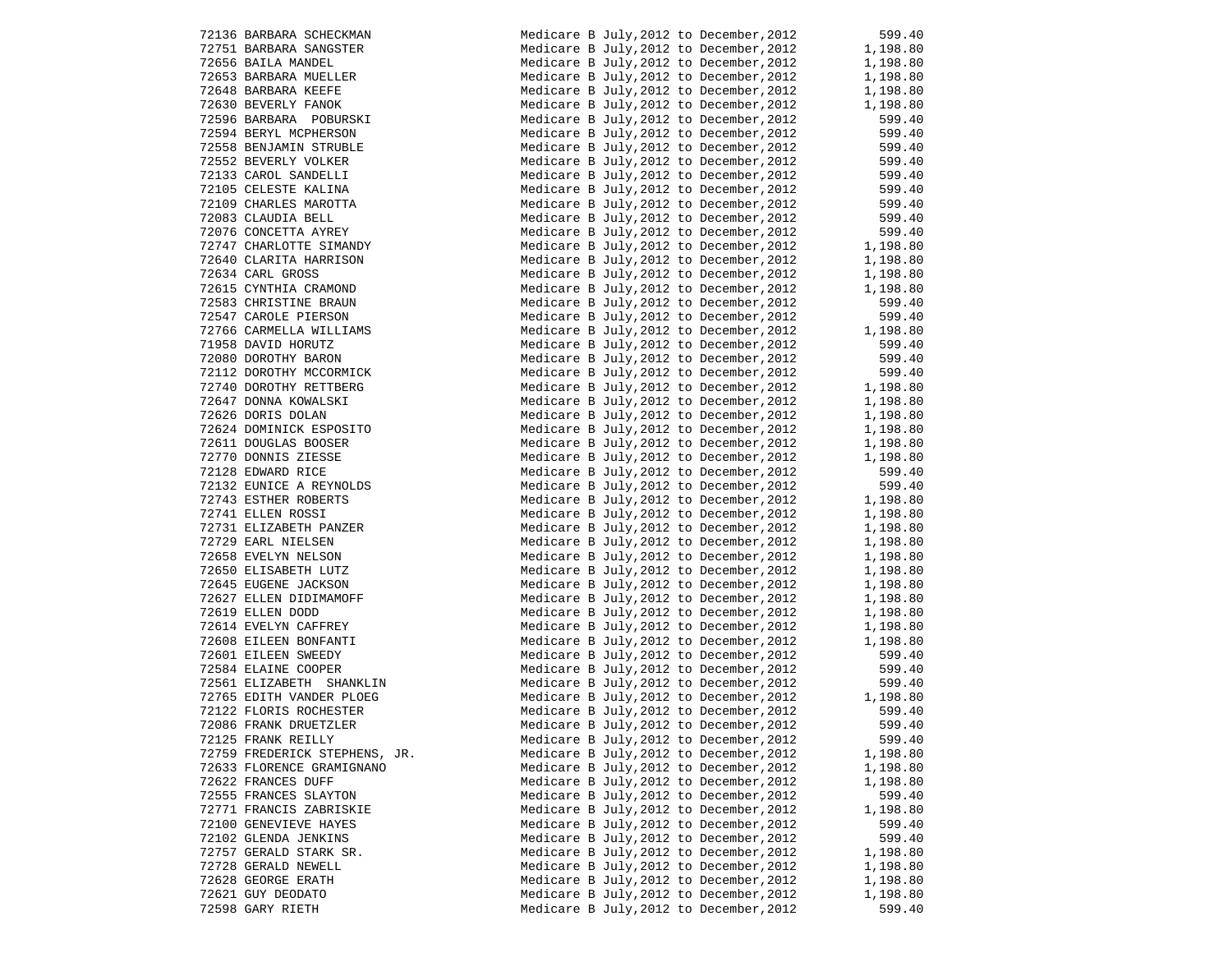|       | 72592 GAIL LAWRENCE                                |
|-------|----------------------------------------------------|
|       | 72590 GENEVA JACKSON                               |
|       | 72568 GAILE THOMPSON                               |
|       | 72557 GLORIA STEHLGENS                             |
|       | 72537 GENEVA MIMS                                  |
|       | 72764 GEORGE TRIMMER                               |
|       | 72137 HELEN SMITH                                  |
|       | 72744 HATEF QUAZI                                  |
|       | 72659 HELEN NELSON                                 |
|       | 72577 HAROLD WHITE                                 |
|       | 72562 HAROLD SERGENT                               |
|       | 72551 HERBERT ROSA                                 |
|       | 72538 HELEN MARSH                                  |
|       | 72756 ILENE M. ST. JOHN                            |
|       | 72738 RUBINO IGNAZIO                               |
|       | 72564 ISABELLE SIMON                               |
|       | 72563 IRVING SKOLNICK                              |
|       | 72078 JACQUELYN BARRY                              |
|       | 72085 JACQUELYN M. DONNELLEY                       |
|       | 72087 JAMES DUFFY                                  |
|       | 72130 JAMES RETEMIAH                               |
|       | 72134 JANET SEABLOM                                |
|       | 72135 J.C. SAFFOLD                                 |
|       | 72117 JEANNE NICHOLS                               |
|       | 72126 JOHN ROSSMAN                                 |
|       | 72114 JOSE MOJICA                                  |
|       | 72075 JOSEPHINE ABRUZZO                            |
|       | 72095 JOYCE GENDRAU                                |
|       | 72111 JOYCE MOONEY                                 |
|       | 72760 JOSEPH STUPPIELLO                            |
|       | 72754 JOSEPHINE SIKORA                             |
|       | 72737 JAMES J ROSENBERG                            |
|       | 72735 JOSEPH RICCARDI                              |
|       | 72732 JOHN PERRY                                   |
|       | 72730 JOSEPH OLIVIA, MD.                           |
|       | 72652 JASCINTH MCINTOSH                            |
|       | 72632 JUDITH FYFFE                                 |
|       | 72625 JAMES DEACON                                 |
|       | 72620 JOANN DAMELIO                                |
|       | 72616 JOAN CHRISTIANSEN                            |
|       | 72607 JOYCE WALL<br>72603 JANICE TRUSZ             |
|       |                                                    |
|       | 72578 JANET WATTERS                                |
|       | 72573 JOCELYN L. WILSON                            |
|       | 72572 JOHN L. VAN WINKLE<br>72570 JAMES VOELKER JR |
|       | 72569 JEANETTE TAYLOR                              |
|       | 72543 JOAN PEANO                                   |
|       | 72540 JUVY NILLASCA                                |
|       | 72767 JOANN WEINSTEIN                              |
|       | 72101 KARLENE JARRETT                              |
|       | 72750 KATHLEEN SCANLON                             |
|       | 72641 KATHLEEN HALL                                |
|       | 72549 KATHLEEN RINALDO                             |
|       | 72104 LESTER JOSEPH                                |
|       | 72077 LUCILLE BROWN                                |
|       | 72739 LAURETTA RUNYON                              |
| 72655 | LINDA MATHEW                                       |
|       | 72649 LEONARD LAUTER                               |
|       | 72644 LOUISE JOY-PARKER                            |
|       | 72617 LORENZO CAMPOLI                              |
|       | 72609 LAWRENCE BROWN                               |
|       | 72599 LUCILLE SCERBO                               |
|       |                                                    |

| 72592 GAIL LAWRENCE<br>72590 GENEVA JACKSON<br>72568 GAILE THOMPSON<br>72557 GLORIA STEHLGENS<br>72537 GENEVA MIMS<br>72764 GEORGE TRIMMER<br>72137 UELEN CMITH                                                                                              | Medicare B July, 2012 to December, 2012 |                                                                                                                                                                                                                                        | 599.40                   |
|--------------------------------------------------------------------------------------------------------------------------------------------------------------------------------------------------------------------------------------------------------------|-----------------------------------------|----------------------------------------------------------------------------------------------------------------------------------------------------------------------------------------------------------------------------------------|--------------------------|
|                                                                                                                                                                                                                                                              | Medicare B July, 2012 to December, 2012 |                                                                                                                                                                                                                                        | 599.40<br>599.40         |
|                                                                                                                                                                                                                                                              | Medicare B July, 2012 to December, 2012 |                                                                                                                                                                                                                                        |                          |
|                                                                                                                                                                                                                                                              | Medicare B July, 2012 to December, 2012 |                                                                                                                                                                                                                                        | 599.40                   |
|                                                                                                                                                                                                                                                              | Medicare B July, 2012 to December, 2012 |                                                                                                                                                                                                                                        | 599.40                   |
|                                                                                                                                                                                                                                                              | Medicare B July, 2012 to December, 2012 |                                                                                                                                                                                                                                        | $599.40$<br>$1,198.80$   |
| 72137 HELEN SMITH<br>72744 HATEF QUAZI<br>72577 HAROLD WHITE<br>72577 HAROLD WHITE<br>72562 HAROLD SERGENT<br>72551 HERBERT ROSA<br>72538 HELEN MARSH<br>72736 LIENE M. ST. JOHN<br>72736 LIENE M. ST. JOHN                                                  | Medicare B July, 2012 to December, 2012 |                                                                                                                                                                                                                                        | 599.40                   |
|                                                                                                                                                                                                                                                              | Medicare B July, 2012 to December, 2012 |                                                                                                                                                                                                                                        | $1,198.80$<br>$1,198.80$ |
|                                                                                                                                                                                                                                                              | Medicare B July, 2012 to December, 2012 |                                                                                                                                                                                                                                        |                          |
|                                                                                                                                                                                                                                                              | Medicare B July, 2012 to December, 2012 |                                                                                                                                                                                                                                        | 599.40                   |
|                                                                                                                                                                                                                                                              | Medicare B July, 2012 to December, 2012 |                                                                                                                                                                                                                                        | 599.40                   |
|                                                                                                                                                                                                                                                              | Medicare B July, 2012 to December, 2012 |                                                                                                                                                                                                                                        | 599.40                   |
|                                                                                                                                                                                                                                                              |                                         | Medicare B July, 2012 to December, 2012 599.40<br>Medicare B July, 2012 to December, 2012 1, 198.80<br>Medicare B July. 2012 to December, 2012 1, 198.80                                                                               |                          |
|                                                                                                                                                                                                                                                              |                                         |                                                                                                                                                                                                                                        |                          |
| 72738 RUBINO IGNAZIO                                                                                                                                                                                                                                         |                                         |                                                                                                                                                                                                                                        |                          |
| 72564 ISABELLE SIMON                                                                                                                                                                                                                                         | Medicare B July, 2012 to December, 2012 |                                                                                                                                                                                                                                        | 599.40                   |
|                                                                                                                                                                                                                                                              | Medicare B July, 2012 to December, 2012 |                                                                                                                                                                                                                                        | 599.40                   |
| 72563 IRVING SKOLNICK<br>72078 JACQUELYN BARRY                                                                                                                                                                                                               | Medicare B July, 2012 to December, 2012 |                                                                                                                                                                                                                                        | 599.40                   |
| 72085 JACQUELYN M. DONNELLEY                                                                                                                                                                                                                                 | Medicare B July, 2012 to December, 2012 |                                                                                                                                                                                                                                        |                          |
| 72087 JAMES DUFFY                                                                                                                                                                                                                                            | Medicare B July, 2012 to December, 2012 |                                                                                                                                                                                                                                        | 599.40<br>599.40         |
|                                                                                                                                                                                                                                                              | Medicare B July, 2012 to December, 2012 |                                                                                                                                                                                                                                        |                          |
|                                                                                                                                                                                                                                                              | Medicare B July, 2012 to December, 2012 |                                                                                                                                                                                                                                        | 599.40<br>599.40         |
|                                                                                                                                                                                                                                                              | Medicare B July, 2012 to December, 2012 |                                                                                                                                                                                                                                        | 599.40                   |
|                                                                                                                                                                                                                                                              | Medicare B July, 2012 to December, 2012 |                                                                                                                                                                                                                                        | 599.40                   |
|                                                                                                                                                                                                                                                              | Medicare B July, 2012 to December, 2012 |                                                                                                                                                                                                                                        |                          |
| 72130 JAMES RETEMIAH<br>72130 JAMES RETEMIAH<br>72135 J.C. SAFFOLD<br>72117 JEANNE NICHOLS<br>72126 JOHN ROSSMAN<br>72114 JOSE MOJICA<br>72075 JOSEPHINE ABRUZZO<br>72095 JOYCE GENDRAU<br>72111 JOYCE MOONEY<br>7276 JOSEPHINE SIKOREY<br>7276 JOSEPHINE SI | Medicare B July, 2012 to December, 2012 |                                                                                                                                                                                                                                        | 599.40<br>599.40         |
|                                                                                                                                                                                                                                                              | Medicare B July, 2012 to December, 2012 |                                                                                                                                                                                                                                        |                          |
|                                                                                                                                                                                                                                                              | Medicare B July, 2012 to December, 2012 |                                                                                                                                                                                                                                        | 599.40<br>599.40         |
|                                                                                                                                                                                                                                                              |                                         |                                                                                                                                                                                                                                        |                          |
|                                                                                                                                                                                                                                                              |                                         | Medicare B July, 2012 to December, 2012 599.40<br>Medicare B July, 2012 to December, 2012 1, 198.80<br>Medicare B July, 2012 to December, 2012 1, 198.80<br>Medicare B July, 2012 to December, 2012 1, 198.80<br>Medicare B July, 2012 |                          |
| 72754 JOSEPHINE SIKORA                                                                                                                                                                                                                                       |                                         |                                                                                                                                                                                                                                        |                          |
| 72737 JAMES J ROSENBERG                                                                                                                                                                                                                                      |                                         |                                                                                                                                                                                                                                        |                          |
|                                                                                                                                                                                                                                                              |                                         |                                                                                                                                                                                                                                        |                          |
| 72735 JOSEPH RICCARDI<br>FALOS ISUN PERRY<br>72732 JOHN PERRY                                                                                                                                                                                                |                                         | Medicare B July, 2012 to December, 2012 1, 198.80<br>Medicare B July, 2012 to December, 2012 1, 198.80                                                                                                                                 |                          |
|                                                                                                                                                                                                                                                              |                                         |                                                                                                                                                                                                                                        |                          |
| 72730 JOSEPH OLIVIA, MD.<br>72652 JASCINTH MCINTOSH                                                                                                                                                                                                          |                                         | Medicare B July, 2012 to December, 2012 1, 198.80<br>Medicare B July, 2012 to December, 2012 1, 198.80                                                                                                                                 |                          |
| 72632 JUDITH FYFFE                                                                                                                                                                                                                                           |                                         |                                                                                                                                                                                                                                        |                          |
| 72632 JUDIIH FIFE<br>72625 JAMES DEACON<br>72620 JOANN DAMELIO<br>72616 JOAN CHRISTIANSEN                                                                                                                                                                    |                                         | Medicare B July, 2012 to December, 2012 1, 198.80<br>Medicare B July, 2012 to December, 2012 1, 198.80                                                                                                                                 |                          |
|                                                                                                                                                                                                                                                              | Medicare B July, 2012 to December, 2012 |                                                                                                                                                                                                                                        |                          |
|                                                                                                                                                                                                                                                              | Medicare B July, 2012 to December, 2012 |                                                                                                                                                                                                                                        | 1,198.80<br>1,198.80     |
|                                                                                                                                                                                                                                                              | Medicare B July, 2012 to December, 2012 |                                                                                                                                                                                                                                        | 599.40                   |
| 72607 JOYCE WALL<br>72603 JANICE TRUSZ<br>72578 JANET WATTERS<br>72573 JOCELYN L. WILSON                                                                                                                                                                     | Medicare B July, 2012 to December, 2012 |                                                                                                                                                                                                                                        | 599.40                   |
|                                                                                                                                                                                                                                                              | Medicare B July, 2012 to December, 2012 |                                                                                                                                                                                                                                        |                          |
|                                                                                                                                                                                                                                                              | Medicare B July, 2012 to December, 2012 |                                                                                                                                                                                                                                        | 599.40<br>599.40         |
|                                                                                                                                                                                                                                                              |                                         |                                                                                                                                                                                                                                        |                          |
| 72572 JOHN L. VAN WINKLE<br>72570 JAMES VOELKER JR                                                                                                                                                                                                           |                                         | Medicare B July, 2012 to December, 2012<br>Medicare B July, 2012 to December, 2012<br>Medicare B July, 2012 to December, 2012<br>Medicare B July, 2012 to December, 2012<br>Medicare B July, 2012 to December, 2012<br>599.40          |                          |
| 72569 JEANETTE TAYLOR                                                                                                                                                                                                                                        |                                         |                                                                                                                                                                                                                                        |                          |
| 72543 JOAN PEANO                                                                                                                                                                                                                                             |                                         |                                                                                                                                                                                                                                        |                          |
| 72540 JUVY NILLASCA                                                                                                                                                                                                                                          | Medicare B July, 2012 to December, 2012 |                                                                                                                                                                                                                                        | 599.40                   |
| 72767 JOANN WEINSTEIN                                                                                                                                                                                                                                        | Medicare B July, 2012 to December, 2012 |                                                                                                                                                                                                                                        | 1,198.80                 |
| 72101 KARLENE JARRETT                                                                                                                                                                                                                                        | Medicare B July, 2012 to December, 2012 |                                                                                                                                                                                                                                        | 599.40                   |
|                                                                                                                                                                                                                                                              | Medicare B July, 2012 to December, 2012 |                                                                                                                                                                                                                                        |                          |
| 72750 KATHLEEN SCANLON                                                                                                                                                                                                                                       |                                         |                                                                                                                                                                                                                                        | 1,198.80<br>1,198.80     |
| 72641 KATHLEEN HALL                                                                                                                                                                                                                                          | Medicare B July, 2012 to December, 2012 |                                                                                                                                                                                                                                        |                          |
| 72549 KATHLEEN RINALDO                                                                                                                                                                                                                                       | Medicare B July, 2012 to December, 2012 |                                                                                                                                                                                                                                        | 599.40                   |
| 72104 LESTER JOSEPH                                                                                                                                                                                                                                          | Medicare B July, 2012 to December, 2012 |                                                                                                                                                                                                                                        | 599.40                   |
| 72077 LUCILLE BROWN                                                                                                                                                                                                                                          | Medicare B July, 2012 to December, 2012 |                                                                                                                                                                                                                                        | 599.40                   |
| 72739 LAURETTA RUNYON                                                                                                                                                                                                                                        | Medicare B July, 2012 to December, 2012 |                                                                                                                                                                                                                                        | 1,198.80                 |
| 72655 LINDA MATHEW                                                                                                                                                                                                                                           | Medicare B July, 2012 to December, 2012 |                                                                                                                                                                                                                                        | 1,198.80                 |
| 72649 LEONARD LAUTER                                                                                                                                                                                                                                         | Medicare B July, 2012 to December, 2012 |                                                                                                                                                                                                                                        | 1,198.80                 |
| 72644 LOUISE JOY-PARKER                                                                                                                                                                                                                                      | Medicare B July, 2012 to December, 2012 |                                                                                                                                                                                                                                        | 1,198.80                 |
| 72617 LORENZO CAMPOLI                                                                                                                                                                                                                                        | Medicare B July, 2012 to December, 2012 |                                                                                                                                                                                                                                        | 1,198.80                 |
| 72609 LAWRENCE BROWN                                                                                                                                                                                                                                         | Medicare B July, 2012 to December, 2012 |                                                                                                                                                                                                                                        | 1,198.80                 |
| 72599 LUCILLE SCERBO                                                                                                                                                                                                                                         | Medicare B July, 2012 to December, 2012 |                                                                                                                                                                                                                                        | 599.40                   |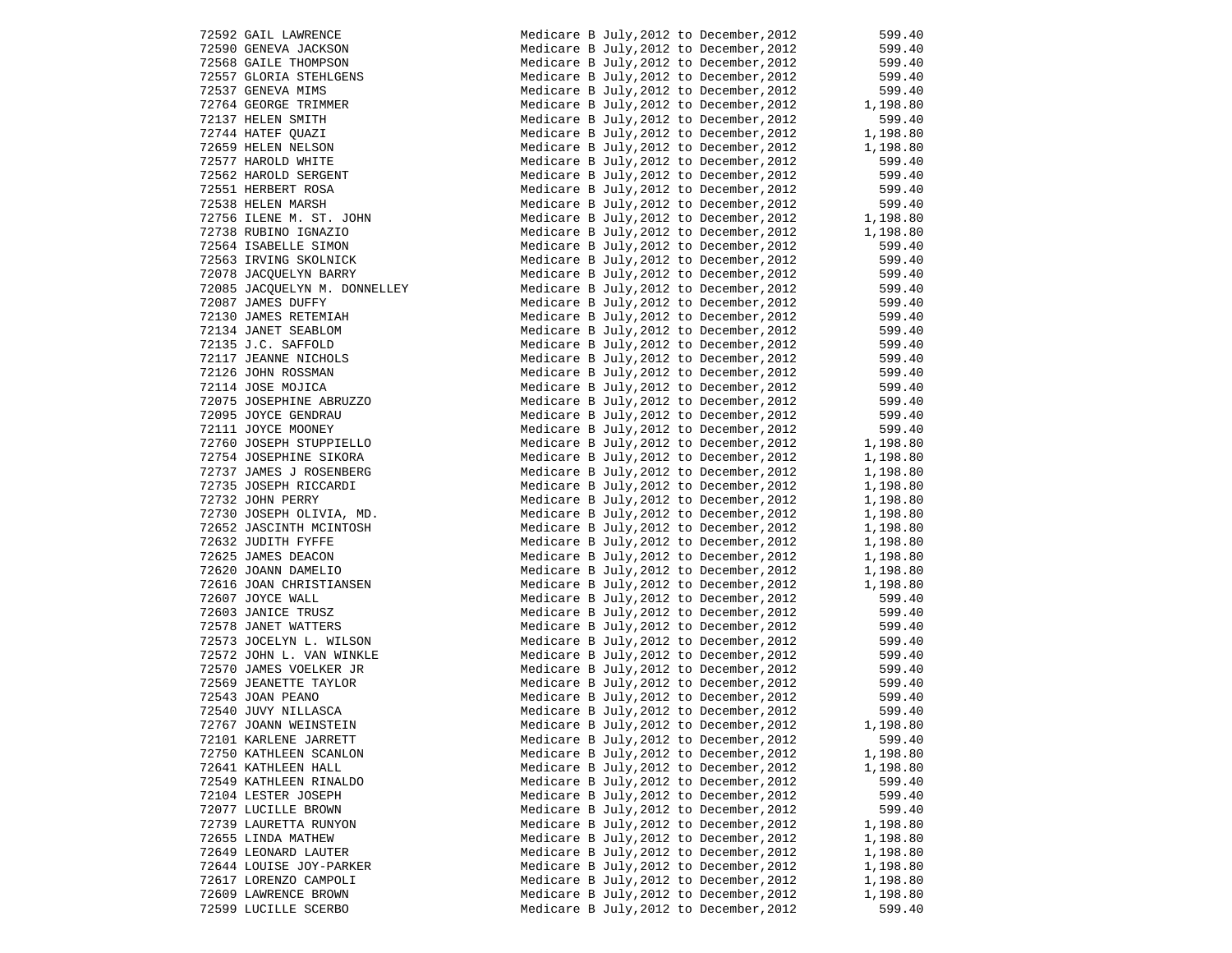| 72589 LOUISE HARSANYI                             |
|---------------------------------------------------|
| 72588 LUIS HENAO                                  |
| 72581 LENORA ABENE                                |
| 72571 LOUIS VIOLIO<br>72567 LORI TRAETTINO        |
|                                                   |
| 72097 MARGARET FORBES                             |
| 72120 MARIA QUILES                                |
| 72121 MARIE REMY                                  |
| 72123 MARIE ROZAN                                 |
| 72103 MILDRED JOLLY                               |
| 72748 MARY E. SNYDER                              |
| 72736 MARY ROLIO                                  |
| 72746 MARJORIE SANDERS                            |
| 72734 MARTHA PORTILLA                             |
| 72642 MARY CATHLEEN HINTON                        |
| 72636 MATILDE GARCERAN                            |
| 72635 MAVIS GRAY                                  |
| 72623 MICHAEL DELVECCHIO                          |
| 72612 MAVIS BROWN                                 |
| 72593 MICHAEL LOWE                                |
| 72580 MARILYN CRANDON                             |
| 72591 MAMIE JACOBUS                               |
| 72542 MARYANN ODONNELL                            |
| 72768 MILTON WILSON                               |
| 72089 NANCY CHARETTE                              |
| 72090 NANCY COLLARILE                             |
| 72110 NORMA MINGO                                 |
| 72753 NORA SERVICE                                |
|                                                   |
| 72585 NORMAN COMLY                                |
| 72545 NATHANIEL PERRY                             |
| 72119 ODESSA PRIVOTT<br>72586 OLIVE EICK          |
|                                                   |
| 72131 PAMELA REYNOLDS<br>72084 PAUL DATTOLO       |
|                                                   |
| 72116 PHILIP NODORO<br>72099 PRISCILLA HARTWELL   |
|                                                   |
| 72752 PATRICIA SCUDDER<br>72749 PEARL SAVAGE      |
|                                                   |
|                                                   |
|                                                   |
| 72651 PATRICIA LEPOFSKY<br>72638 PETER HEYWANG    |
|                                                   |
| 72605 PAULA WARGO<br>72560 PATRICA SCHRAFT        |
|                                                   |
| 72559 PATRICIA SCHWARTZ<br>72541 PATRICK O'CONNOR |
| 72769 PAULINE WARD                                |
| 72082 RAE BACHRACH                                |
| 72079 RALPH BROWN                                 |
| 72094 RICHARD ENRIGHT                             |
| 72098 RICHARD ESTLER                              |
| 72108 RICHARD LONGO                               |
| 72742 RICHARD RILEY                               |
| 72643 RICHARD JENNINGS                            |
| 72618 RALPH CUEMAN                                |
| 72606 ROBERT WHITMORE                             |
| 72602 ROSAMOND SANTELLA                           |
| 72579 ROSALIE ZABITA                              |
| 72553 ROBERT REDER                                |
| 72546 RICHARD PERINO                              |
| 72539 RACHAEL MOBLEY                              |
| 72762 RAYMOND TERWILLIGER                         |
| 72124 STEPHEN ROZAN                               |
| 72081 SUDHIR BHENDE<br>72610 STEPHEN BEECHER      |

| 72589 LOUISE HARSANYI<br>72588 LUIS HENAO<br>72581 LENORA ABENE<br>72571 LOUIS VIOLIO<br>72567 LORI TRAETTINO                                                                                              | Medicare B July, 2012 to December, 2012                                                                                                                                                                                                | 599.40                                                                   |
|------------------------------------------------------------------------------------------------------------------------------------------------------------------------------------------------------------|----------------------------------------------------------------------------------------------------------------------------------------------------------------------------------------------------------------------------------------|--------------------------------------------------------------------------|
|                                                                                                                                                                                                            | Medicare B July, 2012 to December, 2012                                                                                                                                                                                                | 599.40<br>599.40                                                         |
|                                                                                                                                                                                                            | Medicare B July, 2012 to December, 2012                                                                                                                                                                                                |                                                                          |
|                                                                                                                                                                                                            | Medicare B July, 2012 to December, 2012                                                                                                                                                                                                | 599.40<br>599.40                                                         |
|                                                                                                                                                                                                            | Medicare B July, 2012 to December, 2012                                                                                                                                                                                                |                                                                          |
| 72097 MARGARET FORBES                                                                                                                                                                                      | Medicare B July, 2012 to December, 2012                                                                                                                                                                                                | 599.40<br>599.40                                                         |
| 72120 MARIA QUILES<br>72120 MARIA QUILES<br>72121 MARIE REMY<br>72123 MARIE ROZAN<br>72103 MILDRED JOLLY<br>72748 MARY E. SNYDER<br>72736 MARY ROLIO                                                       | Medicare B July, 2012 to December, 2012                                                                                                                                                                                                |                                                                          |
|                                                                                                                                                                                                            | Medicare B July, 2012 to December, 2012                                                                                                                                                                                                | 599.40<br>599.40                                                         |
|                                                                                                                                                                                                            | Medicare B July, 2012 to December, 2012                                                                                                                                                                                                |                                                                          |
|                                                                                                                                                                                                            | Medicare B July, 2012 to December, 2012                                                                                                                                                                                                | $599.40$<br>$1,198.80$                                                   |
|                                                                                                                                                                                                            | Medicare B July, 2012 to December, 2012                                                                                                                                                                                                |                                                                          |
|                                                                                                                                                                                                            | Medicare B July, 2012 to December, 2012                                                                                                                                                                                                | 1,198.80<br>1,198.80                                                     |
| 72746 MARJORIE SANDERS                                                                                                                                                                                     | Medicare B July, 2012 to December, 2012                                                                                                                                                                                                |                                                                          |
| 72734 MARTHA PORTILLA                                                                                                                                                                                      | Medicare B July, 2012 to December, 2012                                                                                                                                                                                                | 1,198.80                                                                 |
| 72642 MARY CATHLEEN HINTON                                                                                                                                                                                 | Medicare B July, 2012 to December, 2012                                                                                                                                                                                                | 1,198.80                                                                 |
| 72636 MATILDE GARCERAN                                                                                                                                                                                     | Medicare B July, 2012 to December, 2012                                                                                                                                                                                                | 1,198.80                                                                 |
| 72635 MAVIS GRAY<br>72635 MAVIS J.<br>72623 MICHAEL DELVECCHIO<br>72612 MAVIS BROWN<br>72593 MICHAEL LOWE<br>72580 MARILYN CRANDON<br>72591 MAMIE JACOBUS<br>72542 MARYANN ODONNELL<br>72768 MILTON WILSON | Medicare B July, 2012 to December, 2012                                                                                                                                                                                                | 1,198.80                                                                 |
|                                                                                                                                                                                                            | Medicare B July, 2012 to December, 2012                                                                                                                                                                                                | 1,198.80                                                                 |
|                                                                                                                                                                                                            | Medicare B July, 2012 to December, 2012                                                                                                                                                                                                | 1,198.80                                                                 |
|                                                                                                                                                                                                            | Medicare B July, 2012 to December, 2012                                                                                                                                                                                                | 599.40                                                                   |
|                                                                                                                                                                                                            | Medicare B July, 2012 to December, 2012                                                                                                                                                                                                | 599.40                                                                   |
|                                                                                                                                                                                                            | Medicare B July, 2012 to December, 2012                                                                                                                                                                                                | 599.40                                                                   |
|                                                                                                                                                                                                            | Medicare B July, 2012 to December, 2012                                                                                                                                                                                                | 599.40                                                                   |
|                                                                                                                                                                                                            | Medicare B July, 2012 to December, 2012                                                                                                                                                                                                | 1,198.80                                                                 |
|                                                                                                                                                                                                            | Medicare B July, 2012 to December, 2012                                                                                                                                                                                                | 599.40                                                                   |
| 72090 NANCY COLLARILE                                                                                                                                                                                      | Medicare B July, 2012 to December, 2012                                                                                                                                                                                                | 599.40                                                                   |
|                                                                                                                                                                                                            | Medicare B July, 2012 to December, 2012                                                                                                                                                                                                | 599.40                                                                   |
|                                                                                                                                                                                                            | Medicare B July, 2012 to December, 2012                                                                                                                                                                                                | 399.40<br>1,198.80                                                       |
|                                                                                                                                                                                                            | Medicare B July, 2012 to December, 2012                                                                                                                                                                                                | 599.40                                                                   |
| 72090 NANCY COLLARILE<br>72110 NORMA MINGO<br>72753 NORA SERVICE<br>72585 NORMAN COMLY<br>72545 NATHANIEL PERRY<br>72119 ODESSA PRIVOTT<br>72586 OLIVE EICK<br>72131 PAMELA REYNOLDS<br>70084 PAUL DATTOLO | Medicare B July, 2012 to December, 2012                                                                                                                                                                                                | 599.40                                                                   |
|                                                                                                                                                                                                            | Medicare B July, 2012 to December, 2012                                                                                                                                                                                                | 599.40                                                                   |
|                                                                                                                                                                                                            | Medicare B July, 2012 to December, 2012                                                                                                                                                                                                | 599.40                                                                   |
|                                                                                                                                                                                                            | Medicare B July, 2012 to December, 2012                                                                                                                                                                                                | $599.40$<br>$599.40$<br>$599.40$<br>$599.40$<br>$1,198.80$<br>$1,198.80$ |
|                                                                                                                                                                                                            | Medicare B July, 2012 to December, 2012                                                                                                                                                                                                |                                                                          |
| 72116 PHILIP NODORO                                                                                                                                                                                        | Medicare B July, 2012 to December, 2012                                                                                                                                                                                                |                                                                          |
| 72099 PRISCILLA HARTWELL                                                                                                                                                                                   | Medicare B July, 2012 to December, 2012                                                                                                                                                                                                |                                                                          |
| 2099 F<br>12752 PATRICIA SOUL<br>72749 PEARL SAVAGE<br>72651 PATRICIA LEPOFSKY<br>72638 PETER HEYWANG<br>NARGO                                                                                             | Medicare B July, 2012 to December, 2012                                                                                                                                                                                                |                                                                          |
|                                                                                                                                                                                                            | Medicare B July, 2012 to December, 2012                                                                                                                                                                                                |                                                                          |
|                                                                                                                                                                                                            | Medicare B July, 2012 to December, 2012                                                                                                                                                                                                | 1,198.80<br>1,198.80                                                     |
|                                                                                                                                                                                                            | Medicare B July, 2012 to December, 2012                                                                                                                                                                                                |                                                                          |
|                                                                                                                                                                                                            | Medicare B July, 2012 to December, 2012                                                                                                                                                                                                | 599.40                                                                   |
| -------- WAKGU<br>72560 PATRICA SCHRAFT<br>72559 PATRIC                                                                                                                                                    | Medicare B July, 2012 to December, 2012                                                                                                                                                                                                | 599.40                                                                   |
| 72559 PATRICIA SCHWARTZ                                                                                                                                                                                    | Medicare B July, 2012 to December, 2012                                                                                                                                                                                                | 599.40                                                                   |
| 72541 PATRICK O'CONNOR                                                                                                                                                                                     | Medicare B July,2012 to December,2012                                                                                                                                                                                                  | 599.40                                                                   |
| 72769 PAULINE WARD<br>72082 RAE BACHRACH<br>72079 RALPH BROWN<br>72094 RICHARD ENRIGHT                                                                                                                     | Medicare B July, 2012 to December, 2012 $1,198.80$                                                                                                                                                                                     |                                                                          |
|                                                                                                                                                                                                            | Medicare B July, 2012 to December, 2012                                                                                                                                                                                                | 599.40                                                                   |
|                                                                                                                                                                                                            | Medicare B July, 2012 to December, 2012 599.40<br>Medicare B July, 2012 to December, 2012 599.40<br>Medicare B July, 2012 to December, 2012 599.40<br>Medicare B July, 2012 to December, 2012 599.40<br>Medicare B July, 2012 to Decem |                                                                          |
|                                                                                                                                                                                                            |                                                                                                                                                                                                                                        |                                                                          |
| 72098 RICHARD ESTLER                                                                                                                                                                                       |                                                                                                                                                                                                                                        |                                                                          |
| 72108 RICHARD LONGO                                                                                                                                                                                        | Medicare B July, 2012 to December, 2012                                                                                                                                                                                                | 599.40                                                                   |
| 72742 RICHARD RILEY                                                                                                                                                                                        | Medicare B July, 2012 to December, 2012                                                                                                                                                                                                | 1,198.80                                                                 |
| 72643 RICHARD JENNINGS                                                                                                                                                                                     | Medicare B July, 2012 to December, 2012                                                                                                                                                                                                | 1,198.80                                                                 |
| 72618 RALPH CUEMAN                                                                                                                                                                                         | Medicare B July, 2012 to December, 2012                                                                                                                                                                                                | 1,198.80                                                                 |
| 72606 ROBERT WHITMORE                                                                                                                                                                                      | Medicare B July, 2012 to December, 2012                                                                                                                                                                                                | 599.40                                                                   |
| 72602 ROSAMOND SANTELLA                                                                                                                                                                                    | Medicare B July, 2012 to December, 2012                                                                                                                                                                                                | 599.40                                                                   |
| 72579 ROSALIE ZABITA                                                                                                                                                                                       | Medicare B July, 2012 to December, 2012                                                                                                                                                                                                | 599.40                                                                   |
| 72553 ROBERT REDER                                                                                                                                                                                         | Medicare B July, 2012 to December, 2012                                                                                                                                                                                                | 599.40                                                                   |
| 72546 RICHARD PERINO                                                                                                                                                                                       | Medicare B July, 2012 to December, 2012                                                                                                                                                                                                | 599.40                                                                   |
| 72539 RACHAEL MOBLEY                                                                                                                                                                                       | Medicare B July, 2012 to December, 2012                                                                                                                                                                                                | 599.40                                                                   |
| 72762 RAYMOND TERWILLIGER                                                                                                                                                                                  | Medicare B July, 2012 to December, 2012                                                                                                                                                                                                | 1,198.80                                                                 |
| 72124 STEPHEN ROZAN                                                                                                                                                                                        | Medicare B July, 2012 to December, 2012                                                                                                                                                                                                | 599.40                                                                   |
| 72081 SUDHIR BHENDE                                                                                                                                                                                        | Medicare B July, 2012 to December, 2012                                                                                                                                                                                                | 599.40                                                                   |
| 72610 STEPHEN BEECHER                                                                                                                                                                                      | Medicare B July, 2012 to December, 2012                                                                                                                                                                                                | 1,198.80                                                                 |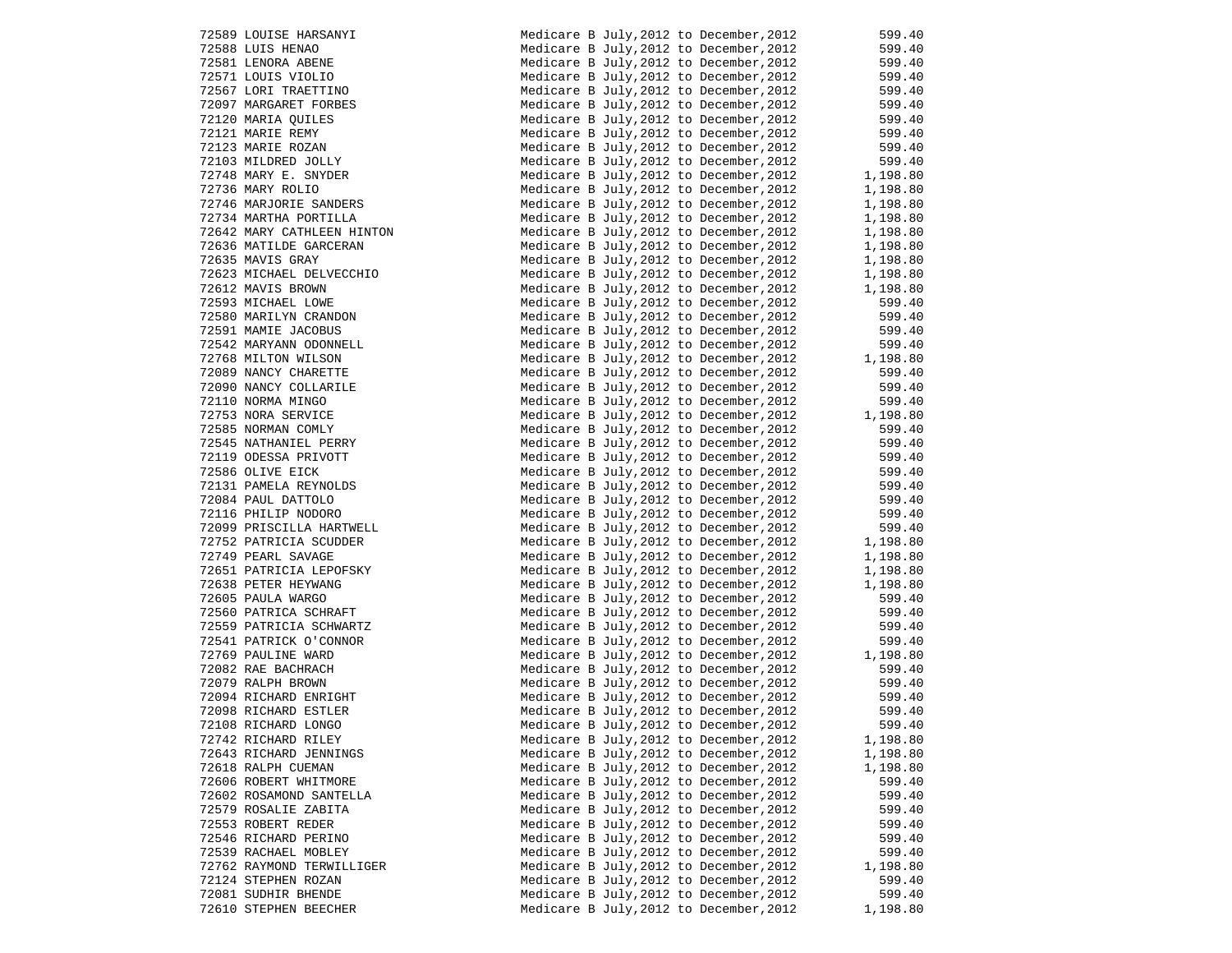| 01-203-23-220100-090 | (2012) EMPLOYEE GROUP INSURANCE EXPENDIT | TOTAL FOR ACCOUNT                                 | 222,202.60 |
|----------------------|------------------------------------------|---------------------------------------------------|------------|
|                      | 71762 RHM BENEFITS, INC.                 | December 2012 Health Benefit Consulting           | 12,500.00  |
|                      | 69970 RHM BENEFITS, INC.                 | November 2012 Health Benefit Consulting           | 12,500.00  |
|                      | 72536 CLARENCE HOLLENBECK                | Medicare B July, 2012 to December, 2012 1, 198.80 |            |
|                      | 72574 WALTER WALKER                      | Medicare B July, 2012 to December, 2012           | 599.40     |
|                      | 72575 WILLIAM WILLIS                     | Medicare B July, 2012 to December, 2012           | 599.40     |
|                      | 72613 WALTER CONKLIN                     | Medicare B July, 2012 to December, 2012           | 1,198.80   |
|                      | 72629 WILLIAM EVERS                      | Medicare B July, 2012 to December, 2012           | 1,198.80   |
|                      | 72646 WILLIAM HIBLER                     | Medicare B July, 2012 to December, 2012           | 1,198.80   |
|                      | 72654 WILLIAM MCNIECE                    | Medicare B July, 2012 to December, 2012           | 1,198.80   |
|                      | 72733 WALTER PETERSON                    | Medicare B July, 2012 to December, 2012           | 1,198.80   |
|                      | 72758 WILLIAM STATON                     | Medicare B July, 2012 to December, 2012           | 1,198.80   |
|                      | 72127 WINFRED SUE ROWE                   | Medicare B July, 2012 to December, 2012           | 599.40     |
|                      | 72118 WILLIAM OSA                        | Medicare B July, 2012 to December, 2012           | 599.40     |
|                      | 72106 WILLIAM KELLY                      | Medicare B July, 2012 to December, 2012           | 599.40     |
|                      | 72091 VARLO CAMPBELL                     | Medicare B July, 2012 to December, 2012           | 599.40     |
|                      | 72761 THOMAS SACCO                       | Medicare B July, 2012 to December, 2012           | 1,198.80   |
|                      | 72556 THOMAS SCERBO                      | Medicare B July, 2012 to December, 2012           | 599.40     |
|                      | 72576 THOMAS WILLIAMS                    | Medicare B July, 2012 to December, 2012           | 599.40     |
|                      | 72637 TERESA GALLAGHER                   | Medicare B July, 2012 to December, 2012           | 1,198.80   |
|                      | 72639 THOMAS HINES                       | Medicare B July, 2012 to December, 2012           | 1,198.80   |
|                      | 72115 TERRI MCINERNEY                    | Medicare B July, 2012 to December, 2012           | 599.40     |
|                      | 72763 SURINDER K. THAPAR                 | Medicare B July, 2012 to December, 2012           | 1,198.80   |
|                      | 72550 SYBIL RALPH                        | Medicare B July, 2012 to December, 2012           | 599.40     |
|                      |                                          |                                                   |            |

TOTAL for Employee Group Insurance

============

222,202.60

| 70991 GLOBALSTAR USA                                                                    | 1.10028322 MORRIS CTY SATELITE PHONE 100                      | 126.90 |              |
|-----------------------------------------------------------------------------------------|---------------------------------------------------------------|--------|--------------|
| 72918 COUNTY OF MORRIS                                                                  | Deposit To: Prosecutor's Office Appropr                       | 267.12 |              |
| 73290 SATCOM GLOBAL INC                                                                 | Iridium SIM Card                                              | 37.37  |              |
| $01 - 201 - 25 - 252100 - 031$<br>CELLULAR PHONES/PAGERS                                | TOTAL FOR ACCOUNT                                             |        | 431.39       |
| 70935 NJ EMERGENCY PREPAREDNESS<br>01-201-25-252100-039<br>EDUCATION SCHOOLS & TRAINING | Registration Confirmation #M3NHB6Z978Q<br>TOTAL FOR ACCOUNT   | 75.00  | 75.00        |
| 73359 COUNTY OF MORRIS                                                                  | 1ST 1/2 2/13METERED MAIL                                      | 2.70   |              |
| 73359 COUNTY OF MORRIS                                                                  | 1ST 1/2 2/13 METERED MAIL                                     | 1.38   |              |
| 01-201-25-252100-068<br>POSTAGE & METERED MAIL                                          | TOTAL FOR ACCOUNT                                             |        | 4.08         |
| 70991 GLOBALSTAR USA<br>(2012) CELLULAR PHONES/PAGERS<br>01-203-25-252100-031           | 1.10028322 Morris County OEM Satellite P<br>TOTAL FOR ACCOUNT | 127.47 | 127.47       |
| 72051 ATLANTIC TOMORROWS OFFICE<br>01-203-25-252100-059                                 | DMC26-001 Color Impression Fee - 9/30/12                      | 855.19 |              |
| (2012) OTHER GENERAL EXPENSES                                                           | TOTAL FOR ACCOUNT                                             |        | 855.19       |
|                                                                                         |                                                               |        | :=========== |
| TOTAL for Office of Emergency Management                                                |                                                               |        | 1,493.13     |

**Office of Emergency Management**

| <b>Communications Center</b>                         |                                             |       |        |
|------------------------------------------------------|---------------------------------------------|-------|--------|
| 73205 CY DRAKE LOCKSMITHS, INC.                      | Per invoice, Key Safes                      | 98.36 |        |
| 73124 CY DRAKE LOCKSMITHS, INC.                      | Per invoice, 1/31/13, key safe              | 49.18 |        |
| 01-201-25-252105-058<br>OFFICE SUPPLIES & STATIONERY | TOTAL FOR ACCOUNT                           |       | 147.54 |
| 73359 COUNTY OF MORRIS                               | 1ST 1/2 2/13METERED MAIL                    | 3.42  |        |
| 73125 FEDEX                                          | Per invoice, 1/21/2013, transportation c    | 48.46 |        |
| 01-201-25-252105-068<br>POSTAGE & METERED MAIL       | TOTAL FOR ACCOUNT                           |       | 51.88  |
| 73131 ROYAL COMMUNICATIONS INC.                      | $1/31/13$ , #2-3, 2002 Internatinoal Dump t | 50.00 |        |
| 01-201-25-252105-072<br><i>RADIO REPAIRS</i>         | TOTAL FOR ACCOUNT                           |       | 50.00  |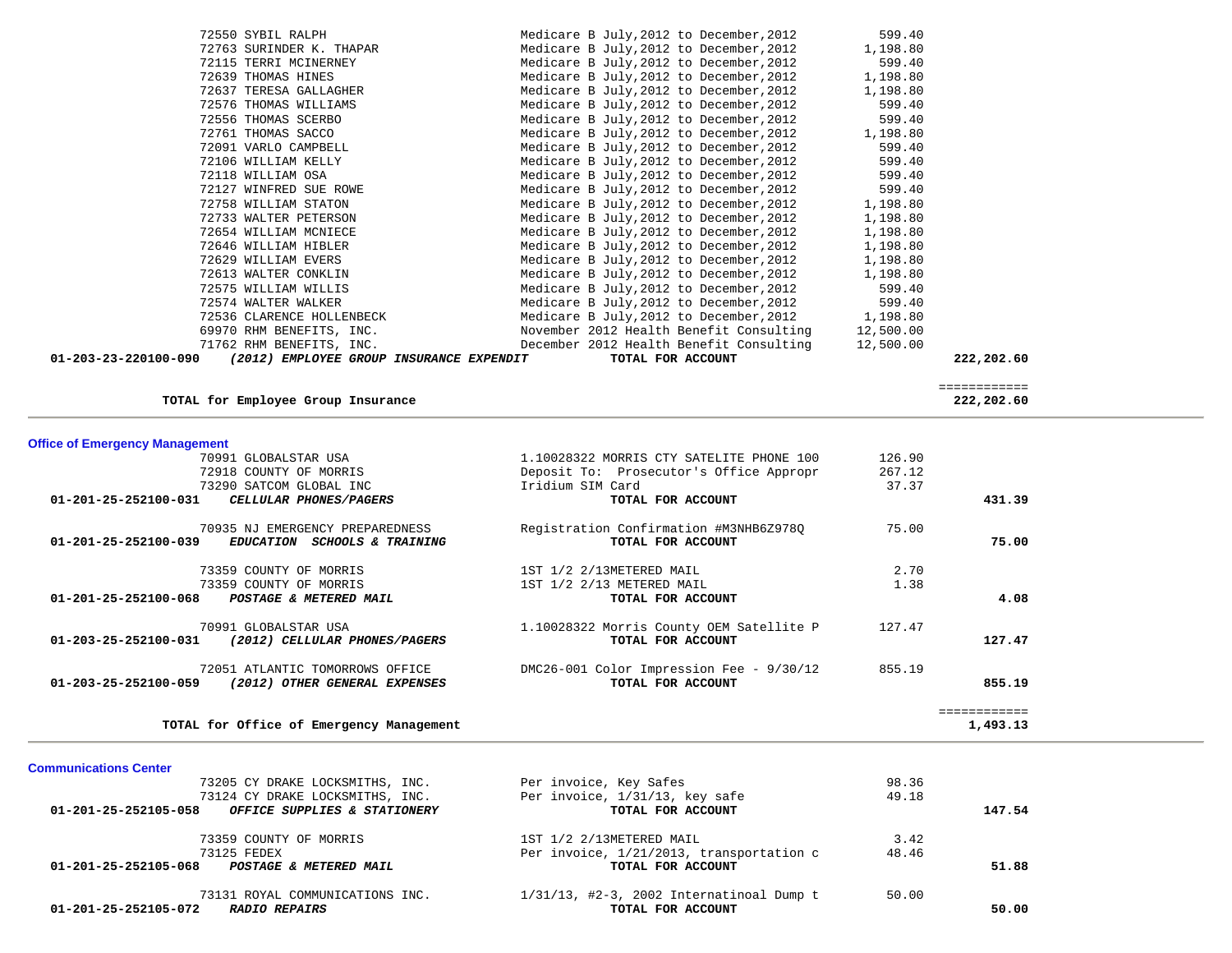| <b>County Medical Examiner Office</b>                    |                               |          |          |
|----------------------------------------------------------|-------------------------------|----------|----------|
| 72512 PAPER MART INC                                     | BROWN KRAFT ENVELOPES 1/18/13 | 373.75   |          |
| 73203 STAPLES BUSINESS ADVANTAGE                         | NYC1054187, AC#1032179        | 84.79    |          |
| 01-201-25-254100-058<br>OFFICE SUPPLIES & STATIONERY     | TOTAL FOR ACCOUNT             |          | 458.54   |
| 72508 GALLS, LLC                                         | 511 TDU PANTS 1/22/13         | 80.00    |          |
| 72508 GALLS, LLC                                         | FREIGHT                       | 8.00     |          |
| 73201 FEDEX                                              | 164215938, 2/4/13             | 66.50    |          |
| $01 - 201 - 25 - 254100 - 059$<br>OTHER GENERAL EXPENSES | TOTAL FOR ACCOUNT             |          | 154.50   |
| 73359 COUNTY OF MORRIS                                   | 1ST 1/2 2/13 METERED MAIL     | 14.25    |          |
| $01 - 201 - 25 - 254100 - 068$<br>POSTAGE & METERED MAIL | TOTAL FOR ACCOUNT             |          | 14.25    |
| 73199 NMS LABS                                           | MORRIS TOXICOLOGY 1/13        | 2,054.00 |          |
| 73199 NMS LABS                                           | SUSSEX TOXICOLOGY 1/13        | 1,105.00 |          |
| 73199 NMS LABS                                           | WARREN TOXICOLOGY 1/13        | 920.00   |          |
| 01-201-25-254100-084<br>OTHER OUTSIDE SERVICES           | TOTAL FOR ACCOUNT             |          | 4,079.00 |
| 73198 NMS LABS                                           | MORRIS TOXICOLOGY 1/13        | 1,937.83 |          |
| 73198 NMS LABS                                           | SUSSEX TOXICOLOGY 1/13        | 304.00   |          |
| 73198 NMS LABS                                           | WARREN TOXICOLOGY 1/13        | 720.00   |          |
| 01-203-25-254100-084<br>(2012) OTHER OUTSIDE SERVICES    | TOTAL FOR ACCOUNT             |          | 2,961.83 |
| 72510 MORRISTOWN MEMORIAL/PATHOLOGY                      | AUGUST 2012                   | 287.00   |          |

| 69101 PRIORITY DISPATCH CORP.                               | Per invoice 9/28/12, Emerg Police Dispat  | 100.00    |           |
|-------------------------------------------------------------|-------------------------------------------|-----------|-----------|
| 69101 PRIORITY DISPATCH CORP.                               | Per invoice, 9/28/12, Emerg. Police Dispa | 2,940.00  |           |
| 69101 PRIORITY DISPATCH CORP.                               | Per invoice, 9/25/12, Adv.EMD cert for 1  | 3,835.00  |           |
| 69101 PRIORITY DISPATCH CORP.                               | Per invoice, 9/25/12, Standard EMD Cert.  | 99.00     |           |
| 69092 GLOBAL KNOWLEDGE TRANING LLC                          | Per invoice, 11/30/12, course instructio  | 3,845.00  |           |
| 71491 SELECT ADVANTAGE                                      | 911 Dispatcher Assessment for december,   | 525.00    |           |
| 01-203-25-252105-039<br>(2012) EDUCATION SCHOOLS & TRAINING | TOTAL FOR ACCOUNT                         |           | 15,234.00 |
| 71590 FEDEX                                                 | Per invoice, 12/31/12, transportation ch  | 187.29    |           |
| 01-203-25-252105-068<br>(2012) POSTAGE & METERED MAIL       | TOTAL FOR ACCOUNT                         |           | 187.29    |
| 68441 SHI INTERNATIONAL CORP                                | InfoShare Maintenance for Morris County   | 75,000.00 |           |
| 71533 KEYSTONE PUBLIC SAFETY INC.                           | Per invoice, Universe Maintenance (1/1/2  | 10,810.00 |           |
| 01-203-25-252105-078<br>(2012) SOFTWARE MAINTENANCE         | TOTAL FOR ACCOUNT                         |           | 85,810.00 |
| 70242 GRAYBAR ELECTRIC COMPANY                              | Per invoice, 10/15/12, computer parts     | 65.00     |           |
| 70242 GRAYBAR ELECTRIC COMPANY                              | Per invoice, 10/15/12, shipping and hand  | 244.00    |           |
| 71512 STATEWIDE COMMUNICATIONS INC                          | Per invoice, 11/6/12, labor & materials   | 900.00    |           |
| 01-203-25-252105-131<br>(2012) COUNTY WIDE RADIO SYSTEM     | TOTAL FOR ACCOUNT                         |           | 1,209.00  |
|                                                             |                                           |           |           |

69143 THE INSTITUTE FOR FORENSIC Psychological Examinations and Reports f 1,300.00

**TOTAL for Communications Center 165,405.79**

 **01-203-25-252105-189** *(2012) MEDICAL* **TOTAL FOR ACCOUNT 1,300.00** ============

 $165,405.79$ 

| 71505 KEYSTONE PUBLIC SAFETY INC.                                           | Proprietary Software CAD/RMS System Main                      | 59, 213.75 |           |
|-----------------------------------------------------------------------------|---------------------------------------------------------------|------------|-----------|
| 71501 POWERDMS, INC.<br>01-201-25-252105-078<br><b>SOFTWARE MAINTENANCE</b> | PowerDMS Standards license for term-3/13<br>TOTAL FOR ACCOUNT | 1,500.00   | 60,713.75 |
| 71502 KYOCERA MITA AMERICA, INC.                                            | 7629689-024 Payment installment for Jan                       | 702.33     |           |
| 01-201-25-252105-164<br>OFFICE MACHINES - RENTAL                            | TOTAL FOR ACCOUNT                                             |            | 702.33    |
| 69101 PRIORITY DISPATCH CORP.                                               | Per invoice, 9/28/12, Fire Course, instr                      | 299.60     |           |
| 69101 PRIORITY DISPATCH CORP.                                               | Per invoice, 9/28/12, credits                                 | $-49.60$   |           |
| 69101 PRIORITY DISPATCH CORP.                                               | Per invoice, 9/28/12, course materials, F                     | 100.00     |           |
| 69101 PRIORITY DISPATCH CORP.                                               | Per invoice, 8/28/12, Emerg Fire Dispatc                      | 3,540.00   |           |
| 69101 PRIORITY DISPATCH CORP.                                               | Per invoice 9/28/12, Emerg Police Dispat                      | 100.00     |           |
| 69101 PRIORITY DISPATCH CORP.                                               | Per invoice, 9/28/12, Emerg. Police Dispa                     | 2,940.00   |           |
| 69101 PRIORITY DISPATCH CORP.                                               | Per invoice, 9/25/12, Adv.EMD cert for 1                      | 3,835.00   |           |
| 69101 PRIORITY DISPATCH CORP.                                               | Per invoice, 9/25/12, Standard EMD Cert.                      | 99.00      |           |
| 69092 GLOBAL KNOWLEDGE TRANING LLC                                          | Per invoice, 11/30/12, course instructio                      | 3,845.00   |           |
| 71491 SELECT ADVANTAGE                                                      | 911 Dispatcher Assessment for december,                       | 525.00     |           |
| 01-203-25-252105-039<br>(2012) EDUCATION SCHOOLS & TRAINING                 | TOTAL FOR ACCOUNT                                             |            | 15,234.00 |
| 71590 FEDEX                                                                 | Per invoice, 12/31/12, transportation ch                      | 187.29     |           |
| 01-203-25-252105-068<br>(2012) POSTAGE & METERED MAIL                       | TOTAL FOR ACCOUNT                                             |            | 187.29    |
| 68441 SHI INTERNATIONAL CORP                                                | InfoShare Maintenance for Morris County                       | 75,000,00  |           |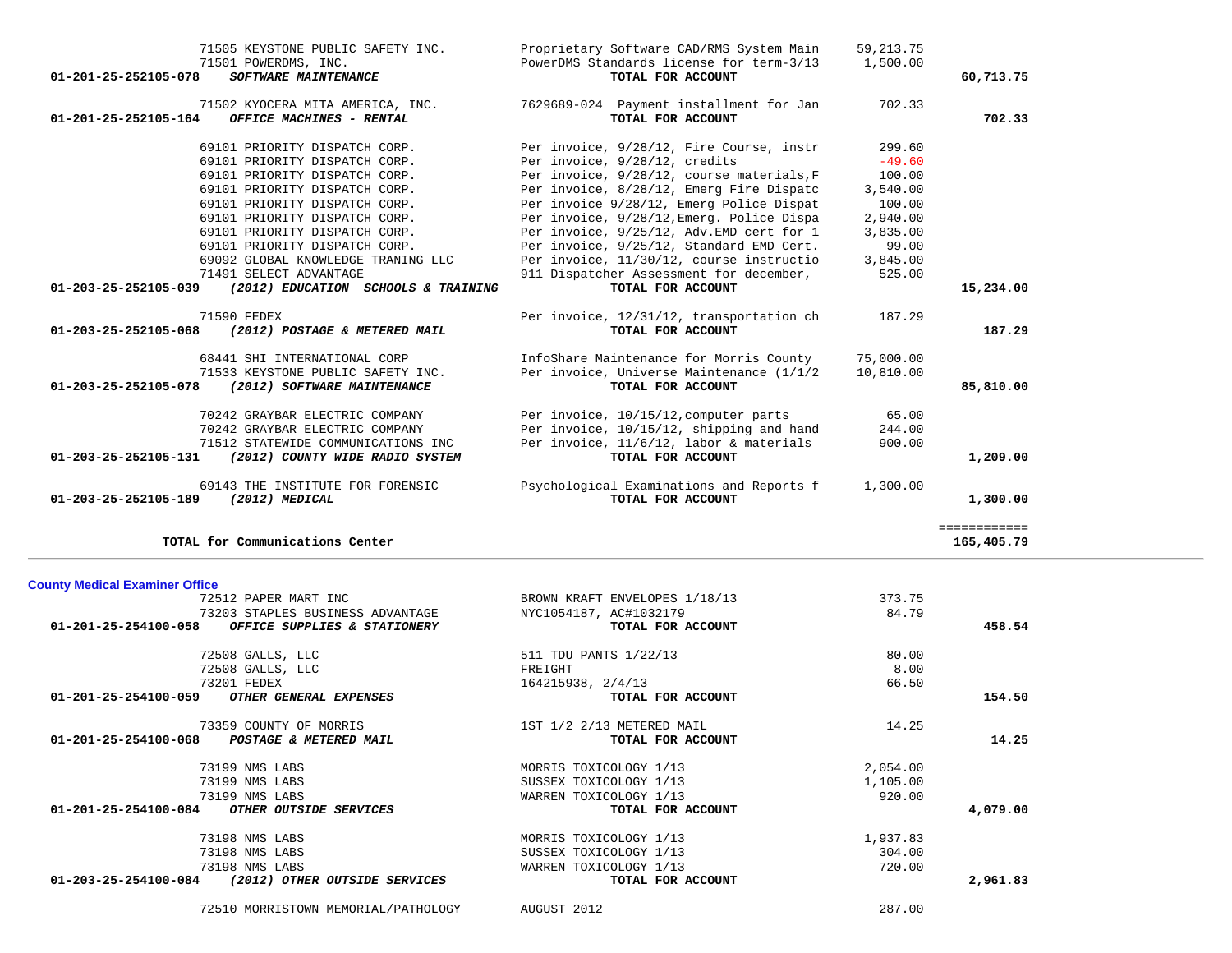| 72510 MORRISTOWN MEMORIAL/PATHOLOGY                                                  | OCTOBER 2012                                                                        | 447.00         |                           |
|--------------------------------------------------------------------------------------|-------------------------------------------------------------------------------------|----------------|---------------------------|
| 72510 MORRISTOWN MEMORIAL/PATHOLOGY                                                  | DECEMBER 2012                                                                       | 970.00         |                           |
| $01 - 203 - 25 - 254100 - 203$<br>(2012) X-RAY & MEDICAL SUPPLIES                    | TOTAL FOR ACCOUNT                                                                   |                | 3,039.00                  |
| TOTAL for County Medical Examiner Office                                             |                                                                                     |                | ============<br>10,707.12 |
| <b>County Sheriff's Department</b>                                                   |                                                                                     |                |                           |
| 71653 COANJ                                                                          | Consitutional Officers Assoc, Inv dtd 1/                                            | 750.00         |                           |
| 71249 INT. ASSOC OF LAW ENFORCEMENT                                                  | William Stitt, Inv dtd 2/4/13, (1-Year)                                             | 55.00          |                           |
| 71246 SHERIFF'S ASSOCIATION OF                                                       | Sheriff - E. Rochford, Inv dtd $1/7/13$                                             | 900.00         |                           |
| 71246 SHERIFF'S ASSOCIATION OF                                                       | $NSA - Inv dtd 1/7/13$                                                              | 250.00         |                           |
| 71261 FBI NATIONAL ACADEMY                                                           | Chief Carol Ackerman, Menber ID: 24906,<br>Capt. Richard Wall, Member ID: 32933     | 80.00          |                           |
| 71261 FBI NATIONAL ACADEMY<br>71261 FBI NATIONAL ACADEMY                             | UnderSheriff John Dempsey, Member ID: 39                                            | 80.00<br>80.00 |                           |
| 71261 FBI NATIONAL ACADEMY                                                           | Sheriff Edward Rochford, Member ID: 1363                                            | 80.00          |                           |
| 72074 MORRIS COUNTY ASSOCIATION OF                                                   | Associate Dues - J. Dempsey                                                         | 200.00         |                           |
| 01-201-25-270100-023<br>ASSOCIATIONS AND MEMBERSHIPS                                 | TOTAL FOR ACCOUNT                                                                   |                | 2,475.00                  |
| 71649 MORRIS COUNTY CHAMBER OF                                                       | S/O Robert Gupko, ID#11628, Inv dtd 1/11                                            | 35.00          |                           |
| 71660 THE PENNSYLVANIA STATE UNIVERSITY                                              | $FTO - Schedule$ #544817 SP13, Inv dtd $1/1$                                        | 780.00         |                           |
| 01-201-25-270100-039<br>EDUCATION SCHOOLS & TRAINING                                 | TOTAL FOR ACCOUNT                                                                   |                | 815.00                    |
| 71666 MORRISTOWN LUMBER &                                                            | DCT410S1 12V Camers Kit, Item# 3888518,                                             | 299.99         |                           |
| 71663 U-LINE SHIPPING SUPPLY                                                         | Item #H-491 Deluxe Heat Gun per Anna T.                                             | 130.00         |                           |
| 71663 U-LINE SHIPPING SUPPLY                                                         | FREIGHT                                                                             | 9.61           |                           |
| 01-201-25-270100-047<br>IDENTIFICATION EQUIP&SUPPLIES                                | TOTAL FOR ACCOUNT                                                                   |                | 439.60                    |
| 71665 MORRISTOWN LUMBER &<br>OTHER GENERAL EXPENSES                                  | Second K-9 Deck - Supplies, Inv dtd 1/5/                                            | 706.69         |                           |
| 01-201-25-270100-059                                                                 | TOTAL FOR ACCOUNT                                                                   |                | 706.69                    |
| 73359 COUNTY OF MORRIS                                                               | 1ST 1/2 2/13 METERED MAIL                                                           | 350.11         |                           |
| 01-201-25-270100-068<br>POSTAGE & METERED MAIL                                       | TOTAL FOR ACCOUNT                                                                   |                | 350.11                    |
| 71671 STEVE SEIDLER                                                                  | Dogs trained - $1/7$ - $11/13$ & $1/14$ - $18/1$<br>TOTAL FOR ACCOUNT               | 1,470.00       |                           |
| OTHER OUTSIDE SERVICES<br>01-201-25-270100-084                                       |                                                                                     |                | 1,470.00                  |
| 72070 STAPLES BUSINESS ADVANTAGE                                                     | Inv dtd 1/26/13, Order# 7                                                           | 431.02         |                           |
| 72070 STAPLES BUSINESS ADVANTAGE                                                     | Inv dtd 1/26/13, Order#                                                             | 17.95          |                           |
| 01-201-25-270100-095<br>OTHER ADMINISTRATIVE SUPPLIES                                | TOTAL FOR ACCOUNT                                                                   |                | 448.97                    |
| 71656 BROWNELLS INC                                                                  | Item #084-068-005WB, 3" 16-12ga                                                     | 29.05          |                           |
| 71656 BROWNELLS INC                                                                  | Item #084-068-003WB, 1-3/4" 7mm-.38/.357                                            | 13.99          |                           |
| 71656 BROWNELLS INC                                                                  | Item #084-068-002WB, 1-3/8" .22-.270 cal                                            | 19.80          |                           |
| 71656 BROWNELLS INC<br>71656 BROWNELLS INC                                           | Item #084-450-031WB, .22/250, .243,250,.<br>Item #084-142-140WB, Fits 10mm/.40 Pist | 11.41<br>9.88  |                           |
| 71656 BROWNELLS INC                                                                  | Item #353-014-006WB, Brass, 6 pak                                                   | 23.99          |                           |
| 71656 BROWNELLS INC                                                                  | Item #699-902-032WB, Quart Hoppe's No.9                                             | 50.22          |                           |
| 71656 BROWNELLS INC                                                                  | SHIPPING                                                                            | 13.95          |                           |
| 71655 LAW ENFORCEMENT TARGETS INC                                                    | Item #Q67 - Q Target                                                                | 50.00          |                           |
| 71655 LAW ENFORCEMENT TARGETS INC                                                    | Item #WH - Standard FBI-Q Target on Brig                                            | 110.00         |                           |
| 71655 LAW ENFORCEMENT TARGETS INC                                                    | SHIPPING                                                                            | 31.68          |                           |
| 01-201-25-270100-116<br><b>FIREARMS</b>                                              | TOTAL FOR ACCOUNT                                                                   |                | 363.97                    |
| 72071 KYOCERA MITA AMERICA, INC.<br>OFFICE MACHINES - RENTAL<br>01-201-25-270100-164 | 7629689-032 Billing #90136057204, Inv d<br>TOTAL FOR ACCOUNT                        | 4,905.00       | 4,905.00                  |
|                                                                                      |                                                                                     |                |                           |
| 71651 FAUNA FOODS CORP.                                                              | Bags - PFB Euk PP 30/20 441bs, Item #IMS                                            | 1,196.75       |                           |
| 01-201-25-270100-185<br>FOOD                                                         | TOTAL FOR ACCOUNT                                                                   |                | 1,196.75                  |
| 72507 THE INSTITUTE FOR FORENSIC                                                     | Psychological Evaluation 1/10/13, Inv dt                                            | 425.00         |                           |

72510 MORRISTOWN MEMORIAL/PATHOLOGY SEPTEMBER 2012 1,335.00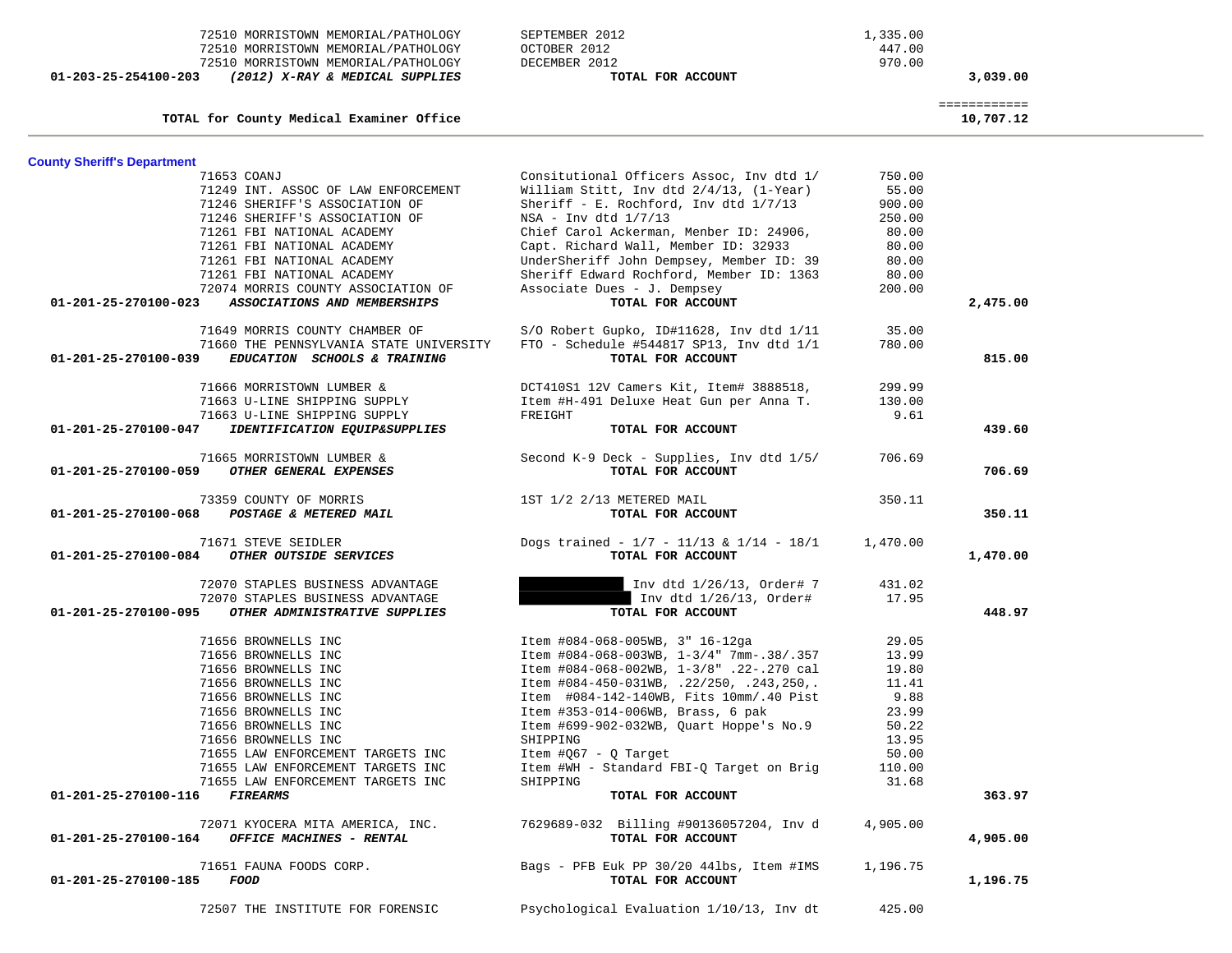| 01-201-25-270100-198<br><b>PSYCHIATRIC SERVICES</b>                                            | TOTAL FOR ACCOUNT                                                 |          | 425.00                    |
|------------------------------------------------------------------------------------------------|-------------------------------------------------------------------|----------|---------------------------|
| 71252 GILBY'S SCREEN PRINTING<br>UNIFORM AND ACCESSORIES<br>01-201-25-270100-202               | Sweats for the Academy Training, Inv dtd<br>TOTAL FOR ACCOUNT     | 160.00   | 160.00                    |
| 72664 ACE COM<br>01-201-25-270100-258<br><b>EQUIPMENT</b>                                      | #411935 Computer Mount vehicle base, Inv<br>TOTAL FOR ACCOUNT     | 294.00   | 294.00                    |
| 72503 INTEGRATED COMPUTER SOLUTIONS                                                            | Replace pick-up sep roller swing plate g                          | 245.00   |                           |
| 72665 INTEGRATED COMPUTER SOLUTIONS<br>01-201-25-270100-262<br>MACHINERY REPAIRS & PARTS       | HP Troy CB368a Printer Repair, Inv dtd 1<br>TOTAL FOR ACCOUNT     | 150.00   | 395.00                    |
| 70881 WEST PAYMENT CENTER<br>(2012) LAW BOOKS<br>01-203-25-270100-050                          | NJ Rules of Court $-$<br>Inv<br>TOTAL FOR ACCOUNT                 | 430.00   | 430.00                    |
| 71662 MORRISTOWN LUMBER &<br>(2012) OTHER GENERAL EXPENSES<br>01-203-25-270100-059             | Supplies needed to build First K-9 Deck<br>TOTAL FOR ACCOUNT      | 160.28   | 160.28                    |
| 71659 LEXISNEXIS RISK DATA<br>(2012) SOFTWARE MAINTENANCE<br>01-203-25-270100-078              | $1407105$ $12/1/12 - 12/31/12$ ,<br>1407105-<br>TOTAL FOR ACCOUNT | 155.00   | 155.00                    |
| 72663 W.B. MASON COMPANY INC<br>01-203-25-270100-095 (2012) OTHER ADMINISTRATIVE SUPPLIES      | Copy Paper (10), Finger Pads (2), Inv dt<br>TOTAL FOR ACCOUNT     | 311.16   | 311.16                    |
| 71650 PAVIA KRIEGMAN                                                                           | Web Site - "www.mcsheriff.org", $(10/01/1$                        | 200.00   |                           |
| 71652 SPRINT NEXTEL                                                                            | $961050119$ $12/13/12$ - $1/12/13$ , Inv dtd $1/$                 | 108.68   |                           |
| 71647 VERIZON WIRELESS<br>01-203-25-270100-161<br>(2012) COMMUNICATIONS EQUIPMENT              | 482559481-00001 12/2/12 - 1/1/13, Inv dt<br>TOTAL FOR ACCOUNT     | 1,320.49 | 1,629.17                  |
| 67026 KYOCERA MITA AMERICA, INC.<br>(2012) OFFICE MACHINES - RENTAL<br>01-203-25-270100-164    | 7629689-032 (8) Kyocera Copiers, Acct#90<br>TOTAL FOR ACCOUNT     | 4,905.00 | 4,905.00                  |
|                                                                                                |                                                                   |          |                           |
| 71645 UNIVERSAL UNIFORM SALES CO INC                                                           | S. POST - (Boots), POS# 1-20782, Inv dtd                          | 145.88   |                           |
| 71645 UNIVERSAL UNIFORM SALES CO INC                                                           | J. DEMPSEY - (L/W Jacket & emblems), POS                          | 118.41   |                           |
| 71645 UNIVERSAL UNIFORM SALES CO INC                                                           | M. CHIAROLANZA - (Boots), POS# 1-20896,                           | 78.15    | 342.44                    |
| 01-203-25-270100-202<br>(2012) UNIFORM AND ACCESSORIES                                         | TOTAL FOR ACCOUNT                                                 |          |                           |
| 71646 MIRION TECHNOLOGIES (GDS) INC<br>(2012) X-RAY & MEDICAL SUPPLIES<br>01-203-25-270100-203 | New Badge set-up charge & Film, Inv dtd<br>TOTAL FOR ACCOUNT      | 542.71   | 542.71                    |
| 69391 DASH MEDICAL GLOVES INC                                                                  | Item# 100XL - MicroPRO Powder Free Latex                          | 543.20   |                           |
| 69391 DASH MEDICAL GLOVES INC                                                                  | Item# TPF100L - MicroPro Powder Free Lat                          | 814.80   |                           |
| 69391 DASH MEDICAL GLOVES INC                                                                  | Item# TPF100M - MicroPro Posder Free Lat                          | 407.40   |                           |
| 69391 DASH MEDICAL GLOVES INC                                                                  | Item# ALS100S - Alasta Nitrile Esam Glov                          | 59.90    |                           |
| 69391 DASH MEDICAL GLOVES INC                                                                  | Item# ALS100M - Alsta Nitrile Exam Glove                          | 119.80   |                           |
| 69391 DASH MEDICAL GLOVES INC                                                                  | Item# HRL50L - Hi-Risk Latex Exam Gloves                          | 437.40   |                           |
| 69391 DASH MEDICAL GLOVES INC                                                                  | Item# HRL50M - Hi-Risk Latex Exam Gloves                          | 72.90    |                           |
| 69391 DASH MEDICAL GLOVES INC                                                                  | Item# HRL50S - Hi-Risk Latex Exam gloves                          | 72.90    |                           |
| 69391 DASH MEDICAL GLOVES INC                                                                  | Item# 100XL - MicroPRO Powder Free Latex                          | 67.90    |                           |
| 01-203-25-270100-258<br>(2012) EQUIPMENT                                                       | TOTAL FOR ACCOUNT                                                 |          | 2,596.20                  |
| TOTAL for County Sheriff's Department                                                          |                                                                   |          | ============<br>25,517.05 |
| <b>County Prosecutor's Office</b>                                                              |                                                                   |          |                           |
| 71090 CDW GOVERMENT INC.                                                                       | SONY VEGAS PRO 12 VIDEO ENHANCEMENT SOFT                          | 1,037.22 |                           |
| 72461 STAPLES BUSINESS ADVANTAGE                                                               | Customer #NYC 1054187                                             | 873.09   |                           |
| 01-201-25-275100-037<br>DATA PROCESSING SUPPLIES                                               | TOTAL FOR ACCOUNT                                                 |          | 1,910.31                  |

 71089 GUIDANCE SOFTWARE INC. EnCase Macintosh-Linux Examinations Cou 2,995.00  **01-201-25-275100-039** *EDUCATION SCHOOLS & TRAINING* **TOTAL FOR ACCOUNT 2,995.00**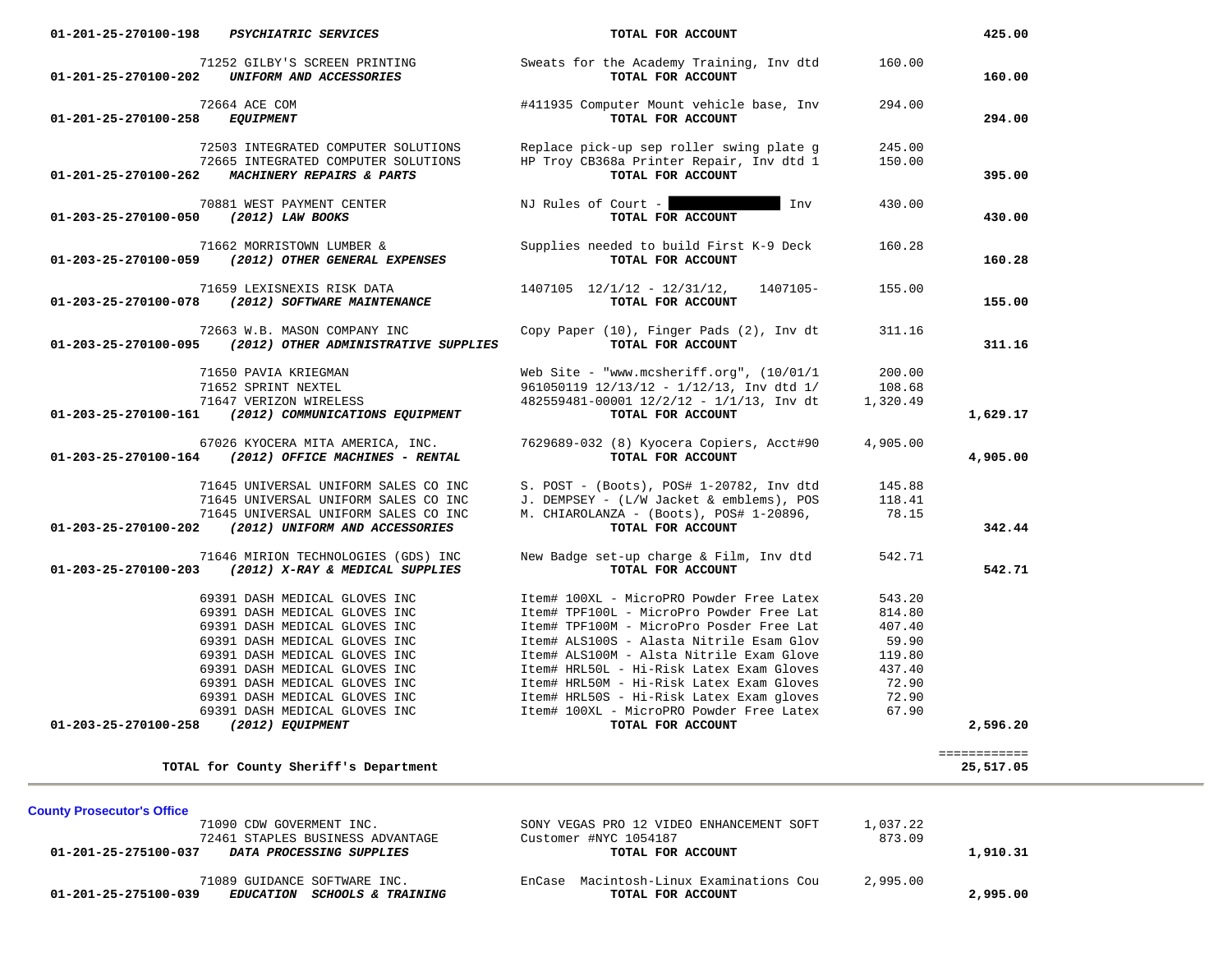|                      | 72448 ALPHA GRAPHICS MORRISTOWN                        | 11x14 Certificates*Brian Kenney & Daniel                                            | 35.00            |          |
|----------------------|--------------------------------------------------------|-------------------------------------------------------------------------------------|------------------|----------|
|                      | 72442 RIOS' ENGRAVING                                  | Name Plates: Daniel Pfeiffer & Brian Ken                                            | 20.00            |          |
|                      | 72446 W.B. MASON COMPANY INC                           | Radiant Gray Heater                                                                 | 61.96            |          |
|                      | 72447 STAPLES BUSINESS ADVANTAGE                       | Account #NYC1054187-Misc.Office Supplies                                            | 191.18           |          |
|                      | 72447 STAPLES BUSINESS ADVANTAGE                       | Account #NYC1054187-Sony DVR's & Post it                                            | 41.88            |          |
|                      | 72461 STAPLES BUSINESS ADVANTAGE                       | Customer #NYC 1054187                                                               | 415.45           |          |
|                      | 72461 STAPLES BUSINESS ADVANTAGE                       | Customer #NYC 10541487                                                              | 201.36           |          |
|                      | 72461 STAPLES BUSINESS ADVANTAGE                       | Customer #NYC 1054187                                                               | 99.97            |          |
|                      | 72461 STAPLES BUSINESS ADVANTAGE                       | Customer NYC 1054187                                                                | 144.76           |          |
|                      | 72461 STAPLES BUSINESS ADVANTAGE                       | Customer#NYC 1054187                                                                | 7.74             |          |
|                      | 72461 STAPLES BUSINESS ADVANTAGE                       | Customer #NYC 1054187                                                               | 218.02           |          |
|                      | 72853 STAPLES BUSINESS ADVANTAGE                       | Account #NYC 1054187-Lgl wallets, binders                                           | 605.30           |          |
|                      | 72853 STAPLES BUSINESS ADVANTAGE                       | Account#NYC 1054187-Polycolors clear tab                                            | 19.18            |          |
| 01-201-25-275100-058 | OFFICE SUPPLIES & STATIONERY                           | TOTAL FOR ACCOUNT                                                                   |                  | 2,061.80 |
|                      | 73359 COUNTY OF MORRIS                                 | 1ST 1/2 2/13 METERED MAIL                                                           | 1,162.92         |          |
| 01-201-25-275100-068 | POSTAGE & METERED MAIL                                 | TOTAL FOR ACCOUNT                                                                   |                  | 1,162.92 |
|                      |                                                        |                                                                                     |                  |          |
|                      | 71827 LEGENDS CAR WASH                                 | Full Service Car Wash Jan 2013                                                      | 14.00            |          |
|                      | 72835 THOMAS PRIMO                                     | Reimbursement for EZ Pass Tolls-COUNTY I                                            | 42.15            |          |
| 01-201-25-275100-082 | TRAVEL EXPENSE                                         | TOTAL FOR ACCOUNT                                                                   |                  | 56.15    |
|                      |                                                        |                                                                                     |                  |          |
|                      | 72445 COFFEE LOVERS COFFEE SERVICE                     | Hot cups, Coffee, stirrers, Twinings Eng<br>Annual Installation Dinner** Attendees: | 193.64           |          |
|                      | 71867 M.C. BAR ASSOCIATION<br>72444 MARTIN LUTHER KING | 43rd Annual Celebration - January 21, 20                                            | 890.00<br>140.00 |          |
|                      |                                                        | TOTAL FOR ACCOUNT                                                                   |                  |          |
| 01-201-25-275100-088 | MEETING EXP ADVISORY BOARD ETC                         |                                                                                     |                  | 1,223.64 |
|                      | 72440 THE STAR LEDGER                                  | Daily and Sunday Delivery (3/22/13-3/20/                                            | 361.40           |          |
|                      | 72830 CABLEVISION                                      | Account #07876-629289-01-7 01/08/13-2/0                                             | 56.96            |          |
|                      | 72830 CABLEVISION                                      | $07876 - 629289 - 01 - 7$ $02/08/13 - 03/07/13$                                     | 79.99            |          |
|                      | 72831 CABLEVISION                                      | Account #07876-629490-01-0 (10 Court St.                                            | 697.86           |          |
|                      | 72831 CABLEVISION                                      | $07876 - 629490 - 01 - 0$ $2/08/13 - 03/07/13$                                      | 165.39           |          |
| 01-201-25-275100-118 | <b>INVESTIGATION EXPENSE</b>                           | TOTAL FOR ACCOUNT                                                                   |                  | 1,361.60 |
|                      | 72433 DEER PARK                                        | Account #0434996856-12/15/12-01/14/13                                               | 183.92           |          |
| 01-201-25-275100-147 | WATER                                                  | TOTAL FOR ACCOUNT                                                                   |                  | 183.92   |
|                      |                                                        |                                                                                     |                  |          |
|                      | 71061 HEWLETT-PACKARD COMPANY                          | HP Laser Printer P2035 Energy Star@Compl                                            | 238.12           |          |
| 01-203-25-275100-037 | (2012) DATA PROCESSING SUPPLIES                        | TOTAL FOR ACCOUNT                                                                   |                  | 238.12   |
|                      | 71079 HOMEFRONT PROTECTIVE GROUP                       | Blue on Blue Confrontations Training Cla                                            | 160.00           |          |
| 01-203-25-275100-039 | (2012) EDUCATION SCHOOLS & TRAINING                    | TOTAL FOR ACCOUNT                                                                   |                  | 160.00   |
|                      | 71085 WEST PAYMENT CENTER                              | 1000176025 December 2012 Office West Onl                                            | 1,229.25         |          |
|                      | 71085 WEST PAYMENT CENTER                              | 1003917278 November 2012 Appellate Team                                             | 1,066.34         |          |
|                      | 71085 WEST PAYMENT CENTER                              | 1003917278 December 2012 Appellate Westl                                            | 1,093.96         |          |
| 01-203-25-275100-050 | (2012) LAW BOOKS                                       | TOTAL FOR ACCOUNT                                                                   |                  | 3,389.55 |
|                      |                                                        |                                                                                     |                  |          |
|                      | 70284 MINUTEMAN PRESS                                  | Rose (Job 37153)                                                                    | 99.40            |          |
|                      | 70284 MINUTEMAN PRESS                                  | Rice (Job 37154)                                                                    | 99.40            |          |
|                      | 70284 MINUTEMAN PRESS                                  | Knapp (Job 37152)                                                                   | 99.40            |          |
|                      | 70253 ALPHA GRAPHICS MORRISTOWN                        | 11x14 AP Certificate-E. Legiec                                                      | 17.50            |          |
|                      | 70253 ALPHA GRAPHICS MORRISTOWN                        | 7 AP Certificates: Rice, O'Grady, Amato, L                                          | 91.87            |          |
|                      | 71874 RIOS' ENGRAVING                                  | Name Plate: Fredric M. Knapp, Acting Pro                                            | 12.00            |          |
| 01-203-25-275100-058 | (2012) OFFICE SUPPLIES & STATIONERY                    | TOTAL FOR ACCOUNT                                                                   |                  | 419.57   |
|                      | 71093 M.C. BAR ASSOCIATION                             | "Evening with Honorable Stuart Rabner- 1                                            | 55.00            |          |
| 01-203-25-275100-082 | (2012) TRAVEL EXPENSE                                  | TOTAL FOR ACCOUNT                                                                   |                  | 55.00    |
|                      |                                                        |                                                                                     |                  |          |
|                      | 72830 CABLEVISION                                      | Account #07876-629289-01-7 (102 Raynor R                                            | 205.79           |          |
|                      | 63769 APPLE INC<br>63769 APPLE INC                     | QUOTE: 116093676-2200155849/CUSTOMER ID<br>AppleCare+for iPad                       | 699.00<br>99.00  |          |
|                      |                                                        |                                                                                     |                  |          |

63769 APPLE INC iPad Smart Cover - Leather- Blacki 69.00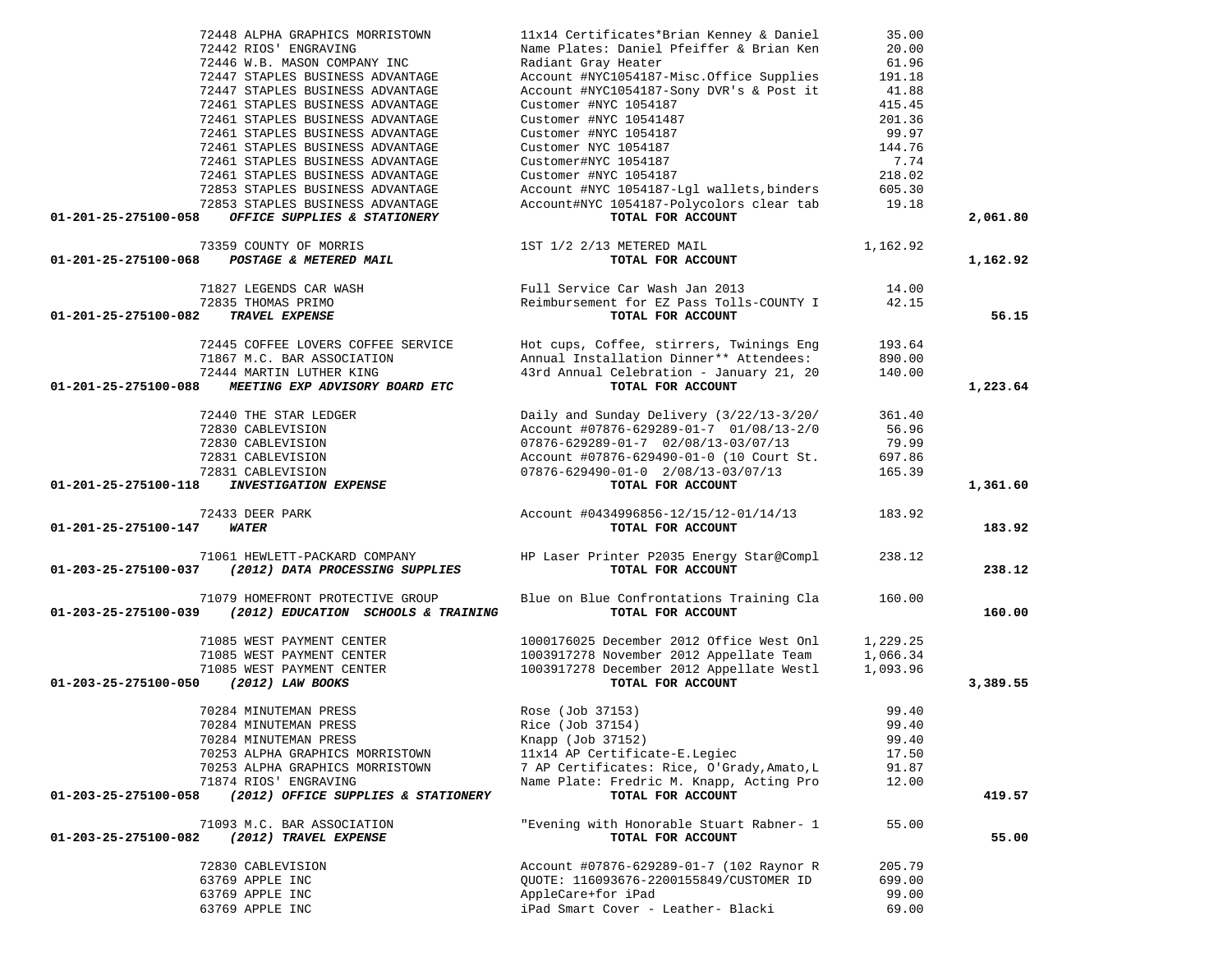|  | 71223 ADVANCE DISPOSAL SERVICES IN |  |
|--|------------------------------------|--|

| TOTAL for County Prosecutor's Office                                                                                                  |                                                                                                                                                                                                                                             |                      | 17,021.33 |
|---------------------------------------------------------------------------------------------------------------------------------------|---------------------------------------------------------------------------------------------------------------------------------------------------------------------------------------------------------------------------------------------|----------------------|-----------|
| <b>County Jail</b><br>T2696 ROBERT HORVOT<br>72696 ROBERT HORVOT<br>72696 ROBERT HORVOT<br>72696 ROBERT HORVOT<br>72696 ROBERT HORVOT |                                                                                                                                                                                                                                             |                      |           |
|                                                                                                                                       | REIMBURSEMENT FOR AIRFAIRE TO AND FROM H 265.20                                                                                                                                                                                             |                      |           |
|                                                                                                                                       | REIMBURSEMENT FOR 2 NIGHTS LODGING                                                                                                                                                                                                          | 255.06               |           |
|                                                                                                                                       | REIMBURSEMENT FOR PARKING AT NEWARK AIRP                                                                                                                                                                                                    | 48.00                |           |
|                                                                                                                                       | REIMBURSEMENT FOR SHUTTLE FROM AIRPORT T                                                                                                                                                                                                    | 24.00                |           |
|                                                                                                                                       | REIMBURSEMENT FOR MEAL ON 1.26.13                                                                                                                                                                                                           | 20.00                |           |
| 72696 ROBERT HORVOT                                                                                                                   | REIMBURSEMENT FOR MEALS ON 1.27.13<br>TRAINING FOR J.MOSS ON 1.22.13                                                                                                                                                                        | $159.00$<br>$159.00$ |           |
| 71220 CROSS COUNTRY EDUCATION, LLC                                                                                                    |                                                                                                                                                                                                                                             |                      |           |
| 71220 CROSS COUNTRY EDUCATION, LLC                                                                                                    | TRAINING FOR L.FOGLIA ON 1.22.13                                                                                                                                                                                                            | 159.00               |           |
| 71218 PESI HEALTHCARE                                                                                                                 | TRAINING FOR S.DAVENPORT ON 3.4.13 179.99                                                                                                                                                                                                   |                      |           |
| 01-201-25-280100-039 EDUCATION SCHOOLS & TRAINING                                                                                     | TOTAL FOR ACCOUNT                                                                                                                                                                                                                           |                      | 1,150.25  |
| 71917 STAPLES BUSINESS ADVANTAGE                                                                                                      | OFFICE SUPPLIES DATED 1.10.13                                                                                                                                                                                                               | 14.14                |           |
| 71917 STAPLES BUSINESS ADVANTAGE                                                                                                      | OFFICE SUPPLIES DATED 1.10.13                                                                                                                                                                                                               | 208.36               |           |
| OFFICE SUPPLIES & STATIONERY<br>01-201-25-280100-058                                                                                  | TOTAL FOR ACCOUNT                                                                                                                                                                                                                           |                      | 222.50    |
| 70342 DELL MARKETING L.P.                                                                                                             | QUICKEN CD PROGRAM. QUOTE #1016432630445 61.53                                                                                                                                                                                              |                      |           |
| 01-201-25-280100-059 OTHER GENERAL EXPENSES                                                                                           | TOTAL FOR ACCOUNT                                                                                                                                                                                                                           |                      | 61.53     |
|                                                                                                                                       |                                                                                                                                                                                                                                             | 13.96                |           |
| 73359 COUNTY OF MORRIS 1ST 1/2 2/13 METERED MAIL 1-201-25-280100-068 POSTAGE & METERED MAIL                                           |                                                                                                                                                                                                                                             |                      | 13.96     |
| 71939 T J'S SPORTWIDE TROPHY                                                                                                          | PLAQUES AND ENGRAVING DATED 1.15.13 205.50                                                                                                                                                                                                  |                      |           |
| 71224 ADVANCE DISPOSAL SERVICES, INC.                                                                                                 | R1037754 FACILITY REFUSE REMOVAL FOR JAN 2,153.27                                                                                                                                                                                           |                      |           |
| 01-201-25-280100-084 OTHER OUTSIDE SERVICES                                                                                           | TOTAL FOR ACCOUNT                                                                                                                                                                                                                           |                      | 2,358.77  |
|                                                                                                                                       | 70341 DELL MARKETING L.P. TOUCH SCREEN MONITOR. QUOTE # 1017490726                                                                                                                                                                          | 2,371.17             |           |
| 01-201-25-280100-128 SECURITY EQUIPMENT                                                                                               | TOTAL FOR ACCOUNT                                                                                                                                                                                                                           |                      | 2,371.17  |
| 71936 VINCENT D. CARRINGTON, DDS PEER REVIEW ON 1.15.13                                                                               |                                                                                                                                                                                                                                             | 500.00               |           |
| 01-201-25-280100-189 MEDICAL                                                                                                          | TOTAL FOR ACCOUNT                                                                                                                                                                                                                           |                      | 500.00    |
|                                                                                                                                       | 71938 TURN OUT UNIFORMS, INC.<br>71938 TURN OUT UNIFORMS, INC.<br>71938 TURN OUT UNIFORMS, INC.<br>71938 TURN OUT UNIFORMS, INC.<br>71948 TURN OUT UNIFORMS, INC.<br>71948 TURN OUT UNIFORMS, INC.<br>71948 TURN OUT UNIFORMS, INC.<br>72 T |                      |           |
|                                                                                                                                       |                                                                                                                                                                                                                                             |                      |           |
|                                                                                                                                       |                                                                                                                                                                                                                                             |                      |           |
|                                                                                                                                       |                                                                                                                                                                                                                                             |                      |           |
| 01-201-25-280100-202 UNIFORM AND ACCESSORIES                                                                                          | TOTAL FOR ACCOUNT                                                                                                                                                                                                                           |                      | 669.70    |
| 71227 MCMASTER-CARR SUPPLY CO                                                                                                         | PLUMBING SUPPLIES DATED 1.8.13                                                                                                                                                                                                              | 140.59               |           |
| 72376 GRAINGER                                                                                                                        | WET/DRY VACUUM DATED 1.15.13                                                                                                                                                                                                                | 63.46                |           |
| 01-201-25-280100-249 BLDG MAINTENANCE SUPPLIES                                                                                        | TOTAL FOR ACCOUNT                                                                                                                                                                                                                           |                      | 204.05    |
| 71976 JERSEY PAPER PLUS INC                                                                                                           | JANITORIAL SUPPLIES DATED 1.25.13 370.79                                                                                                                                                                                                    |                      |           |
| 01-201-25-280100-252 JANITORIAL SUPPLIES                                                                                              | TOTAL FOR ACCOUNT                                                                                                                                                                                                                           |                      | 370.79    |
| 72923 GREGORY HELFRECHT                                                                                                               | REIMBURSEMENT FOR COLLEGE TUITION FOR TH 1,745.00                                                                                                                                                                                           |                      |           |
| $01-203-25-280100-039$ (2012) EDUCATION SCHOOLS & TRAINING                                                                            | TOTAL FOR ACCOUNT                                                                                                                                                                                                                           |                      | 1,745.00  |
| 71223 ADVANCE DISPOSAL SERVICES, INC.                                                                                                 | R1037754 FACILITY TRASH REMOVAL FOR DEC.                                                                                                                                                                                                    | 2,152.52             |           |

| TOTAL for County Prosecutor's Office                 |                                            | 17,021.33 |
|------------------------------------------------------|--------------------------------------------|-----------|
| 01-203-25-275100-189<br>(2012) MEDICAL               | TOTAL FOR ACCOUNT                          | 135.00    |
| 71872 STATE TOXICOLOGY LABORATORY                    | Background Drug Tests 10/04/2012           | 45.00     |
| 71872 STATE TOXICOLOGY LABORATORY                    | Background Drug Tests 10/04/2012           | 45.00     |
| 71872 STATE TOXICOLOGY LABORATORY                    | Background Drug Tests 10/04/2012           | 45.00     |
| (2012) INVESTIGATION EXPENSE<br>01-203-25-275100-118 | TOTAL FOR ACCOUNT                          | 1,668.75  |
| 71878 SPRINT NEXTEL                                  | Account #899669942--Air Cards: 207-0199, 2 | 161.97    |
| 72454 SUNRISE SHOPRITE OF                            | Polish Heritage Event - Cake 11/19/12      | 49.99     |
| 71873 LONGFELLOWS SANDWICH DELI                      | Dec.9 & 10, 2012 Breakfast/Lunch for 2 d   | 384.00    |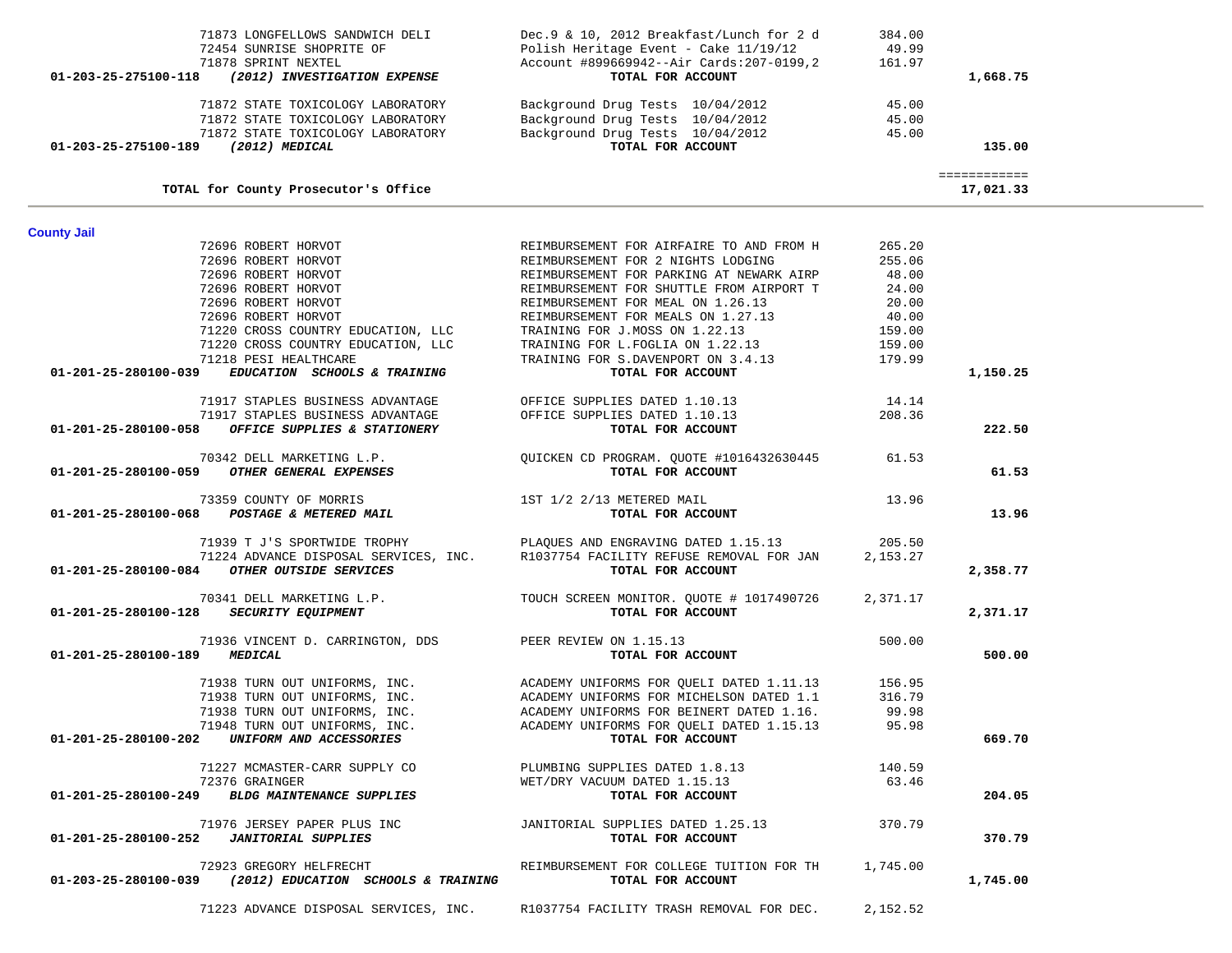| 01-201-25-281100-058<br>OFFICE SUPPLIES & STATIONERY                                           | TOTAL FOR ACCOUNT                                              |          | 431.00       |
|------------------------------------------------------------------------------------------------|----------------------------------------------------------------|----------|--------------|
| 73359 COUNTY OF MORRIS<br>01-201-25-281100-068<br>POSTAGE & METERED MAIL                       | 1ST 1/2 2/13 METERED MAIL<br>TOTAL FOR ACCOUNT                 | 45.90    | 45.90        |
| 71361 KYOCERA MITA AMERICA, INC.<br>$01 - 201 - 25 - 281100 - 164$<br>OFFICE MACHINES - RENTAL | 2 copiers quarterly rental<br>7629689-046<br>TOTAL FOR ACCOUNT | 1,439.19 | 1,439.19     |
| 71566 THE INSTITUTE FOR FORENSIC<br>01-201-25-281100-189<br><b>MEDICAL</b>                     | Psych exam for JDO candidate - Galarza<br>TOTAL FOR ACCOUNT    | 325.00   | 325.00       |
| 72673 ALLEN PAPER & SUPPLY CO<br>01-201-25-281100-252<br><b>JANITORIAL SUPPLIES</b>            | paperplates, c-fold towels<br>TOTAL FOR ACCOUNT                | 366.15   | 366.15       |
| 72673 ALLEN PAPER & SUPPLY CO                                                                  | Clothes Detergent                                              | 249.60   |              |
| 72673 ALLEN PAPER & SUPPLY CO                                                                  | paper plates                                                   | 125.79   |              |
| 72673 ALLEN PAPER & SUPPLY CO                                                                  | paperplates                                                    | 41.93    |              |
| 01-203-25-281100-252<br>(2012) JANITORIAL SUPPLIES                                             | TOTAL FOR ACCOUNT                                              |          | 417.32       |
|                                                                                                |                                                                |          | ============ |
| TOTAL for County Youth Detention Facilit                                                       |                                                                |          | 3,024.56     |

 71913 STINSON FIELD SERVICE LLC GENERATOR SERVICE DATED 12.14.12 1,390.00  **01-203-25-280100-262** *(2012) MACHINERY REPAIRS & PARTS* **TOTAL FOR ACCOUNT 1,390.00**

72811 STAPLES BUSINESS ADVANTAGE Classification folders 431.00

============

| 01-203-25-280100-189 | $(2012)$ MEDICAL                     | TOTAL FOR ACCOUNT                      |          | 2,749.27 |
|----------------------|--------------------------------------|----------------------------------------|----------|----------|
|                      | 71215 UNIVERSAL UNIFORM SALES CO INC | UNIFORMS FOR A.GILLEN DATED 12.18.12   | 100.00   |          |
|                      | 71217 UNIVERSAL UNIFORM SALES CO INC | UNIFORMS FOR MICHELSON DATED 12.21.12  | 455.76   |          |
| 01-203-25-280100-202 | (2012) UNIFORM AND ACCESSORIES       | TOTAL FOR ACCOUNT                      |          | 555.76   |
|                      | 70053 MADISON PLUMBING SUPPLY CO     | PLUMBING SUPPLIES DATED 11.28.12       | 1,948.05 |          |
|                      | 70053 MADISON PLUMBING SUPPLY CO     | PLUMBING SUPPLIES DATED 12.14.12       | 1,148.17 |          |
|                      | 70540 CULLIGAN                       | SOLAR SALT DATED 12.31.12              | 1,260.00 |          |
| 01-203-25-280100-249 | (2012) BLDG MAINTENANCE SUPPLIES     | TOTAL FOR ACCOUNT                      |          | 4,356.22 |
|                      | 69869 JERSEY PAPER PLUS INC          | FACILITY PAPER PRODUCTS DATED 12.7.12  | 321.00   |          |
|                      | 69869 JERSEY PAPER PLUS INC          | FACILITY PAPER PRODUCTS DATED 12.18.12 | 1,229.75 |          |
| 01-203-25-280100-252 | (2012) JANITORIAL SUPPLIES           | TOTAL FOR ACCOUNT                      |          | 1,550.75 |
|                      |                                      |                                        |          |          |

|          | 45.00    | DRUG SCREENINGS FOR 6 APPLICANTS DATED O  | 71213 STATE TOXICOLOGY LABORATORY                        |
|----------|----------|-------------------------------------------|----------------------------------------------------------|
|          | 45.00    |                                           | 71213 STATE TOXICOLOGY LABORATORY                        |
|          | 45.00    |                                           | 71213 STATE TOXICOLOGY LABORATORY                        |
|          | 45.00    |                                           | 71213 STATE TOXICOLOGY LABORATORY                        |
|          | 45.00    |                                           | 71213 STATE TOXICOLOGY LABORATORY                        |
|          | 45.00    |                                           | 71213 STATE TOXICOLOGY LABORATORY                        |
| 2,422.52 |          | TOTAL FOR ACCOUNT                         | (2012) OTHER OUTSIDE SERVICES<br>01-203-25-280100-084    |
|          | 1,051.83 | MEDICAL CARE FOR Y.TURKMANY DATED 11.9.1  | 70051 ATLANTIC HEALTH SYSTEM                             |
|          | 641.24   | MEDICAL CARE FOR K. PORPHY DATED 11.10.12 | 70051 ATLANTIC HEALTH SYSTEM                             |
|          | 356.20   | MEDICAL CARE FOR F. SAGGESE DATED 11.26.1 | 70051 ATLANTIC HEALTH SYSTEM                             |
|          | 700.00   | INMATE XRAYS FOR DEC.2012 DATED 1.7.13    | 71219 PRECISION HEALTH INC.                              |
| 2,749.27 |          | TOTAL FOR ACCOUNT                         | 01-203-25-280100-189<br>(2012) MEDICAL                   |
|          | 100.00   | UNIFORMS FOR A.GILLEN DATED 12.18.12      | 71215 UNIVERSAL UNIFORM SALES CO INC                     |
|          | 455.76   | UNIFORMS FOR MICHELSON DATED 12.21.12     | 71217 UNIVERSAL UNIFORM SALES CO INC                     |
| 555.76   |          | TOTAL FOR ACCOUNT                         | 01-203-25-280100-202<br>(2012) UNIFORM AND ACCESSORIES   |
|          | 1,948.05 | PLUMBING SUPPLIES DATED 11.28.12          | 70053 MADISON PLUMBING SUPPLY CO                         |
|          | 1,148.17 | PLUMBING SUPPLIES DATED 12.14.12          | 70053 MADISON PLUMBING SUPPLY CO                         |
|          | 1,260.00 | SOLAR SALT DATED 12.31.12                 | 70540 CULLIGAN                                           |
| 4,356.22 |          | TOTAL FOR ACCOUNT                         | 01-203-25-280100-249<br>(2012) BLDG MAINTENANCE SUPPLIES |
|          |          |                                           |                                                          |

## **Road Repairs**

**County Youth Detention Facilit**

**TOTAL for County Jail 22,692.24**

22,692.24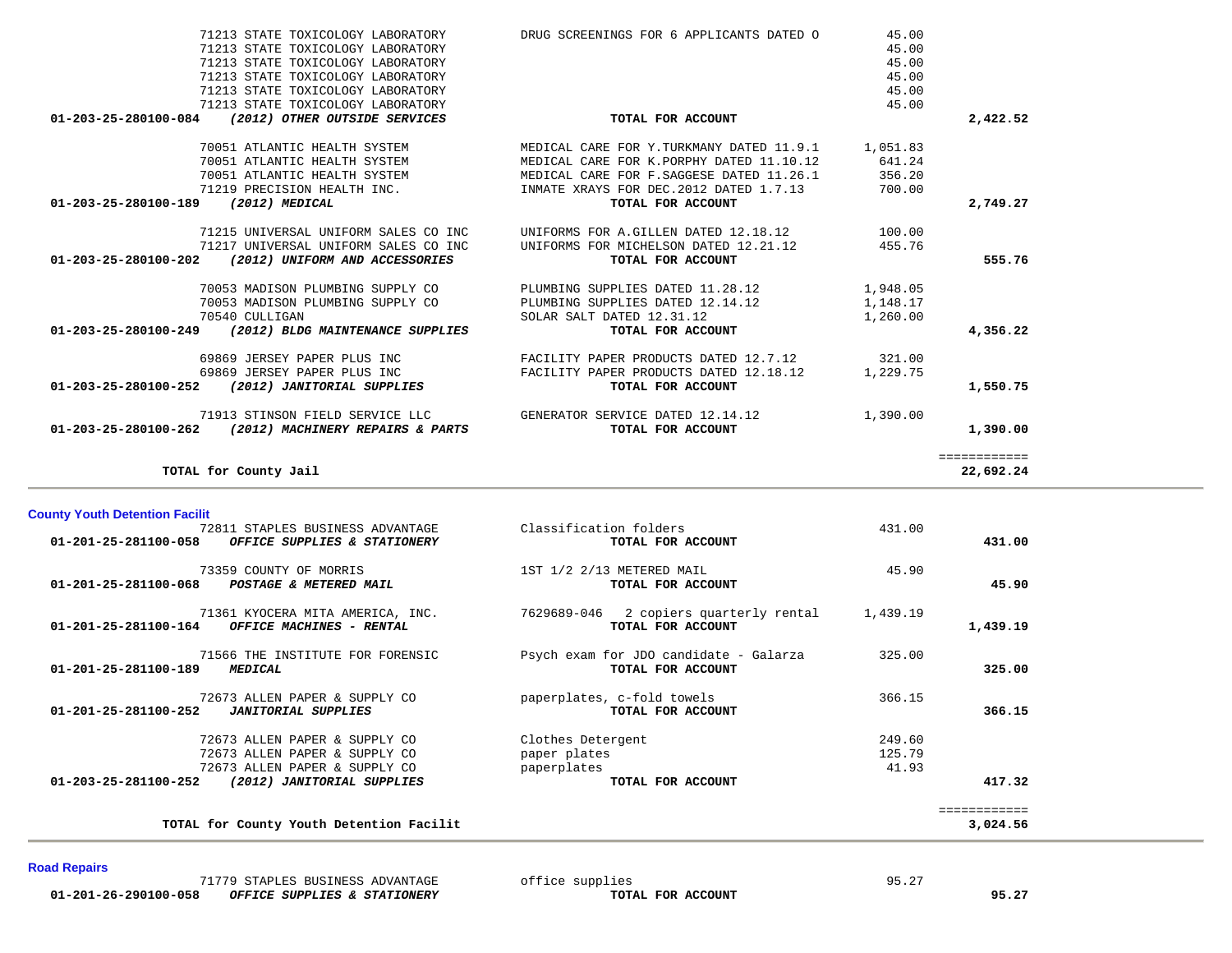| <b>Bridges and Culverts</b> |                                |                                          |        |        |
|-----------------------------|--------------------------------|------------------------------------------|--------|--------|
|                             | 71890 GUARDIAN FENCE CO., INC. | 3360G Button Head Splice Bolt - 5/8 x 1  | 8.64   |        |
|                             | 71890 GUARDIAN FENCE CO., INC. | Button Head Post Bolt 5/8x4 1/2          | 30.66  |        |
|                             | 71890 GUARDIAN FENCE CO., INC. | Double Recessed Nut 5/8                  | 19.50  |        |
|                             | 71890 GUARDIAN FENCE CO., INC. | Round Washer 5/8                         | 3.99   |        |
|                             | 71890 GUARDIAN FENCE CO., INC. | 9853G Rub rail, 10 Ga. x 13-1, 3-1 1/2 P | 604.80 |        |
| 01-201-26-292100-230        | GUARD RAILS                    | TOTAL FOR ACCOUNT                        |        | 667.59 |
|                             | 71484 SHERWIN-WILLIAMS         | Highway White                            | 20.18  |        |
| 01-201-26-292100-234        | <i><b>PAINT</b></i>            | TOTAL FOR ACCOUNT                        |        | 20.18  |
|                             | 71485 SHEAFFER SUPPLY, INC.    | 8x3 Coarse drywalls 5lb                  | 13.95  |        |
|                             | 71485 SHEAFFER SUPPLY, INC.    | 2pk Driver Bits 1"long                   | 4.95   |        |
|                             |                                |                                          |        |        |

============

**Bridges and Culverts** 

| 72362 TILCON NEW YORK INC.                                      | winter mix                         | 1,290.90 |          |
|-----------------------------------------------------------------|------------------------------------|----------|----------|
| 72362 TILCON NEW YORK INC.                                      | $I-5$ , $I-6$                      | 803.52   |          |
| 01-201-26-290100-222<br><b>BITUMINOUS CONCRETE</b>              | TOTAL FOR ACCOUNT                  |          | 3,152.31 |
| 71640 COUNTY CONCRETE CORP.                                     | yellow mason sand                  | 168.00   |          |
| $01 - 201 - 26 - 290100 - 244$<br><b>STONE</b>                  | TOTAL FOR ACCOUNT                  |          | 168.00   |
| 71778 GRINNELL RECYCLING INC.                                   | disposable recycling 1/7-1/14/2013 | 336.96   |          |
| 71778 GRINNELL RECYCLING INC.                                   |                                    | 258.71   |          |
| 71778 GRINNELL RECYCLING INC.                                   |                                    | 224.64   |          |
| 71778 GRINNELL RECYCLING INC.                                   |                                    | 265.72   |          |
| 71778 GRINNELL RECYCLING INC.                                   |                                    | 143.79   |          |
| $01 - 201 - 26 - 290100 - 260$<br>CONSTRUCTION MATERIALS        | TOTAL FOR ACCOUNT                  |          | 1,229.82 |
| 70992 LOVEYS PIZZA & GRILL                                      | meals 12/19-12/31/2012             | 290.00   |          |
| 70992 LOVEYS PIZZA & GRILL                                      | 15% gratuity                       | 43.50    |          |
| 70727 LONG VALLEY PIZZA                                         | 2012 meals                         | 90.00    |          |
| 70727 LONG VALLEY PIZZA                                         | 15% gratuity                       | 13.50    |          |
| 69839 LOVEYS PIZZA & GRILL                                      | meals $12/3 - 12/14/2012$          | 70.00    |          |
| 69839 LOVEYS PIZZA & GRILL                                      | 15% gratuity                       | 10.50    |          |
| 01-203-26-290100-188<br>(2012) MEALS                            | TOTAL FOR ACCOUNT                  |          | 517.50   |
| 70953 COUNTY WELDING SUPPLY CO                                  | propane liquified                  | 32.99    |          |
| 70953 COUNTY WELDING SUPPLY CO                                  | oxygen, hose repair,               | 37.62    |          |
| 70953 COUNTY WELDING SUPPLY CO                                  | cutting attachment, tip, cleaner   | 93.52    |          |
| 70953 COUNTY WELDING SUPPLY CO                                  | acetylene                          | 8.85     |          |
| $01 - 203 - 26 - 290100 - 260$<br>(2012) CONSTRUCTION MATERIALS | TOTAL FOR ACCOUNT                  |          | 172.98   |

 68735 CABLEVISION 07876-512349-01-9 period 12/1-12/31/2012 69.21 72355 GARDEN STATE HIGHWAY **and the state of the state of the state of the state of the 1971** state of the 1,586.00<br>**70TAL FOR ACCOUNT COLL SAFETY ITEMS 01-203-26-290100-266** *(2012) SAFETY ITEMS* **TOTAL FOR ACCOUNT 2,655.21**

**TOTAL for Road Repairs 13,318.77**

90.00

| 73359 COUNTY OF MORRIS                                         | 1ST 1/2 2/13 METERED MAIL          | 9.74       |          |
|----------------------------------------------------------------|------------------------------------|------------|----------|
| 01-201-26-290100-068<br>POSTAGE & METERED MAIL                 | TOTAL FOR ACCOUNT                  |            | 9.74     |
| 73076 NATIONAL FUEL OIL INC.                                   | FUEL CHARGES 1/13                  | 5,193.44   |          |
| 01-201-26-290100-140<br><b>GAS PURCHASES</b>                   | TOTAL FOR ACCOUNT                  |            | 5,193.44 |
| 70727 LONG VALLEY PIZZA                                        | 2013 meals                         | 30.00      |          |
| 70727 LONG VALLEY PIZZA                                        | 15% gratuity                       | 4.50       |          |
| 01-201-26-290100-188<br><b>MEALS</b>                           | TOTAL FOR ACCOUNT                  |            | 34.50    |
| 72690 THOMAS COEN                                              | boots per contract                 | 90.00      |          |
| $01 - 201 - 26 - 290100 - 207$<br>UNIFORM & CLOTHING ALLOWANCE | TOTAL FOR ACCOUNT                  |            | 90.00    |
| 72362 TILCON NEW YORK INC.                                     | $I - 5$                            | 1,057.89   |          |
| 72362 TILCON NEW YORK INC.                                     | winter mix                         | 1,290.90   |          |
| 72362 TILCON NEW YORK INC.                                     | $I-5$ , $I-6$                      | 803.52     |          |
| 01-201-26-290100-222<br><b>BITUMINOUS CONCRETE</b>             | TOTAL FOR ACCOUNT                  |            | 3,152.31 |
| 71640 COUNTY CONCRETE CORP.                                    | yellow mason sand                  | 168.00     |          |
| 01-201-26-290100-244<br><i><b>STONE</b></i>                    | TOTAL FOR ACCOUNT                  |            | 168.00   |
| 71778 GRINNELL RECYCLING INC.                                  | disposable recycling 1/7-1/14/2013 | 336.96     |          |
| 71778 GRINNELL RECYCLING INC.                                  |                                    | 258.71     |          |
| 71778 GRINNELL RECYCLING INC.                                  |                                    | 224.64     |          |
| 71778 CRIMMELL RECVCLING INC                                   |                                    | $265$ $72$ |          |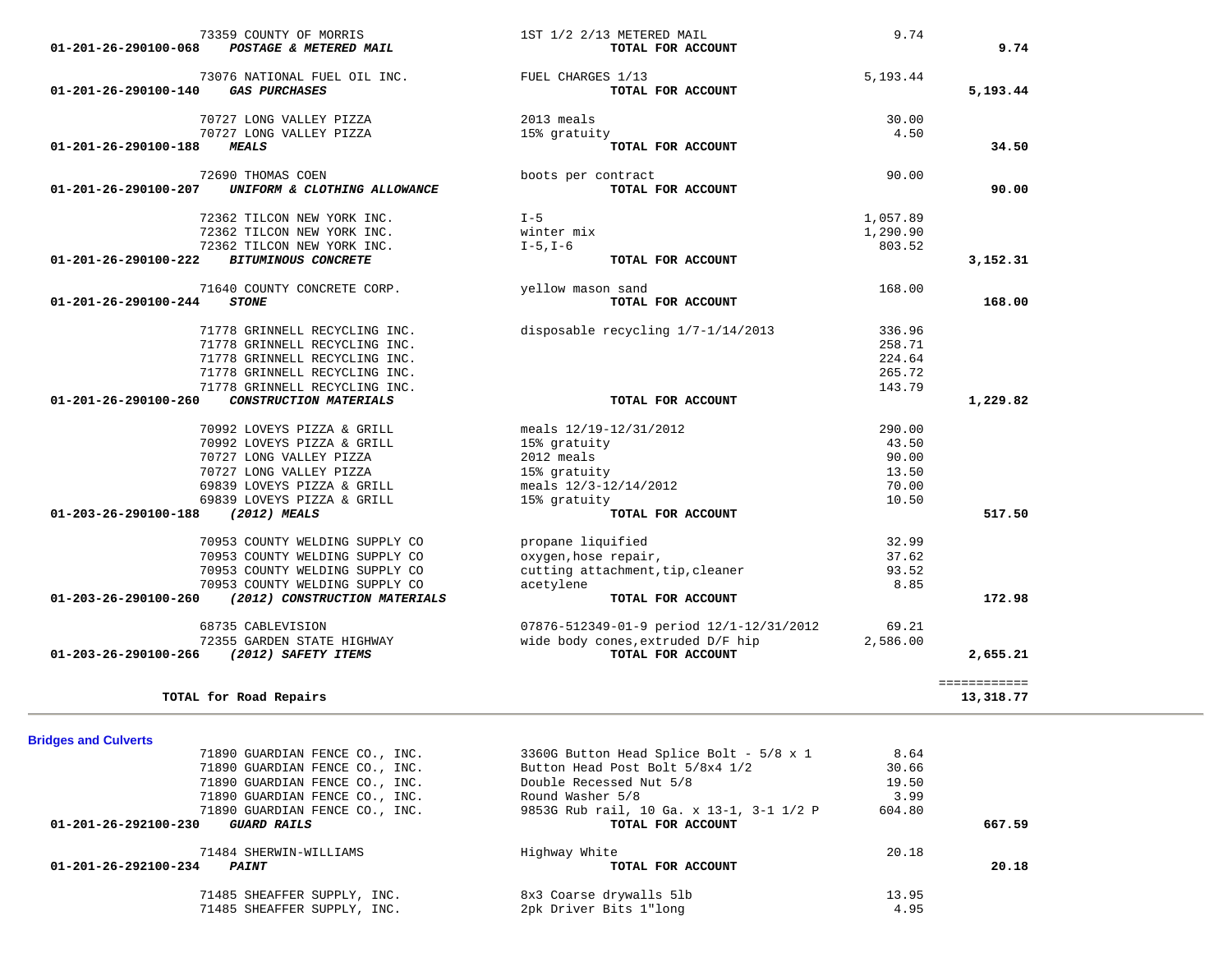| <b>Buildings &amp; Grounds</b>                                  |                                          |        |        |
|-----------------------------------------------------------------|------------------------------------------|--------|--------|
| 73095 CHRIS WALKER                                              | RMB 18 DINNERS FROM THE MORRISTOWN DINER | 150.91 |        |
| 73095 CHRIS WALKER                                              | RMB DINNER FROM THE MORRISTOWN DINER FOR | 8.86   |        |
| 73095 CHRIS WALKER                                              | RMB 20 BREAKFAST SANDWICHES FROM THE OUI | 88.03  |        |
| 01-201-26-310100-082<br><b>TRAVEL EXPENSE</b>                   | TOTAL FOR ACCOUNT                        |        | 247.80 |
| 72064 LOVEYS PIZZA & GRILL                                      | RE: MEAL RECEIPTS/ DATED 01-02-13        | 50.00  |        |
| $01 - 201 - 26 - 310100 - 084$<br><i>OTHER OUTSIDE SERVICES</i> | TOTAL FOR ACCOUNT                        |        | 50.00  |
| 71603 KYOCERA MITA AMERICA, INC.                                | 7629689-031 COPIER LEASE 12-22-12 THRU 1 | 634.32 |        |
| 01-201-26-310100-164<br>OFFICE MACHINES - RENTAL                | TOTAL FOR ACCOUNT                        |        | 634.32 |

| 72356 KENVIL POWER EOUIPMENT, INC.                  | rope starter spool               | 56.19  |  |
|-----------------------------------------------------|----------------------------------|--------|--|
| 01-201-26-300100-251<br>GROUND MAINTENANCE SUPPLIES | TOTAL FOR ACCOUNT                | 56.19  |  |
| 72364 GEN-EL SAFETY & INDUSTRIAL                    | harness, ring, auto-lock buckles | 221.30 |  |
| 71636 GEN-EL SAFETY & INDUSTRIAL                    | 12V charger                      | 14.50  |  |
| 01-201-26-300100-266<br>SAFETY ITEMS                | TOTAL FOR ACCOUNT                | 235.80 |  |
|                                                     |                                  |        |  |
| TOTAL for Shade Tree Commission                     |                                  | 291.99 |  |

| <b>Shade Tree Commission</b><br>72356 KENVIL POWER EOUIPMENT, INC.<br>01-201-26-300100-251<br>GROUND MAINTENANCE SUPPLIES | rope starter spool<br>TOTAL FOR ACCOUNT | 56.19  | 56.19  |
|---------------------------------------------------------------------------------------------------------------------------|-----------------------------------------|--------|--------|
| 72364 GEN-EL SAFETY & INDUSTRIAL                                                                                          | harness, ring, auto-lock buckles        | 221.30 |        |
| 71636 GEN-EL SAFETY & INDUSTRIAL<br>$01 - 201 - 26 - 300100 - 266$<br>SAFETY TTEMS                                        | 12V charger<br>TOTAL FOR ACCOUNT        | 14.50  | 235.80 |

| 71485 SHEAFFER SUPPLY, INC.                                           | Compact mag. screw guide                 | 4.99   |              |
|-----------------------------------------------------------------------|------------------------------------------|--------|--------------|
| 71485 SHEAFFER SUPPLY, INC.                                           | magnetic screw quide                     | 6.99   |              |
| 71485 SHEAFFER SUPPLY, INC.                                           | $3/4$ x 6- $1/4$ Stud Bolt               | 20.52  |              |
| 71485 SHEAFFER SUPPLY, INC.                                           | open gear lube                           | 8.82   |              |
| 01-201-26-292100-239<br>SMALL TOOLS                                   | TOTAL FOR ACCOUNT                        |        | 60.22        |
| 70720 GALETON GLOVES & SAFETY                                         | Sportster Gray Lens                      | 128.16 |              |
| 70720 GALETON GLOVES & SAFETY                                         | Panther Glys Thinsulate                  | 229.04 |              |
| 70720 GALETON GLOVES & SAFETY                                         | Panther leather Palm Glvs                | 119.04 |              |
| 70720 GALETON GLOVES & SAFETY                                         | Freight                                  | 50.90  |              |
| 01-201-26-292100-266<br><b>SAFETY ITEMS</b>                           | TOTAL FOR ACCOUNT                        |        | 527.14       |
| 70715 COUNTY CONCRETE CORP.                                           | NJDOT Class B                            | 315.00 |              |
| 70715 COUNTY CONCRETE CORP.                                           | Winter Concrete Chrg.                    | 14.88  |              |
| 70715 COUNTY CONCRETE CORP.                                           | Delivery Chq.                            | 215.00 |              |
| (2012) CONCRETE<br>01-203-26-292100-227                               | TOTAL FOR ACCOUNT                        |        | 544.88       |
| 70714 CHEMUNG SUPPLY CORP                                             | 3320G-Galv Rect Washer                   | 501.00 |              |
| 70714 CHEMUNG SUPPLY CORP                                             | Drop charge                              | 35.00  |              |
| (2012) PAINT<br>01-203-26-292100-234                                  | TOTAL FOR ACCOUNT                        |        | 536.00       |
| 69483 COUNTY WELDING SUPPLY CO                                        | oxygen compressed 2.2cws 251cf cylinderh | 20.50  |              |
| 69483 COUNTY WELDING SUPPLY CO                                        | see attached                             | 35.40  |              |
| 70994 COUNTY WELDING SUPPLY CO                                        | CWS 125 CF ARGONCWS 125 AR/CO2 75/25CWS  | 35.40  |              |
| 70717 COUNTY WELDING SUPPLY CO                                        | #2 Connector (1 Male/1 Female)           | 80.82  |              |
| (2012) WELDING-OXYGEN-ACETYLENE ETC<br>$01 - 203 - 26 - 292100 - 248$ | TOTAL FOR ACCOUNT                        |        | 172.12       |
| 70716 GALETON GLOVES & SAFETY                                         | Class 2 BRTHB Sfty VestX-large Lime Each | 80.70  |              |
| 70716 GALETON GLOVES & SAFETY                                         | Class 2 BRTHB Sfty Vest Sz XX Large Lime | 88.80  |              |
| 70716 GALETON GLOVES & SAFETY                                         | Sportster Gray Lens                      | 33.24  |              |
| 70716 GALETON GLOVES & SAFETY                                         | Howard Leight Max Lite Plugs uncorded    | 73.35  |              |
| 70716 GALETON GLOVES & SAFETY                                         | Over the shoe slush boot                 | 105.00 |              |
| 70716 GALETON GLOVES & SAFETY                                         | Freight                                  | 40.90  |              |
| 01-203-26-292100-266<br>(2012) SAFETY ITEMS                           | TOTAL FOR ACCOUNT                        |        | 421.99       |
|                                                                       |                                          |        | ============ |
| TOTAL for Bridges and Culverts                                        |                                          |        | 2,950.12     |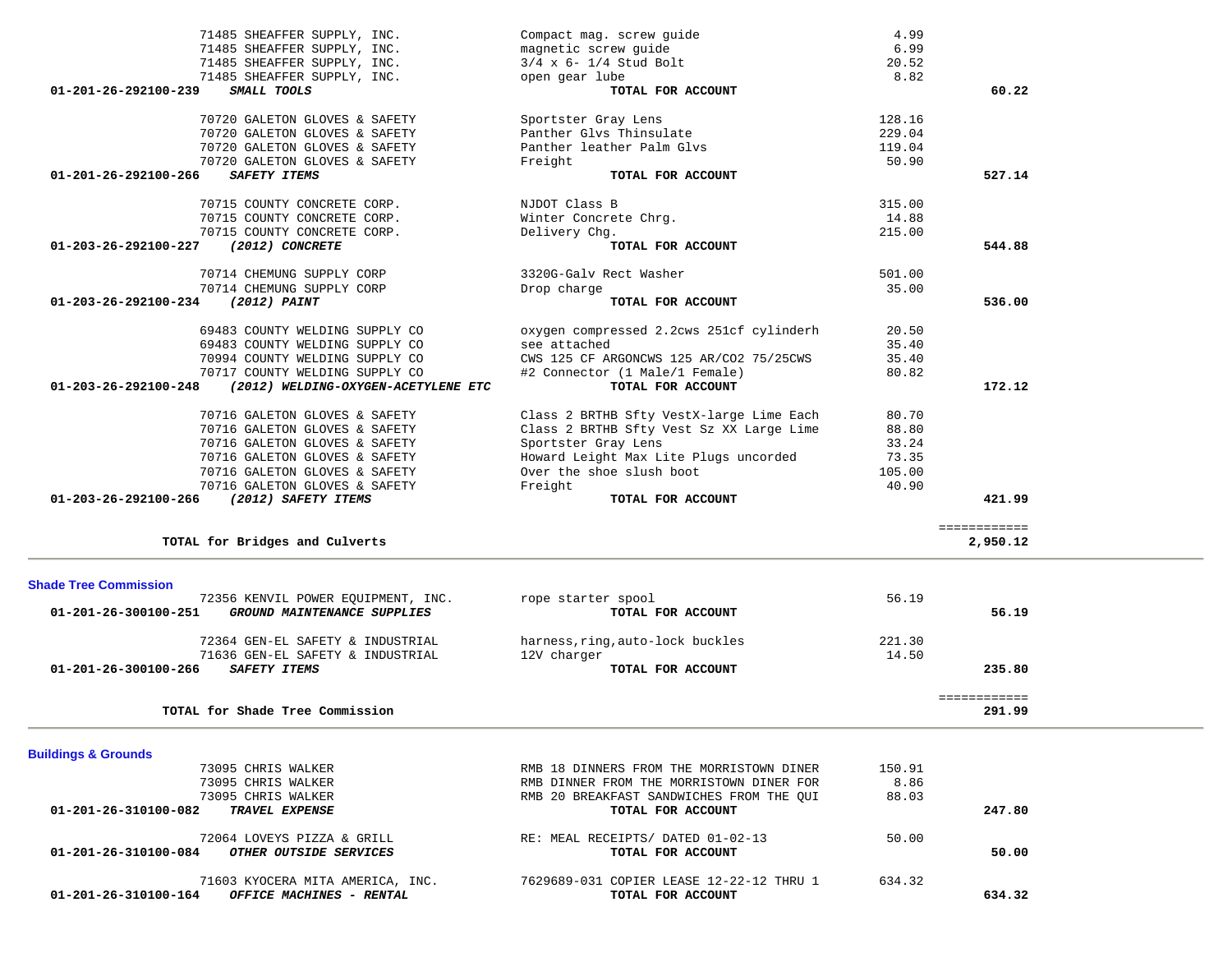|  | 71920 GRAINGER |
|--|----------------|
|--|----------------|

71920 GRAINGER WO67940/ RE: CH/ 12-05-12 244.30

| 72884 CARMINE PARRILLO                                                                                                                                                                                                                                                                                                      |                               | 2013 - CLOTHING ALLOWANCE                                                                                                                                                                                                                                                                                                                                                                                                                                 |          |          |
|-----------------------------------------------------------------------------------------------------------------------------------------------------------------------------------------------------------------------------------------------------------------------------------------------------------------------------|-------------------------------|-----------------------------------------------------------------------------------------------------------------------------------------------------------------------------------------------------------------------------------------------------------------------------------------------------------------------------------------------------------------------------------------------------------------------------------------------------------|----------|----------|
| 01-201-26-310100-207 UNIFORM & CLOTHING ALLOWANCE                                                                                                                                                                                                                                                                           |                               | ING ALLOWANCE 179.93<br><b>TOTAL FOR ACCOUNT</b>                                                                                                                                                                                                                                                                                                                                                                                                          |          | 196.92   |
|                                                                                                                                                                                                                                                                                                                             |                               |                                                                                                                                                                                                                                                                                                                                                                                                                                                           |          |          |
|                                                                                                                                                                                                                                                                                                                             |                               |                                                                                                                                                                                                                                                                                                                                                                                                                                                           |          |          |
|                                                                                                                                                                                                                                                                                                                             |                               |                                                                                                                                                                                                                                                                                                                                                                                                                                                           |          |          |
|                                                                                                                                                                                                                                                                                                                             |                               |                                                                                                                                                                                                                                                                                                                                                                                                                                                           |          |          |
|                                                                                                                                                                                                                                                                                                                             |                               |                                                                                                                                                                                                                                                                                                                                                                                                                                                           |          |          |
|                                                                                                                                                                                                                                                                                                                             |                               |                                                                                                                                                                                                                                                                                                                                                                                                                                                           |          |          |
| 01-201-26-310100-235 PIPES - OTHERS                                                                                                                                                                                                                                                                                         |                               | $\begin{tabular}{lllllllllllllllllll} \begin{tabular}{lcccccc} \text{72792 MADISON PLUMBING SUPPLY CO} & & & & & & & & & & & & & & & & 24.02 \\ \text{72792 MADISON PLUMBING SUPPLY CO} & & & & & & & & & & & & & & 24.02 \\ \text{72792 MADISON PLUMBING SUPPLY CO} & & & & & & & & & & & & & 125.17 \\ \text{72792 MADISON PLUMBING SUPPLY CO} & & & & & & & & & & & & 125.17 \\ \text{72792 MADISON PLUMBING SUPPLY CO} & & & & & & & & & & & & 128.0$ |          | 686.49   |
|                                                                                                                                                                                                                                                                                                                             |                               |                                                                                                                                                                                                                                                                                                                                                                                                                                                           |          |          |
|                                                                                                                                                                                                                                                                                                                             |                               |                                                                                                                                                                                                                                                                                                                                                                                                                                                           |          |          |
|                                                                                                                                                                                                                                                                                                                             |                               |                                                                                                                                                                                                                                                                                                                                                                                                                                                           |          |          |
|                                                                                                                                                                                                                                                                                                                             |                               |                                                                                                                                                                                                                                                                                                                                                                                                                                                           |          |          |
| $72427 BAYWAY LUMBER$ $72427 BAYWAY LUMBER$ $72427 BAYWAY LUMBER$ $72427 BAYWAY LUMBER$ $72427 BAYWAY LUMBER$ $72427 BAYWAY LUMBER$ $72427 BAYWAY LUMBER$ $72427 BAYWAY LUMBER$ $72428$ $TOTAL FOR ACCUNT$ $80067904 / RE: SNOW REMOVAL/ 01-09-12TOTAL FOR ACCUNT$                                                          |                               |                                                                                                                                                                                                                                                                                                                                                                                                                                                           |          | 4,375.00 |
|                                                                                                                                                                                                                                                                                                                             |                               |                                                                                                                                                                                                                                                                                                                                                                                                                                                           |          |          |
|                                                                                                                                                                                                                                                                                                                             |                               |                                                                                                                                                                                                                                                                                                                                                                                                                                                           |          |          |
|                                                                                                                                                                                                                                                                                                                             |                               |                                                                                                                                                                                                                                                                                                                                                                                                                                                           |          |          |
|                                                                                                                                                                                                                                                                                                                             |                               |                                                                                                                                                                                                                                                                                                                                                                                                                                                           |          | 371.38   |
|                                                                                                                                                                                                                                                                                                                             |                               |                                                                                                                                                                                                                                                                                                                                                                                                                                                           |          |          |
| 72418 GRAINGER                                                                                                                                                                                                                                                                                                              |                               | 72418 GRAINGER<br>73.17<br>73.17 T2792 MADISON PLUMBING SUPPLY CO<br>4 <b>HEAT &amp; A/C</b><br>4 <b>HEAT &amp; A/C</b>                                                                                                                                                                                                                                                                                                                                   |          |          |
|                                                                                                                                                                                                                                                                                                                             |                               |                                                                                                                                                                                                                                                                                                                                                                                                                                                           |          |          |
| 01-201-26-310100-264 HEAT & A/C                                                                                                                                                                                                                                                                                             |                               | TOTAL FOR ACCOUNT                                                                                                                                                                                                                                                                                                                                                                                                                                         |          | 197.74   |
|                                                                                                                                                                                                                                                                                                                             |                               |                                                                                                                                                                                                                                                                                                                                                                                                                                                           |          |          |
|                                                                                                                                                                                                                                                                                                                             |                               |                                                                                                                                                                                                                                                                                                                                                                                                                                                           |          |          |
|                                                                                                                                                                                                                                                                                                                             |                               |                                                                                                                                                                                                                                                                                                                                                                                                                                                           |          |          |
|                                                                                                                                                                                                                                                                                                                             |                               |                                                                                                                                                                                                                                                                                                                                                                                                                                                           |          |          |
| 01-203-26-310100-044 (2012) EQUIPMENT SERVICE AGREEMENTS                                                                                                                                                                                                                                                                    |                               | $\begin{array}{lllllllllll} \text{72895 WEBSTER PLUMBING & & & & & \\ \text{RE: YOUTH SHELTE} & \text{07--20--12} & & & & 164.61 \\ \text{72895 WEBSTER PLUMBING & & & & \\ \text{72895 WEBSTER PLUMBING & & & \\ \text{72896 WEBSTER PLUMBING & & & \\ \text{72897 WEBITER} & \text{2565.74} & & \\ \text{72898 WEBSTER PLUMBING & & & \\ \text{72899 WEBSTER PLUMBING & & & \\ \text{72890 WEBSTER PLUMBING & & & \\ \text{72891 W$                     |          | 3,259.55 |
|                                                                                                                                                                                                                                                                                                                             |                               |                                                                                                                                                                                                                                                                                                                                                                                                                                                           |          |          |
|                                                                                                                                                                                                                                                                                                                             |                               |                                                                                                                                                                                                                                                                                                                                                                                                                                                           |          |          |
|                                                                                                                                                                                                                                                                                                                             |                               |                                                                                                                                                                                                                                                                                                                                                                                                                                                           |          |          |
|                                                                                                                                                                                                                                                                                                                             |                               |                                                                                                                                                                                                                                                                                                                                                                                                                                                           |          |          |
|                                                                                                                                                                                                                                                                                                                             |                               |                                                                                                                                                                                                                                                                                                                                                                                                                                                           |          |          |
| $1,200.00$ $72064 LOWEYS PIZZA & GRILL\\ 72064 LOWEYS PIZZA & GRILL\\ 72064 LOWEYS PIZZA & GRILL\\ 72064 LOWEYS PIZZA & GRILL\\ 72064 LOWEYS PIZZA & GRILL\\ 72064 LOWEYS PIZZA & GRILL\\ 72064 LOWEYS PIZZA & GRILL\\ 72064 LOWEYS PIZZA & GRILL\\ 72064 LOWEYS PIZZA & GRILL\\ 72064 LOWEYS PIZZA & GRILL\\ 72064 LOWEYS$ |                               |                                                                                                                                                                                                                                                                                                                                                                                                                                                           |          | 4,380.62 |
|                                                                                                                                                                                                                                                                                                                             |                               |                                                                                                                                                                                                                                                                                                                                                                                                                                                           |          |          |
| 73294 DEER PARK                                                                                                                                                                                                                                                                                                             |                               | $0434507703/ 11-15-12$ THRU 12-14-12<br>0434507703/ 12-15-12 THRU 01-14-13<br>54.34                                                                                                                                                                                                                                                                                                                                                                       |          |          |
| 73294 DEER PARK                                                                                                                                                                                                                                                                                                             |                               |                                                                                                                                                                                                                                                                                                                                                                                                                                                           |          |          |
| $01-203-26-310100-095$ (2012) OTHER ADMINISTRATIVE SUPPLIES                                                                                                                                                                                                                                                                 |                               |                                                                                                                                                                                                                                                                                                                                                                                                                                                           |          | 104.50   |
|                                                                                                                                                                                                                                                                                                                             |                               |                                                                                                                                                                                                                                                                                                                                                                                                                                                           |          |          |
|                                                                                                                                                                                                                                                                                                                             |                               |                                                                                                                                                                                                                                                                                                                                                                                                                                                           |          |          |
|                                                                                                                                                                                                                                                                                                                             |                               |                                                                                                                                                                                                                                                                                                                                                                                                                                                           |          |          |
| 01-203-26-310100-098 (2012) OTHER OPERATING&REPAIR SUPPLY                                                                                                                                                                                                                                                                   |                               | 71575 MORRIS COUNTY FARMS INC $0.275.25$<br>71575 MORRIS COUNTY FARMS INC WO67901/ RE: HOLIDAY DECOR/12-11-12 162.50<br>8 (2012) OTHER OPERATING&REPAIR SUPPLY TOTAL FOR ACCOUNT                                                                                                                                                                                                                                                                          |          | 437.75   |
|                                                                                                                                                                                                                                                                                                                             |                               |                                                                                                                                                                                                                                                                                                                                                                                                                                                           |          |          |
|                                                                                                                                                                                                                                                                                                                             |                               |                                                                                                                                                                                                                                                                                                                                                                                                                                                           |          |          |
|                                                                                                                                                                                                                                                                                                                             |                               |                                                                                                                                                                                                                                                                                                                                                                                                                                                           |          |          |
|                                                                                                                                                                                                                                                                                                                             |                               |                                                                                                                                                                                                                                                                                                                                                                                                                                                           |          | 352.99   |
|                                                                                                                                                                                                                                                                                                                             |                               |                                                                                                                                                                                                                                                                                                                                                                                                                                                           |          |          |
| 72800 J.A. SEXAUER                                                                                                                                                                                                                                                                                                          |                               |                                                                                                                                                                                                                                                                                                                                                                                                                                                           |          |          |
| 72800 J.A. SEXAUER                                                                                                                                                                                                                                                                                                          |                               | W067708/ RE: STOCK/ 11-09-12 539.07<br>W067817/ RE: OTA/ 11-28-12 223.16<br>W067607/ RE: STOCK/ 11-28-12 1,169.96<br>W067708/ PF: STOCK/ 12-01-12 741.76                                                                                                                                                                                                                                                                                                  |          |          |
| 72800 J.A. SEXAUER                                                                                                                                                                                                                                                                                                          |                               |                                                                                                                                                                                                                                                                                                                                                                                                                                                           |          |          |
| 72800 J.A. SEXAUER                                                                                                                                                                                                                                                                                                          |                               | WO67708/ RE: STOCK/ 12-01-12                                                                                                                                                                                                                                                                                                                                                                                                                              | 741.76   |          |
|                                                                                                                                                                                                                                                                                                                             |                               | WO67708/ RE: STOCK/ 12-17-12                                                                                                                                                                                                                                                                                                                                                                                                                              | 92.46    |          |
| 72800 J.A. SEXAUER<br>72800 J.A. SEXAUER                                                                                                                                                                                                                                                                                    |                               | W067708/ RE: STOCK/ 12-18-12                                                                                                                                                                                                                                                                                                                                                                                                                              | 807.03   |          |
| 72800 J.A. SEXAUER                                                                                                                                                                                                                                                                                                          |                               | W067963/ RE: OTA/ 12-11-12                                                                                                                                                                                                                                                                                                                                                                                                                                | 680.46   |          |
| 01-203-26-310100-235 (2012) PIPES - OTHERS                                                                                                                                                                                                                                                                                  |                               | TOTAL FOR ACCOUNT                                                                                                                                                                                                                                                                                                                                                                                                                                         |          | 4,253.90 |
|                                                                                                                                                                                                                                                                                                                             |                               |                                                                                                                                                                                                                                                                                                                                                                                                                                                           |          |          |
| 72427 BAYWAY LUMBER                                                                                                                                                                                                                                                                                                         |                               | WO67904/ RE: SNOW REMOVAL/ 01-02-12                                                                                                                                                                                                                                                                                                                                                                                                                       | 1,875.00 |          |
| 72427 BAYWAY LUMBER                                                                                                                                                                                                                                                                                                         |                               | W067904/ RE: SNOW REMOVAL/ 01-02-12                                                                                                                                                                                                                                                                                                                                                                                                                       | 1,250.00 |          |
|                                                                                                                                                                                                                                                                                                                             |                               |                                                                                                                                                                                                                                                                                                                                                                                                                                                           |          |          |
| 72427 BAYWAY LUMBER                                                                                                                                                                                                                                                                                                         |                               | WO67904/ RE: SNOW REMOVAL/ 01-02-12<br>WO67881/ RE: SNOW REMOVAL/ 11-07-12                                                                                                                                                                                                                                                                                                                                                                                | 625.00   |          |
| 01-203-26-310100-242 (2012) SNOW REMOVAL & ICE CONTROL                                                                                                                                                                                                                                                                      | 72056 ALLEN PAPER & SUPPLY CO | TOTAL FOR ACCOUNT                                                                                                                                                                                                                                                                                                                                                                                                                                         | 2,734.20 | 6,484.20 |
|                                                                                                                                                                                                                                                                                                                             |                               |                                                                                                                                                                                                                                                                                                                                                                                                                                                           |          |          |

72884 CARMINE PARRILLO 2013 - CLOTHING ALLOWANCE 16.99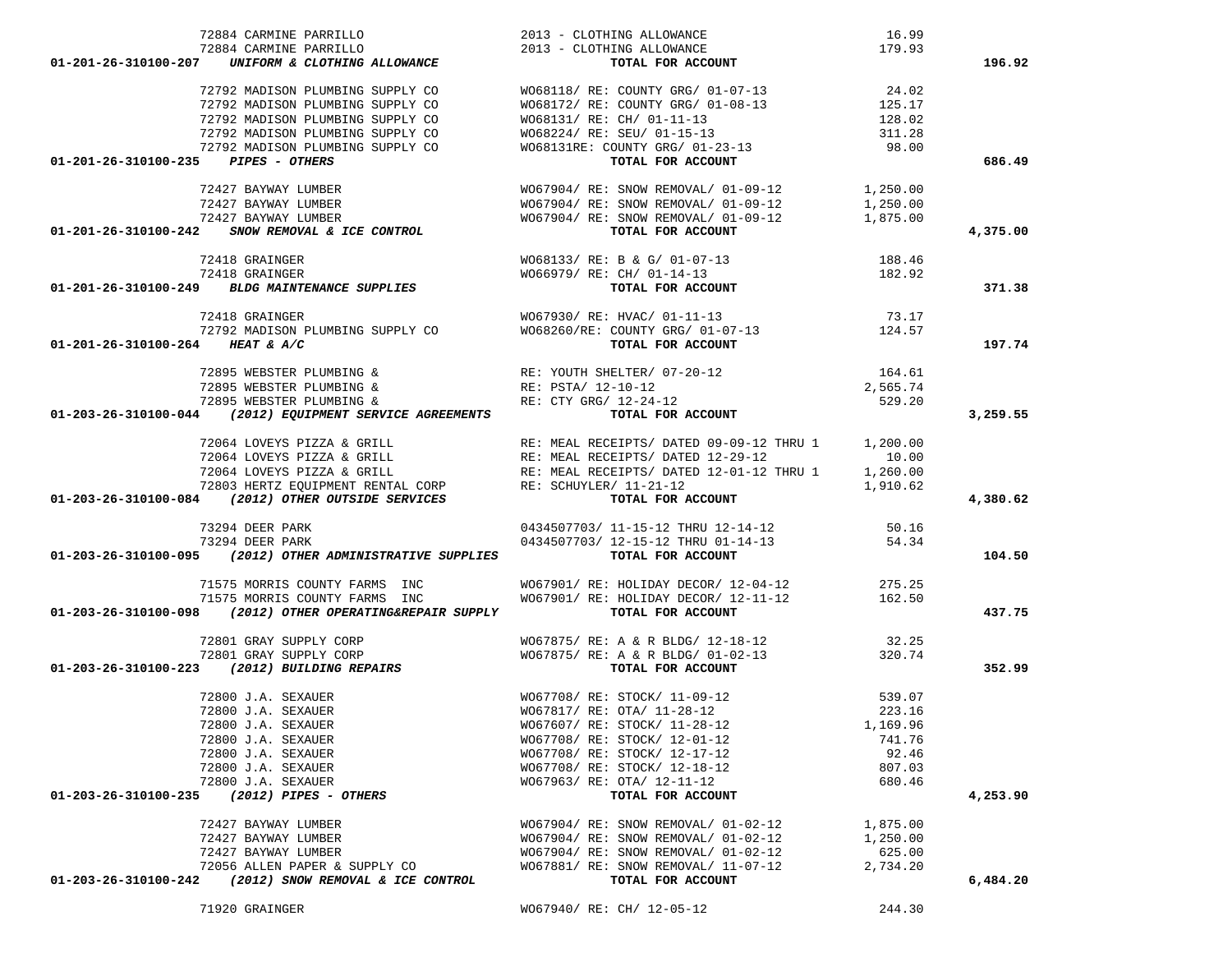| 71920 GRAINGER                                          | RE: B & G/ 12-11-12                  | 653.40    |              |
|---------------------------------------------------------|--------------------------------------|-----------|--------------|
| 71920 GRAINGER                                          | WO68068/ RE: A & R/ 12-27-12         | 315.46    |              |
| 71920 GRAINGER                                          | WO68117/ RE: B & G/ 12-31-12         | 929.28    |              |
| $01-203-26-310100-249$ (2012) BLDG MAINTENANCE SUPPLIES | TOTAL FOR ACCOUNT                    |           | 2,142.44     |
| 64362 SPEEDWELL ELECTRIC MOTORS                         | W066923/RE: CH/ 08-08-12             | 316.09    |              |
| 64362 SPEEDWELL ELECTRIC MOTORS                         | W066826/ RE: PSTA/ 08-10-12          | 1,791.00  |              |
| 64362 SPEEDWELL ELECTRIC MOTORS                         | W067108/ RE: JDC/ 08-20-12           | 810.39    |              |
| 01-203-26-310100-262 (2012) MACHINERY REPAIRS & PARTS   | TOTAL FOR ACCOUNT                    |           | 2,917.48     |
| 72802 BLEJWAS ASSOCIATES INC.                           | WO67930/RE: HVAC/ 01-10-13 2,016.88  |           |              |
| 71920 GRAINGER                                          | W067944/ RE: OTA/ 12-05-12           | 295.68    |              |
| 71920 GRAINGER                                          | W068072/ RE: WHARTON GRG/ 12-20-12   | 42.98     |              |
| 01-203-26-310100-264 (2012) HEAT & A/C                  | TOTAL FOR ACCOUNT                    |           | 2,355.54     |
| 71920 GRAINGER                                          | W067914/ RE: STOCK/ 12-03-12         | 17.79     |              |
| 01-203-26-310100-265 (2012) ELECTRICAL                  | TOTAL FOR ACCOUNT                    |           | 17.79        |
|                                                         |                                      |           | ============ |
| TOTAL for Buildings & Grounds                           |                                      |           | 33,466.41    |
|                                                         |                                      |           |              |
| <b>Motor Services Center</b><br>71808 PWANJ             | MEMBERSHIP RENEWAL                   | 100.00    |              |
| 01-201-26-315100-023 ASSOCIATIONS AND MEMBERSHIPS       | TOTAL FOR ACCOUNT                    |           | 100.00       |
| 71799 MSC INDUSTRIAL SUPPLY CO.                         | DISC                                 | 32.50     |              |
| 71799 MSC INDUSTRIAL SUPPLY CO.                         | SHIM                                 | 27.46     |              |
| 71799 MSC INDUSTRIAL SUPPLY CO.                         | SHIM                                 | 13.73     |              |
| 71799 MSC INDUSTRIAL SUPPLY CO.                         | WASHER                               | 55.86     |              |
| 71799 MSC INDUSTRIAL SUPPLY CO.                         | SCREW, NUT                           | 64.50     |              |
| 71799 MSC INDUSTRIAL SUPPLY CO.                         | CABLE TIES                           | 33.08     |              |
| 71799 MSC INDUSTRIAL SUPPLY CO.                         | CABLE TIES                           | 62.04     |              |
| 72353 WHITEMARSH CORPORATION                            | HOSE SWIVEL                          | 195.68    |              |
| 72353 WHITEMARSH CORPORATION                            | SERVICE CALL, CHECK OVER FILL ALARM  | 170.00    |              |
| 72326 BOONTON AUTO PARTS                                | CHROMA ONE, ACTIVATOR, PANEL REDUCER | 456.04    |              |
| 72326 BOONTON AUTO PARTS                                |                                      |           |              |
|                                                         | BONDING ADHESIVE                     | 103.80    |              |
| 72326 BOONTON AUTO PARTS                                | CREDIT                               | $-115.44$ |              |

72354 MORRISTOWN LUMBER & STENSIL 3.69

 71801 TREASURER,STATE OF NEW JERSEY AIR QUALITY PERMIT 880.00 72338 MSC INDUSTRIAL SUPPLY CO. BISC, WASHER 157.14 72338 MSC INDUSTRIAL SUPPLY CO. COTTER PIN 16.86 72338 MSC INDUSTRIAL SUPPLY CO. BRUSH,HANDLE,BROOM 72.10

 72338 MSC INDUSTRIAL SUPPLY CO. SCRAPER 20.16 72338 MSC INDUSTRIAL SUPPLY CO. EXTENSION CORD 181.80 71798 MOYE HANDLING SYSTEMS INC ANNUAL OSHA INSPECTIONS 535.60 72337 MOYE HANDLING SYSTEMS INC REPAIR OIL LEAK IN GEAR BOX AND REPAIR H 1,411.36 72333 WILLIAM R. FISCHER INC. REPAIR BRAKE LATHE 301.85 72348 SHEAFFER SUPPLY, INC. ROD,NUT 53.74  **01-201-26-315100-098** *OTHER OPERATING&REPAIR SUPPLY* **TOTAL FOR ACCOUNT 4,852.42**

71784 AMERICAN WEAR INC. UNIFORMS & MATS 258.74

72352 DAVID WEBER OIL COMPANY WASHER FLUID 657.45 72328 CRAFT OIL CORP 5W30 OIL 922.44  **01-201-26-315100-232** *LUBRICANTS & ANTI FREEZE* **TOTAL FOR ACCOUNT 1,579.89**

71799 MSC INDUSTRIAL SUPPLY CO. GRINDER 99.05

30.99

33.77

211.75

470.49

72354 MORRISTOWN LUMBER & 30.999 VOC TRAF MARK LATEX YELLOW

72338 MSC INDUSTRIAL SUPPLY CO. SOLDER SPOOL

71784 AMERICAN WEAR INC. UNIFORMS

**01-201-26-315100-207** *UNIFORM & CLOTHING ALLOWANCE* **<b>***TOTAL FOR ACCOUNT*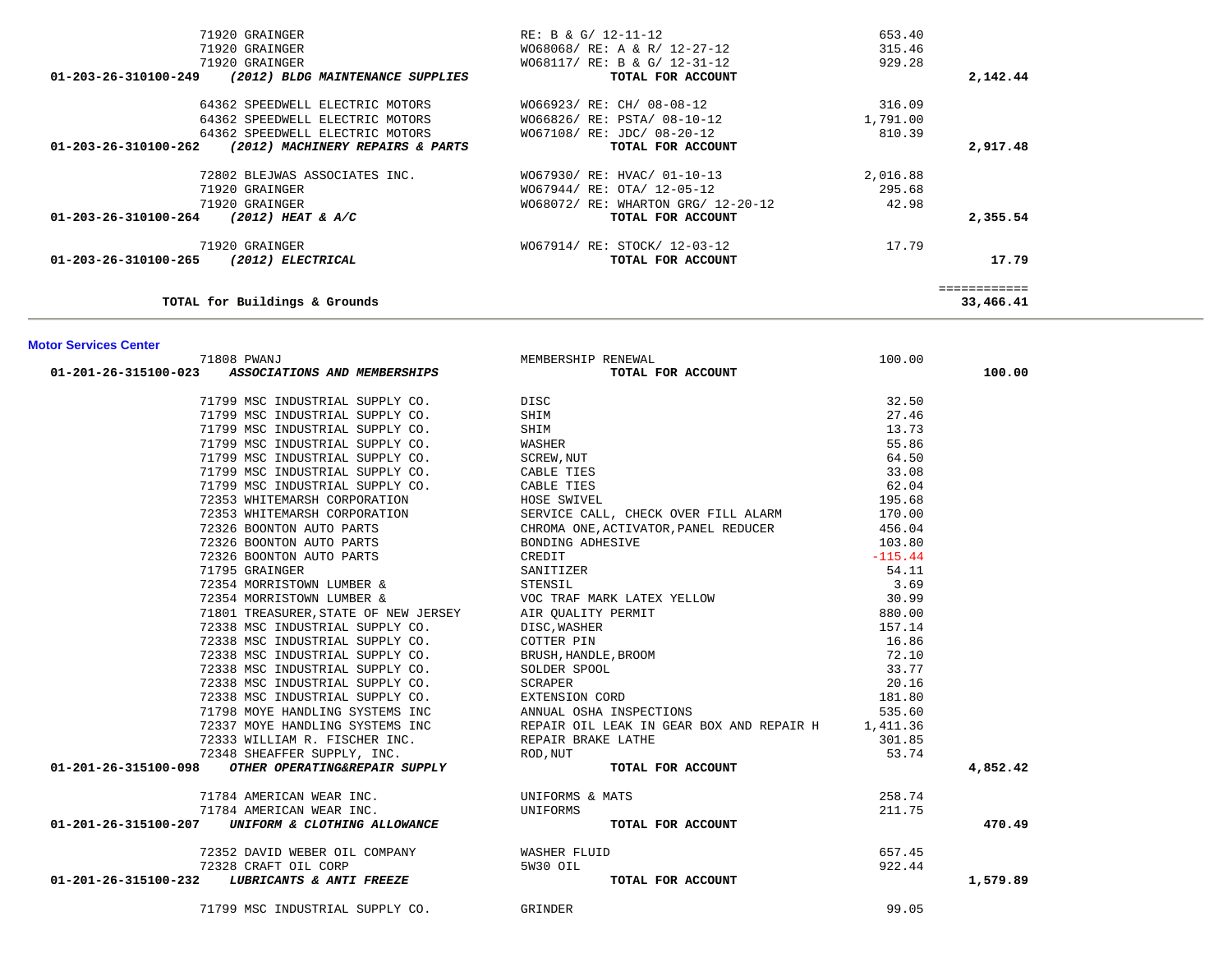|                                     | 71799 MSC INDUSTRIAL SUPPLY CO.                                                                                          | NUT                                                                                                                                                                                                                                                                                                                                                                                                                                                | 10.54     |          |
|-------------------------------------|--------------------------------------------------------------------------------------------------------------------------|----------------------------------------------------------------------------------------------------------------------------------------------------------------------------------------------------------------------------------------------------------------------------------------------------------------------------------------------------------------------------------------------------------------------------------------------------|-----------|----------|
|                                     | 71799 MSC INDUSTRIAL SUPPLY CO.                                                                                          | JACK                                                                                                                                                                                                                                                                                                                                                                                                                                               | 72.90     |          |
|                                     |                                                                                                                          |                                                                                                                                                                                                                                                                                                                                                                                                                                                    |           |          |
|                                     |                                                                                                                          |                                                                                                                                                                                                                                                                                                                                                                                                                                                    | 69.55     |          |
|                                     | 71799 MSC INDUSTRIAL SUPPLY CO.<br>71790 DOVER BRAKE & CLUTCH CO INC OTC TOOL                                            |                                                                                                                                                                                                                                                                                                                                                                                                                                                    | 119.98    |          |
| 01-201-26-315100-239 SMALL TOOLS    |                                                                                                                          | TOTAL FOR ACCOUNT                                                                                                                                                                                                                                                                                                                                                                                                                                  |           | 372.02   |
|                                     |                                                                                                                          | $\begin{array}{lllllllllllllll} \text{72342 PLAINSMAN AUTO SUPPLY} & & & \text{PLOWSTND, PINSTND, PIN, CUTEDGE, BLDGASY, PLO} & & & \text{455.72} \\ \text{72342 PLAINSMAN AUTO SUPPLY} & & & \text{TENSIONER ASY, SERB BELT, ROTOR, DRUM, BUSH} & & \text{302.32} \\ \text{72342 PLAINSMAN AUTO SUPPLY} & & & \text{CTEDGE, CRG BLT, HALOGEN CAPSULE, BATTERTRY} & & \text{483.32} \\ \text{5000 PLOWING PARTS} & & & & \text{TOTAL FOR ACCOUNT}$ |           |          |
|                                     |                                                                                                                          |                                                                                                                                                                                                                                                                                                                                                                                                                                                    |           |          |
|                                     |                                                                                                                          |                                                                                                                                                                                                                                                                                                                                                                                                                                                    |           |          |
|                                     | 01-201-26-315100-241 SNOW PLOWING PARTS                                                                                  |                                                                                                                                                                                                                                                                                                                                                                                                                                                    |           | 1,241.36 |
|                                     |                                                                                                                          |                                                                                                                                                                                                                                                                                                                                                                                                                                                    |           |          |
|                                     | 71794 GOODYEAR AUTO SERVICE TIRES 1/17/13<br>71796 INTER CITY TIRE TIRES TIRES<br>71796 INTER CITY TIRE TIRES TIRES TOTA |                                                                                                                                                                                                                                                                                                                                                                                                                                                    | 1,242.00  |          |
|                                     |                                                                                                                          |                                                                                                                                                                                                                                                                                                                                                                                                                                                    | 1,990.00  |          |
|                                     |                                                                                                                          |                                                                                                                                                                                                                                                                                                                                                                                                                                                    | 554.37    |          |
| 01-201-26-315100-245                |                                                                                                                          | TOTAL FOR ACCOUNT                                                                                                                                                                                                                                                                                                                                                                                                                                  |           | 3,786.37 |
|                                     |                                                                                                                          | IMPACT DRIVER, IMPACT WRENCH<br><b>TOTAL FOR ACCOUNT</b><br>TOTAL FOR ACCOUNT                                                                                                                                                                                                                                                                                                                                                                      |           |          |
|                                     | 71795 GRAINGER                                                                                                           |                                                                                                                                                                                                                                                                                                                                                                                                                                                    |           |          |
| 01-201-26-315100-246 TOOLS - OTHERS |                                                                                                                          |                                                                                                                                                                                                                                                                                                                                                                                                                                                    |           | 566.10   |
|                                     |                                                                                                                          |                                                                                                                                                                                                                                                                                                                                                                                                                                                    |           |          |
|                                     | 14 GTS WELCO<br>14 GTS WELCO<br>51 GTS WELCO<br><b>WELDING-OXYGEN-ACETYLENE ETC</b><br>71814 GTS WELCO                   | REPAIR CUTTING ATTACHMENT<br>ELECTR<br>CVI.INDER RENTAL                                                                                                                                                                                                                                                                                                                                                                                            | 73.35     |          |
|                                     | 71814 GTS WELCO                                                                                                          |                                                                                                                                                                                                                                                                                                                                                                                                                                                    | 50.48     |          |
|                                     |                                                                                                                          |                                                                                                                                                                                                                                                                                                                                                                                                                                                    |           |          |
|                                     | 72351 GTS WELCO                                                                                                          |                                                                                                                                                                                                                                                                                                                                                                                                                                                    | 105.85    |          |
| 01-201-26-315100-248                |                                                                                                                          | TOTAL FOR ACCOUNT                                                                                                                                                                                                                                                                                                                                                                                                                                  |           | 229.68   |
|                                     |                                                                                                                          | 71812 TOMAR INDUSTRIES INC<br>71812 TOMAR INDUSTRIES INC<br>2 JANITORIAL SUPPLIES                                                                                                                                                                                                                                                                                                                                                                  |           |          |
|                                     |                                                                                                                          |                                                                                                                                                                                                                                                                                                                                                                                                                                                    |           |          |
| 01-201-26-315100-252                |                                                                                                                          |                                                                                                                                                                                                                                                                                                                                                                                                                                                    |           | 647.05   |
|                                     |                                                                                                                          |                                                                                                                                                                                                                                                                                                                                                                                                                                                    |           |          |
|                                     | 71783 ALL COUNTY RENTAL CENTER THE ROLLER CHAIN                                                                          |                                                                                                                                                                                                                                                                                                                                                                                                                                                    | 121.36    |          |
|                                     |                                                                                                                          | $71783$ ALL COUNTY RENTAL CENTER (ROLLER CHAIN 72330 DOVER BRAKE & CLUTCH CO INC (STEMCO, SHOE KIT, DRUM 71793 GARDEN STATE ENGINE &                                                                                                                                                                                                                                                                                                               | 383.82    |          |
|                                     |                                                                                                                          |                                                                                                                                                                                                                                                                                                                                                                                                                                                    |           |          |
|                                     | 71793 GARDEN STATE ENGINE &                                                                                              | PRESSURE SWITCH                                                                                                                                                                                                                                                                                                                                                                                                                                    | 56.70     |          |
|                                     | TIT93 GARDEN SIALE ENSINERS INC<br>72335 HOOVER TRUCK CENTERS INC<br>20005 DINTERIA TONING & AUTO REPAIR                 | VALVE, GASKET, CLAMP<br>1/21/13 SERVICE CALL SERVICE                                                                                                                                                                                                                                                                                                                                                                                               | 633.33    |          |
|                                     |                                                                                                                          | 1/21/13 SERVICE CALL, SET LOADER ON WHEE 1,005.00                                                                                                                                                                                                                                                                                                                                                                                                  |           |          |
|                                     | 71805 PROGRESSIVE HYDRAULICS INC                                                                                         | COUPLER                                                                                                                                                                                                                                                                                                                                                                                                                                            | 183.20    |          |
|                                     | 71805 PROGRESSIVE HYDRAULICS INC                                                                                         | COUPLER                                                                                                                                                                                                                                                                                                                                                                                                                                            | 91.60     |          |
|                                     | 71805 PROGRESSIVE HYDRAULICS INC                                                                                         | CREDIT                                                                                                                                                                                                                                                                                                                                                                                                                                             | $-82.62$  |          |
|                                     | 71172 MONTAGE ENTERPRISES INC.                                                                                           | SPINNER MOTOR                                                                                                                                                                                                                                                                                                                                                                                                                                      | 375.90    |          |
|                                     | 72336 MID-ATLANTIC TRUCK CENTRE INC                                                                                      | LIGHT, KIT                                                                                                                                                                                                                                                                                                                                                                                                                                         | 115.10    |          |
|                                     |                                                                                                                          |                                                                                                                                                                                                                                                                                                                                                                                                                                                    |           |          |
|                                     | 72336 MID-ATLANTIC TRUCK CENTRE INC                                                                                      | SWITCH, BATTERY                                                                                                                                                                                                                                                                                                                                                                                                                                    | 160.43    |          |
|                                     | 72336 MID-ATLANTIC TRUCK CENTRE INC                                                                                      | RESISTOR                                                                                                                                                                                                                                                                                                                                                                                                                                           | 153.85    |          |
|                                     | 72336 MID-ATLANTIC TRUCK CENTRE INC                                                                                      | ROTELLA                                                                                                                                                                                                                                                                                                                                                                                                                                            | 63.84     |          |
|                                     | 72336 MID-ATLANTIC TRUCK CENTRE INC                                                                                      | SENSOR                                                                                                                                                                                                                                                                                                                                                                                                                                             | 57.65     |          |
|                                     | 72346 ROYAL COMMUNICATIONS INC.                                                                                          | REPROGRAM EMISSION SENSE (4-3)                                                                                                                                                                                                                                                                                                                                                                                                                     | 75.00     |          |
|                                     | 71813 TRICO EQUIPMENT SERVICES LLC                                                                                       | HANDLE, SWITCH,                                                                                                                                                                                                                                                                                                                                                                                                                                    | 250.25    |          |
|                                     | 71813 TRICO EQUIPMENT SERVICES LLC                                                                                       | TUBE                                                                                                                                                                                                                                                                                                                                                                                                                                               | 109.69    |          |
|                                     | 71811 TRANSAXLE LLC                                                                                                      | ----<br>SOLENOID<br>CLACIUM PUMP REPAIR KIT                                                                                                                                                                                                                                                                                                                                                                                                        | 147.28    |          |
|                                     | 72347 TONY SANCHEZ LTD                                                                                                   |                                                                                                                                                                                                                                                                                                                                                                                                                                                    | 243.50    |          |
| 01-201-26-315100-261                | 11 IRANSAALE LEC<br>47 TONY SANCHEZ LTD<br><b><i>SPARE PARTS FOR EQUIPMENT</i></b>                                       | TOTAL FOR ACCOUNT                                                                                                                                                                                                                                                                                                                                                                                                                                  |           | 4,144.88 |
|                                     |                                                                                                                          |                                                                                                                                                                                                                                                                                                                                                                                                                                                    |           |          |
|                                     | 71799 MSC INDUSTRIAL SUPPLY CO.                                                                                          | EYEWASH                                                                                                                                                                                                                                                                                                                                                                                                                                            | 25.80     |          |
| 01-201-26-315100-266                | SAFETY ITEMS                                                                                                             | TOTAL FOR ACCOUNT                                                                                                                                                                                                                                                                                                                                                                                                                                  |           | 25.80    |
|                                     | 71787 CLIFFSIDE BODY CORP                                                                                                | BAR, BUMPER                                                                                                                                                                                                                                                                                                                                                                                                                                        | 391.19    |          |
|                                     |                                                                                                                          |                                                                                                                                                                                                                                                                                                                                                                                                                                                    |           |          |
|                                     | 72329 D&B AUTO SUPPLY                                                                                                    | FILTER, PADS                                                                                                                                                                                                                                                                                                                                                                                                                                       | 158.01    |          |
|                                     | 72329 D&B AUTO SUPPLY                                                                                                    | FILTER, ROTOR, PADS, STICK, STARTER                                                                                                                                                                                                                                                                                                                                                                                                                | 549.52    |          |
|                                     | 72329 D&B AUTO SUPPLY                                                                                                    | SOCKET, FILTER, PADS, GASKET, ROTOR, LAMP, PA                                                                                                                                                                                                                                                                                                                                                                                                      | 339.46    |          |
|                                     | 72329 D&B AUTO SUPPLY                                                                                                    | FILTER, PENETRANT, CARB CLE, LUBE, GREASE, A                                                                                                                                                                                                                                                                                                                                                                                                       | 150.37    |          |
|                                     | 72329 D&B AUTO SUPPLY                                                                                                    | CREDIT                                                                                                                                                                                                                                                                                                                                                                                                                                             | $-177.78$ |          |
|                                     | 72331 EAGLE AUTOMOTIVE                                                                                                   | TOWING $(7-22)$                                                                                                                                                                                                                                                                                                                                                                                                                                    | 157.75    |          |
|                                     | 72456 FLEMINGTON BUICK CHEVROLET                                                                                         | MODULE KIT, RING                                                                                                                                                                                                                                                                                                                                                                                                                                   | 413.74    |          |
|                                     | 72456 FLEMINGTON BUICK CHEVROLET                                                                                         | MIRROR                                                                                                                                                                                                                                                                                                                                                                                                                                             | 117.89    |          |
|                                     | 71802 NIELSEN DODGE - C-J-R                                                                                              | HOSE                                                                                                                                                                                                                                                                                                                                                                                                                                               | 20.40     |          |
|                                     | 71802 NIELSEN DODGE - C-J-R                                                                                              | FILTER                                                                                                                                                                                                                                                                                                                                                                                                                                             | 76.80     |          |
|                                     |                                                                                                                          |                                                                                                                                                                                                                                                                                                                                                                                                                                                    |           |          |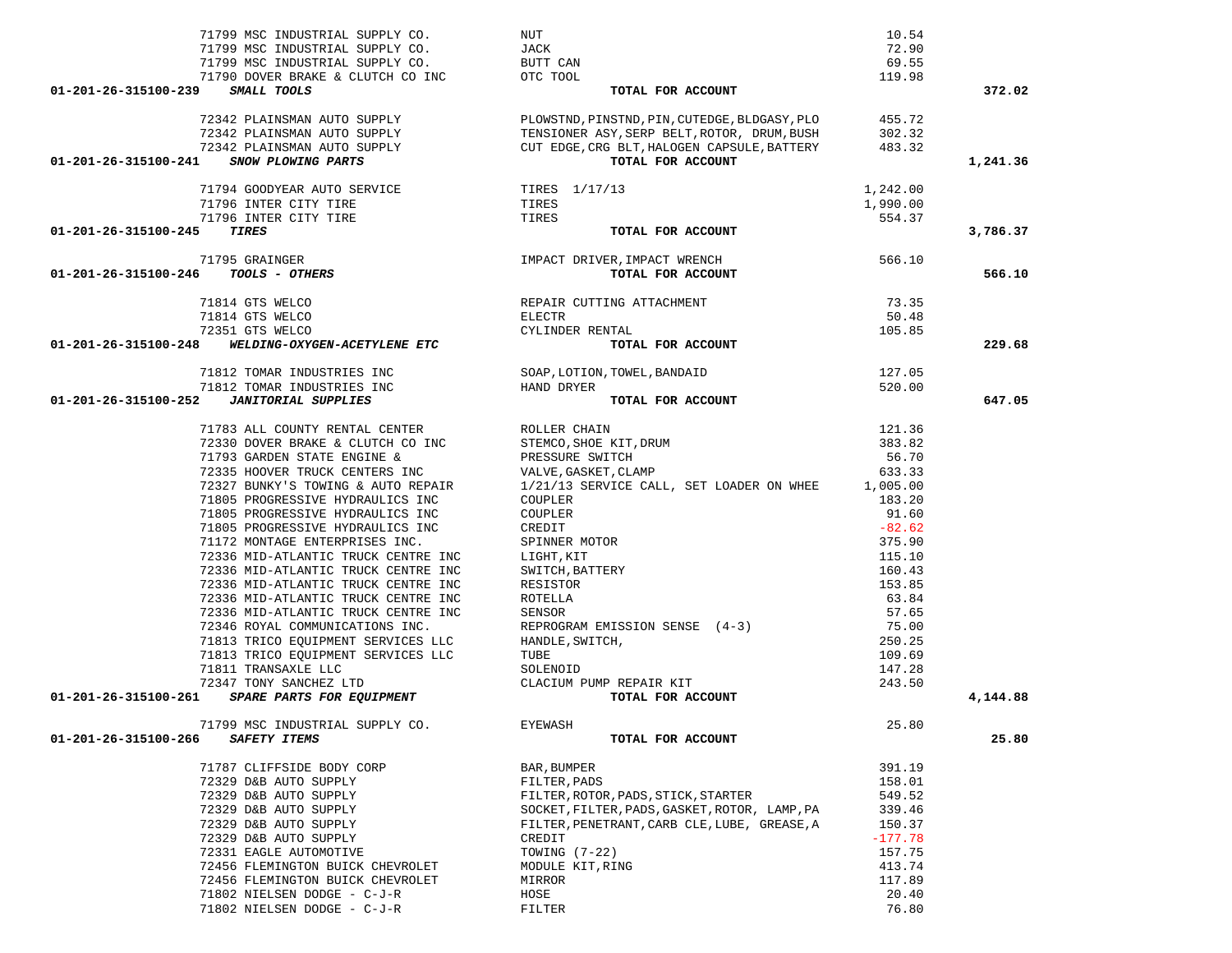| 71626 POOL OPERATION MANAGEMENT                                   | S Aue Certified Pool Operator Course 5/7 | 305.00 |        |
|-------------------------------------------------------------------|------------------------------------------|--------|--------|
| 01-201-27-330100-039<br>EDUCATION SCHOOLS & TRAINING              | TOTAL FOR ACCOUNT                        |        | 305.00 |
| 73396 FASTER URGENT CARE                                          | Fixed Portion Healthcare Management      | 250.00 |        |
| 73042 BAILEY'S TEST STRIPS &                                      | Item 8751 Temp Rite Temp Labels          | 64.00  |        |
| 73042 BAILEY'S TEST STRIPS &                                      | shipping                                 | 5.00   |        |
| 01-201-27-330100-084<br>OTHER OUTSIDE SERVICES                    | TOTAL FOR ACCOUNT                        |        | 319.00 |
| 73359 COUNTY OF MORRIS                                            | 1ST 1/2 2/13METERED MAIL                 | 8.41   |        |
| 73039 CRAIG GOSS                                                  | Reimbursement for Wheel Simulators for H | 8.99   |        |
| 01-201-27-330100-210<br>ENVIRONMENTAL COMPLIANCE                  | TOTAL FOR ACCOUNT                        |        | 17.40  |
| 73040 W.B. MASON COMPANY INC                                      | customer C1033751Invoice dated 10/4/2012 | 37.77  |        |
| $01 - 203 - 27 - 330100 - 210$<br>(2012) ENVIRONMENTAL COMPLIANCE | TOTAL FOR ACCOUNT                        |        | 37.77  |
| 72458 DEER PARK                                                   | 0434540191 billing period 12/15/12-1/14/ | 24.49  |        |
| 01-203-27-330100-258<br>(2012) EQUIPMENT                          | TOTAL FOR ACCOUNT                        |        | 24.49  |

 69951 SGS TESTCOM INC MONTHLY MAINTENANCE 12/12 189.41  **01-203-26-315100-098** *(2012) OTHER OPERATING&REPAIR SUPPLY* **TOTAL FOR ACCOUNT 189.41**

28,002.33

============

**TOTAL for Motor Services Center 28,002.33**

**Health Management** 

| 71177 NIELSEN DODGE - C-J-R        | FILTER                             | 27.40     |
|------------------------------------|------------------------------------|-----------|
| 71177 NIELSEN DODGE - C-J-R        | CABLE                              | 19.72     |
| 71177 NIELSEN DODGE - C-J-R        | SCREW, SUPPORT, SHROUD, HOSE       | 184.80    |
| 72342 PLAINSMAN AUTO SUPPLY        | SEALNAT, LOCK EXT, SOCKET          | 42.75     |
| 71806 ROUTE 23 AUTO MALL LLC       | BATTERY                            | 278.91    |
| 72325 BEYER FORD                   | ARM ASY, NUT                       | 217.79    |
| 72349 SMITH MOTOR CO., INC.        | VALVE ASY                          | 38.10     |
| 72349 SMITH MOTOR CO., INC.        | MIRROR ASY                         | 127.77    |
| 72349 SMITH MOTOR CO., INC.        | RESISTOR, WIRE, SHAFT, BOLT        | 289.68    |
| 72349 SMITH MOTOR CO., INC.        | SEAL,ROTOR,KIT                     | 262.85    |
| 72349 SMITH MOTOR CO., INC.        | CREDIT                             | $-250.00$ |
| 72334 JASPER ENGINE & TRANSMISSION | ENGINE                             | 3,817.00  |
| 72334 JASPER ENGINE & TRANSMISSION | CREDIT                             | $-162.88$ |
| 72334 JASPER ENGINE & TRANSMISSION | CREDIT                             | $-650.00$ |
| 71809 SMITH MOTOR CO., INC.        | PATS KEY                           | 45.04     |
| 72343 QUALITY AUTO GLASS, INC      | REPLACE WINDSHIELD (W590CG)        | 233.44    |
| 72344 ROUTE 23 AUTO MALL LLC       | FILTER ASY                         | 57.72     |
| 72344 ROUTE 23 AUTO MALL LLC       | MODULE                             | 241.77    |
| 72344 ROUTE 23 AUTO MALL LLC       | MIRROR                             | 123.20    |
| 72344 ROUTE 23 AUTO MALL LLC       | BUMPER, KIT, BRACKET, PANEL, PLATE | 510.91    |
| 72344 ROUTE 23 AUTO MALL LLC       | FILTER ASY                         | 57.72     |
| 72344 ROUTE 23 AUTO MALL LLC       | TUBE                               | 34.19     |
| $\overline{a}$                     |                                    |           |

| 01-201-26-315100-291<br><b>VEHICLE REPAIRS</b> | TOTAL FOR ACCOUNT                                                                                                                                                                                                                           |                  | 9,796.86 |
|------------------------------------------------|---------------------------------------------------------------------------------------------------------------------------------------------------------------------------------------------------------------------------------------------|------------------|----------|
|                                                |                                                                                                                                                                                                                                             |                  |          |
|                                                |                                                                                                                                                                                                                                             |                  |          |
|                                                |                                                                                                                                                                                                                                             |                  |          |
|                                                |                                                                                                                                                                                                                                             |                  |          |
|                                                |                                                                                                                                                                                                                                             |                  |          |
|                                                |                                                                                                                                                                                                                                             |                  |          |
|                                                |                                                                                                                                                                                                                                             |                  |          |
|                                                |                                                                                                                                                                                                                                             |                  |          |
|                                                |                                                                                                                                                                                                                                             |                  |          |
|                                                |                                                                                                                                                                                                                                             |                  |          |
|                                                |                                                                                                                                                                                                                                             |                  |          |
|                                                |                                                                                                                                                                                                                                             |                  |          |
|                                                |                                                                                                                                                                                                                                             |                  |          |
|                                                |                                                                                                                                                                                                                                             |                  |          |
|                                                |                                                                                                                                                                                                                                             |                  |          |
|                                                |                                                                                                                                                                                                                                             |                  |          |
|                                                |                                                                                                                                                                                                                                             |                  |          |
|                                                |                                                                                                                                                                                                                                             |                  |          |
|                                                |                                                                                                                                                                                                                                             |                  |          |
|                                                |                                                                                                                                                                                                                                             |                  |          |
|                                                |                                                                                                                                                                                                                                             |                  |          |
|                                                |                                                                                                                                                                                                                                             |                  |          |
|                                                |                                                                                                                                                                                                                                             |                  |          |
|                                                |                                                                                                                                                                                                                                             |                  |          |
|                                                |                                                                                                                                                                                                                                             |                  |          |
|                                                |                                                                                                                                                                                                                                             |                  |          |
|                                                |                                                                                                                                                                                                                                             |                  |          |
|                                                |                                                                                                                                                                                                                                             |                  |          |
| 71177 NIELSEN DODGE - C-J-R                    | FILTER                                                                                                                                                                                                                                      | 33.80            |          |
| 71177 NIELSEN DODGE - C-J-R                    | PUMP, HOUSING, THERMOSTAT, HOSE, BELT                                                                                                                                                                                                       | 257.08           |          |
|                                                |                                                                                                                                                                                                                                             | 52.05            |          |
|                                                |                                                                                                                                                                                                                                             | 261.00<br>302.40 |          |
|                                                |                                                                                                                                                                                                                                             | 13.52            |          |
|                                                | 71802 NIELSEN DODGE - C-J-R<br>71802 NIELSEN DODGE - C-J-R<br>71177 NIELSEN DODGE - C-J-R<br>71177 NIELSEN DODGE - C-J-R<br>71177 NIELSEN DODGE - C-J-R<br>71177 NIELSEN DODGE - C-J-R<br>71177 NIELSEN DODGE - C-J-R<br>71177 NIELSEN DODG | 720.70           |          |
|                                                |                                                                                                                                                                                                                                             | 70.24            |          |
|                                                |                                                                                                                                                                                                                                             |                  |          |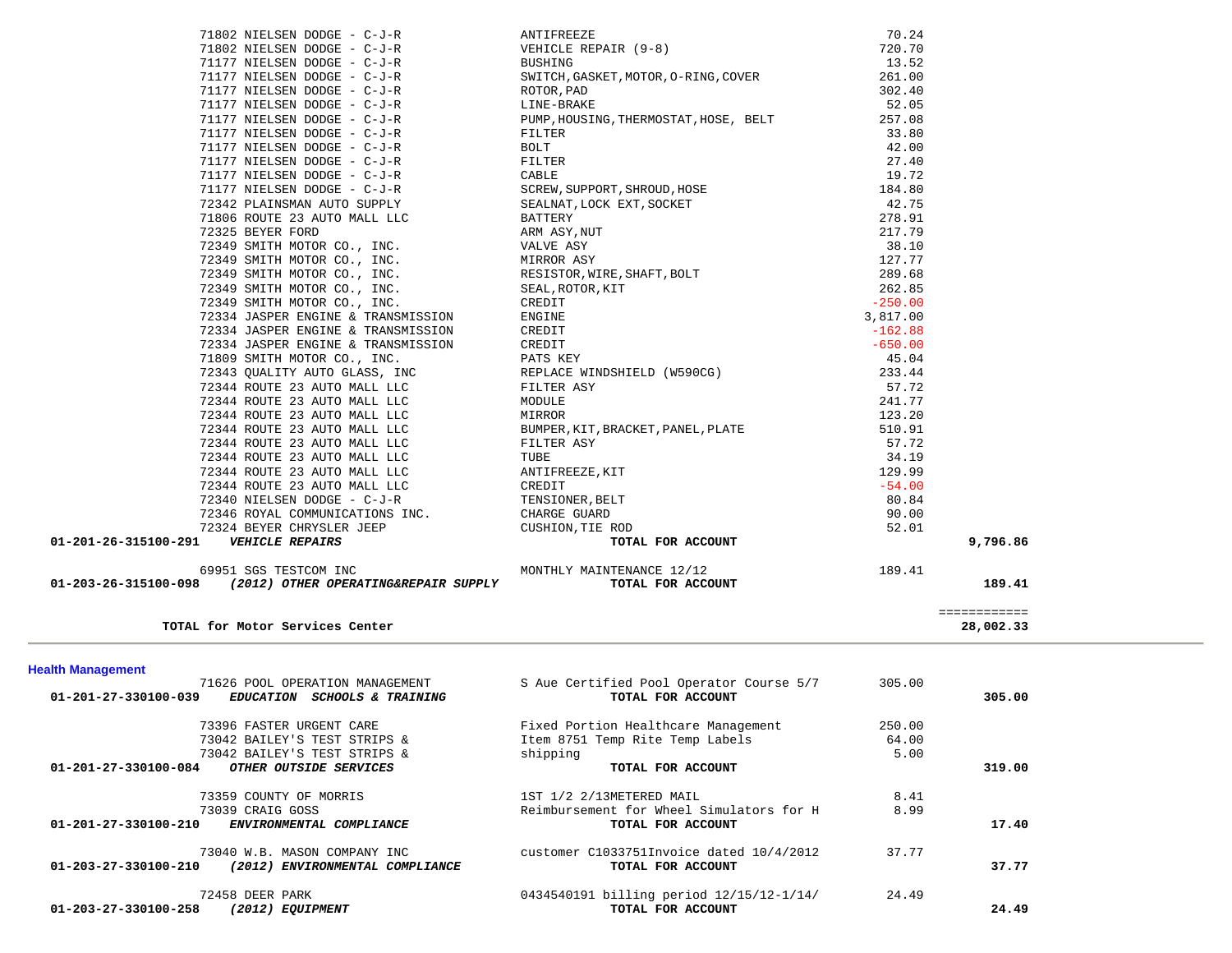| <b>Human Services</b>                                    |                                          |        |              |
|----------------------------------------------------------|------------------------------------------|--------|--------------|
| 72521 STAPLES BUSINESS ADVANTAGE                         | Folding hanging 2 part files             | 48.84  |              |
| 72521 STAPLES BUSINESS ADVANTAGE                         | Swingline fingertips                     | 3.39   |              |
| 01-201-27-331100-058<br>OFFICE SUPPLIES & STATIONERY     | TOTAL FOR ACCOUNT                        |        | 52.23        |
| 73359 COUNTY OF MORRIS                                   | 1ST 1/2 2/13 METERED MAIL                | 77.08  |              |
| 01-201-27-331100-068<br>POSTAGE & METERED MAIL           | TOTAL FOR ACCOUNT                        |        | 77.08        |
| 73096 MC LEAGUE OF MUNICIPALITIES                        | Frank Pinto, Department Director to atte | 35.00  |              |
| 72519 JESSICA MONDINO                                    | NJ TPK TOLLS TO HAMILTON FOR YSC STATEWI | 3.30   |              |
| 72519 JESSICA MONDINO                                    | 2 DAY ROUNDTRIP MILEAGE TO SAYERVILLE FO | 63.00  |              |
| 72519 JESSICA MONDINO                                    | NJ TPK TOLLS SAYERVILLE JFPC STATE MTG   | 1.50   |              |
| 72519 JESSICA MONDINO                                    | ROUNDTRIP MILEAGE TO HAMILTON VIAAC 1/17 | 42.00  |              |
| 72519 JESSICA MONDINO                                    | NJ TPK TOLLS TO HAMILTON YSC STATEWIDE 1 | 3.30   |              |
| 72519 JESSICA MONDINO                                    | NJ TPK TOLLS SAYERVILLE 11/29/12         | 3.00   |              |
| 72519 JESSICA MONDINO                                    | NJ TPK TOLLS HAMILTON CIACC 1/17/13      | 0.65   |              |
| 01-201-27-331100-082<br><b>TRAVEL EXPENSE</b>            | TOTAL FOR ACCOUNT                        |        | 151.75       |
| 72889 SODEXO, INC & AFFILIATES                           | Refreshments for attendees at the Adviso | 56.90  |              |
| 72889 SODEXO, INC & AFFILIATES                           | Refreshments for family members attendin | 26.10  |              |
| 01-201-27-331100-088<br>MEETING EXP ADVISORY BOARD ETC   | TOTAL FOR ACCOUNT                        |        | 83.00        |
| 72522 RICOH AMERICAS CORP                                | Ricoh MPC 2800 Copier pmt 1 of 6         | 669.33 |              |
| 72888 TRITEC OFFICE EQUIPMENT INC                        | Ricoh MPC 3502 Copier payment for color  | 429.87 |              |
| 01-201-27-331100-164<br>OFFICE MACHINES - RENTAL         | TOTAL FOR ACCOUNT                        |        | 1,099.20     |
| 72520 STAPLES BUSINESS ADVANTAGE                         | Item #922167 2013 Daily calendar book    | 40.10  |              |
| 72520 STAPLES BUSINESS ADVANTAGE                         | Item #922264 2013 Daily calendar         | 34.93  |              |
| 72520 STAPLES BUSINESS ADVANTAGE                         | Item #577281 HP 49 Toner                 | 59.62  |              |
| 72520 STAPLES BUSINESS ADVANTAGE                         | Item #685016 Recycled steno pad          | 54.99  |              |
| 72520 STAPLES BUSINESS ADVANTAGE                         | Item #853300 HP 78 Toner                 | 74.09  |              |
| 01-203-27-331100-058 (2012) OFFICE SUPPLIES & STATIONERY | TOTAL FOR ACCOUNT                        |        | 263.73       |
|                                                          |                                          |        | ============ |
| TOTAL for Human Services                                 |                                          |        | 1,726.99     |

### **Youth Shelter**

| 73359 COUNTY OF MORRIS<br>01-201-27-331110-068<br>POSTAGE AND METERED MAIL | 1ST 1/2 2/13 METERED MAIL<br>TOTAL FOR ACCOUNT      | 2.30<br>2.30     |  |
|----------------------------------------------------------------------------|-----------------------------------------------------|------------------|--|
| 72528 LOVEYS PIZZA & GRILL<br>01-201-27-331110-185<br>FOOD                 | Resident Behavior Rewards<br>TOTAL FOR ACCOUNT      | 247.94<br>247.94 |  |
| 72672 DEER PARK<br>01-203-27-331110-185<br>(2012) FOOD                     | 0434508388<br>12/15/12-1/14/13<br>TOTAL FOR ACCOUNT | 22.99<br>22.99   |  |
| TOTAL for Youth Shelter                                                    |                                                     | 273.23           |  |

# **Office on Aging**

| 72473 KAREN WEBSTER    | Car Insurance Reimbursement for Jan-2013 |  | 12.00 |
|------------------------|------------------------------------------|--|-------|
| 72468 VICTORINE FUNG   | Car Insurance reimbursement for January, |  | 12.00 |
| 72681 CAROL STOLZ      | Car Insurance reimbursement, january 201 |  | 12.00 |
| 72680 BETH DENMEAD     | Car Insurance reimbursement for January  |  | 12.00 |
| 72955 OPHELIA V. CRUSE | Car Insurance Reimbursement for January  |  | 12.00 |
| 72954 LUCY CANNIZZO    | Car Insurance Reimbursement for January, |  | 12.00 |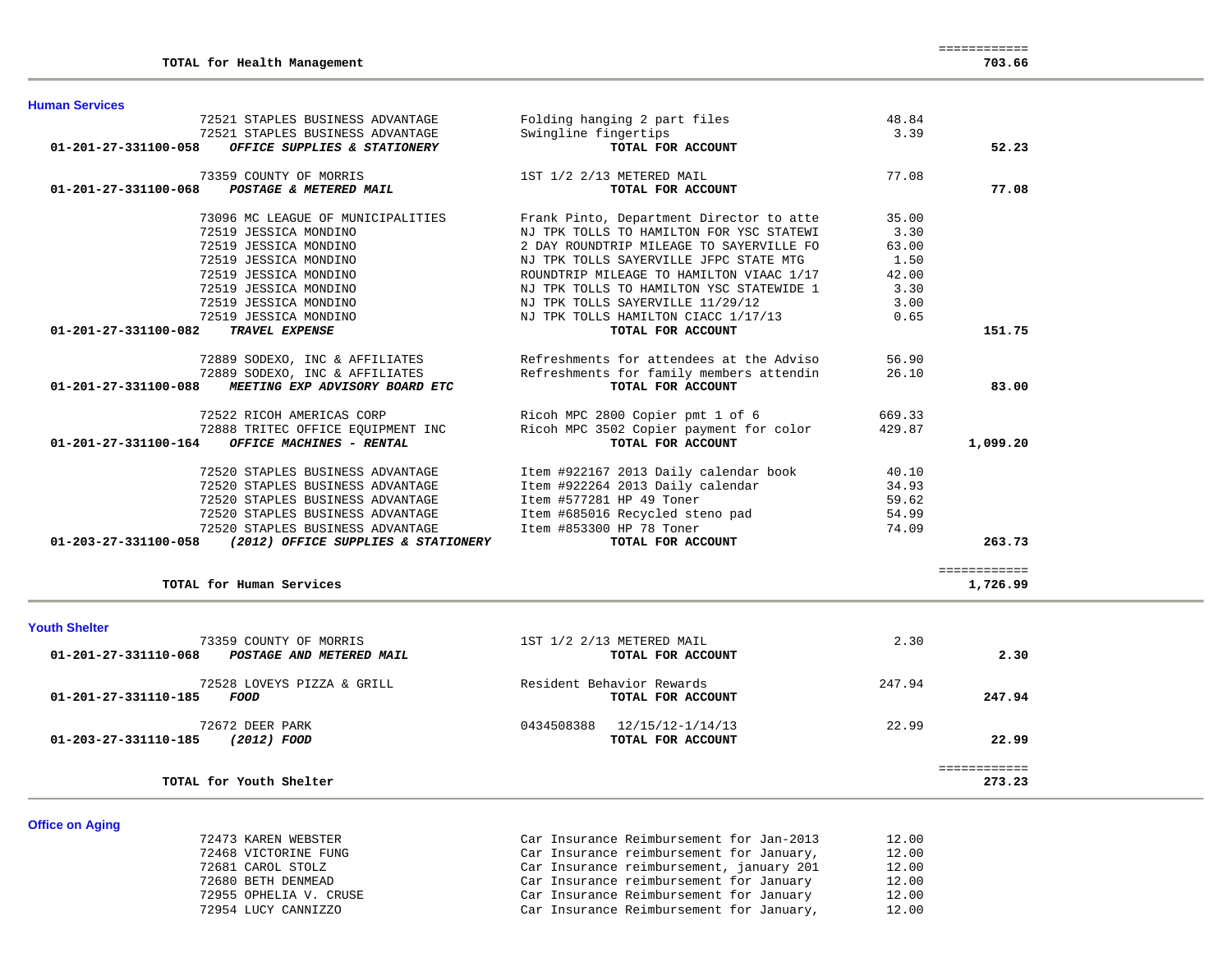|                                | 72030 STAPLES BUSINESS ADVANTAGE          | Storage clipboard good gray.                                              | 32.97     |                        |
|--------------------------------|-------------------------------------------|---------------------------------------------------------------------------|-----------|------------------------|
|                                | 72030 STAPLES BUSINESS ADVANTAGE          | Carholder ruberized blue.                                                 | 14.97     |                        |
| 01-201-27-333100-058           | OFFICE SUPPLIES & STATIONERY              | TOTAL FOR ACCOUNT                                                         |           | 47.94                  |
|                                | 73359 COUNTY OF MORRIS                    | 1ST 1/2 2/13METERED MAIL                                                  | 535.58    |                        |
| 01-201-27-333100-068           | POSTAGE & METERED MAIL                    | TOTAL FOR ACCOUNT                                                         |           | 535.58                 |
|                                | 72473 KAREN WEBSTER                       | Miles reimbursement for Jan-2013                                          | 48.65     |                        |
|                                | 72468 VICTORINE FUNG                      | Miles reimbursement for January, 2013                                     | 44.45     |                        |
|                                | 72468 VICTORINE FUNG                      | Tolls to and from APS Supervisor Meeting                                  | 2.50      |                        |
|                                | 72681 CAROL STOLZ                         | Miles reimbursement for January, 2013                                     | 38.15     |                        |
|                                | 72680 BETH DENMEAD                        | Miles reimbursement for January 2013                                      | 44.80     |                        |
|                                | 72955 OPHELIA V. CRUSE                    | Miles Reimbursement for January, 2013                                     | 32.90     |                        |
|                                | 72954 LUCY CANNIZZO                       | Miles reimbursement for January, 2013                                     | 51.45     |                        |
|                                | 72472 ANDREA BATISTONI                    | Miles reimbursement for Jan, 2013                                         | 45.85     |                        |
| 01-201-27-333100-082           | TRAVEL EXPENSE                            | TOTAL FOR ACCOUNT                                                         |           | 308.75                 |
|                                | TOTAL for Office on Aging                 |                                                                           |           | ============<br>976.27 |
|                                |                                           |                                                                           |           |                        |
| <b>Grant in Aid</b>            |                                           |                                                                           |           |                        |
|                                | 72902 ALFRE INC.                          | pre admission assesments                                                  | 600.00    |                        |
|                                | 72902 ALFRE INC.                          | aftercare sessions                                                        | 840.00    |                        |
|                                | 72902 ALFRE INC.                          | psycological evaluation                                                   | 100.00    |                        |
|                                | 72902 ALFRE INC.                          | medication monitoring                                                     | 250.00    |                        |
| 01-203-27-342000-453           | (2012) GRANT IN AID GIA: ALFRE INC        | TOTAL FOR ACCOUNT                                                         |           | 1,790.00               |
|                                | 72904 NEW JERSEY AIDS SERVICES            | 684 SESSIONS AT \$20.00 TOTAL TO PAY WHAT                                 | 13,670.00 |                        |
| 01-203-27-342000-454           | (2012) GRANT IN AID GIA: ERIC JOHNSON     | TOTAL FOR ACCOUNT                                                         |           | 13,670.00              |
|                                | 73093 MC ORGANIZATION FOR HISPANIC        | Community outreach program Oct-Dec. 2012                                  | 2,952.64  |                        |
|                                | 73093 MC ORGANIZATION FOR HISPANIC        | Outreach services                                                         | 1,774.50  |                        |
| 01-203-27-342000-459           | (2012) GRANT IN AID GIA: HISPANIC AFFAIR  | TOTAL FOR ACCOUNT                                                         |           | 4,727.14               |
|                                | 72891 FAMILY SERVICE OF MORRIS COUNTY     | Cost reimbursement for the 4th quarter o                                  | 9,074.00  |                        |
| 01-203-27-342000-462           | (2012) GRANT IN AID GIA: FAMILY SERVICES  | TOTAL FOR ACCOUNT                                                         |           | 9,074.00               |
|                                | 72900 CFCS - HOPE HOUSE                   | SUBSTANCE ABUSE CASE MANAGER FEE FOR SER                                  | 2,070.00  |                        |
| $01 - 203 - 27 - 342000 - 480$ | (2012) GRANT IN AID GIA: HOPEHOUSEOPERTNF | TOTAL FOR ACCOUNT                                                         |           | 2,070.00               |
|                                | 72903 ST. CLARE'S HOSPITAL                | Payment for the 4th quarter of 2012 to p                                  | 36,225.00 |                        |
| 01-203-27-342000-484           | (2012) GRANT IN AID AID MENT HLTH CNT-ST  | TOTAL FOR ACCOUNT                                                         |           | 36,225.00              |
|                                |                                           | 72901 DAYTOP VILLAGE OF NJ, INC. For services rendered in Dec 2012 to pay | 11,644.00 |                        |
| 01-203-27-342000-490           | (2012) GRANT IN AID: DAYTOP               | TOTAL FOR ACCOUNT                                                         |           | 11,644.00              |
|                                |                                           |                                                                           |           | ============           |
|                                | TOTAL for Grant in Aid                    |                                                                           |           | 79,200.14              |
|                                |                                           |                                                                           |           |                        |

 72472 ANDREA BATISTONI Car Insurance Reimbursement for Jan-2013 12.00  **01-201-27-333100-048** *INSURANCE* **TOTAL FOR ACCOUNT 84.00**

| 71868 ELECTRONIC OFFICE SYSTEMS                      | HP BR LASERJET 9000 - Black Toner | 305.99 |        |
|------------------------------------------------------|-----------------------------------|--------|--------|
| 71868 ELECTRONIC OFFICE SYSTEMS                      | Freight charges                   | 8.50   |        |
| 01-201-27-345100-058<br>OFFICE SUPPLIES & STATIONERY | TOTAL FOR ACCOUNT                 |        | 314.49 |
| 72948 VERIZON                                        | $641 87Y/01-28-13 - 0$            | 894.54 |        |
| 01-201-27-345100-146<br><b>TELEPHONE</b>             | TOTAL FOR ACCOUNT                 |        | 894.54 |
|                                                      |                                   |        |        |

**County Board of Social Service**

71221 UNITRONIX DATA SYSTEMS INC Software maintenance for the month of Ja 5,154.31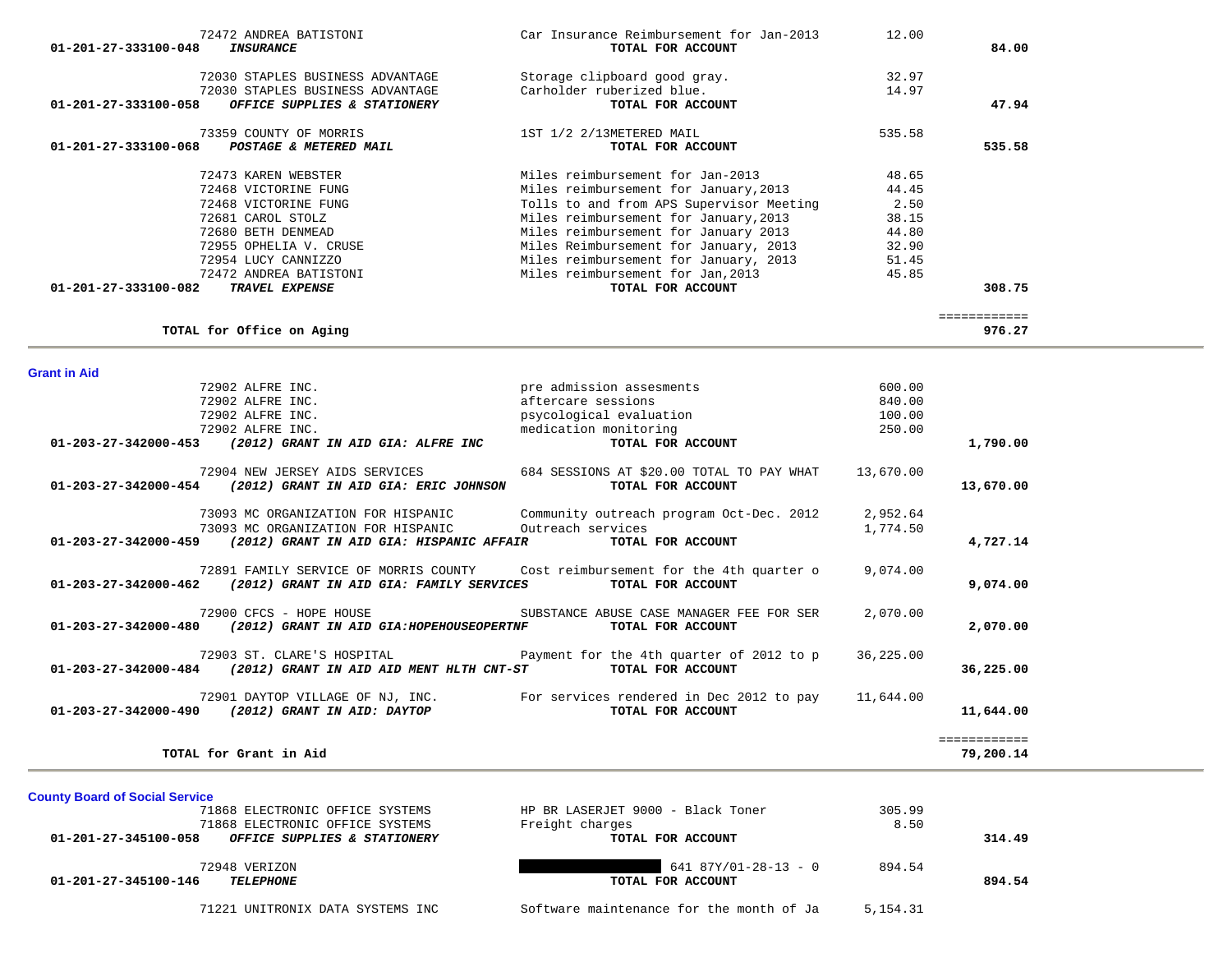| 72928 HORIZON BLUE CROSS BLUE SHIELD<br>72929 HORIZON BLUE CROSS BLUE SHIELD<br>72930 HORIZON BLUE CROSS BLUE SHIELD<br>01-201-27-345100-329<br>HOSPITAL INSURANCE PREMIUMS | Dental coverage for the month of January<br>Dental coverage for the month of Februar<br>HMO invoice for the month of February 20<br>TOTAL FOR ACCOUNT | 4,395.56<br>4,790.58<br>156,509.13 | 165,695.27 |
|-----------------------------------------------------------------------------------------------------------------------------------------------------------------------------|-------------------------------------------------------------------------------------------------------------------------------------------------------|------------------------------------|------------|
|                                                                                                                                                                             |                                                                                                                                                       |                                    |            |
| 72949 AMPAI STEBER                                                                                                                                                          | ADM - Mileage reimb. for January & Febru                                                                                                              | 15.40                              |            |
| 72950 SHAU-YING LIU                                                                                                                                                         | SSS - Mileage reimb. for January 2013                                                                                                                 | 44.10                              |            |
| 72946 MATTHEW BRADY                                                                                                                                                         | ADM - Mileage reimb. for January 2013                                                                                                                 | 25.55                              |            |
| 72943 JERRY THIEL<br>72873 JAYSHREE TRIVEDI                                                                                                                                 | SSS - Mileage reimb. for January 2013<br>Mileage reimb. for January 2013                                                                              | 50.40<br>4.20                      |            |
| 01-201-27-345100-332<br><b>MILEAGE</b>                                                                                                                                      | TOTAL FOR ACCOUNT                                                                                                                                     |                                    | 139.65     |
|                                                                                                                                                                             |                                                                                                                                                       |                                    |            |
| 72949 AMPAI STEBER                                                                                                                                                          | Insurance reimb. for January to June 201                                                                                                              | 72.00                              |            |
| 72950 SHAU-YING LIU                                                                                                                                                         | Insurance reimb. for January to June 201                                                                                                              | 72.00                              |            |
| 72951 ERICA BAUERLEIN                                                                                                                                                       | FSS - Insurance reimb. for January to Ju                                                                                                              | 72.00                              |            |
| 72942 JEANETTE BROST                                                                                                                                                        | FIS - Inusrance reimb. for January to Ju                                                                                                              | 90.00                              |            |
| 72947 SHARI BOEHM                                                                                                                                                           | ADM - Insurance reimb. for January to Ju                                                                                                              | 72.00                              |            |
| 72946 MATTHEW BRADY<br>72943 JERRY THIEL                                                                                                                                    | Insurance reimb. for January & February                                                                                                               | 24.00                              |            |
| 72866 ANA TORNESSI-JOO                                                                                                                                                      | Insurance reimb. for January to June 201<br>FSS - Insurance reimb. for January to Ju                                                                  | 72.00<br>72.00                     |            |
| 72868 CLAUDIA L. HINOJOSA                                                                                                                                                   | MAP - Insurance reimb. for January to Ju                                                                                                              | 72.00                              |            |
| 72869 DENES HEIDINGER                                                                                                                                                       | SSS - Insurance reimb. for January to Ju                                                                                                              | 90.00                              |            |
| 72870 EDILMA ACEVEDO                                                                                                                                                        | CSP - Insurance reimb. for January to Ju                                                                                                              | 72.00                              |            |
| 72871 FRANK JANKOWSKI                                                                                                                                                       | MAP - Insurance reimb. for January to Ju                                                                                                              | 90.00                              |            |
| 72872 HUONG LU                                                                                                                                                              | SSS - Insurance reimb. for January to Ju                                                                                                              | 72.00                              |            |
| 72873 JAYSHREE TRIVEDI                                                                                                                                                      | Insurance reimb. for January to June 201                                                                                                              | 90.00                              |            |
| 72874 JEANNE YOUNG                                                                                                                                                          | FSS - Insurance reimb. for January to Ju                                                                                                              | 90.00                              |            |
| 72875 JESSYKA THURDEKOOS                                                                                                                                                    | MAP - Insurance reimb. for January to Ju                                                                                                              | 72.00                              |            |
| 72876 JULIE CICCHETTI                                                                                                                                                       | CSP - Insurance reimb. for January to Ju                                                                                                              | 72.00                              |            |
| 72919 LAKSHMI BASKARAM                                                                                                                                                      | FSS - Insurance reimb. for January to Ap                                                                                                              | 42.00                              |            |
| 72920 LUCY D'ANNA                                                                                                                                                           | MAP - Insurance reimb. for January to Ju                                                                                                              | 72.00                              |            |
| 72921 LUZ ELENA URREGO                                                                                                                                                      | MAP - Insurance reimb. for January to Ju                                                                                                              | 72.00                              |            |
| 72922 MAGDELENA WILLIAMS                                                                                                                                                    | MAP - Insurance reimb. for January to Ju                                                                                                              | 72.00                              |            |
| 72925 SANDRA MENDOZA                                                                                                                                                        | Insurance reimb. for January to June 201                                                                                                              | 72.00                              |            |
| 72926 SANGITA SHAH                                                                                                                                                          | MAP - Insurance reimb. for January to Ju                                                                                                              | 72.00                              |            |
| 72927 SIBGATH KHAN                                                                                                                                                          | ADM - Insurance reimb. for January to Ju                                                                                                              | 72.00                              |            |
| 72938 PATRICIA FLANAGAN                                                                                                                                                     | MAP - Insurance reimb. for January to Ju                                                                                                              | 72.00                              |            |
| 72941 BEATRIZ OSPINA                                                                                                                                                        | MAP - Insurance reimb. for January to Ju                                                                                                              | 72.00                              |            |
| 72940 ALYSSA L. PASQURIELLO                                                                                                                                                 | MAP - Insurance reimb. for January to Ju                                                                                                              | 72.00                              |            |
| OTHER ALLOWANCES<br>01-201-27-345100-333                                                                                                                                    | TOTAL FOR ACCOUNT                                                                                                                                     |                                    | 1,956.00   |
| 72935 PARSIPPANY INN                                                                                                                                                        | 01/01/13                                                                                                                                              | 50.00                              |            |
| EMERGENCY ASSISTANCE<br>01-201-27-345100-365                                                                                                                                | TOTAL FOR ACCOUNT                                                                                                                                     |                                    | 50.00      |
| 70157 KYOCERA MITA AMERICA, INC.<br>(2012) OFFICE MACHINES - RENTAL<br>01-203-27-345100-164                                                                                 | 7629689-025 Kyocera 420i 36M FMV Lease<br>TOTAL FOR ACCOUNT                                                                                           | 1,410.60                           | 1,410.60   |
| 71529 COUNTY OF MORRIS<br>01-203-27-345100-331<br>(2012) UNEMPLOYMENT COMPENSATION                                                                                          | Disability Payments made in excess of Pa<br>TOTAL FOR ACCOUNT                                                                                         | 13,793.56                          | 13,793.56  |
| 72873 JAYSHREE TRIVEDI                                                                                                                                                      | FSS - Mileage reimb. for the 4th qtr. of                                                                                                              | 12.60                              |            |
| 72924 PATRICIA FLANAGAN                                                                                                                                                     | MAP - Mileage reimb. for November & Dece                                                                                                              | 24.15                              |            |
| 01-203-27-345100-332<br>(2012) MILEAGE                                                                                                                                      | TOTAL FOR ACCOUNT                                                                                                                                     |                                    | 36.75      |
|                                                                                                                                                                             |                                                                                                                                                       |                                    |            |
| 72867 BEATRIZ OSPINA                                                                                                                                                        | MAP - Insurance reimb. for the 4th gtr.                                                                                                               | 36.00                              |            |
| 72873 JAYSHREE TRIVEDI                                                                                                                                                      | Insurance reimb. for the 4th qtr. of 201                                                                                                              | 45.00                              |            |
| 72924 PATRICIA FLANAGAN                                                                                                                                                     | Insurance reimb. for the 4th qtr. of 201                                                                                                              | 36.00                              |            |
| 72925 SANDRA MENDOZA<br>01-203-27-345100-333                                                                                                                                | FSS - Insurance reimb. for the 4th qtr.<br>TOTAL FOR ACCOUNT                                                                                          | 36.00                              | 153.00     |
| (2012) OTHER ALLOWANCES                                                                                                                                                     |                                                                                                                                                       |                                    |            |
| 72932 GOODALE PHARMACY & SURGICAL SUPPLY                                                                                                                                    |                                                                                                                                                       | 215.00                             |            |

 **01-201-27-345100-325** *SPECIAL SERVICES* **TOTAL FOR ACCOUNT 5,154.31**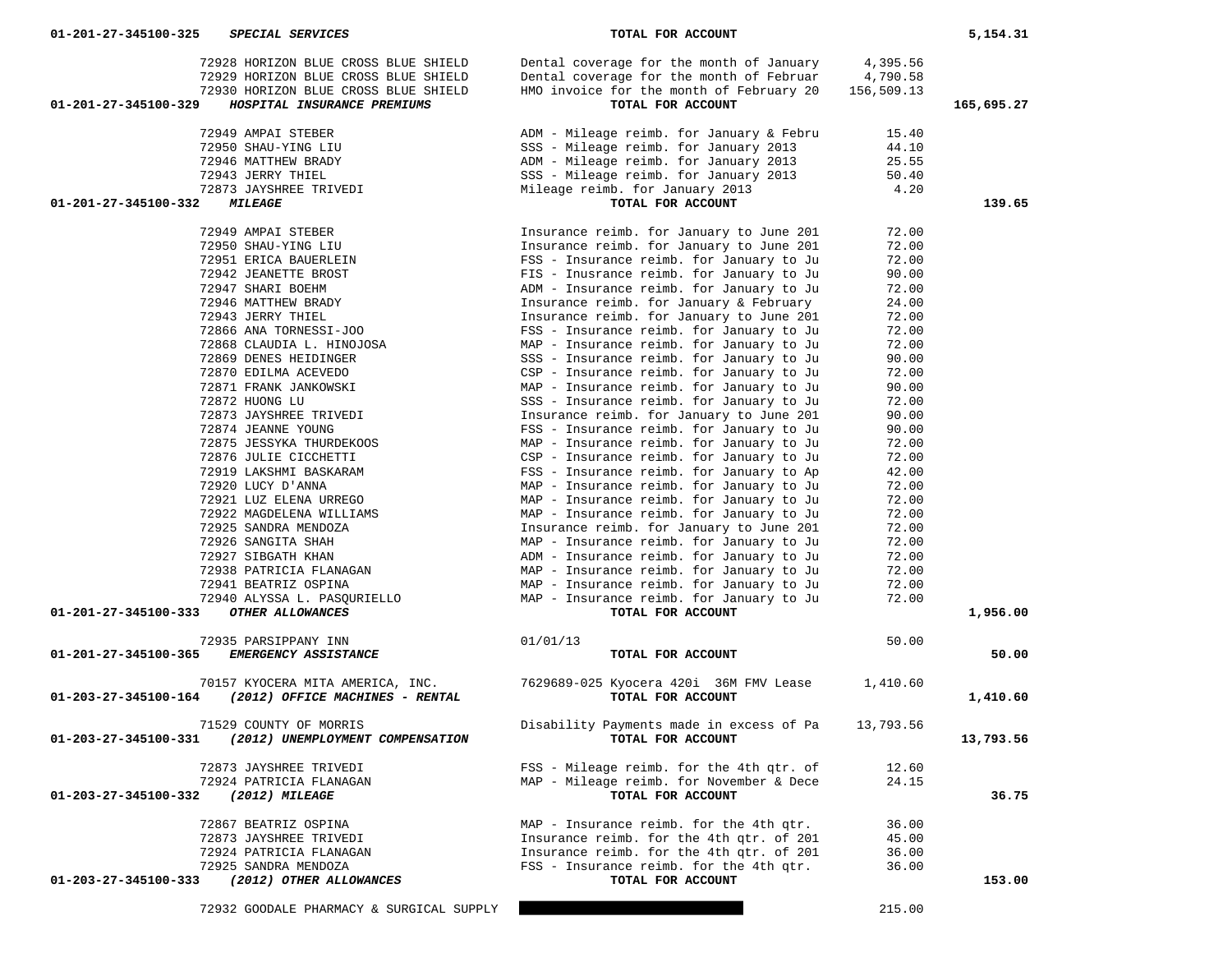| 72932 GOODALE PHARMACY & SURGICAL SUPPLY                  |                                         | 194.96    |              |
|-----------------------------------------------------------|-----------------------------------------|-----------|--------------|
| 72932 GOODALE PHARMACY & SURGICAL SUPPLY                  |                                         | 35.47     |              |
| 72932 GOODALE PHARMACY & SURGICAL SUPPLY                  |                                         | 120.98    |              |
| 72933 MOLNAR PHARMACY                                     |                                         | 29.87     |              |
| 72933 MOLNAR PHARMACY                                     |                                         | 68.26     |              |
| 72933 MOLNAR PHARMACY                                     |                                         | 1.10      |              |
| 72933 MOLNAR PHARMACY                                     |                                         | 110.44    |              |
| 72933 MOLNAR PHARMACY                                     |                                         | 48.01     |              |
| 72933 MOLNAR PHARMACY                                     |                                         | 35.96     |              |
| 72933 MOLNAR PHARMACY                                     |                                         | 803.16    |              |
| 72933 MOLNAR PHARMACY                                     |                                         | 467.34    |              |
| 72933 MOLNAR PHARMACY                                     |                                         | 13.39     |              |
| 72933 MOLNAR PHARMACY                                     |                                         | 53.62     |              |
| 72933 MOLNAR PHARMACY                                     |                                         | 184.96    |              |
| 72952 GOODALE PHARMACY & SURGICAL SUPPLY                  |                                         | 275.93    |              |
| 01-203-27-345100-338 (2012) HEALTH RELATED SERVICES       | TOTAL FOR ACCOUNT                       |           | 2,658.45     |
| 72937 WHIPPANY LODGING LLC.                               |                                         | 350.00    |              |
| 01-203-27-345100-339 (2012) PROTECTIVE CASE MANAGEMENT    | TOTAL FOR ACCOUNT                       |           | 350.00       |
| 72934 NJ TAXI & BLACK CAR SERVICES LLC                    |                                         | 41.41     |              |
| 72934 NJ TAXI & BLACK CAR SERVICES LLC                    |                                         | 28.80     |              |
| 72934 NJ TAXI & BLACK CAR SERVICES LLC                    |                                         | 29.75     |              |
| 01-203-27-345100-340 (2012) TRANSPORTATION SERVICES       | TOTAL FOR ACCOUNT                       |           | 99.96        |
| 71222 LABORATORY CORPORATION OF                           | DNA testing from 12/1/12 to 12/29/12    | 343.75    |              |
| 01-203-27-345100-351 (2012) PATERNITY EXPENSES            | TOTAL FOR ACCOUNT                       |           | 343.75       |
| 69122 DELL MARKETING L.P.                                 | Dell Professional P1913 19-inch Monitor | 21,480.00 |              |
| 01-203-27-345100-356 (2012) EDP EXPENSES OTHER WORK UNITS | TOTAL FOR ACCOUNT                       |           | 21,480.00    |
| 72935 PARSIPPANY INN                                      |                                         | 50.00     |              |
| 72935 PARSIPPANY INN                                      | 12/31/12                                | 50.00     |              |
| 72936 SKYTOP MOTEL                                        |                                         | 400.00    |              |
| 01-203-27-345100-365 (2012) EMERGENCY ASSISTANCE          | TOTAL FOR ACCOUNT                       |           | 500.00       |
|                                                           |                                         |           | ============ |
| TOTAL for County Board of Social Service                  |                                         |           | 215,030.33   |

### **MV:Administration**

| 73313 AKUA OPOMEA ABEBRESE  | LPN, 2/3/2013~2/16/2013 | 2,682.40 |
|-----------------------------|-------------------------|----------|
| 73314 ANGELIKA KOMOLIBIO    | $RN - 2/3/13$           | 525.00   |
| 73314 ANGELIKA KOMOLIBIO    | $RN - 2/5/13$           | 556.50   |
| 73314 ANGELIKA KOMOLIBIO    | $RN - 2/6/13$           | 278.95   |
| 73314 ANGELIKA KOMOLIBIO    | $RN - 2/7/13$           | 280.00   |
| 73314 ANGELIKA KOMOLIBIO    | $RN - 2/8/13$           | 315.00   |
| 73314 ANGELIKA KOMOLIBIO    | $RN - 2/9/13$           | 280.00   |
| 73314 ANGELIKA KOMOLIBIO    | $RN - 2/10/13$          | 560.00   |
| 73314 ANGELIKA KOMOLIBIO    | $RN - 2/11/13$          | 280.00   |
| 73314 ANGELIKA KOMOLIBIO    | $RN - 2/12/13$          | 559.65   |
| 73314 ANGELIKA KOMOLIBIO    | $RN - 2/13/13$          | 278.95   |
| 73314 ANGELIKA KOMOLIBIO    | $RN - 2/14/13$          | 280.00   |
| 73314 ANGELIKA KOMOLIBIO    | $RN - 2/15/13$          | 280.00   |
| 73314 ANGELIKA KOMOLIBIO    | $RN - 2/16/13$          | 280.00   |
| 73315 ARNEL P GARCIA        | LPN, 2/3/2013~2/16/2013 | 1,344.00 |
| 73316 BARKEL FLEMMING       | LPN, 2/3/2013~2/16/2013 | 1,791.72 |
| 73318 CHARLES NADARAJAH     | RN, 2/3/2013~2/16/2013  | 840.00   |
| 73319 DANILO LAPID          | RN, 2/3/2013~2/16/2013  | 1,117.90 |
| 73320 DAVID JEAN-LOUIS      | RN, 2/3/2013~2/16/2013  | 2,167.90 |
| 73321 EDITHA MAROUEZ        | RN, 2/3/2013~2/16/2013  | 280.00   |
| 73322 EVELYN TOLENTINO      | RN, 2/3/2013~2/16/2013  | 891.45   |
| 73323 GEORGINA GRAY-HORSLEY | LPN, 2/3/2013~2/16/2013 | 1,120.00 |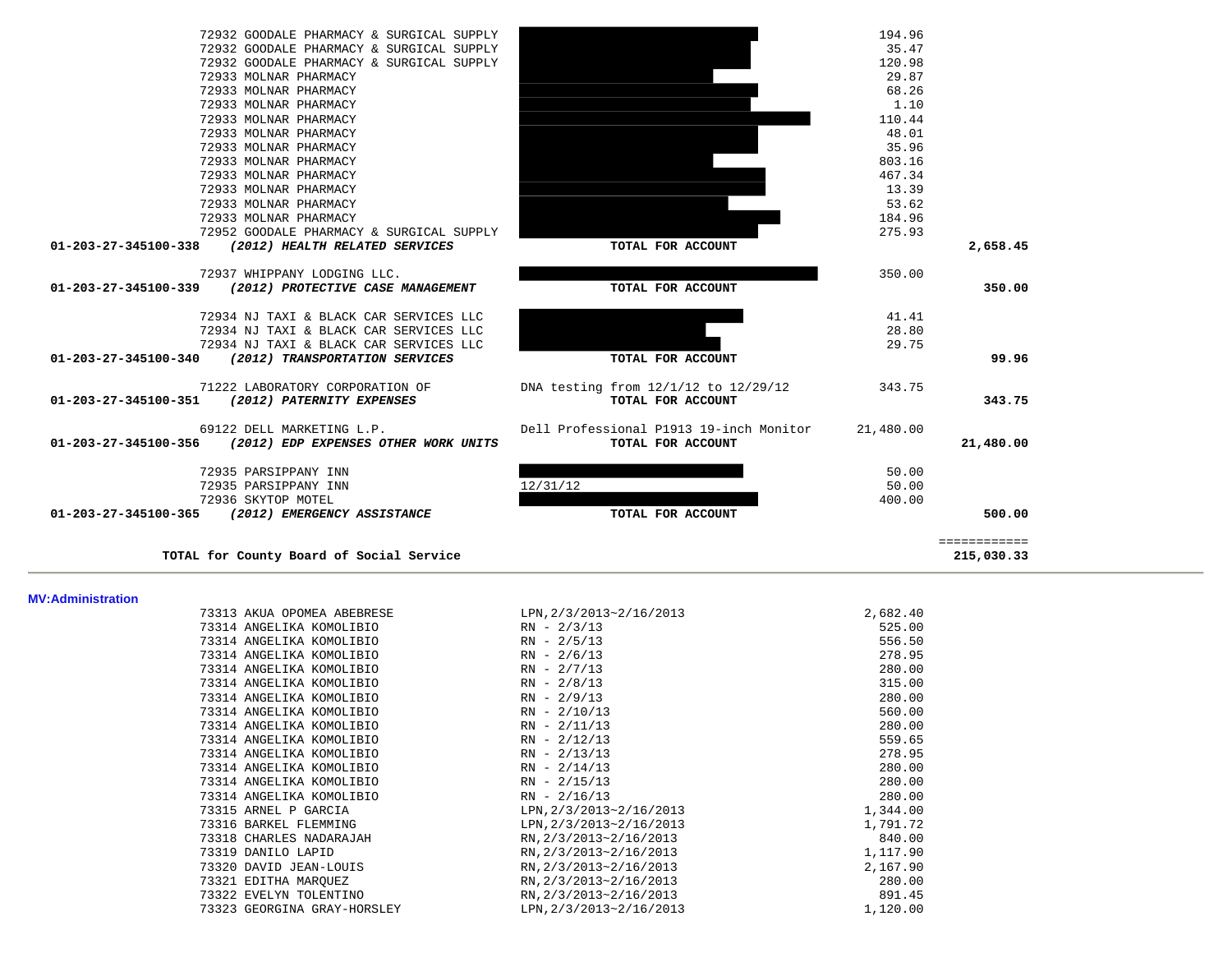|                                          | 73324 HARRIET VALLECER RN                                                                                                                                                                                                                                                                                                                                                                                       | RN, 2/3/2013~2/16/2013                                                                                                                                                                                                                                                                       |           |           |
|------------------------------------------|-----------------------------------------------------------------------------------------------------------------------------------------------------------------------------------------------------------------------------------------------------------------------------------------------------------------------------------------------------------------------------------------------------------------|----------------------------------------------------------------------------------------------------------------------------------------------------------------------------------------------------------------------------------------------------------------------------------------------|-----------|-----------|
|                                          | 73325 ILLIENE CHARLES, RN                                                                                                                                                                                                                                                                                                                                                                                       |                                                                                                                                                                                                                                                                                              |           |           |
|                                          | 73326 JESSY CHERIAN                                                                                                                                                                                                                                                                                                                                                                                             | RN, 2/3/2013~2/16/2013<br>RN, 2/3/2013~2/16/2013<br>RN, 2/3/2013~2/16/2013<br>LPN, 2/3/2013~2/16/2013<br>RN, 2/3/2013~2/16/2013<br>RN, 2/3/2013~2/16/2013<br>RN, 2/3/2013~2/16/2013                                                                                                          |           |           |
|                                          | 73327 JOYCE REED<br>73328 LOREEN RAFISURA                                                                                                                                                                                                                                                                                                                                                                       |                                                                                                                                                                                                                                                                                              |           |           |
|                                          |                                                                                                                                                                                                                                                                                                                                                                                                                 |                                                                                                                                                                                                                                                                                              |           |           |
|                                          | 73329 LOUISE R. MACCHIA                                                                                                                                                                                                                                                                                                                                                                                         |                                                                                                                                                                                                                                                                                              |           |           |
|                                          | 73330 MADUKWE IMO IBOKO, RN                                                                                                                                                                                                                                                                                                                                                                                     |                                                                                                                                                                                                                                                                                              |           |           |
|                                          | 73331 MA. LIZA IMPERIAL                                                                                                                                                                                                                                                                                                                                                                                         | $\frac{RN}{2}$ /2/3/2013~2/16/2013                                                                                                                                                                                                                                                           |           |           |
|                                          | 73332 MARIA CAMPOS                                                                                                                                                                                                                                                                                                                                                                                              | RN, 2/3/2013~2/16/2013                                                                                                                                                                                                                                                                       |           |           |
|                                          | 73342 MARIA CARMELITA OBLINA                                                                                                                                                                                                                                                                                                                                                                                    | LPN, 2/3/2013~2/16/2013                                                                                                                                                                                                                                                                      |           |           |
|                                          | 73333 MARTHA YAGHI                                                                                                                                                                                                                                                                                                                                                                                              | RN, 2/3/2013~2/16/2013                                                                                                                                                                                                                                                                       |           |           |
|                                          | 73334 MARY JANE M. ARCINAS                                                                                                                                                                                                                                                                                                                                                                                      | RN, 2/3/2013~2/16/2013                                                                                                                                                                                                                                                                       |           |           |
|                                          | 73335 MELOJANE CELESTINO                                                                                                                                                                                                                                                                                                                                                                                        | RN, 2/3/2013~2/16/2013                                                                                                                                                                                                                                                                       |           |           |
|                                          | 73336 MICHELLE CAPILI                                                                                                                                                                                                                                                                                                                                                                                           | RN,2/3/2013~2/16/2013<br>RN,2/3/2013~2/16/2013                                                                                                                                                                                                                                               |           |           |
|                                          | 73337 ROSE DUMAPIT                                                                                                                                                                                                                                                                                                                                                                                              | RN, 2/3/2013~2/16/2013                                                                                                                                                                                                                                                                       |           |           |
|                                          | 73338 ROSEMARY BATANE COBCOBO                                                                                                                                                                                                                                                                                                                                                                                   | $RN$ , $2/3/2013 \sim 2/16/2013$                                                                                                                                                                                                                                                             |           |           |
|                                          | 73339 SUZIE COLLIN                                                                                                                                                                                                                                                                                                                                                                                              | $\frac{2}{3}/2013 \times 2/16/2013$<br>RN, 2/3/2013~2/16/2013<br>RN, 2/3/2013~2/16/2013<br>RN, 2/3/2013~2/16/2013<br>2010/2013                                                                                                                                                               |           |           |
|                                          | 73340 TOYELLA E GIBSON                                                                                                                                                                                                                                                                                                                                                                                          |                                                                                                                                                                                                                                                                                              |           |           |
|                                          | 73341 VIVIAN BLANDURA                                                                                                                                                                                                                                                                                                                                                                                           |                                                                                                                                                                                                                                                                                              |           |           |
|                                          | 73317 BINU ILLIMOOTTIL JOSEPH                                                                                                                                                                                                                                                                                                                                                                                   |                                                                                                                                                                                                                                                                                              |           |           |
|                                          | 01-201-27-350100-016 OUTSIDE SALARIES & WAGES                                                                                                                                                                                                                                                                                                                                                                   | 1, 120.00<br>2, 254.70<br>555.45<br>2, 074.24<br>277.20<br>2, 164.75<br>2, 240.00<br>2, 782.15<br>280.00<br>488.95<br>1, 128.75<br>1, 671.95<br>1, 960.00<br>4, 400.00<br>2, 514.40<br>280.00<br>4, 400.00<br>1, 120.00<br>1, 400.00<br>1, 400.00<br>1, 400.00<br>1, 40<br>TOTAL FOR ACCOUNT |           | 43,086.96 |
|                                          |                                                                                                                                                                                                                                                                                                                                                                                                                 |                                                                                                                                                                                                                                                                                              |           |           |
|                                          | 73174 PREMIER HEALTHCARE                                                                                                                                                                                                                                                                                                                                                                                        | Professional Management-Admin., February~ 66,998.85                                                                                                                                                                                                                                          |           |           |
| 01-201-27-350100-035                     | <b>CONSULTATION FEE</b>                                                                                                                                                                                                                                                                                                                                                                                         | TOTAL FOR ACCOUNT                                                                                                                                                                                                                                                                            |           | 66,998.85 |
|                                          |                                                                                                                                                                                                                                                                                                                                                                                                                 | 73157 FAMILY SERVICE OF MORRIS COUNTY Social Work Services for January~2013                                                                                                                                                                                                                  | 21,000.00 |           |
|                                          |                                                                                                                                                                                                                                                                                                                                                                                                                 | TOTAL FOR ACCOUNT                                                                                                                                                                                                                                                                            |           |           |
| 01-201-27-350100-036 CONTRACTED SERVICES |                                                                                                                                                                                                                                                                                                                                                                                                                 |                                                                                                                                                                                                                                                                                              |           | 21,000.00 |
|                                          | 72059 KILBOURNE & KILBOURNE                                                                                                                                                                                                                                                                                                                                                                                     | 128, 1/10/2013                                                                                                                                                                                                                                                                               | 72.60     |           |
|                                          | 01-201-27-350100-041 EMPLOYEE RECOGNITION PROGRAM                                                                                                                                                                                                                                                                                                                                                               | TOTAL FOR ACCOUNT                                                                                                                                                                                                                                                                            |           | 72.60     |
|                                          |                                                                                                                                                                                                                                                                                                                                                                                                                 |                                                                                                                                                                                                                                                                                              |           |           |
|                                          | 73186 STAPLES BUSINESS ADVANTAGE 1032198, 1/4/2013                                                                                                                                                                                                                                                                                                                                                              |                                                                                                                                                                                                                                                                                              | 59.95     |           |
|                                          | 01-201-27-350100-058 OFFICE SUPPLIES & STATIONERY                                                                                                                                                                                                                                                                                                                                                               | TOTAL FOR ACCOUNT                                                                                                                                                                                                                                                                            |           | 59.95     |
|                                          |                                                                                                                                                                                                                                                                                                                                                                                                                 |                                                                                                                                                                                                                                                                                              |           |           |
|                                          | $73359 \quad \text{COUNTY OF MORRIS} \qquad \qquad 1ST \quad 1/2 \quad 2/13 \quad \text{METERED MAIL} \\ \textbf{01-201-27-350100-068} \qquad \qquad \text{POSTAGE} \quad \text{A}\quad \text{METERED MAIL} \\ \textbf{021-201-27-350100-068} \qquad \qquad 1ST \quad \text{C} \quad \text{1ST} \quad \text{1/2} \quad \text{2/13} \quad \text{METERED MAIL} \\ \textbf{031-201-27-350100-068} \qquad \qquad \$ |                                                                                                                                                                                                                                                                                              | 234.16    |           |
|                                          |                                                                                                                                                                                                                                                                                                                                                                                                                 | TOTAL FOR ACCOUNT                                                                                                                                                                                                                                                                            |           | 234.16    |
|                                          |                                                                                                                                                                                                                                                                                                                                                                                                                 |                                                                                                                                                                                                                                                                                              |           |           |
|                                          | 73190 VERIZON                                                                                                                                                                                                                                                                                                                                                                                                   | 973 984 0357 078 33Y, 1/22/2013 27.17                                                                                                                                                                                                                                                        |           |           |
| 01-201-27-350100-146 TELEPHONE           |                                                                                                                                                                                                                                                                                                                                                                                                                 | TOTAL FOR ACCOUNT                                                                                                                                                                                                                                                                            |           | 27.17     |
|                                          |                                                                                                                                                                                                                                                                                                                                                                                                                 |                                                                                                                                                                                                                                                                                              |           |           |
|                                          | 72061 MUNICIPAL CAPITAL CORP                                                                                                                                                                                                                                                                                                                                                                                    | Fax Machine, 12/1/2012~2/28/2013 216.48<br><b>TOTAL FOR ACCOUNT</b>                                                                                                                                                                                                                          |           |           |
|                                          | 01-201-27-350100-164 OFFICE MACHINES - RENTAL                                                                                                                                                                                                                                                                                                                                                                   |                                                                                                                                                                                                                                                                                              |           | 216.48    |
|                                          |                                                                                                                                                                                                                                                                                                                                                                                                                 |                                                                                                                                                                                                                                                                                              |           |           |
|                                          |                                                                                                                                                                                                                                                                                                                                                                                                                 |                                                                                                                                                                                                                                                                                              |           |           |
| 01-203-27-350100-022 (2012) ADVERTISING  |                                                                                                                                                                                                                                                                                                                                                                                                                 |                                                                                                                                                                                                                                                                                              |           | 1,127.94  |
|                                          |                                                                                                                                                                                                                                                                                                                                                                                                                 |                                                                                                                                                                                                                                                                                              |           |           |
|                                          | 69154 WARDS ICE CREAM CO INC. 10674, 10/16/2012                                                                                                                                                                                                                                                                                                                                                                 |                                                                                                                                                                                                                                                                                              | 434.25    |           |
|                                          | 01-203-27-350100-041 (2012) EMPLOYEE RECOGNITION PROGRAM                                                                                                                                                                                                                                                                                                                                                        | TOTAL FOR ACCOUNT                                                                                                                                                                                                                                                                            |           | 434.25    |
|                                          |                                                                                                                                                                                                                                                                                                                                                                                                                 |                                                                                                                                                                                                                                                                                              |           |           |
|                                          | 72341 DEER PARK                                                                                                                                                                                                                                                                                                                                                                                                 | 0435619937,12/15/2012~1/14/2013                                                                                                                                                                                                                                                              | 6.27      |           |
|                                          | 72046 EXTEL COMMUNICATIONS                                                                                                                                                                                                                                                                                                                                                                                      | MORRISVIEW, 12/31/2012                                                                                                                                                                                                                                                                       | 228.00    |           |
| 01-203-27-350100-046                     | (2012) GENERAL STORES                                                                                                                                                                                                                                                                                                                                                                                           | TOTAL FOR ACCOUNT                                                                                                                                                                                                                                                                            |           | 234.27    |
|                                          |                                                                                                                                                                                                                                                                                                                                                                                                                 |                                                                                                                                                                                                                                                                                              |           |           |
|                                          | 72062 ELECTRONIC OFFICE SYSTEMS                                                                                                                                                                                                                                                                                                                                                                                 | 106487,4th Quarter 2012 color copies id                                                                                                                                                                                                                                                      | 548.80    |           |
| 01-203-27-350100-164                     | (2012) OFFICE MACHINES - RENTAL                                                                                                                                                                                                                                                                                                                                                                                 | TOTAL FOR ACCOUNT                                                                                                                                                                                                                                                                            |           | 548.80    |
|                                          | 71044 HAIG SERVICE CORPORATION                                                                                                                                                                                                                                                                                                                                                                                  | 10709, 7/11/2012                                                                                                                                                                                                                                                                             |           |           |
|                                          |                                                                                                                                                                                                                                                                                                                                                                                                                 | 10709,9/25/2012                                                                                                                                                                                                                                                                              | 974.00    |           |
|                                          | 71044 HAIG SERVICE CORPORATION                                                                                                                                                                                                                                                                                                                                                                                  |                                                                                                                                                                                                                                                                                              | 680.00    |           |
|                                          | 71044 HAIG SERVICE CORPORATION                                                                                                                                                                                                                                                                                                                                                                                  | 10709,10/01/2012                                                                                                                                                                                                                                                                             | 615.00    | 2,269.00  |
| 01-203-27-350100-266                     | (2012) SAFETY ITEMS                                                                                                                                                                                                                                                                                                                                                                                             | TOTAL FOR ACCOUNT                                                                                                                                                                                                                                                                            |           |           |

============

 $\begin{array}{r} \texttt{-----} \texttt{-----} \\ \texttt{136,310.43} \end{array}$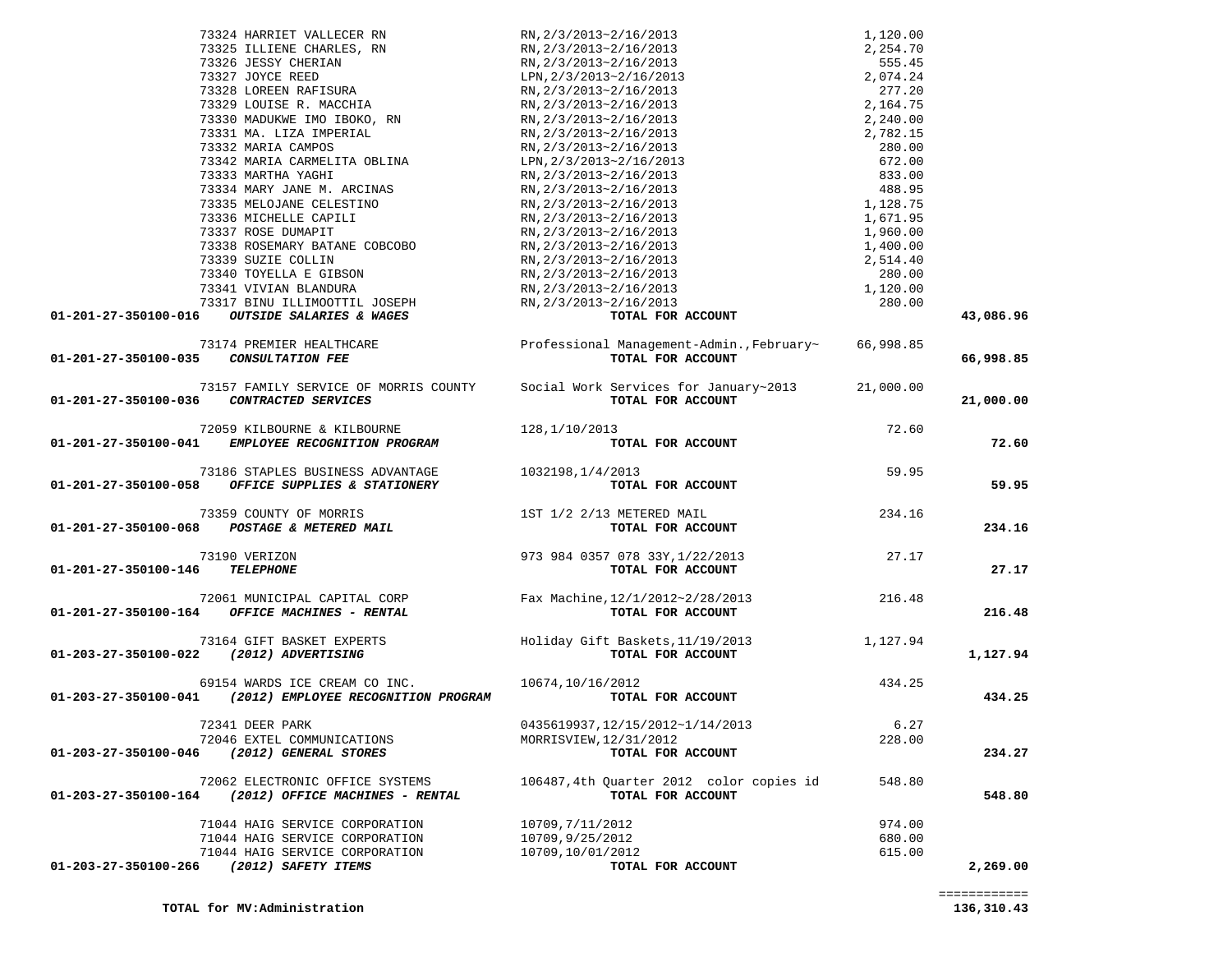| 01-201-27-350110-036                 | 72339 CONSOLIDATED ENVIRONMENTAL INC<br>CONTRACTED SERVICES                 | Exhaust/Duct Cleaning, Jan.~June, 2013<br>TOTAL FOR ACCOUNT            | 7,270.00  | 7,270.00  |
|--------------------------------------|-----------------------------------------------------------------------------|------------------------------------------------------------------------|-----------|-----------|
| 01-201-27-350110-044                 | 73179 SCHINDLER ELEVATOR CORPORATION<br><i>EQUIPMENT SERVICE AGREEMENTS</i> | 5000013604, February~2013<br>TOTAL FOR ACCOUNT                         | 2,244.76  | 2,244.76  |
|                                      | 73163 JERSEY CENTRAL POWER & LIGHT 10 00-04 8037-3-8, January~2013          |                                                                        | 45,332.40 |           |
| 01-201-27-350110-137                 | <b>ELECTRICITY</b>                                                          | TOTAL FOR ACCOUNT                                                      |           | 45,332.40 |
|                                      | 73175 PSE&G CO                                                              | 65 858 068 08, January~2013                                            | 17,307.10 |           |
|                                      | 73176 PSE&G CO                                                              | 66 472 055 00, January~2013                                            | 1,346.81  |           |
|                                      | 73196 WOODRUFF ENERGY                                                       | 508579, Janaury~2013                                                   | 38,056.87 |           |
|                                      | 73196 WOODRUFF ENERGY                                                       | 508584, January~2013                                                   | 3,748.73  |           |
| 01-201-27-350110-141                 | NATURAL GAS                                                                 | TOTAL FOR ACCOUNT                                                      |           | 60,459.51 |
|                                      | 73194 WASTE MANAGEMENT OF NEW JERSEY                                        | 100-0057890-0836-3, January~2013                                       | 8,085.33  |           |
| 01-201-27-350110-143                 | <b>RUBBISH &amp; TRASH REMOVAL</b>                                          | TOTAL FOR ACCOUNT                                                      |           | 8,085.33  |
|                                      | 72060 GRAINGER                                                              | 806843231, 1/7/2013                                                    | 1,354.39  |           |
|                                      | 72060 GRAINGER                                                              | 806843231, 1/7/2013                                                    | 498.24    |           |
|                                      | 72060 GRAINGER                                                              | 806843231, 1/7/2013                                                    | 61.18     |           |
|                                      | 72060 GRAINGER                                                              | 806843231, 1/8/2013                                                    | 316.56    |           |
|                                      | 72060 GRAINGER                                                              | 806843231, 1/8/2013                                                    | 37.84     |           |
|                                      | 72345 GRAINGER                                                              | 806843231, 1/18/2013                                                   | 179.53    |           |
|                                      | 72345 GRAINGER                                                              | 806843231, 1/18/2013                                                   | 26.06     |           |
|                                      | 72345 GRAINGER                                                              | 806843231, 1/21/2013                                                   | 646.00    |           |
|                                      | 72345 GRAINGER                                                              | 806843231, 1/22/2013                                                   | 254.37    |           |
|                                      | 72345 GRAINGER                                                              | 806843231, 1/22/2013                                                   | 78.18     |           |
|                                      | 72345 GRAINGER                                                              | 806843231, 1/23/2013                                                   | 32.96     |           |
|                                      | 72345 GRAINGER                                                              | 806843231, 1/23/2013                                                   | 46.08     |           |
|                                      | 72345 GRAINGER                                                              | 806843231, 1/29/2013                                                   | 31.25     |           |
|                                      | 73182 SHERWIN WILLIAMS                                                      | 6657-3842-3, 2/4/2013                                                  | 73.95     |           |
| 01-201-27-350110-204 PLANT OPERATION |                                                                             | TOTAL FOR ACCOUNT                                                      |           | 3,636.59  |
|                                      | 71973 ADVANCED WATER CONDITIONING 1021652, 1/18/2013                        |                                                                        | 1,370.00  |           |
|                                      | 01-201-27-350110-225 CHEMICALS & SPRAYS                                     | TOTAL FOR ACCOUNT                                                      |           | 1,370.00  |
|                                      | 73187 TINGUE BROWN & CO.                                                    | 51800, 1/31/2013                                                       | 914.16    |           |
|                                      | 01-201-27-350110-262 MACHINERY REPAIRS & PARTS                              | TOTAL FOR ACCOUNT                                                      |           | 914.16    |
|                                      |                                                                             |                                                                        |           |           |
| 01-203-27-350110-141                 | 73196 WOODRUFF ENERGY<br>(2012) NATURAL GAS                                 | 508579, December~2012[unpaid reform tax] 1,591.17<br>TOTAL FOR ACCOUNT |           | 1,591.17  |
|                                      |                                                                             |                                                                        |           |           |
|                                      | 72060 GRAINGER                                                              | 806843231,9/4/2012                                                     | 92.15     |           |
|                                      | 73189 TURTLE & HUGHES, INC                                                  | 132425, 9/11/2012                                                      | 36.63     |           |
|                                      | 73189 TURTLE & HUGHES, INC                                                  | 132425, 9/12/2012                                                      | 71.93     |           |
| 01-203-27-350110-204                 | (2012) PLANT OPERATION                                                      | TOTAL FOR ACCOUNT                                                      |           | 200.71    |
|                                      | 72044 ALL CLEAN JANITORIAL                                                  | MORRIS1577, 12/11/2012                                                 | 879.84    |           |
|                                      | 01-203-27-350110-225 (2012) CHEMICALS & SPRAYS                              | TOTAL FOR ACCOUNT                                                      |           | 879.84    |
|                                      | 72044 ALL CLEAN JANITORIAL                                                  | MORRIS1577, 12/11/2012                                                 | 70.00     |           |
|                                      | 01-203-27-350110-252 (2012) JANITORIAL SUPPLIES                             | TOTAL FOR ACCOUNT                                                      |           | 70.00     |
|                                      | 72049 JOHNSTONE SUPPLY                                                      | 11177, 11/28/2012                                                      | 1,606.08  |           |
|                                      | 70925 MOTION INDUSTRIES INC                                                 | 557023-01, 11/20/2012                                                  | 670.04    |           |
|                                      | 72055 NATIONAL INDUSTRIES                                                   | MVNH065, 12/17/2012                                                    | 17.44     |           |
| 01-203-27-350110-262                 | (2012) MACHINERY REPAIRS & PARTS                                            | TOTAL FOR ACCOUNT                                                      |           | 2,293.56  |

**MV:Building Services**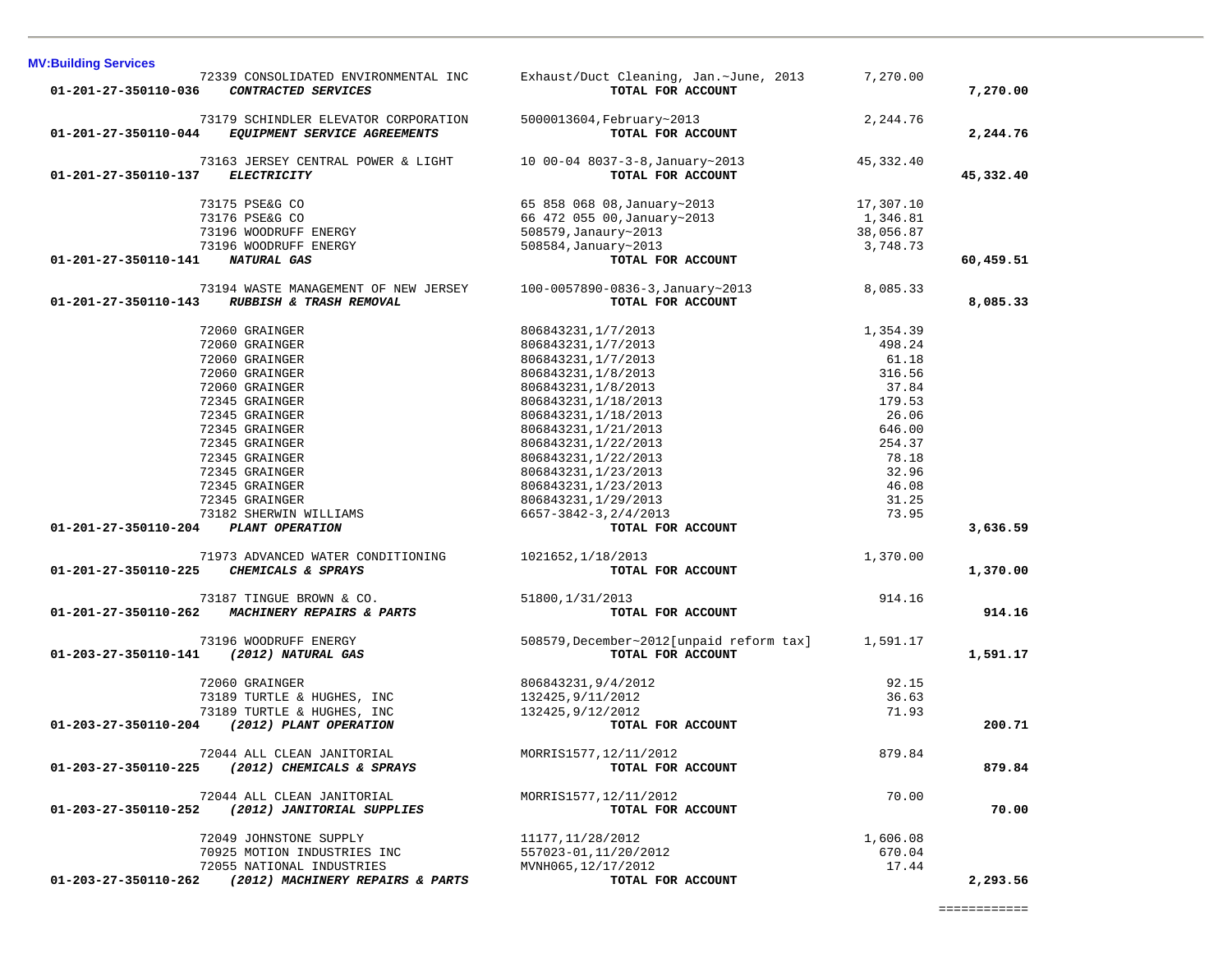| TOTAL for MV: Dietary                               |                                           |           | 2,551.92  |
|-----------------------------------------------------|-------------------------------------------|-----------|-----------|
| <b>MV:Nursing</b>                                   |                                           |           |           |
| 73192 JAMES H WOLF                                  | Medical Director, 1/31/2013 thru 2/11/201 | 1,250.00  |           |
| 73174 PREMIER HEALTHCARE                            | Professional Management-Nursing, February | 9,916.66  |           |
| 01-201-27-350130-036<br>CONTRACTED SERVICES         | TOTAL FOR ACCOUNT                         |           | 11,166.66 |
| 72024 ASSOCIATED SALES AND BAG CO.                  | 314307, 1/4/2013                          | 52.74     |           |
| 71972 ASSOCIATED SALES AND BAG CO.                  | 314307, 1/16/2013                         | 310.33    |           |
| 73191 GULF SOUTH MEDICAL SUPPLY INC                 | 1225058, 1/24/2013                        | 66.60     |           |
| 73166 JML MEDICAL INC.                              | 5MOC02, 1/29/2013                         | 1,300.12  |           |
| 73166 JML MEDICAL INC.                              | 5MOC02, 2/5/2013                          | 40.50     |           |
| 73165 JML MEDICAL INC.                              | 5MOC02, 1/18/2013                         | 128.64    |           |
| 73165 JML MEDICAL INC.                              | 5MOC02, 1/25/2013                         | 383.16    |           |
| 73168 MEDLINE INDUSTRIES INC                        | 118053, 2/8/2013                          | 404.04    |           |
| <b>GENERAL STORES</b><br>01-201-27-350130-046       | TOTAL FOR ACCOUNT                         |           | 2,686.13  |
| 73156 DISCOVER RX                                   | 5438, Medicare for January-2013           | 28,419.87 |           |
| 01-201-27-350130-171<br>LEGEND DRUGS (PRESCRIPTION) | TOTAL FOR ACCOUNT                         |           | 28,419.87 |
| 73156 DISCOVER RX                                   | 5438, Stock Supply for January-2013       | 8,381.08  |           |
| NON-LEGEND DRUGS (OTC)<br>01-201-27-350130-172      | TOTAL FOR ACCOUNT                         |           | 8,381.08  |
| 73137 CHANNIE RAMSOONDER                            | CNA Re-Certification, 2/5/2013            | 30.00     |           |
| 73138 MERLINE E WEIR STEWART                        | CNA Re-Certification, 2/7/2013            | 30.00     |           |
| 73139 NORMA NEWMAN                                  | CNA Re-Certification, 2/6/2013            | 30.00     |           |
| 73145 YOLANDA ROYAL                                 | CNA Re-Certification, 2/6/2013            | 30.00     |           |
| 01-201-27-350130-191<br><b>NURSING</b>              | TOTAL FOR ACCOUNT                         |           | 120.00    |
| 73161 GTS WELCO                                     | LM714,1/3/2013                            | 126.50    |           |
| 73161 GTS WELCO                                     | LM714,1/8/2013                            | 187.70    |           |
| 73161 GTS WELCO                                     | LM714,1/7/2013                            | 85.70     |           |
| 73161 GTS WELCO                                     | LM714,1/10/2013                           | 106.10    |           |
| 73161 GTS WELCO                                     | LM714, 1/17/2013                          | 106.10    |           |
| 73161 GTS WELCO                                     | LM714,1/15/2013                           | 187.70    |           |
| 73161 GTS WELCO                                     | LM714,1/14/2013                           | 106.10    |           |
| 73161 GTS WELCO                                     | LM714, 1/20/2013                          | 722.93    |           |
| 73161 GTS WELCO                                     | LM714,1/21/2013                           | 106.10    |           |
| 73161 GTS WELCO                                     | LM714,1/22/2013                           | 187.10    |           |
| 73161 GTS WELCO                                     | LM714, 1/24/2013                          | 106.10    |           |
| 73161 GTS WELCO                                     | LM714,1/28/2013                           | 106.10    |           |
| 73161 GTS WELCO                                     | LM714,1/29/2013                           | 187.70    |           |
| <b>OXYGEN</b><br>01-201-27-350130-193               | TOTAL FOR ACCOUNT                         |           | 2,321.93  |
| 73170 MOBILEX USA                                   | 281776, January~2013                      | 2,807.59  |           |
| 73170 MOBILEX USA                                   | 281776, January~2013                      | 1,398.12  |           |
| 01-201-27-350130-203<br>X-RAY & MEDICAL SUPPLIES    | TOTAL FOR ACCOUNT                         |           | 4,205.71  |
| 73184 SPECIALTY MEDICAL PRODUCTS INC.               | MOVMN, 1/31/2013                          | 1,585.80  |           |

| <b>MV:Dietary</b><br>73167 LIBERTY NEWS DISTRIBUTION INC.<br>01-201-27-350115-186<br><i>GIFT SHOP</i><br>COFFEE / | 08223, 2/3/2013<br>TOTAL FOR ACCOUNT | 62.56    | 62.56    |
|-------------------------------------------------------------------------------------------------------------------|--------------------------------------|----------|----------|
| 73150 ACME AMERICAN REPAIRS INC.                                                                                  | 0118615, 1/23/2013                   | 1,703.10 |          |
| 73150 ACME AMERICAN REPAIRS INC.                                                                                  | 0118615,1/28/2013                    | 393.03   |          |
| 73150 ACME AMERICAN REPAIRS INC.                                                                                  | 0118615,1/28/2013                    | 393.23   |          |
| 01-201-27-350115-262<br>MACHINERY REPAIRS & PARTS                                                                 | TOTAL FOR ACCOUNT                    |          | 2,489.36 |
|                                                                                                                   |                                      |          |          |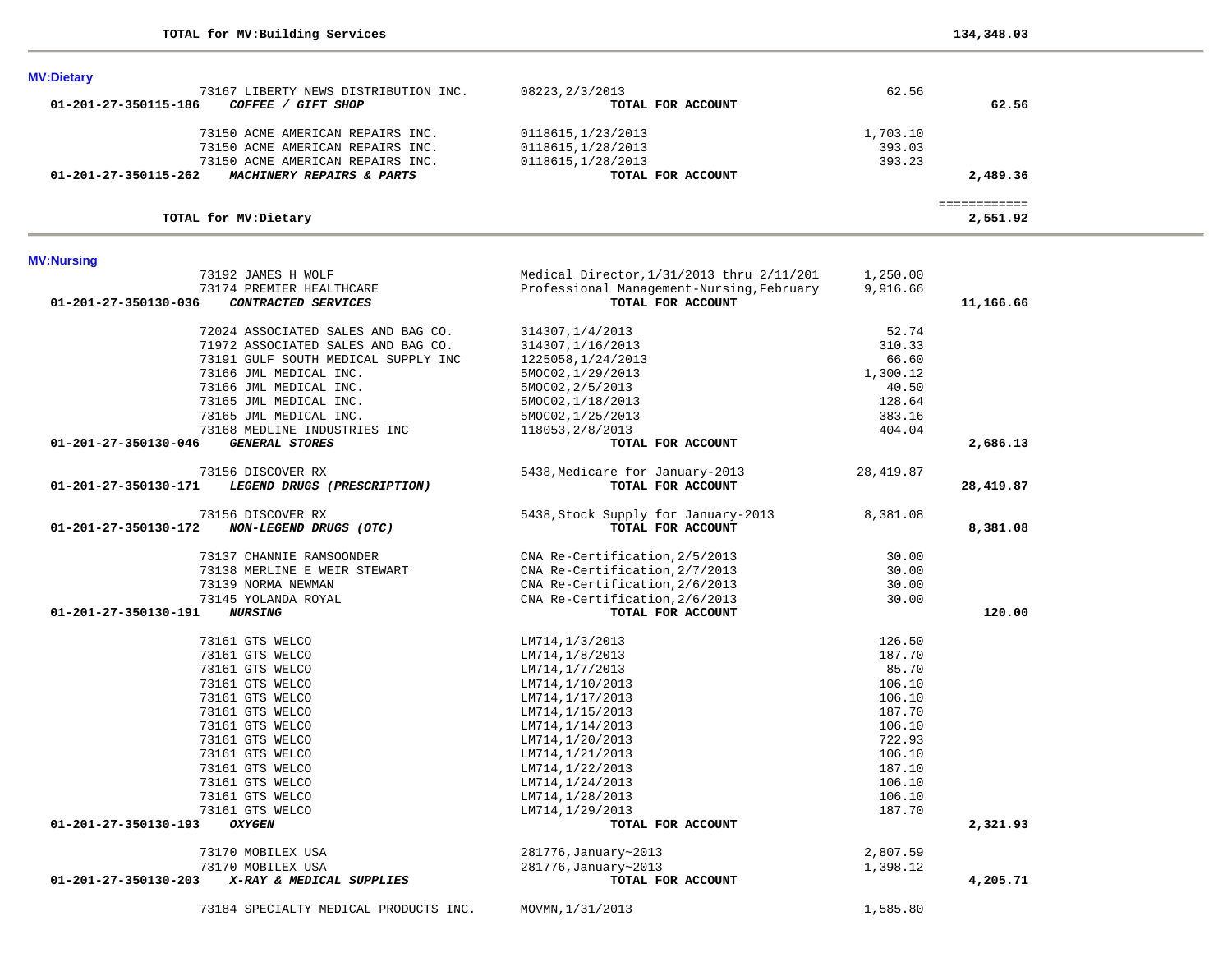| 01-201-27-350130-258           | <i>EQUIPMENT</i>                     | TOTAL FOR ACCOUNT                        |        | 1,585.80     |
|--------------------------------|--------------------------------------|------------------------------------------|--------|--------------|
|                                | 72035 ON TIME TRANSPORT INC.         | Transport on 1/08/2013                   | 94.00  |              |
|                                | 72035 ON TIME TRANSPORT INC.         | Transport on 1/08/2013                   | 422.00 |              |
|                                | 72035 ON TIME TRANSPORT INC.         | Transport on 1/07/2013                   | 614.00 |              |
|                                | 72035 ON TIME TRANSPORT INC.         | Transport on $1/11/2013$                 | 118.00 |              |
| 01-201-27-350130-340           | TRANSPORTATION SERVICES              | TOTAL FOR ACCOUNT                        |        | 1,248.00     |
|                                | 70933 CARSTENS HEALTH INDUSTRIES INC | 574715, 12/13/2012                       | 28.49  |              |
| 01-203-27-350130-046           | (2012) GENERAL STORES                | TOTAL FOR ACCOUNT                        |        | 28.49        |
|                                | 73140 ODINE SERVIL-MICHAEL           | Course Attended toward B.S. Degree in Nu | 300.00 |              |
|                                | 73140 ODINE SERVIL-MICHAEL           | Courses Attended toward B.S. Degree in N | 403.35 |              |
| 01-203-27-350130-080           | (2012) STAFF DEVELOPMENT             | TOTAL FOR ACCOUNT                        |        | 703.35       |
|                                | 72035 ON TIME TRANSPORT INC.         | Transport on 12/28/2012                  | 94.00  |              |
|                                | 72035 ON TIME TRANSPORT INC.         | Transport on 12/03/2012                  | 112.00 |              |
| $01 - 203 - 27 - 350130 - 340$ | (2012) TRANSPORTATION SERVICES       | TOTAL FOR ACCOUNT                        |        | 206.00       |
|                                |                                      |                                          |        | ============ |
|                                | TOTAL for MV: Nursing                |                                          |        | 61,073.02    |

|                                | 73153 CLASSIC HAIR CARE                | 6409, January Service                     | 5,711.09  |              |
|--------------------------------|----------------------------------------|-------------------------------------------|-----------|--------------|
| 01-201-27-350135-036           | CONTRACTED SERVICES                    | TOTAL FOR ACCOUNT                         |           | 5,711.09     |
|                                | 73144 KAREN HOGAN                      | Resident Activity Calendar Enlargement &  | 36.24     |              |
|                                | 71345 S & S WORLDWIDE INC.             | 10100263, 1/7/2013                        | 169.13    |              |
|                                | 71345 S & S WORLDWIDE INC.             | 10100263, 1/11/2013                       | 21.78     |              |
|                                | 73152 ARTISTIC AOUARIA INC             | Fish Tank Maintenance, 1/5/2013           | 550.00    |              |
|                                | 73155 CREATING WITH CLAY LLC           | Clay Art Class, 2/5/2013                  | 100.00    |              |
|                                | 73177 ROBERTA S. FOSTER                | Ukuele Sing-a-Long, 1/22/2013             | 50.00     |              |
|                                | 73183 SPECIAL K HEALTH & FITNESS       | Exercise Therapy on 2D, 1/16/2013         | 100.00    |              |
|                                | 73183 SPECIAL K HEALTH & FITNESS       | Exeercise Therapy in Atrium, 1/30/2013    | 100.00    |              |
|                                | 73173 FRANK PINTO                      | Petty Cash Reimbursement for January, 201 | 284.17    |              |
| 01-201-27-350135-194           | PATIENT ACTIVITIES                     | TOTAL FOR ACCOUNT                         |           | 1,411.32     |
|                                | 73152 ARTISTIC AOUARIA INC             | Fish Tank Maintenance, 12/8/2012          | 582.50    |              |
|                                | 73172 MOONLIGHT DESIGNS                | Fine Art Program, 11/9/2012               | 165.00    |              |
| 01-203-27-350135-194           | (2012) PATIENT ACTIVITIES              | TOTAL FOR ACCOUNT                         |           | 747.50       |
|                                |                                        |                                           |           | ============ |
|                                | TOTAL for MV: Recreation/Volunteer Svc |                                           |           | 7,869.91     |
| <b>MV:Rehabilitation</b>       |                                        |                                           |           |              |
|                                | 73180 SELECT REHABILITATION INC.       | 850, PT for January~2013                  | 38,601.87 |              |
| 01-201-27-350140-036           | CONTRACTED SERVICES                    | TOTAL FOR ACCOUNT                         |           | 38,601.87    |
|                                | 73180 SELECT REHABILITATION INC.       | 850, OT for January~2013                  | 46,389.19 |              |
| $01 - 201 - 27 - 350140 - 194$ | PATIENT ACTIVITIES                     | TOTAL FOR ACCOUNT                         |           | 46,389.19    |
|                                | 73180 SELECT REHABILITATION INC.       | 850, ST for January~2013                  | 21,660.13 |              |
| 01-201-27-350140-199           | <b>REHAB THERAPY</b>                   | TOTAL FOR ACCOUNT                         |           | 21,660.13    |
|                                |                                        |                                           |           | ============ |

**TOTAL for MV:Rehabilitation 106,651.19**

**Assistance Dep Child:Local Shr**

|                      | 72944 OFFICE OF TEMPORARY ASSISTANCE     | For estimated County Share of TANF Recip | 9,800.00 |
|----------------------|------------------------------------------|------------------------------------------|----------|
| 01-201-27-354100-091 | ASSISTANCE DEP CHILD:LOCAL SHR PROGRAM E | TOTAL FOR ACCOUNT                        | ,800.00  |

106,651.19

÷.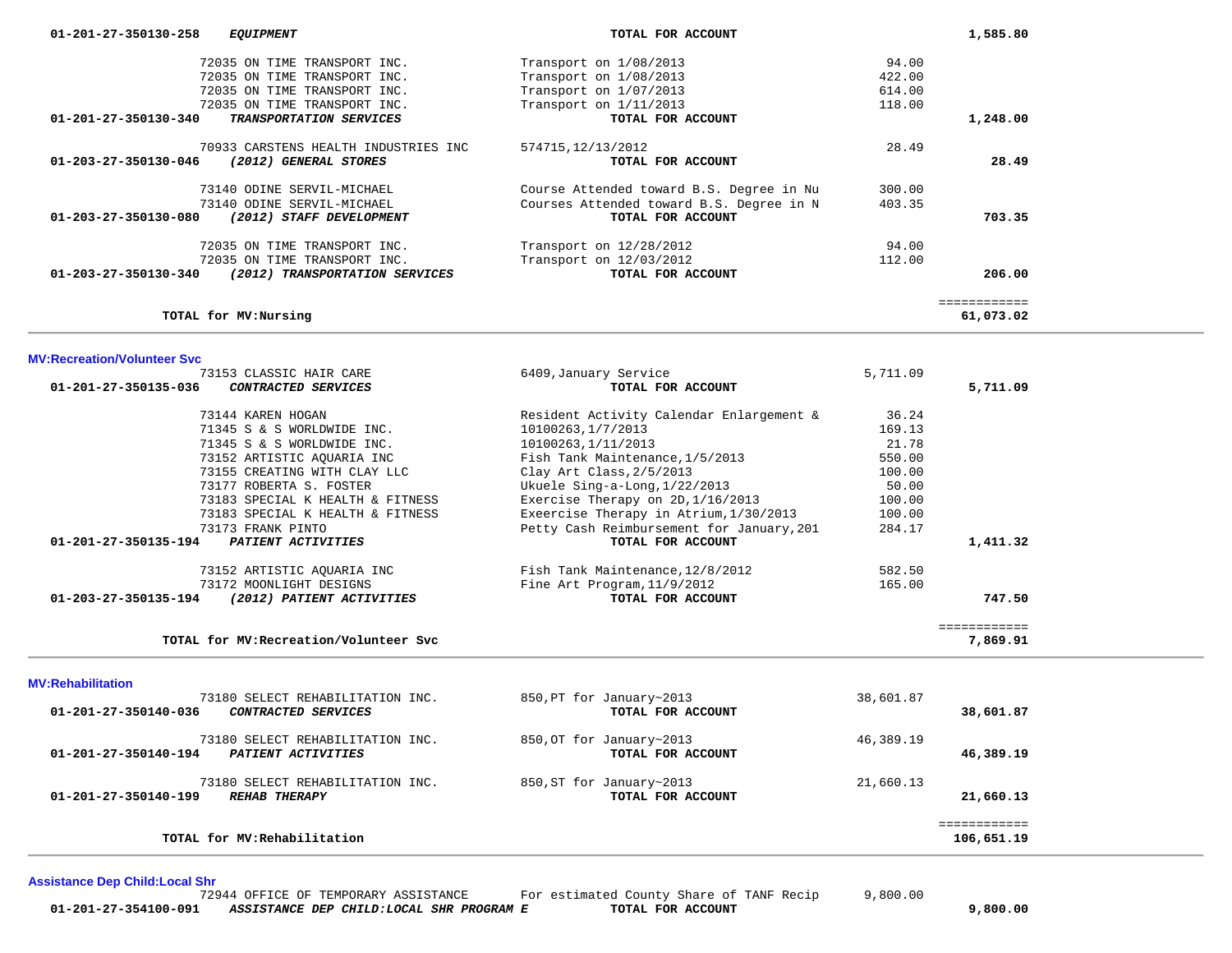| TOTAL for Assistance Dep Child: Local Shr                                                                |                                                               |                    | 9,800.00                  |  |  |
|----------------------------------------------------------------------------------------------------------|---------------------------------------------------------------|--------------------|---------------------------|--|--|
| <b>Assistance SSI Income Recipien</b>                                                                    |                                                               |                    |                           |  |  |
| 72945 OFFICE OF TEMPORARY ASSISTANCE<br>01-201-27-355100-090<br>ASSISTANCE SSI INCOME RECIPIEN EXPENDITU | For estimated County Share of Assist. to<br>TOTAL FOR ACCOUNT | 37,000.00          | 37,000.00                 |  |  |
| TOTAL for Assistance SSI Income Recipien                                                                 |                                                               |                    | ============<br>37,000.00 |  |  |
| <b>County Adjuster</b>                                                                                   |                                                               |                    |                           |  |  |
| 72717 NJ STATE ASSOC OF CTY ADJUSTER<br>ASSOCIATIONS AND MEMBERSHIPS<br>01-201-27-357100-023             | 2013 Dues - for Adjuster's office voting<br>TOTAL FOR ACCOUNT | 75.00              | 75.00                     |  |  |
| 73359 COUNTY OF MORRIS<br>01-201-27-357100-068<br>POSTAGE & METERED MAIL                                 | 1ST 1/2 2/13METERED MAIL<br>TOTAL FOR ACCOUNT                 | 131.57             | 131.57                    |  |  |
| 72717 NJ STATE ASSOC OF CTY ADJUSTER<br>TRAVEL EXPENSE<br>01-201-27-357100-082                           | Adjuster's lunch/meeting month of Januar<br>TOTAL FOR ACCOUNT | 20.00              | 20.00                     |  |  |
| 72718 STAPLES BUSINESS ADVANTAGE<br>01-203-27-357100-058<br>(2012) OFFICE SUPPLIES & STATIONERY          | Office Supplies for the Adjuster's offic<br>TOTAL FOR ACCOUNT | 582.39             | 582.39                    |  |  |
| 70178 HUDSON COUNTY MEADOWVIEW<br>01-203-27-357100-084<br>(2012) OTHER OUSTIDE SERVICE                   | Court Ordered Payment for Susan Lee from<br>TOTAL FOR ACCOUNT | 23,314.20          | 23,314.20                 |  |  |
| TOTAL for County Adjuster                                                                                |                                                               |                    | ============<br>24,123.16 |  |  |
| <b>County Library</b>                                                                                    |                                                               |                    |                           |  |  |
| 73064 INGRAM LIBRARY SERVICES                                                                            | 20C0083 dated 01/15/13                                        | 921.53             |                           |  |  |
| 73064 INGRAM LIBRARY SERVICES                                                                            | 20C0083 dated 01/15/13                                        | 91.11              |                           |  |  |
| 73064 INGRAM LIBRARY SERVICES                                                                            | 20C0083 dated 01/15/13                                        | 965.58             |                           |  |  |
| 73064 INGRAM LIBRARY SERVICES                                                                            | 20C0083 dated 01/15/13                                        | 11.90              |                           |  |  |
| 73064 INGRAM LIBRARY SERVICES                                                                            | 20C0083 dated 01/17/13                                        | 46.54              |                           |  |  |
| 73064 INGRAM LIBRARY SERVICES                                                                            | 20C0083 dated 01/17/13                                        | 20.90              |                           |  |  |
| 73064 INGRAM LIBRARY SERVICES                                                                            | 20C0083 dated 01/18/13                                        | 44.50              |                           |  |  |
| 73064 INGRAM LIBRARY SERVICES                                                                            | 20C0083 dated 01/18/13                                        | 377.43             |                           |  |  |
| 73064 INGRAM LIBRARY SERVICES                                                                            | 20C0083 dated 01/20/13                                        | 162.00             |                           |  |  |
| 73064 INGRAM LIBRARY SERVICES                                                                            | 20C0083 dated 01/21/13                                        | 86.05              |                           |  |  |
| 73063 INGRAM LIBRARY SERVICES                                                                            | 20C0083 dated 01/03/13                                        | 84.50              |                           |  |  |
| 73063 INGRAM LIBRARY SERVICES                                                                            | 20C0083 dated 01/09/13                                        | 399.90             |                           |  |  |
| 73063 INGRAM LIBRARY SERVICES                                                                            | 20C0083 dated 01/09/13                                        | 9.90               |                           |  |  |
| 73063 INGRAM LIBRARY SERVICES                                                                            | 20C0083 dated 01/11/13                                        | 100.65             |                           |  |  |
| 73063 INGRAM LIBRARY SERVICES                                                                            | 20C0083 dated 01/13/13                                        | 75.82              |                           |  |  |
| 73063 INGRAM LIBRARY SERVICES                                                                            | 20C0083 dated 01/14/13                                        | 10.19              |                           |  |  |
| 73063 INGRAM LIBRARY SERVICES<br>73063 INGRAM LIBRARY SERVICES                                           | 20C0083 dated 01/14/13<br>20C0083 dated 01/14/13              | 1,322.53<br>180.38 |                           |  |  |
| 73063 INGRAM LIBRARY SERVICES                                                                            | 20C0083 dated 01/14/13                                        | 275.62             |                           |  |  |
| 73063 INGRAM LIBRARY SERVICES                                                                            | 20C0083 dated 01/15/13                                        | 116.06             |                           |  |  |
| 71986 CENTER POINT PUBLISHING                                                                            | XCP13-1 dated 01/09/13                                        | 168.74             |                           |  |  |
| 71966 GALE                                                                                               | 116418 dated 01/09/13                                         | 368.67             |                           |  |  |
| 71966 GALE                                                                                               | 116418 dated 01/11/13                                         | 117.00             |                           |  |  |
| 01-201-29-390100-028 BOOKS & PERIODICALS                                                                 | TOTAL FOR ACCOUNT                                             |                    | 5,957.50                  |  |  |
|                                                                                                          |                                                               |                    |                           |  |  |
| 71974 W.B. MASON COMPANY INC                                                                             | C1033751 dated 01/08/13; PO#200; Order#1                      | 948.83             |                           |  |  |
| 71985 BRODART CO                                                                                         | 290667 dated 01/14/13                                         | 290.72             |                           |  |  |
| 71996 GAYLORD BROS., INC.                                                                                | 682988 dated 01/03/13                                         | 67.24              |                           |  |  |
| OFFICE SUPPLIES & STATIONERY<br>01-201-29-390100-058                                                     | TOTAL FOR ACCOUNT                                             |                    | 1,306.79                  |  |  |

============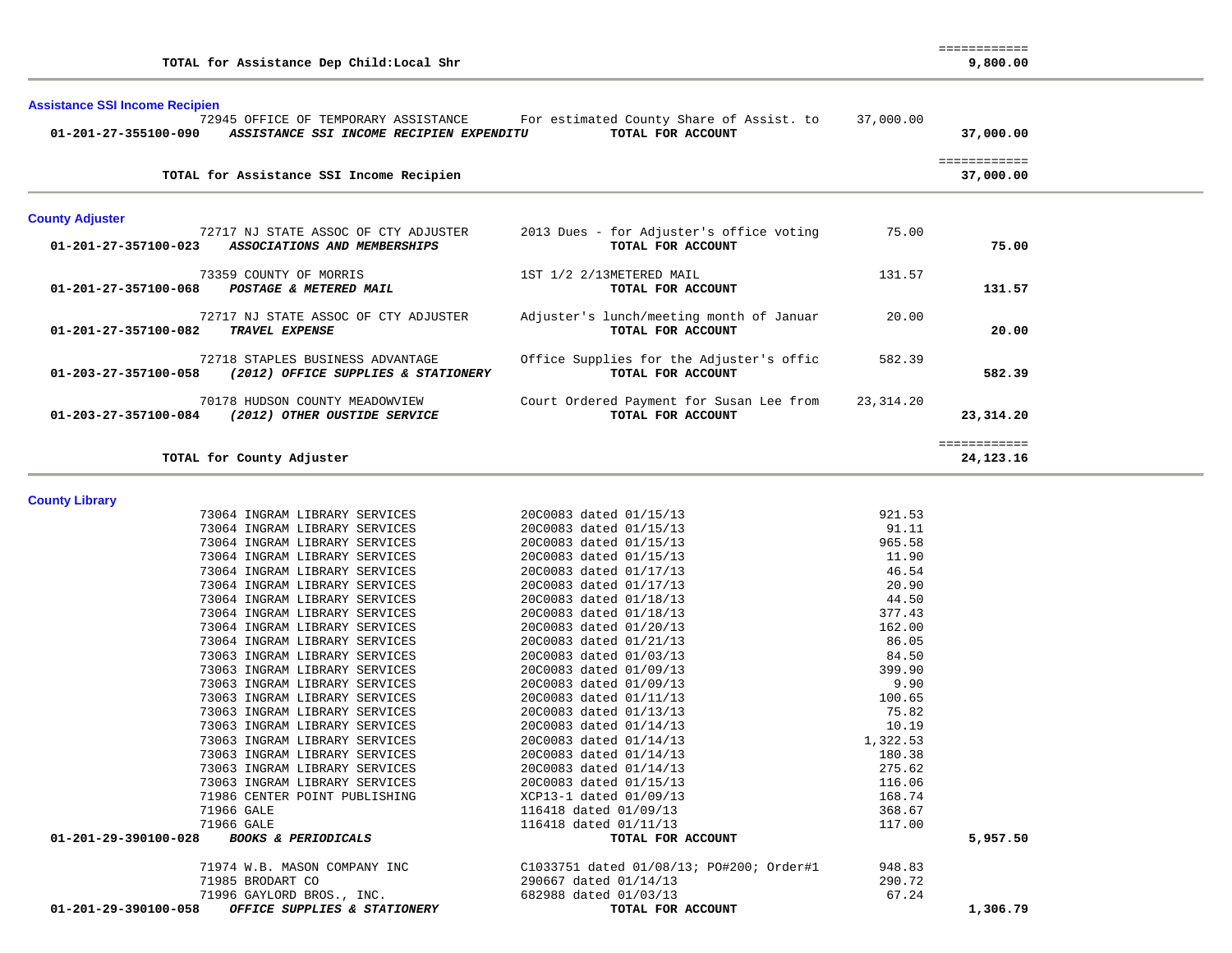|                                                               |                                                                                                                       |                                                                                                                                                |                    | ============              |  |
|---------------------------------------------------------------|-----------------------------------------------------------------------------------------------------------------------|------------------------------------------------------------------------------------------------------------------------------------------------|--------------------|---------------------------|--|
| <b>Contribution to County College</b><br>01-201-29-395100-090 | 73428 COUNTY COLLEGE OF MORRIS<br><b>EXPENDITURES</b>                                                                 | 2ND HALF 2/13 - OPERATING BUDGET<br>TOTAL FOR ACCOUNT                                                                                          | 586,256.75         | 586,256.75                |  |
|                                                               | TOTAL for County Superintendent of Schoo                                                                              |                                                                                                                                                |                    | ============<br>1,022.84  |  |
| 01-201-29-392100-164                                          | 71299 KYOCERA MITA AMERICA, INC.<br><b>OFFICE MACHINES - RENTAL</b>                                                   | 7629689-036 PAYMENT/INSTALLMENT DUE<br>TOTAL FOR ACCOUNT                                                                                       | 942.18             | 942.18                    |  |
| <b>County Superintendent of Schoo</b>                         | 73359 COUNTY OF MORRIS<br>01-201-29-392100-068 POSTAGE & METERED MAIL                                                 | 1ST 1/2 2/13 METERED MAIL<br>TOTAL FOR ACCOUNT                                                                                                 | 80.66              | 80.66                     |  |
|                                                               |                                                                                                                       |                                                                                                                                                |                    |                           |  |
|                                                               | TOTAL for County Library                                                                                              |                                                                                                                                                |                    | ============<br>20,321.90 |  |
|                                                               | 68179 OCLC ONLINE COMPUTER<br>68179 OCLC ONLINE COMPUTER<br><b>01-203-29-390100-084</b> (2012) OTHER OUTSIDE SERVICES | 010CLC2051 - estimated cost for Dec 2012<br>TOTAL FOR ACCOUNT                                                                                  | 1,600.87           | 7,055.31                  |  |
|                                                               | 68179 OCLC ONLINE COMPUTER<br>68179 OCLC ONLINE COMPUTER                                                              | 010CLC2051 - estimated cost for Dec 2012                                                                                                       | 1,905.97           |                           |  |
|                                                               | 68179 OCLC ONLINE COMPUTER                                                                                            | 010CLC2051 - cost for Nov 2012 NWM Morr 1,947.60<br>010CLC2051 - estimated cost for Nov 2012                                                   | 1,600.87           |                           |  |
|                                                               | 73062 INGRAM LIBRARY SERVICES<br>01-203-29-390100-083 (2012) VIDEO & FILM MATERIALS                                   | 91165 dated 12/18/12<br>20C0083 dated 12/04/12 Split Object Code<br>TOTAL FOR ACCOUNT                                                          | 256.20<br>26.74    | 282.94                    |  |
|                                                               | 01-203-29-390100-058 (2012) OFFICE SUPPLIES & STATIONERY<br>70599 RECORDED BOOKS LLC                                  | TOTAL FOR ACCOUNT                                                                                                                              |                    | 716.84                    |  |
|                                                               | 71992 GAYLORD BROS., INC.                                                                                             | 682988 dated 12/13/12                                                                                                                          | 716.84             |                           |  |
|                                                               | 62155 MARQUIS WHO'S WHO LLC<br>01-203-29-390100-028 (2012) BOOKS & PERIODICALS                                        | 026206200 dated 07/19/12<br>TOTAL FOR ACCOUNT                                                                                                  | 1,295.00           | 3,892.30                  |  |
|                                                               | TOUR STANDARD & POOR'S FINANCIAL<br>TOUR STANDARD & POOR'S FINANCIAL<br>COLEE MAROUTER WHOUS WHO LLC                  | 1146590000 dated 12/01/12; ONLY paying f                                                                                                       | 618.11             |                           |  |
|                                                               | 73062 INGRAM LIBRARY SERVICES<br>73062 INGRAM LIBRARY SERVICES                                                        | 20C0083 dated 11/07/12 Unapplied Cash cl<br>20C0083 dated 12/23/12                                                                             | $-12.64$<br>138.11 |                           |  |
|                                                               | 73062 INGRAM LIBRARY SERVICES                                                                                         | 2000083 dated 06/07/12 Credit Memo clear -26.26<br>2000083 dated 09/24/12 Unapplied Cash cl -15.65<br>20C0083 dated 09/24/12 Unapplied Cash cl | $-15.65$           |                           |  |
|                                                               | 73062 INGRAM LIBRARY SERVICES<br>73062 INGRAM LIBRARY SERVICES                                                        | 20C0083 dated 12/23/12                                                                                                                         | 14.42              |                           |  |
|                                                               | 73062 INGRAM LIBRARY SERVICES                                                                                         | 20C0083 dated 12/26/12                                                                                                                         | 26.99              |                           |  |
|                                                               | 73062 INGRAM LIBRARY SERVICES                                                                                         | 20C0083 dated 12/04/12                                                                                                                         | 1,192.99           |                           |  |
|                                                               | 73062 INGRAM LIBRARY SERVICES<br>73062 INGRAM LIBRARY SERVICES                                                        | 20C0083 dated 12/03/12<br>20C0083 dated 12/04/12 Split Object Code                                                                             | 107.67<br>10.38    |                           |  |
|                                                               | 73062 INGRAM LIBRARY SERVICES                                                                                         | 20C0083 dated 11/29/12                                                                                                                         | 11.99              |                           |  |
|                                                               | 71991 CORFACTS INC.                                                                                                   | dated 12/10/12; NJ Business-to-Business                                                                                                        | 495.00             |                           |  |
|                                                               | 70604 YBP LIBRARY SERVICE<br>70604 YBP LIBRARY SERVICE                                                                | 5343-80 dated 12/12/12<br>5343-10 dated 12/18/12                                                                                               | 26.24<br>9.95      |                           |  |
|                                                               | 71969 METRO IMAGING SERVICES INC<br>01-201-29-390100-095 OTHER ADMINISTRATIVE SUPPLIES                                | Minolta SP3000 Cartridge dated 01/11/13<br>TOTAL FOR ACCOUNT                                                                                   | 165.00             | 165.00                    |  |
| 01-201-29-390100-068                                          | POSTAGE & METERED MAIL                                                                                                | TOTAL FOR ACCOUNT                                                                                                                              |                    | 945.22                    |  |
|                                                               | 71970 UNITED PARCEL SERVICE                                                                                           | 708309 dated 01/12/13<br>708309 dated 01/19/13<br>708309 dated 01/26/13                                                                        | 47.31              |                           |  |
|                                                               | 71970 UNITED PARCEL SERVICE                                                                                           |                                                                                                                                                | 38.97              |                           |  |
|                                                               | 71970 UNITED PARCEL SERVICE<br>71970 UNITED PARCEL SERVICE                                                            | 708309 dated 01/05/13                                                                                                                          | 5.91<br>85.28      |                           |  |
|                                                               | 73359 COUNTY OF MORRIS                                                                                                | 1ST 1/2 2/13 METERED MAIL                                                                                                                      | 767.75             |                           |  |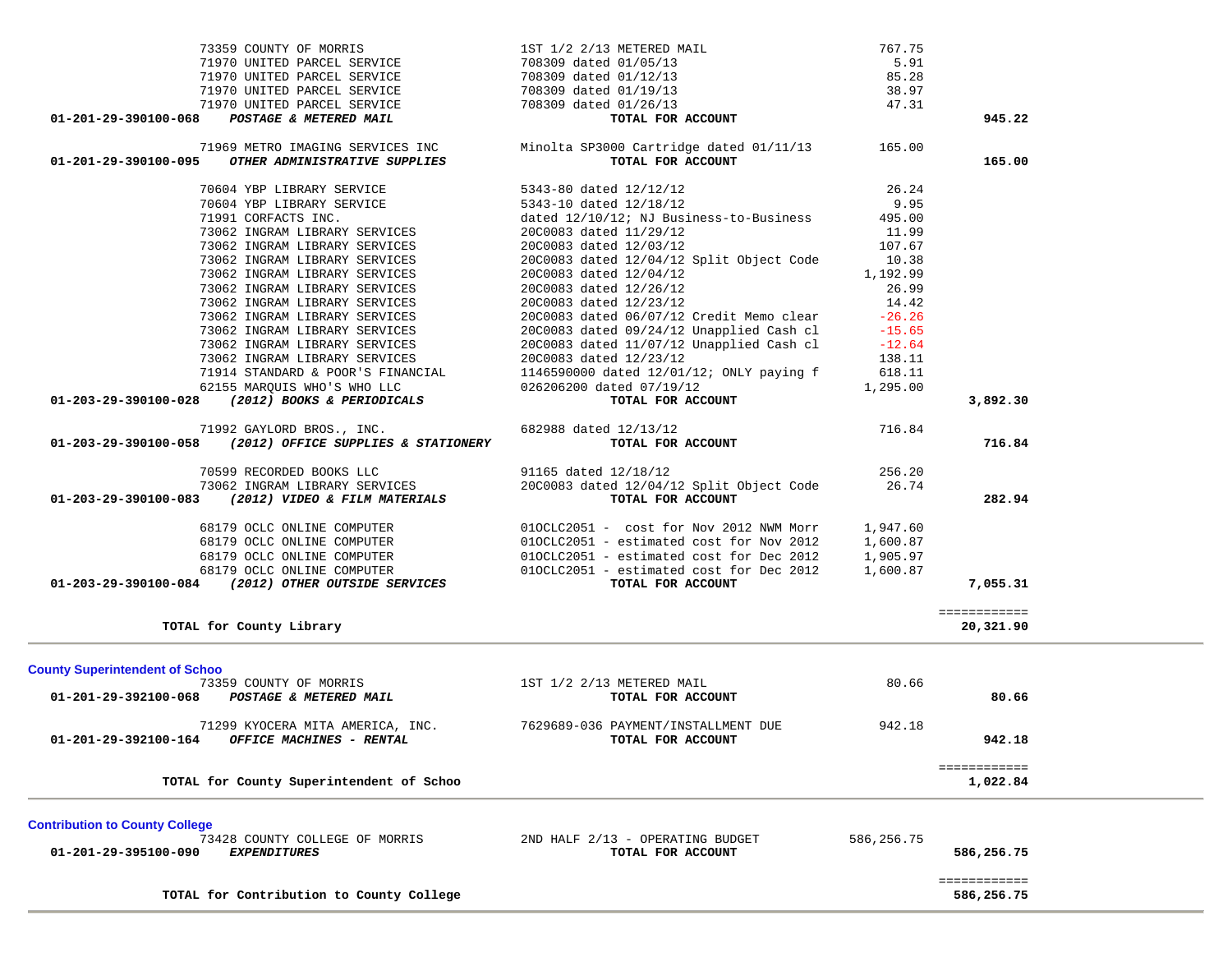| 19070 NAIIUNAL PULL UIL INC.<br>01-201-31-430100-140<br><i>GAS PURCHASES</i> | LARANGTO TITALI<br>TOTAL FOR ACCOUNT     | 01,010.30 |  |
|------------------------------------------------------------------------------|------------------------------------------|-----------|--|
| 73286 HESS CORPORATION                                                       | 1316 - SUMMARY GROUP #/ MORRIS COUNTY (6 | 51,282.97 |  |
| 73247 HESS CORPORATION                                                       | 612830/ 612953 - LONG VALLEY GRG/ 11-03- | 442.11    |  |
| 73251 HESS CORPORATION                                                       | 1317 - SUMMARY GROUP #/ MORRIS COUNTY (6 | 3,889.93  |  |
| 73240 N.J. NATURAL GAS COMPANY                                               | 12-1157-4515-09 RE: DOVER PROBATION/ 01- | 385.31    |  |
| 73245 N.J. NATURAL GAS COMPANY                                               | 22-0009-8231-77 RE: WHARTON BRIDGE GEN/  | 38.76     |  |
|                                                                              |                                          |           |  |

| <b>Utilities</b>                                       |                                          |           |           |
|--------------------------------------------------------|------------------------------------------|-----------|-----------|
| 73049 BOROUGH OF BUTLER                                | # 8496-0 Rt @3 & Decker Ave              | 98.02     |           |
| 73049 BOROUGH OF BUTLER                                | #8495-1 Rt 23 Traffic Light              | 132.97    |           |
| 73049 BOROUGH OF BUTLER                                | #8495-0 Rt 23 So Light Pole 144          | 157.68    |           |
| 73052 JERSEY CENTRAL POWER & LIGHT                     | 20-00-00-0539-3-0 Hanover Garage 1/29/20 | 712.15    |           |
| 73050 JERSEY CENTRAL POWER & LIGHT                     | 10-00-44-7627-6-1 Rt 46 & Canfield Ave 2 | 37.59     |           |
| 73051 JERSEY CENTRAL POWER & LIGHT                     | 10-00-28-8978-6-4 Mt Arlington 1/11/2013 | 65.63     |           |
| 01-201-31-430100-137<br><b>ELECTRICITY</b>             | TOTAL FOR ACCOUNT                        |           | 1,204.04  |
| 73076 NATIONAL FUEL OIL INC.                           | FUEL CHARGES 1/13                        | 61,870.30 |           |
| $01 - 201 - 31 - 430100 - 140$<br><i>GAS PURCHASES</i> | TOTAL FOR ACCOUNT                        |           | 61,870.30 |
|                                                        |                                          |           |           |

| 73094 MORRISTOWN LUMBER &                                       | <b>Broom</b>       | 35.98    |              |
|-----------------------------------------------------------------|--------------------|----------|--------------|
| 01-201-29-407100-258<br><b>EQUIPMENT</b>                        | TOTAL FOR ACCOUNT  |          | 35.98        |
| 71904 STAPLES BUSINESS ADVANTAGE                                | Folders, Letter    | 40.58    |              |
| 71904 STAPLES BUSINESS ADVANTAGE                                | Folders, Legal     | 72.98    |              |
| 71903 W.B. MASON COMPANY INC                                    | Copy Paper         | 449.25   |              |
| 71903 W.B. MASON COMPANY INC                                    | Labels             | 88.28    |              |
| (2012) OFFICE SUPPLIES & STATIONERY<br>01-203-29-407100-058     | TOTAL FOR ACCOUNT  |          | 651.09       |
| 72798 CONROY'S                                                  | Pointsettias       | 72.00    |              |
| 72798 CONROY'S                                                  | Delivery Charge    | 10.99    |              |
| 72810 ER PRINTING                                               | Names Plates       | 60.00    |              |
| 72797 LAWYERS DIARY AND MANUAL LLC                              | 2013 Lawyers Diary | 92.00    |              |
| 72796 MORRISTOWN LUMBER &                                       | In/Outdoor Brooms  | 56.97    |              |
| $01 - 203 - 29 - 407100 - 059$<br>(2012) OTHER GENERAL EXPENSES | TOTAL FOR ACCOUNT  |          | 291.96       |
| 71904 STAPLES BUSINESS ADVANTAGE                                | Toner              | 174.46   |              |
| 71904 STAPLES BUSINESS ADVANTAGE                                | Toner              | 174.46   |              |
| 71904 STAPLES BUSINESS ADVANTAGE                                | Shredder           | 3,523.96 |              |
| 01-203-29-407100-258<br>(2012) EQUIPMENT                        | TOTAL FOR ACCOUNT  |          | 3,872.88     |
| 71894 FIRE AND SAFETY SERVICES LTD                              | Lock Assembly      | 23.65    |              |
| 71894 FIRE AND SAFETY SERVICES LTD                              | Shipping Fee       | 6.31     |              |
| $01 - 203 - 29 - 407100 - 291$<br>(2012) VEHICLE REPAIRS        | TOTAL FOR ACCOUNT  |          | 29.96        |
|                                                                 |                    |          | ============ |
| TOTAL for Fire and Police Academy                               |                    |          | 4,908.27     |

| <b>Rutgers Extension Service</b>                   |                          |              |  |
|----------------------------------------------------|--------------------------|--------------|--|
| 73433 RUTGERS THE STATE UNIVERSITY                 | NITZSCHE, P.             | 5,417.50     |  |
| 73433 RUTGERS THE STATE UNIVERSITY                 | LYONS, R.                | 7,639.34     |  |
| 01-201-29-396100-011<br>SALARIES & WAGES-FULL TIME | TOTAL FOR ACCOUNT        | 13,056.84    |  |
| 73359 COUNTY OF MORRIS                             | 1ST 1/2 2/13METERED MAIL | 7.66         |  |
| 01-201-29-396100-068<br>POSTAGE & METERED MAIL     | TOTAL FOR ACCOUNT        | 7.66         |  |
|                                                    |                          | ------------ |  |
| TOTAL for Rutgers Extension Service                |                          | 13,064.50    |  |

73359 COUNTY OF MORRIS 1ST 1/2 2/13METERED MAIL 26.40

26.40

 **01-201-29-407100-068** *POSTAGE & METERED MAIL* **TOTAL FOR ACCOUNT 26.40**

**Fire and Police Academy**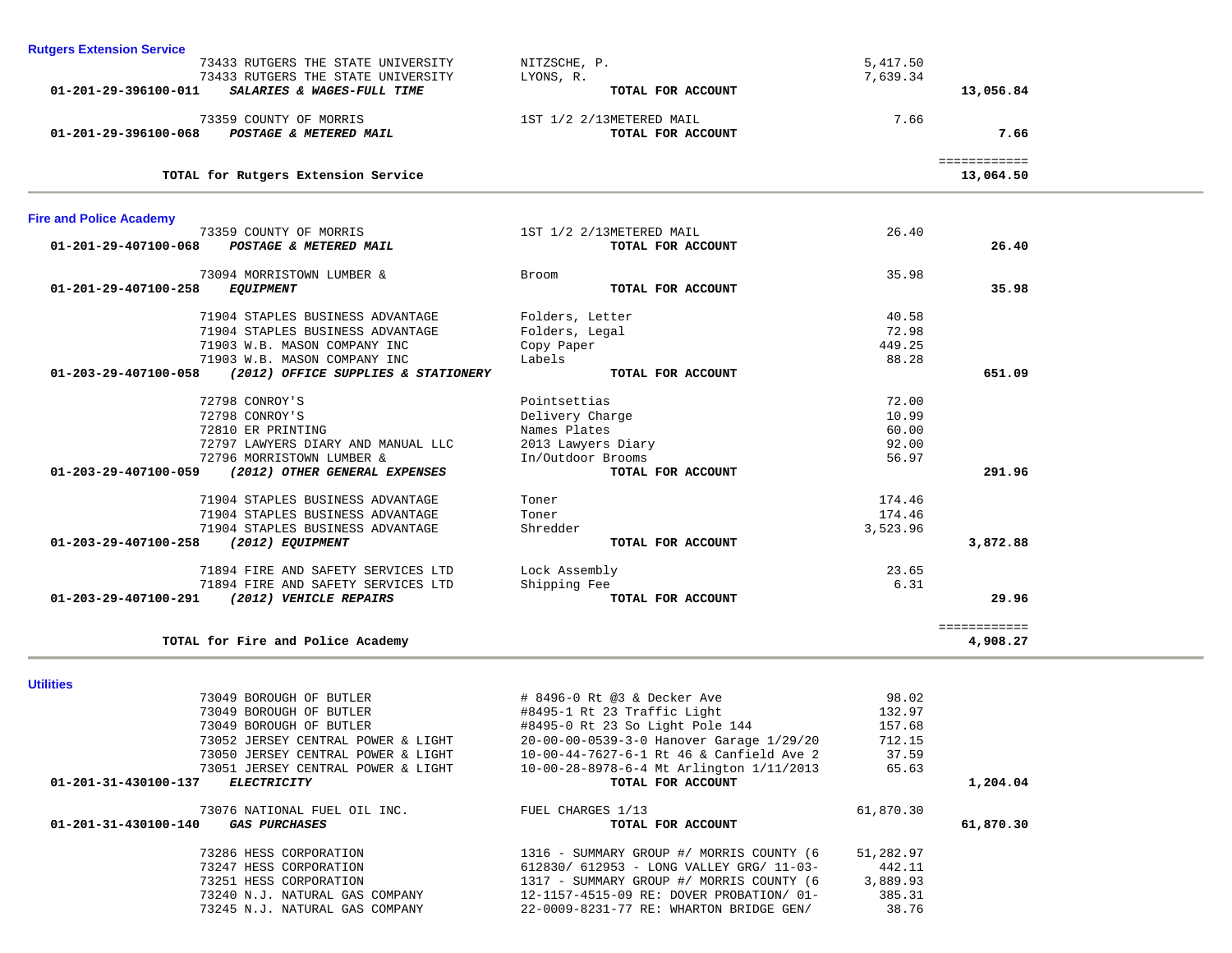| <b>Nutrition</b>                                              |                                          |          |          |
|---------------------------------------------------------------|------------------------------------------|----------|----------|
| 72030 STAPLES BUSINESS ADVANTAGE                              | Stples highlighters yellow dz, wite out  | 205.31   |          |
| 72030 STAPLES BUSINESS ADVANTAGE                              | Refund item wite out correction          | $-8.58$  |          |
| 72030 STAPLES BUSINESS ADVANTAGE                              | 2 Stples correction tape 10PK            | 18.06    |          |
| 01-201-41-716100-058<br>OFFICE SUPPLIES & STATIONERY          | TOTAL FOR ACCOUNT                        |          | 214.79   |
| 72956 ALLEN PAPER & SUPPLY CO                                 | Case of Sim Grill and Oven Cleaner(12/20 | 40.00    |          |
| $01 - 201 - 41 - 716100 - 059$<br>OTHER GENERAL EXPENSES      | TOTAL FOR ACCOUNT                        |          | 40.00    |
| 72470 NUTRI-SYSTEMS CORPORATION                               | Heats Units                              | 240.00   |          |
| 72470 NUTRI-SYSTEMS CORPORATION                               | Shipping                                 | 12.17    |          |
| 01-201-41-716100-098<br>OTHER OPERATING&REPAIR SUPPLY         | TOTAL FOR ACCOUNT                        |          | 252.17   |
| 73076 NATIONAL FUEL OIL INC.                                  | FUEL CHARGES 1/13                        | 4,152.07 |          |
| $01 - 201 - 41 - 716100 - 140$<br><i><b>GAS PURCHASES</b></i> | TOTAL FOR ACCOUNT                        |          | 4,152.07 |
| 72957 SODEXO, INC & AFFILIATES                                | Other (Juice)Services for 10/6/12-11/2/1 | 24.75    |          |

## **TOTAL for Utilities 144,393.82**

| 71555 VERIZON                                                                                                         |                                                                                                                                                                                                                                                                                                                               |        |           |
|-----------------------------------------------------------------------------------------------------------------------|-------------------------------------------------------------------------------------------------------------------------------------------------------------------------------------------------------------------------------------------------------------------------------------------------------------------------------|--------|-----------|
| 71555 VERIZON                                                                                                         |                                                                                                                                                                                                                                                                                                                               |        |           |
| 71555 VERIZON                                                                                                         |                                                                                                                                                                                                                                                                                                                               |        |           |
| 71500 VERIZON                                                                                                         |                                                                                                                                                                                                                                                                                                                               |        |           |
| 71500 VERIZON                                                                                                         |                                                                                                                                                                                                                                                                                                                               |        |           |
| 71500 VERIZON                                                                                                         |                                                                                                                                                                                                                                                                                                                               |        |           |
| 71500 VERIZON                                                                                                         |                                                                                                                                                                                                                                                                                                                               |        |           |
| 71500 VERIZON                                                                                                         |                                                                                                                                                                                                                                                                                                                               |        |           |
| 72808 VERIZON                                                                                                         |                                                                                                                                                                                                                                                                                                                               |        |           |
| 72799 VERIZON                                                                                                         |                                                                                                                                                                                                                                                                                                                               |        |           |
| 01-201-31-430100-146 TELEPHONE                                                                                        | 973 299-6835 828 04Y, 01/10/13, (1/10-2/9<br>973 644-3258 153 04Y, 01/13/13, (1/13-2/<br>973 584-2050 195 53Y, 1/11/13, (1/11-2/1<br>973 838-8083 446 48Y, dtd 12/28/12 Kinnel<br>973 361-0398 892 16Y, dtd 1/01/13 RANDOLP<br>973 361-                                                                                       |        | 645.45    |
|                                                                                                                       | $\begin{array}{cccccc} \texttt{73288} & \texttt{WHARTON} & \texttt{MATER} & \texttt{DEPARTMENT} & \texttt{10841} & / & \texttt{2465 - WHARTON} & \texttt{OFFICE} & \texttt{30.13} \\ \texttt{73288} & \texttt{WHARTON} & \texttt{MARTON} & \texttt{D859} & / & \texttt{2465A - WHARTON ROAD} & \texttt{48.57} \\ \end{array}$ |        |           |
|                                                                                                                       |                                                                                                                                                                                                                                                                                                                               |        |           |
|                                                                                                                       | 73288 WHARTON WATER DEPARTMENT 10866 / 2465B - WHARTON ROAD                                                                                                                                                                                                                                                                   | 27.07  |           |
|                                                                                                                       | 73288 WHARTON WATER DEPARTMENT 10873 / 2465C - WHARTON BRIDGE                                                                                                                                                                                                                                                                 | 41.37  |           |
| 01-201-31-430100-147 WATER                                                                                            | TOTAL FOR ACCOUNT                                                                                                                                                                                                                                                                                                             |        | 147.14    |
|                                                                                                                       | 73292 JERSEY CENTRAL POWER & LIGHT 20-00-00-0528-1-7 MASTER ACCOUNT / MORRI 10,745.89                                                                                                                                                                                                                                         |        |           |
|                                                                                                                       | 73293 JERSEY CENTRAL POWER & LIGHT 20 00 00 0538 4 9 -MASTER ACCOUNT#/ REMO 3,801.42                                                                                                                                                                                                                                          |        |           |
| 01-203-31-430100-137 (2012) ELECTRICITY                                                                               | TOTAL FOR ACCOUNT                                                                                                                                                                                                                                                                                                             |        | 14,547.31 |
|                                                                                                                       |                                                                                                                                                                                                                                                                                                                               |        |           |
|                                                                                                                       |                                                                                                                                                                                                                                                                                                                               |        |           |
|                                                                                                                       | 73247 HESS CORPORATION 612830/612953 - LONG VALLEY GRG/12-06-<br>73240 N.J. NATURAL GAS COMPANY 12-1157-4515-09 RE: DOVER PROBATION/DEC 411.37<br><b>1 (2012) NATURAL GAS 12-1157-4515-09 RE: DOVER PROBATION</b> /DEC 411.37                                                                                                 |        | 817.88    |
|                                                                                                                       |                                                                                                                                                                                                                                                                                                                               |        |           |
|                                                                                                                       |                                                                                                                                                                                                                                                                                                                               |        |           |
|                                                                                                                       | 73291 WASHINGTON TOWNSHIP M.U.A. $000321/RE: LONG$ VALLEY GRG (2012) SEWER                                                                                                                                                                                                                                                    | 271.91 | 271.91    |
|                                                                                                                       |                                                                                                                                                                                                                                                                                                                               |        |           |
|                                                                                                                       |                                                                                                                                                                                                                                                                                                                               |        |           |
|                                                                                                                       |                                                                                                                                                                                                                                                                                                                               |        |           |
|                                                                                                                       |                                                                                                                                                                                                                                                                                                                               |        | 8,169.14  |
|                                                                                                                       | 70225 VERIZON BUSINESS<br>71498 VERIZON BUSINESS<br>71492 VERIZON CABS<br>71492 VERIZON CABS<br>71492 VERIZON CABS<br>71492 VERIZON CABS<br>71492 VERIZON CABS<br>72618812, 1/10/13 for December, 2012 Mgt<br>2012 2,254.08<br>707AL FOR ACCOUNT                                                                              |        |           |
|                                                                                                                       |                                                                                                                                                                                                                                                                                                                               |        |           |
|                                                                                                                       | 73291 WASHINGTON TOWNSHIP M.U.A.<br>72791 SOUTHEAST MORRIS COUNTY 20-999-817-091/ VOTING MACHINE 46.69                                                                                                                                                                                                                        |        |           |
| 01-203-31-430100-141 (2012) NATURAL GAS<br>01-203-31-430100-144 (2012) SEWER<br>01-203-31-430100-146 (2012) TELEPHONE | 463.19<br>72791 SOUTHEAST MORRIS COUNTY 20-999-817-168/ CNTY GRG<br>72791 SOUTHEAST MORRIS COUNTY $20-999-671-781/$ 16 HIGHVIEW (2012) WATER COUNTY                                                                                                                                                                           | 48.45  |           |

 **01-201-31-430100-141** *NATURAL GAS* **TOTAL FOR ACCOUNT 56,039.08**

144,393.82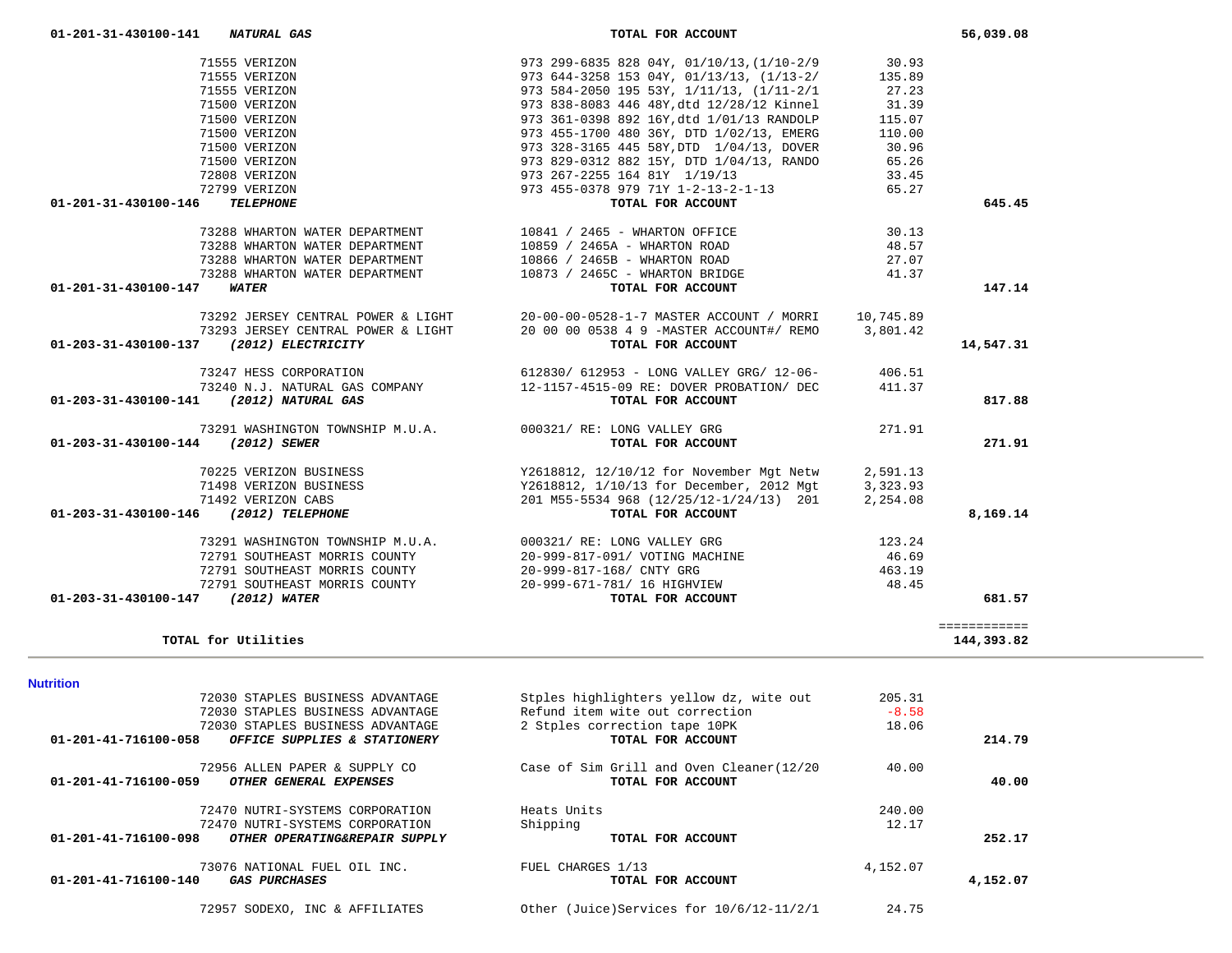**TOTAL for Nutrition 4,683.78**

 ============ 4,683.78

### **Grant Fund**

| <b>Bio-Terrorism Grant</b>                                        |                                          |                 |                           |  |
|-------------------------------------------------------------------|------------------------------------------|-----------------|---------------------------|--|
| 73041 CABLEVISION                                                 | 07876 616465 01 8 Billing period 2/1/201 | 158.99          |                           |  |
| 72462 W.B. MASON COMPANY INC                                      | customer C1033751 Invoice dated 10/12/12 | 144.54          |                           |  |
| 73432 COUNTY OF MORRIS                                            | 1ST HALF 2.13 MM                         | 62.40           |                           |  |
| 02-213-41-718305-391<br>PUBLIC HEALTH EMER GRANT (8/10/12-6/30/13 | TOTAL FOR ACCOUNT                        |                 | 365.93                    |  |
| TOTAL for Bio-Terrorism Grant                                     |                                          |                 | ============<br>365.93    |  |
|                                                                   |                                          |                 |                           |  |
| <b>TANF</b><br>73129 GREAT WEST LIFE                              | Profit sharing contribution              | 10,266.14       |                           |  |
| 71610 DEER PARK                                                   |                                          | 10.42           |                           |  |
| 72388 MANPOWER                                                    | Deboarah Sexton; W/E 1/20/13.            | 255.07          |                           |  |
| 02-213-41-741015-392<br>TANF STATE SHARE                          | TOTAL FOR ACCOUNT                        |                 | 10,531.63                 |  |
|                                                                   |                                          |                 |                           |  |
| TOTAL for TANF                                                    |                                          |                 | ============<br>10,531.63 |  |
| <b>General Assistance</b>                                         |                                          |                 |                           |  |
| 73129 GREAT WEST LIFE                                             | Profit sharing 2012                      | 2,948.32        |                           |  |
| 71610 DEER PARK                                                   |                                          | 7.81            |                           |  |
| 72388 MANPOWER                                                    | Barry Laird, W/E 1/20/2013.              | 1,012.90        |                           |  |
| 02-213-41-741020-392<br>GENERAL ASSISTANCE STATE SHARE            | TOTAL FOR ACCOUNT                        |                 | 3,969.03                  |  |
|                                                                   |                                          |                 | ============              |  |
| TOTAL for General Assistance                                      |                                          |                 | 3,969.03                  |  |
| <b>WFNJ/WDP Supplemental</b>                                      |                                          |                 |                           |  |
| 73129 GREAT WEST LIFE                                             | profit sharing contribution for 2012.    | 5,914.26        |                           |  |
| WFNJ/WDP SUPPLEMENTAL STATE SHARE<br>02-213-41-741030-392         | TOTAL FOR ACCOUNT                        |                 | 5,914.26                  |  |
|                                                                   |                                          |                 |                           |  |
| TOTAL for WFNJ/WDP Supplemental                                   |                                          |                 | ============<br>5,914.26  |  |
|                                                                   |                                          |                 |                           |  |
| <b>WFNJ-Career Advancement</b>                                    |                                          |                 |                           |  |
| 73129 GREAT WEST LIFE                                             | Profit sharing contribution              | 691.08          |                           |  |
| 02-213-41-741050-392<br>WFNJ-CAREER ADVANCEMENT STATE SHARE       | TOTAL FOR ACCOUNT                        |                 | 691.08                    |  |
| TOTAL for WFNJ-Career Advancement                                 |                                          |                 | ============<br>691.08    |  |
|                                                                   |                                          |                 |                           |  |
| <b>WIA: Adult</b>                                                 |                                          |                 |                           |  |
| 73129 GREAT WEST LIFE                                             | Profit Sharing Program for ETS           | 5,798.51        |                           |  |
| 71610 DEER PARK                                                   |                                          | 23.44           |                           |  |
| 72370 SMITH & SOLOMON                                             |                                          | 2,607.20        |                           |  |
| 73076 NATIONAL FUEL OIL INC.<br>73432 COUNTY OF MORRIS            | FUEL CHARGES 1/13<br>1ST HALF 2.13 MM    | 36.49<br>216.60 |                           |  |
| 02-213-41-742005-391<br>WIA: ADULT FEDERAL SHARE                  | TOTAL FOR ACCOUNT                        |                 | 8,682.24                  |  |
|                                                                   |                                          |                 |                           |  |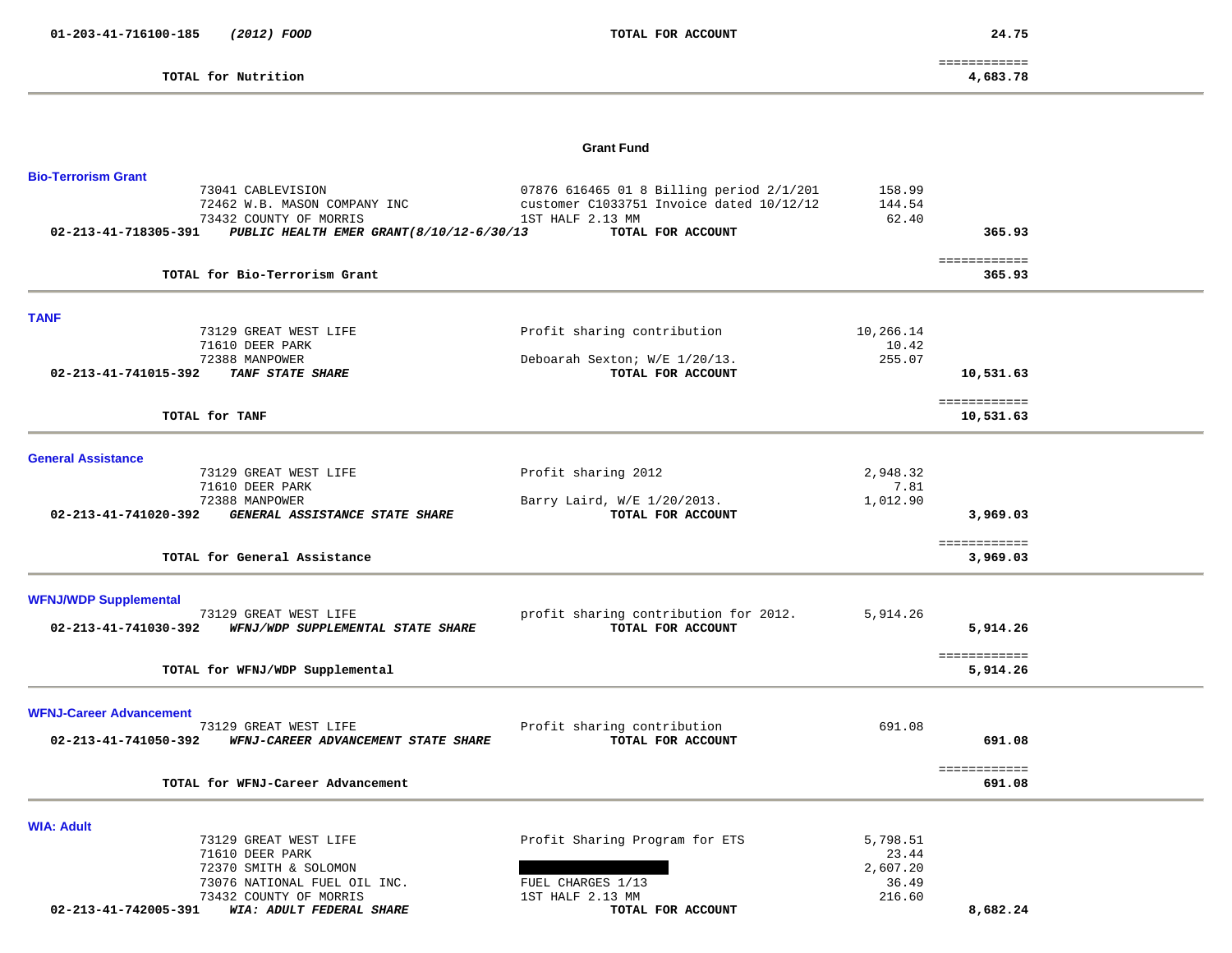**DEPARTMENT 758210** 

| <b>WIA: Disclocated Worker</b> |                                            |                                          |                   |                            |  |
|--------------------------------|--------------------------------------------|------------------------------------------|-------------------|----------------------------|--|
|                                | 73129 GREAT WEST LIFE                      | Contribution for 2012 profit sharing     | 17,383.11         |                            |  |
|                                | 71151 AVTECH INSTITUTE                     | 0434508545 12-15-12-1-14-13              | 821.34            |                            |  |
|                                | 71610 DEER PARK<br>72378 PC AGE            |                                          | 69.03<br>4,000.00 |                            |  |
| 02-213-41-742010-391           | WIA: DISCLOCATED WORKER FEDERAL SHARE      | TOTAL FOR ACCOUNT                        |                   | 22, 273.48                 |  |
|                                |                                            |                                          |                   |                            |  |
|                                | TOTAL for WIA: Disclocated Worker          |                                          |                   | ============<br>22, 273.48 |  |
| <b>WIA: Youth</b>              |                                            |                                          |                   |                            |  |
|                                | 73129 GREAT WEST LIFE                      | Profit sharing                           | 7,507.27          |                            |  |
|                                | 71610 DEER PARK                            |                                          | 19.54             |                            |  |
| 02-213-41-742020-391           | WIA: YOUTH FEDERAL SHARE                   | TOTAL FOR ACCOUNT                        |                   | 7,526.81                   |  |
|                                | TOTAL for WIA: Youth                       |                                          |                   | ============<br>7,526.81   |  |
|                                |                                            |                                          |                   |                            |  |
| <b>DEPARTMENT 742135</b>       |                                            |                                          |                   |                            |  |
|                                | 73129 GREAT WEST LIFE                      | profit sharing contribution              | 2,229.15          |                            |  |
| 02-213-41-742135-391           | WIA/NTNL EMRGNCY GRANT $(10/1/10-9/30/13)$ | TOTAL FOR ACCOUNT                        |                   | 2,229.15                   |  |
|                                |                                            |                                          |                   | ============               |  |
|                                | TOTAL for DEPARTMENT 742135                |                                          |                   | 2,229.15                   |  |
| <b>Chapter 51</b>              |                                            |                                          |                   |                            |  |
|                                | 73092 ST. CLARE'S HOSPITAL                 | Detox program 70 Treatment days from Oct | 13,896.00         |                            |  |
|                                | 73090 CFCS - HOPE HOUSE                    | Adolescent services reporting period Dec | 3,670.00          |                            |  |
|                                | 73086 MORRISTOWN MEMORIAL HOSPITAL         | December 2012 payment                    | 9,575.00          |                            |  |
|                                | 73088 NEW HOPE FOUNDATION INC.             | For December 2012 payment 6 client bed d | 1,224.00          |                            |  |
|                                | 73091 ALFRE INC.                           | Halfway House services Bed days for MRDI | 2,790.00          |                            |  |
|                                | 73091 ALFRE INC.                           | Bed days For KRPE                        | 2,790.00          |                            |  |
|                                | 73091 ALFRE INC.                           | Bed Days for TAMR                        | 1,800.00          |                            |  |
|                                | 72890 FAMILY SERVICE OF MORRIS COUNTY      | pamyment for the 4th quarter 2012 client | 4,238.00          |                            |  |
|                                | 72892 NEW HOPE FOUNDATION INC.             | HALFWAY HOUSE SERVICES FOR 11 CLIENT BED | 605.00            |                            |  |
|                                | 72896 NEW HOPE FOUNDATION INC.             | 101 CLIENT BED DAYS IN DECEMBER 2012 FOR | 13,635.00         |                            |  |
|                                | 72894 NEW HOPE FOUNDATION INC.             | 9 CLIENT BED DAYS FOR 1 CLIENT IN DECEMB | 1,215.00          |                            |  |
|                                | 72899 NEWBRIDGE SERVICES INC               | Reimbursement for services provided unde | 658.00            |                            |  |
|                                | 72905 NEWBRIDGE SERVICES INC               | REIMBURSEMENT TO NEWBRIDGE FOR SERVICES  | 4,727.00          |                            |  |
|                                | 72906 TURNING POINT, INC                   | Payment for services in Dec. 2012        | 3,080.00          |                            |  |
|                                | 72907 TURNING POINT, INC                   | Services for the subacute detox center f | 1,020.00          |                            |  |
| 02-213-41-757205-392           | CHAPTER 51 (1/1/12-12/31/12)               | TOTAL FOR ACCOUNT                        |                   | 64,923.00                  |  |
|                                |                                            |                                          |                   | ============               |  |
|                                | TOTAL for Chapter 51                       |                                          |                   | 64,923.00                  |  |
|                                |                                            |                                          |                   |                            |  |

 73081 TOWN OF BOONTON 2012 Boonton Municipal Alliance Q4 Expen 5,132.18 73087 TOWNSHIP OF MENDHAM 2012 Mendham Municipal Alliance Q4 Expen 2,928.76 72668 CHATHAM TOWNSHIP 2012 Q4 Chatham Municipal Alliance Expen 10,390.57 72515 KINNELON MUNICIPAL ALLIANCE 2012 Q3 Kinnelon Municipal Alliance Expe 1,389.57 72516 KINNELON MUNICIPAL ALLIANCE 2012 Q4 Kinnelon Municipal Alliance Expe 4,166.42 72670 BOROUGH OF MADISON 2012 Madison Municipal Alliance Q4 Expen 7,741.19 72514 MORRIS PLAINS MUNICIPAL ALL. 2012 Q4 Morris Plains Municipal Alliance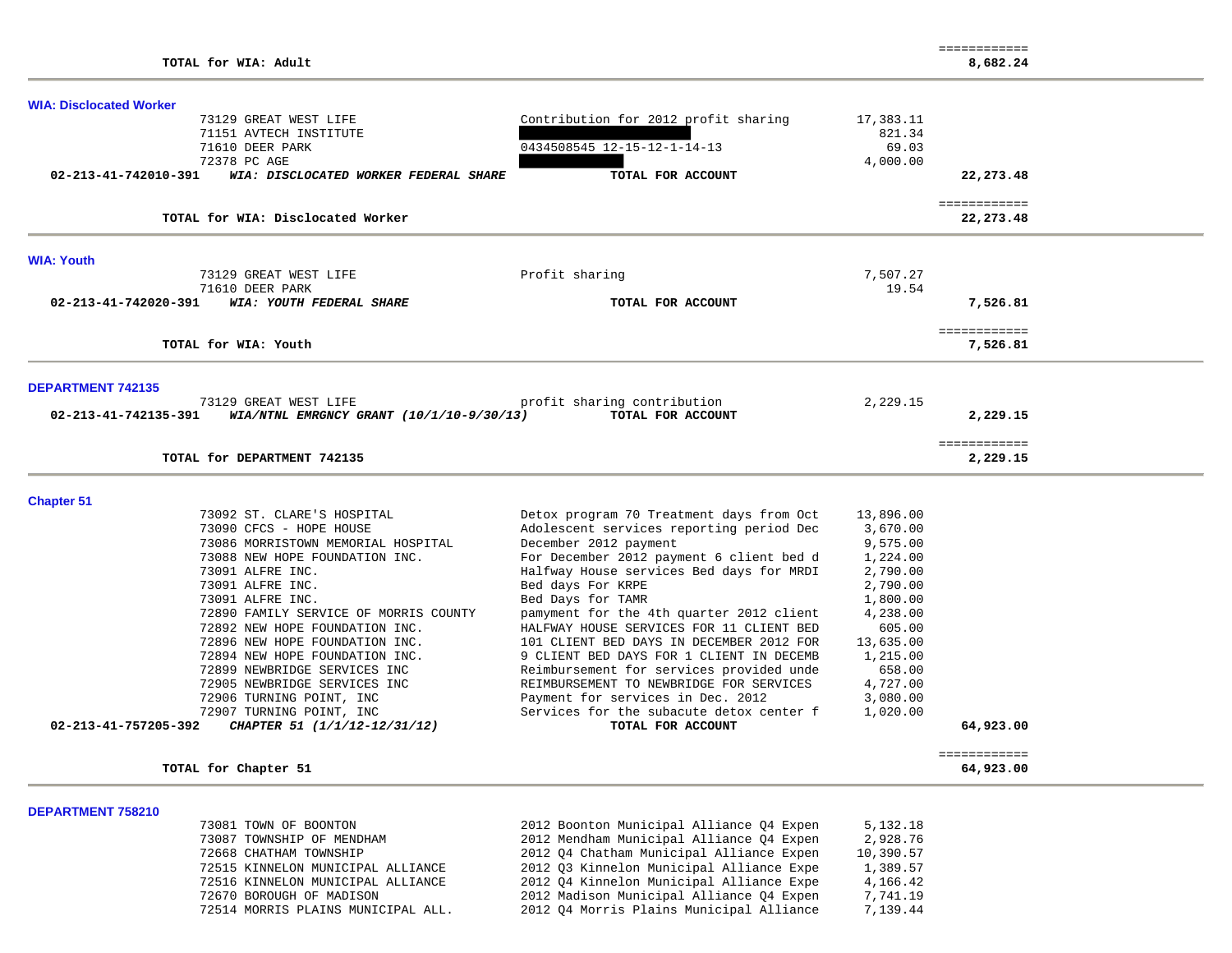| 72671 TOWNSHIP OF MONTVILLE<br>72517 WATCHUNG / LONG HILL<br>02-213-41-758210-392<br>MUNICIPAL ALLIANCE (1/1/12-12/31/12)                                                                                                                                                                                                                                                                                                                                                                    | 2012 Q4 Montville Municipal Alliance Exp<br>2012 Q4 Watchung Hills Regional Alliance<br>TOTAL FOR ACCOUNT                                                                                                                                                                                                                                                     | 1,313.17<br>660.00                                                                                         | 40,861.30                            |  |
|----------------------------------------------------------------------------------------------------------------------------------------------------------------------------------------------------------------------------------------------------------------------------------------------------------------------------------------------------------------------------------------------------------------------------------------------------------------------------------------------|---------------------------------------------------------------------------------------------------------------------------------------------------------------------------------------------------------------------------------------------------------------------------------------------------------------------------------------------------------------|------------------------------------------------------------------------------------------------------------|--------------------------------------|--|
| 73083 TOWN OF BOONTON<br>73085 TOWNSHIP OF ROCKAWAY<br>72877 BOROUGH OF MADISON<br>72669 KINNELON MUNICIPAL ALLIANCE<br>72513 MORRIS PLAINS MUNICIPAL ALL.<br>72518 WATCHUNG / LONG HILL<br>MUNICIPAL ALLIANCE (1/1/12-12/31/12)<br>02-213-41-758210-394                                                                                                                                                                                                                                     | 2012 Boonton Municipal Alliance Suppleme<br>2012 Rockaway Township Municipal Allianc<br>2012 Madison Municipal Alliance Suppleme<br>2012 Kinnelon Municipal Alliance Supplem<br>2012 Morris Plains Municipal Alliance Su<br>2012 Watchung Hills Regional Alliance Su<br>TOTAL FOR ACCOUNT                                                                     | 2,500.00<br>2,500.00<br>1,852.80<br>2,425.46<br>2,500.00<br>700.00                                         | 12,478.26                            |  |
| TOTAL for DEPARTMENT 758210                                                                                                                                                                                                                                                                                                                                                                                                                                                                  |                                                                                                                                                                                                                                                                                                                                                               |                                                                                                            | ============<br>53,339.56            |  |
| <b>Safe Communities Construction</b><br>73417 MORRISTOWN MEMORIAL HOSPITAL<br>02-213-41-773305-391<br>SAFE COMMUNITIES (10/1/12-9/30/13)                                                                                                                                                                                                                                                                                                                                                     | NORTHERN NJ SAFE COMMUNITIES OCT - DEC 2<br>TOTAL FOR ACCOUNT                                                                                                                                                                                                                                                                                                 | 15,250.07                                                                                                  | 15,250.07                            |  |
| TOTAL for Safe Communities Construction                                                                                                                                                                                                                                                                                                                                                                                                                                                      |                                                                                                                                                                                                                                                                                                                                                               |                                                                                                            | ============<br>15,250.07            |  |
|                                                                                                                                                                                                                                                                                                                                                                                                                                                                                              |                                                                                                                                                                                                                                                                                                                                                               |                                                                                                            |                                      |  |
| <b>Vehicular Homicide Unit</b><br>71828 BOROUGH OF KINNELON<br>71481 MENDHAM BOROUGH<br>71480 MENDHAM TOWNSHIP POLICE<br>71480 MENDHAM TOWNSHIP POLICE<br>71480 MENDHAM TOWNSHIP POLICE<br>71480 MENDHAM TOWNSHIP POLICE<br>71480 MENDHAM TOWNSHIP POLICE<br>71480 MENDHAM TOWNSHIP POLICE<br>71480 MENDHAM TOWNSHIP POLICE<br>71480 MENDHAM TOWNSHIP POLICE<br>71480 MENDHAM TOWNSHIP POLICE<br>02-213-41-774305-391<br>DRE CALL OUT (10/1/12-9/30/13)<br>TOTAL for Vehicular Homicide Unit | Checkpoint 12/14/12<br>McNicholl-Checkpoint 11/21/12<br>V.Abrusci-Checkpoint 11/21/12<br>V.Abrusci-Callout 11/23/12<br>V.Abrusci-Callout 11/29/12<br>V.Abrusci-Checkpoint 12/14/12<br>V.Abrusci-Callout 12/19/12<br>V. Abrusci-Callouit 12/22/12<br>Ambrosi-Cont.Shift 12/1/12<br>Taquinto-Callout 12/13/12<br>Taquinto-Callout 12/18/12<br>TOTAL FOR ACCOUNT | 385.00<br>330.00<br>330.00<br>220.00<br>220.00<br>330.00<br>220.00<br>220.00<br>165.00<br>220.00<br>220.00 | 2,860.00<br>============<br>2,860.00 |  |
| <b>DEPARTMENT 784430</b>                                                                                                                                                                                                                                                                                                                                                                                                                                                                     |                                                                                                                                                                                                                                                                                                                                                               |                                                                                                            |                                      |  |
| 73213 TETRA TECH INC.<br>73214 TETRA TECH INC.<br>73250 TETRA TECH INC.<br>73249 TETRA TECH INC.<br>02-213-41-784430-391<br>FFY11 UASI(12/27/11-8/31/14)                                                                                                                                                                                                                                                                                                                                     | Inv Date 2/11/13<br>Inv Date 2/11/13<br>Inv Date $2/14/13$<br>Inv Date 2/14/13<br>TOTAL FOR ACCOUNT                                                                                                                                                                                                                                                           | 20,946.24<br>14,462.88<br>8,641.31<br>10,687.94                                                            | 54,738.37<br>============            |  |
| TOTAL for DEPARTMENT 784430                                                                                                                                                                                                                                                                                                                                                                                                                                                                  |                                                                                                                                                                                                                                                                                                                                                               |                                                                                                            | 54,738.37                            |  |
| <b>MAPS</b><br>72030 STAPLES BUSINESS ADVANTAGE<br>02-213-41-786105-394<br>MAPS (1/1/11 TO 12/31/11)-VOL MATCH                                                                                                                                                                                                                                                                                                                                                                               | Round stic grip bp fine blk 12, spls str<br>TOTAL FOR ACCOUNT                                                                                                                                                                                                                                                                                                 | 61.16                                                                                                      | 61.16                                |  |
| TOTAL for MAPS                                                                                                                                                                                                                                                                                                                                                                                                                                                                               |                                                                                                                                                                                                                                                                                                                                                               |                                                                                                            | ============<br>61.16                |  |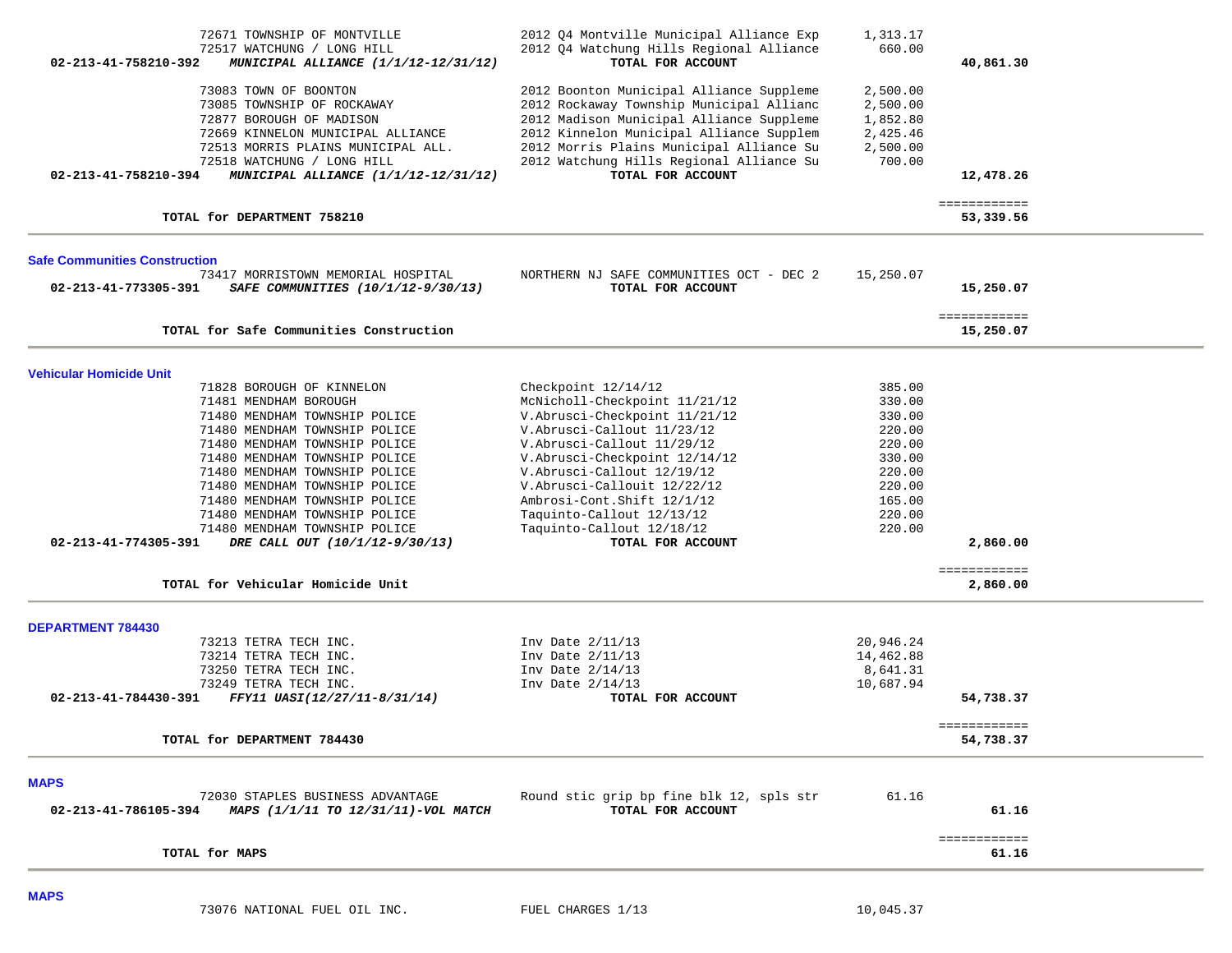**02-213-41-786305-394** *MAPS (1/1/13-12/31/13)* **TOTAL FOR ACCOUNT 10,045.37**

| TOTAL for MAPS | 10,045.37 |  |
|----------------|-----------|--|

 ============  $10,045.37$ 

| <b>FY08 SCAAP</b>                                                                                       |                                                                |           |                           |
|---------------------------------------------------------------------------------------------------------|----------------------------------------------------------------|-----------|---------------------------|
| 66525 ATLANTIC HEALTH SYSTEM<br>FY08 SCAAP FEDERAL SHARE<br>02-213-41-806815-391                        | MEDICAL CARE FOR R. PALMIERE DATED 9/13,1<br>TOTAL FOR ACCOUNT | 10,720.48 | 10,720.48                 |
| TOTAL for FY08 SCAAP                                                                                    |                                                                |           | ============<br>10,720.48 |
| <b>General Operating Support</b>                                                                        |                                                                |           |                           |
| 71616 MORRIS COUNTY TOURISM BUREAU                                                                      | 2013 RE-GRANT PMT#1 - 80% OF TOTAL AWARD                       | 2,400.00  |                           |
| 71613 FRIENDS OF GERALDINE                                                                              | 2013 RE-GRANT PMT#1 - 80% OF TOTAL AWARD                       | 1,600.00  |                           |
| 71619 DOVER AREA HISTORICAL SOCIETY                                                                     | 2013 RE-GRANT PMT#1 - 80% OF TOTAL AWARD                       | 3,124.80  |                           |
| 71617 M.C. HISTORICAL SOCIETY                                                                           | 2013 RE-GRANT PMT#1 - 80% OF TOTAL AWARD                       | 1,342.40  |                           |
| 71614 MORRIS MUSEUM                                                                                     | 2013 RE-GRANT PMT#1 - 80% OF TOTAL AWARD                       | 3,200.00  |                           |
| 02-213-41-860305-392<br>GENERAL OPERATING SPPRT(7/1/12-6/30/13)                                         | TOTAL FOR ACCOUNT                                              |           | 11,667.20                 |
|                                                                                                         |                                                                |           | ============              |
| TOTAL for General Operating Support                                                                     |                                                                |           | 11,667.20                 |
| <b>DEPARTMENT 864175</b>                                                                                |                                                                |           |                           |
| 72953 MORRISTOWN & ERIE RAILWAY INC                                                                     | Invoice from Alstom for materials                              | 869.00    |                           |
| 72953 MORRISTOWN & ERIE RAILWAY INC                                                                     | Invoice from PTMW, Inc for materials                           | 6,861.00  |                           |
| RAILGRDCRSS/2011-COM-7(6/9/11-6/9/12)<br>$02 - 213 - 41 - 864175 - 391$                                 | TOTAL FOR ACCOUNT                                              |           | 7,730,00                  |
|                                                                                                         |                                                                |           |                           |
|                                                                                                         |                                                                |           | ============              |
| TOTAL for DEPARTMENT 864175                                                                             |                                                                |           | 7,730.00                  |
|                                                                                                         |                                                                |           |                           |
| <b>DEPARTMENT 864405</b>                                                                                |                                                                | 240.40    |                           |
| 73058 WATERS, MCPHERSON, MCNEILL, P.C.<br>73058 WATERS, MCPHERSON, MCNEILL, P.C.                        | Silverberg<br>Hebrew Cong. Mt. Freedom                         | 36.00     |                           |
| 73058 WATERS, MCPHERSON, MCNEILL, P.C.                                                                  | Millbrook Plaza                                                | 384.40    |                           |
| 73058 WATERS, MCPHERSON, MCNEILL, P.C.                                                                  | Sussex Randolph Bldg.                                          | 60.00     |                           |
| 73058 WATERS, MCPHERSON, MCNEILL, P.C.                                                                  | Brian Voynick                                                  | 216.40    |                           |
| 73058 WATERS, MCPHERSON, MCNEILL, P.C.                                                                  | Charles Winter                                                 | 444.00    |                           |
| 73058 WATERS, MCPHERSON, MCNEILL, P.C.                                                                  | Evangelos Pappas                                               | 72.30     |                           |
| 73058 WATERS, MCPHERSON, MCNEILL, P.C.                                                                  | First Morris Bank                                              | 264.00    |                           |
| 73058 WATERS, MCPHERSON, MCNEILL, P.C.                                                                  | Randolph Town Ctr                                              | 72.00     |                           |
| 73058 WATERS, MCPHERSON, MCNEILL, P.C.                                                                  | GRMAE, LLC                                                     | 12.00     |                           |
| 73058 WATERS, MCPHERSON, MCNEILL, P.C.                                                                  | Abraham Zion                                                   | 72.00     |                           |
| 72865 CENTRAL JERSEY TITLE CO INC                                                                       | Pappas                                                         | 446.00    |                           |
| 73029 IZENBERG APPRAISAL ASSOCIATES                                                                     | 1205 Sussex Tpk.                                               | 1,980.00  |                           |
| 73029 IZENBERG APPRAISAL ASSOCIATES                                                                     | 1201 Sussex Tpk.                                               | 1,980.00  |                           |
| 73029 IZENBERG APPRAISAL ASSOCIATES<br>CR 617/STP-0350(106)ROW(6/27/12-6/27/14)<br>02-213-41-864405-391 | 1202 Sussex Tpk.<br>TOTAL FOR ACCOUNT                          | 1,980.00  | 8,259.50                  |
|                                                                                                         |                                                                |           | ============              |

# **County Capital**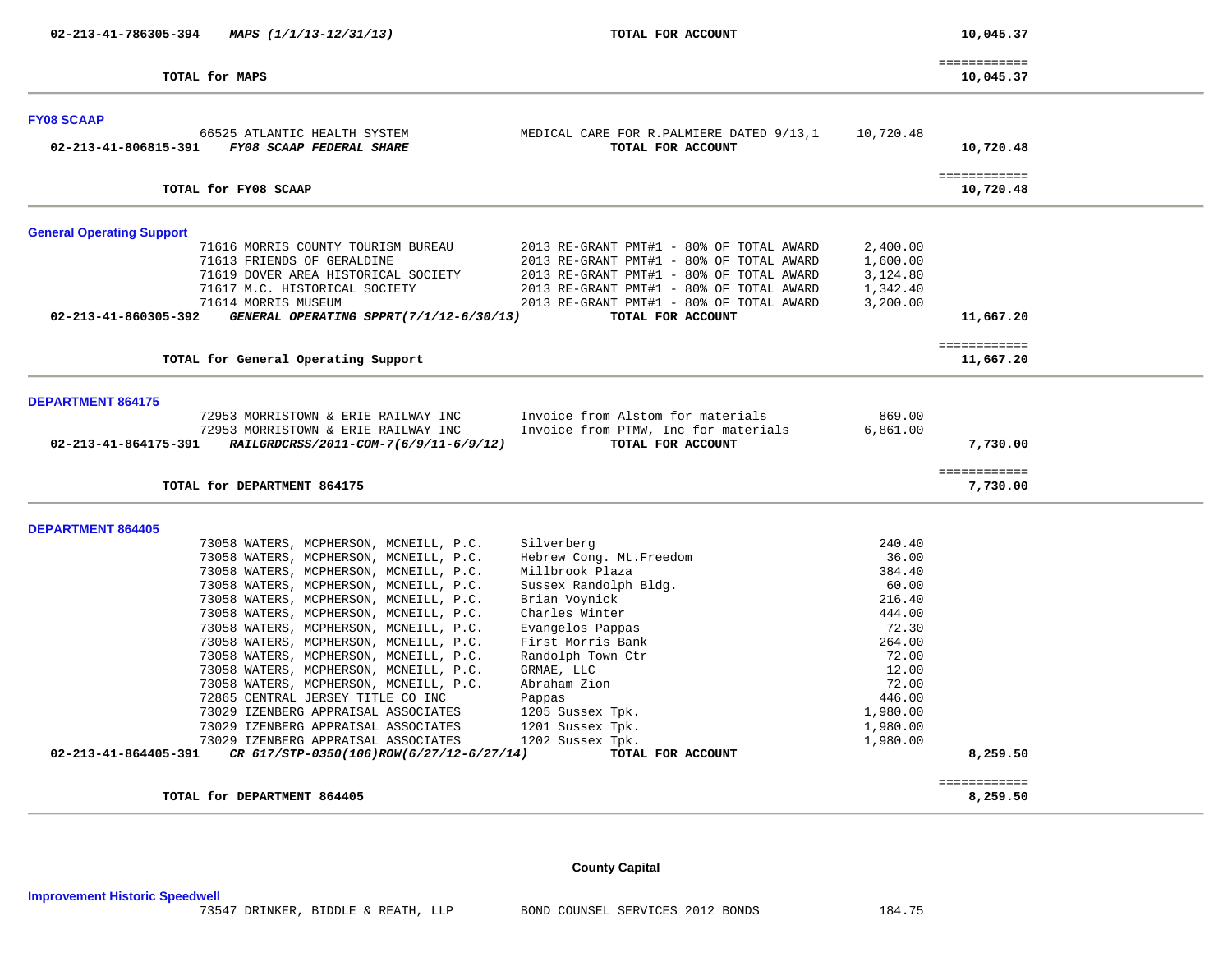| 04-216-55-951129-909<br>MISCELLANEOUS - OTHER                                                                                             | TOTAL FOR ACCOUNT                                             |           | 184.75                    |  |
|-------------------------------------------------------------------------------------------------------------------------------------------|---------------------------------------------------------------|-----------|---------------------------|--|
| TOTAL for Improvement Historic Speedwell                                                                                                  |                                                               |           | ============<br>184.75    |  |
| <b>Improvemnts Historic Speedwell</b><br>73547 DRINKER, BIDDLE & REATH, LLP<br><b>MISCELLANEOUS - OTHER</b><br>04-216-55-951159-909       | BOND COUNSEL SERVICES 2012 BONDS<br>TOTAL FOR ACCOUNT         | 73.90     | 73.90                     |  |
| TOTAL for Improvemnts Historic Speedwell                                                                                                  |                                                               |           | ============<br>73.90     |  |
| <b>Bridge Design &amp; Constr Proj</b><br>73547 DRINKER, BIDDLE & REATH, LLP<br><b>MISCELLANEOUS - OTHER</b><br>04-216-55-953027-909      | BOND COUNSEL SERVICES 2012 BONDS<br>TOTAL FOR ACCOUNT         | 295.60    | 295.60                    |  |
| TOTAL for Bridge Design & Constr Proj                                                                                                     |                                                               |           | ============<br>295.60    |  |
| <b>Enrgy savng instal-var Cty fac</b><br>72790 DESESA ENGINEERING CO., INC.<br>04-216-55-953064-951<br><b>BUILDING &amp; IMPROVEMENTS</b> | BOILER REPLACEMENT AT MOTOR SERVICES CEN<br>TOTAL FOR ACCOUNT | 298.97    | 298.97<br>============    |  |
| TOTAL for Enrgy savng instal-var Cty fac                                                                                                  |                                                               |           | 298.97                    |  |
| <b>Emerg Training Fac/Fire&amp;Police</b><br>73547 DRINKER, BIDDLE & REATH, LLP<br>04-216-55-953069-909<br><i>MISCELLANEOUS - OTHER</i>   | BOND COUNSEL SERVICES 2012 BONDS<br>TOTAL FOR ACCOUNT         | 29.56     | 29.56                     |  |
| TOTAL for Emerg Training Fac/Fire&Police                                                                                                  |                                                               |           | ============<br>29.56     |  |
| <b>Abatmnt/demol-Fac on Greystone</b><br>73547 DRINKER, BIDDLE & REATH, LLP<br>04-216-55-953087-909 MISCELLANEOUS - OTHER                 | BOND COUNSEL SERVICES 2012 BONDS<br>TOTAL FOR ACCOUNT         | 739.01    | 739.01                    |  |
| TOTAL for Abatmnt/demol-Fac on Greystone                                                                                                  |                                                               |           | ============<br>739.01    |  |
| Cty roadwy drainage improv<br>73082 GREENMAN PEDERSEN INC<br>04-216-55-953098-909<br><b>MISCELLANEOUS - OTHER</b>                         | Construction Inspection for Br 1400-386<br>TOTAL FOR ACCOUNT  | 14,400.00 | 14,400.00                 |  |
| TOTAL for Cty roadwy drainage improv                                                                                                      |                                                               |           | ============<br>14,400.00 |  |
| <b>Rplmt generator-Adm/Rcrd Bld</b><br>73547 DRINKER, BIDDLE & REATH, LLP<br>04-216-55-953099-909<br>MISCELLANEOUS - OTHER                | BOND COUNSEL SERVICES 2012 BONDS<br>TOTAL FOR ACCOUNT         | 118.24    | 118.24                    |  |
| TOTAL for Rplmt generator-Adm/Rcrd Bld                                                                                                    |                                                               |           | ============<br>118.24    |  |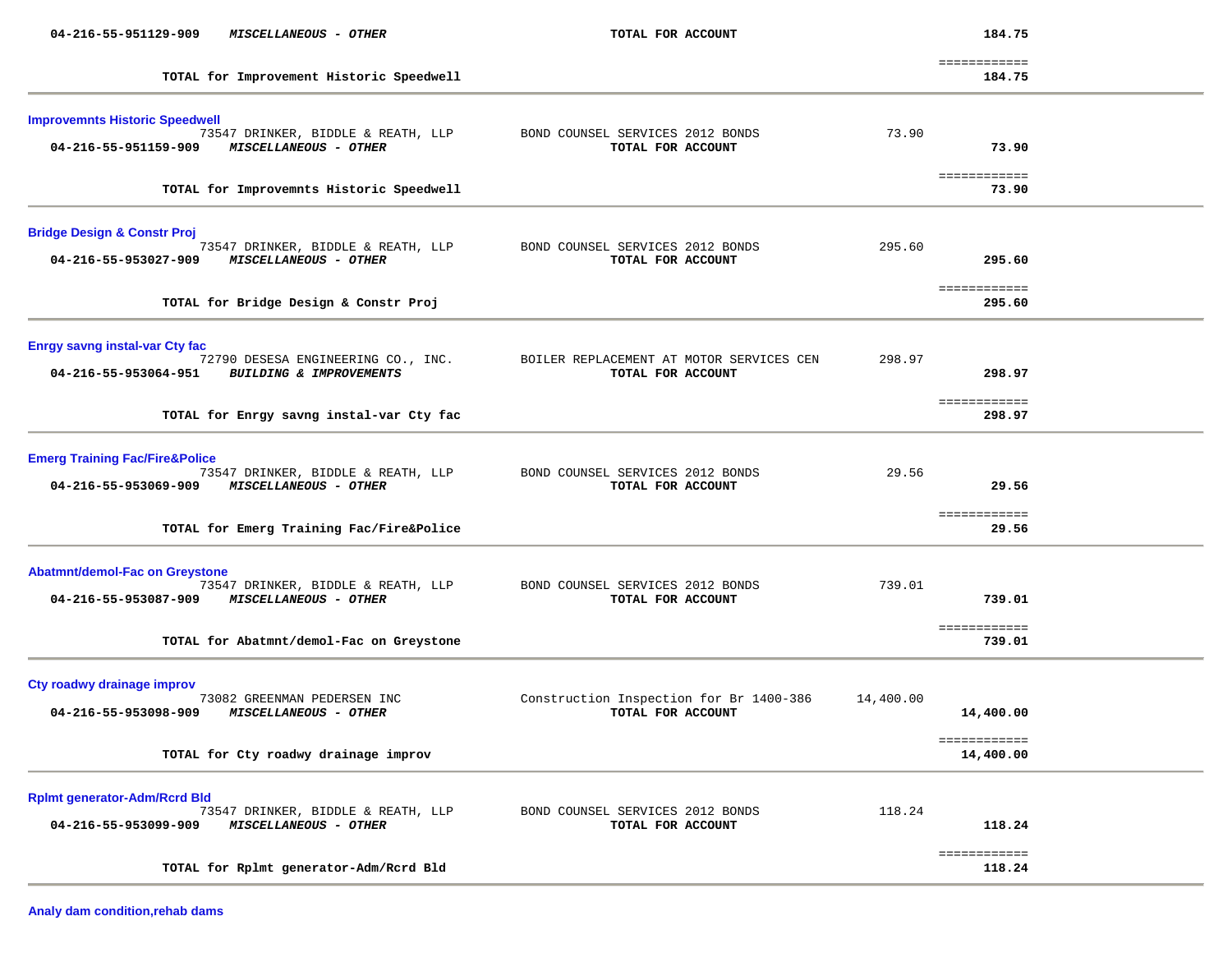| 73099 HATCH MOTT MACDONALD<br>04-216-55-953113-909<br>MISCELLANEOUS - OTHER                                      | INSPECTIONS OF HEDDEN POND & RESERVOIR P<br>TOTAL FOR ACCOUNT                                           | 1,500.00           | 1,500.00                   |  |
|------------------------------------------------------------------------------------------------------------------|---------------------------------------------------------------------------------------------------------|--------------------|----------------------------|--|
| TOTAL for Analy dam condition, rehab dams                                                                        |                                                                                                         |                    | ============<br>1,500.00   |  |
| <b>Upgrd Fire/Sprnklr Sys-var fac</b>                                                                            |                                                                                                         |                    |                            |  |
| 73547 DRINKER, BIDDLE & REATH, LLP<br>MISCELLANEOUS - OTHER<br>04-216-55-953132-909                              | BOND COUNSEL SERVICES 2012 BONDS<br>TOTAL FOR ACCOUNT                                                   | 118.24             | 118.24                     |  |
| TOTAL for Upgrd Fire/Sprnklr Sys-var fac                                                                         |                                                                                                         |                    | ============<br>118.24     |  |
| <b>Bridge DesignConstr varCty Loc</b>                                                                            |                                                                                                         |                    |                            |  |
| 72912 T. Y. LIN INTERNATIONAL<br>MISCELLANEOUS - OTHER<br>04-216-55-953137-909                                   | Eagle Rock Avenue Bridge over the Passai<br>TOTAL FOR ACCOUNT                                           | 335.00             | 335.00                     |  |
| TOTAL for Bridge DesignConstr varCty Loc                                                                         |                                                                                                         |                    | ============<br>335.00     |  |
| <b>Renov CentralAveBldg Greystone</b>                                                                            |                                                                                                         |                    |                            |  |
| 72909 THE MUSIAL GROUP PA<br>73547 DRINKER, BIDDLE & REATH, LLP<br>04-216-55-953146-909<br>MISCELLANEOUS - OTHER | Construction Inspector for Phase 2 Rehab<br>BOND COUNSEL SERVICES 2012 BONDS<br>TOTAL FOR ACCOUNT       | 1,360.00<br>221.70 | 1,581.70                   |  |
| TOTAL for Renov CentralAveBldg Greystone                                                                         |                                                                                                         |                    | ============<br>1,581.70   |  |
| <b>Road Design/Construction</b>                                                                                  |                                                                                                         |                    |                            |  |
| 73055 WATERS, MCPHERSON, MCNEILL, P.C.                                                                           | Stibinger                                                                                               | 431.20             |                            |  |
| 73055 WATERS, MCPHERSON, MCNEILL, P.C.<br>73080 KELLER & KIRKPATRICK                                             | Johanson Holding<br>Realignment of Boonton Avenue/Montville                                             | 288.00<br>3,155.00 |                            |  |
| 72917 KELLER & KIRKPATRICK                                                                                       | Replacement of Morris County Bridges. Pr                                                                | 1,040.00           |                            |  |
| 72913 KELLER & KIRKPATRICK                                                                                       | Morris County Bridge No. 1400-755 Emmans                                                                | 624.00             |                            |  |
| 72915 KELLER & KIRKPATRICK                                                                                       | West Central Avenue-WhartonProf. Svcs. 1                                                                | 780.00             |                            |  |
| 72916 KELLER & KIRKPATRICK                                                                                       | Morris County Bridge - Kinnelon RoadProf                                                                | 624.00             |                            |  |
| 73547 DRINKER, BIDDLE & REATH, LLP<br>04-216-55-953165-909<br>MISCELLANEOUS - OTHER                              | BOND COUNSEL SERVICES 2012 BONDS<br>TOTAL FOR ACCOUNT                                                   | 2,069.23           | 9,011.43                   |  |
| 73261 H & G CONTRACTORS INC.<br>04-216-55-953165-951<br>BUILDING & IMPROVEMENTS                                  | Emergency repairs to Schooley's Mountain<br>TOTAL FOR ACCOUNT                                           | 81,601.09          | 81,601.09                  |  |
| TOTAL for Road Design/Construction                                                                               |                                                                                                         |                    | ============<br>90,612.52  |  |
| <b>Repl Boiler PublSaf/MedicalSvc</b>                                                                            |                                                                                                         |                    |                            |  |
| 04-216-55-953171-951<br><b>BUILDING &amp; IMPROVEMENTS</b>                                                       | 73287 LIBERTY MECHANICAL CONTRACTORS, INC CHILLER REPLACEMENT - A&R BLDG/ 01-02-13<br>TOTAL FOR ACCOUNT | 261, 233. 14       | 261,233.14                 |  |
| TOTAL for Repl Boiler PublSaf/MedicalSvc                                                                         |                                                                                                         |                    | ============<br>261,233.14 |  |
| <b>Roof Replacement Various Facil</b>                                                                            |                                                                                                         |                    |                            |  |
| 73547 DRINKER, BIDDLE & REATH, LLP<br>04-216-55-953172-909<br><b>MISCELLANEOUS - OTHER</b>                       | BOND COUNSEL SERVICES 2012 BONDS<br>TOTAL FOR ACCOUNT                                                   | 406.46             | 406.46                     |  |

============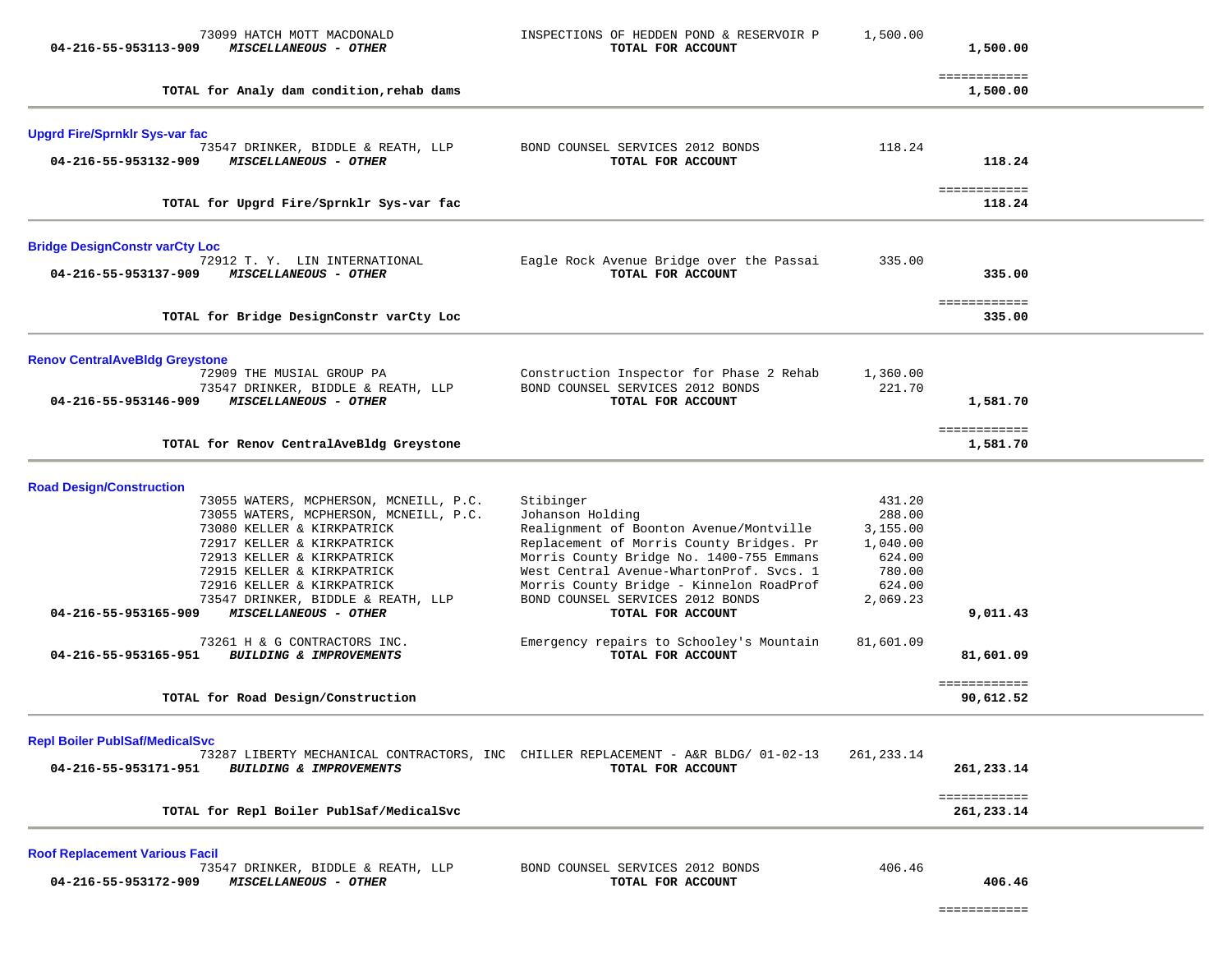| <b>DEPARTMENT 953205</b>                                                                                                                                                                                                                     |           |                           |  |
|----------------------------------------------------------------------------------------------------------------------------------------------------------------------------------------------------------------------------------------------|-----------|---------------------------|--|
| 73547 DRINKER, BIDDLE & REATH, LLP BOND COUNSEL SERVICES 2012 BONDS<br>04-216-55-953205-909 REPLACE HEATING/VENTILATING/AC-VAR FACIL<br>TOTAL FOR ACCOUNT                                                                                    | 81.29     | 81.29                     |  |
| 72790 DESESA ENGINEERING CO., INC. APPLICATION # 1                                                                                                                                                                                           | 40,693.53 |                           |  |
| 04-216-55-953205-951 REPLACE HEATING/VENTILATING/AC-VAR FACIL<br>TOTAL FOR ACCOUNT                                                                                                                                                           |           | 40,693.53                 |  |
| TOTAL for DEPARTMENT 953205                                                                                                                                                                                                                  |           | ============<br>40,774.82 |  |
|                                                                                                                                                                                                                                              |           |                           |  |
| DEPARTMENT 953221                                                                                                                                                                                                                            |           |                           |  |
| 73547 DRINKER, BIDDLE & REATH, LLP BOND COUNSEL SERVICES 2012 BONDS<br>04-216-55-953221-909 INITIAL COSTS - RENOV CENTRALAVE COMPLEX<br>TOTAL FOR ACCOUNT                                                                                    | 517.31    | 517.31                    |  |
| TOTAL for DEPARTMENT 953221                                                                                                                                                                                                                  |           | ============<br>517.31    |  |
| <b>DEPARTMENT 953225</b>                                                                                                                                                                                                                     |           |                           |  |
| McLaughlin Bl225Lot25<br>73030 APPRAISAL SYSTEMS, INC.                                                                                                                                                                                       | 750.00    |                           |  |
| 73031 APPRAISAL SYSTEMS, INC.<br>Wachovia Bank                                                                                                                                                                                               | 750.00    |                           |  |
| 73031 APPRAISAL SYSTEMS, INC.<br>73031 APPRAISAL SYSTEMS, INC.<br>73031 APPRAISAL SYSTEMS, INC.<br>73031 APPRAISAL SYSTEMS, INC.<br>73031 APPRAISAL SYSTEMS, INC.<br>73031 APPRAISAL SYSTEMS, INC.<br>73547 DRINKER, BIDDLE & REATH, LLP<br> | 750.00    |                           |  |
|                                                                                                                                                                                                                                              | 750.00    |                           |  |
|                                                                                                                                                                                                                                              | 750.00    |                           |  |
| Morris County Bridge No. 1401-707, Fland 3,736.04                                                                                                                                                                                            |           |                           |  |
|                                                                                                                                                                                                                                              | 3,695.06  |                           |  |
| 04-216-55-953225-909 BRIDGE DESIGN, RENOV, CONSTRUC - VAR LOC<br>TOTAL FOR ACCOUNT                                                                                                                                                           |           | 11,181.10                 |  |
| 73274 SPARWICK CONTRACTING, INC. Replacement of Bridge No. 1400-386 on Wh 121,882.70<br>04-216-55-953225-951 BRIDGE DESIGN, RENOV, CONSTRUC - VAR LOC TOTAL FOR ACCOUNT                                                                      |           | 121,882.70                |  |
|                                                                                                                                                                                                                                              |           | ============              |  |
| TOTAL for DEPARTMENT 953225                                                                                                                                                                                                                  |           | 133,063.80                |  |
| <b>DEPARTMENT 953235</b>                                                                                                                                                                                                                     |           |                           |  |
| 73547 DRINKER, BIDDLE & REATH, LLP BOND COUNSEL SERVICES 2012 BONDS                                                                                                                                                                          | 221.70    |                           |  |
| 04-216-55-953235-909 UPGRADES TO FIRE/SPRINKLER SYS-VAR FACIL<br>TOTAL FOR ACCOUNT                                                                                                                                                           |           | 221.70                    |  |
| 70880 FIRE FIGHTERS EQUIPMENT CO INC HYDRAFINDER - 5' WITH SPRING AND FLAT BR                                                                                                                                                                | 1,297.00  |                           |  |
| 04-216-55-953235-956 UPGRADES TO FIRE/SPRINKLER SYS-VAR FACIL TOTAL FOR ACCOUNT                                                                                                                                                              |           | 1,297.00                  |  |
| TOTAL for DEPARTMENT 953235                                                                                                                                                                                                                  |           | ============<br>1,518.70  |  |
|                                                                                                                                                                                                                                              |           |                           |  |
| <b>DEPARTMENT 953257</b>                                                                                                                                                                                                                     |           |                           |  |
| 73405 STROBER-WRIGHT ROOFING INC.<br>EMERGENCY ROOF REPAIRS AT THE COUNTY COU<br>04-216-55-953257-951 HURRICANE IRENE -BRIDGE RD& FACIL IMPROV<br>TOTAL FOR ACCOUNT                                                                          | 19,607.50 | 19,607.50                 |  |
| TOTAL for DEPARTMENT 953257                                                                                                                                                                                                                  |           | ============<br>19,607.50 |  |
|                                                                                                                                                                                                                                              |           |                           |  |
| <b>DEPARTMENT 953259</b>                                                                                                                                                                                                                     |           |                           |  |
| BOND COUNSEL SERVICES 2012 BONDS<br>73547 DRINKER, BIDDLE & REATH, LLP<br>RENOVCENTRLAVECOMPLX-STCLARE/NONPROFMALL<br>04-216-55-953259-909<br>TOTAL FOR ACCOUNT                                                                              | 4,434.07  | 4,434.07                  |  |
| 73275 JG DRYWALL LLC<br>Central Avenue ComplexPhase II Rehabilit                                                                                                                                                                             | 38,952.20 |                           |  |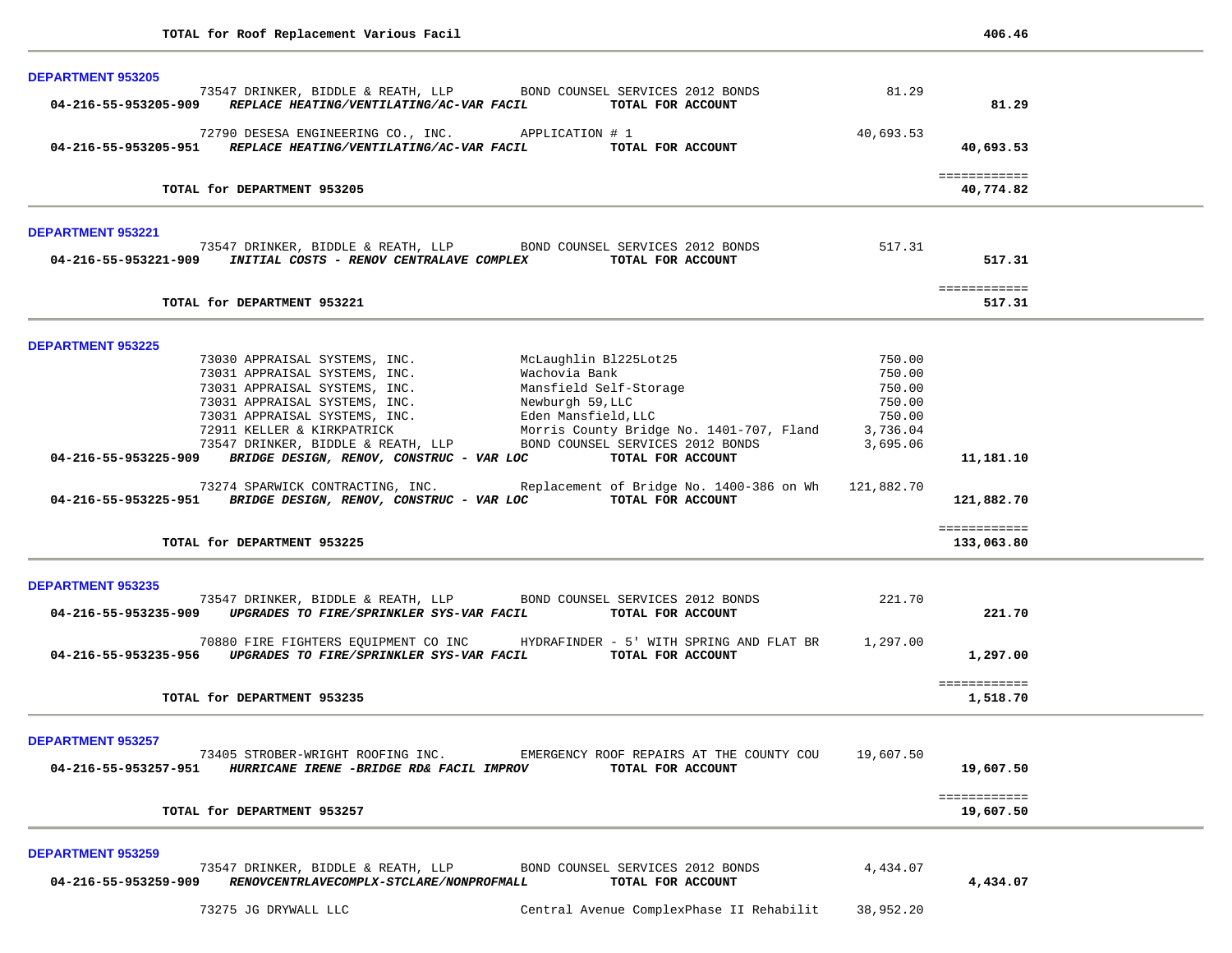| 04-216-55-953259-951                                              | RENOVCENTRLAVECOMPLX-STCLARE/NONPROFMALL                                                                          | TOTAL FOR ACCOUNT                                                                                                                                                                                                                                         |                      | 38,952.20                        |  |
|-------------------------------------------------------------------|-------------------------------------------------------------------------------------------------------------------|-----------------------------------------------------------------------------------------------------------------------------------------------------------------------------------------------------------------------------------------------------------|----------------------|----------------------------------|--|
|                                                                   | TOTAL for DEPARTMENT 953259                                                                                       |                                                                                                                                                                                                                                                           |                      | ============<br>43,386.27        |  |
| <b>DEPARTMENT 953264</b>                                          | 04-216-55-953264-909 DESIGN/CONSTR CENTRALAVEFIELDS-CENTRALPK TOTAL FOR ACCOUNT                                   | 72910 KELLER & KIRKPATRICK                     Central Park Phase IIProf. Svcs. from 12<br>73547 DRINKER, BIDDLE & REATH, LLP         BOND COUNSEL SERVICES 2012 BONDS                                                                                    | 5,095.50<br>3,695.06 | 8,790.56                         |  |
|                                                                   | TOTAL for DEPARTMENT 953264                                                                                       |                                                                                                                                                                                                                                                           |                      | ============<br>8,790.56         |  |
| DEPARTMENT 953266                                                 |                                                                                                                   | 73079 BIRDSALL SERVICES GROUP, INC. PROFESSIONAL SERVICES RENDERED THROUGH 1 13,368.51<br>73078 BIRDSALL SERVICES GROUP, INC. PROFESSIONAL SERVICES RENDERED THROUGH 1 330.00<br>73547 DRINKER, BIDDLE & REATH, LLP BOND COUNSEL SER<br>TOTAL FOR ACCOUNT |                      | 14,141.92                        |  |
|                                                                   | 04-216-55-953266-951 COURTHOUSE ASBESTOSABATEMNT-PUBLIC WORKS TOTAL FOR ACCOUNT                                   | 73248 PYRAMID CONTRACTING CORP. RE: COURTHOUSE - CEILING REPLACEMENT & A 35,828.40<br>73097 PYRAMID CONTRACTING CORP. RE: COURTHOUSE - CEILING REPLACEMENT & A                                                                                            | 263,827.76           | 349,656.16                       |  |
|                                                                   | TOTAL for DEPARTMENT 953266                                                                                       |                                                                                                                                                                                                                                                           |                      | ============<br>363,798.08       |  |
| <b>DEPARTMENT 953269</b>                                          | 04-216-55-953269-909 BRIDGE DESIGN/CONSTR - VAR LOCATIONS TOTAL FOR ACCOUNT<br>TOTAL for DEPARTMENT 953269        | 73547 DRINKER, BIDDLE & REATH, LLP BOND COUNSEL SERVICES 2012 BONDS                                                                                                                                                                                       | 443.41               | 443.41<br>============<br>443.41 |  |
| DEPARTMENT 953270                                                 | 04-216-55-953270-909 ROAD DESIGN/CONSTRUC - VAR LOCATIONS<br>TOTAL for DEPARTMENT 953270                          | 73547 DRINKER, BIDDLE & REATH, LLP BOND COUNSEL SERVICES 2012 BONDS<br>TOTAL FOR ACCOUNT                                                                                                                                                                  | 295.60               | 295.60<br>============<br>295.60 |  |
| <b>DEPARTMENT 953277</b><br>04-216-55-953277-951                  | 71604 ALLSTATE OFFICE INTERIOR INC $W067233/RE: CRTRM # 6 / 12-10-12$<br>CARPET/WINDOWFIXTURES VAR LOC-BLDGS&GRND | TOTAL FOR ACCOUNT                                                                                                                                                                                                                                         | 10,041.98            | 10,041.98<br>============        |  |
|                                                                   | TOTAL for DEPARTMENT 953277                                                                                       |                                                                                                                                                                                                                                                           |                      | 10,041.98                        |  |
| <b>Brdg Design &amp; Constr Var Local</b><br>04-216-55-953862-909 | 72914 T. Y. LIN INTERNATIONAL<br>MISCELLANEOUS - OTHER                                                            | Construction support of Middle Valley Ro<br>TOTAL FOR ACCOUNT                                                                                                                                                                                             | 12,431.73            | 12,431.73                        |  |
|                                                                   | TOTAL for Brdg Design & Constr Var Local                                                                          |                                                                                                                                                                                                                                                           |                      | ============<br>12,431.73        |  |

Cty Bridge Design & Constructi<br>73084 CHERRY WEBER & ASSOC. PC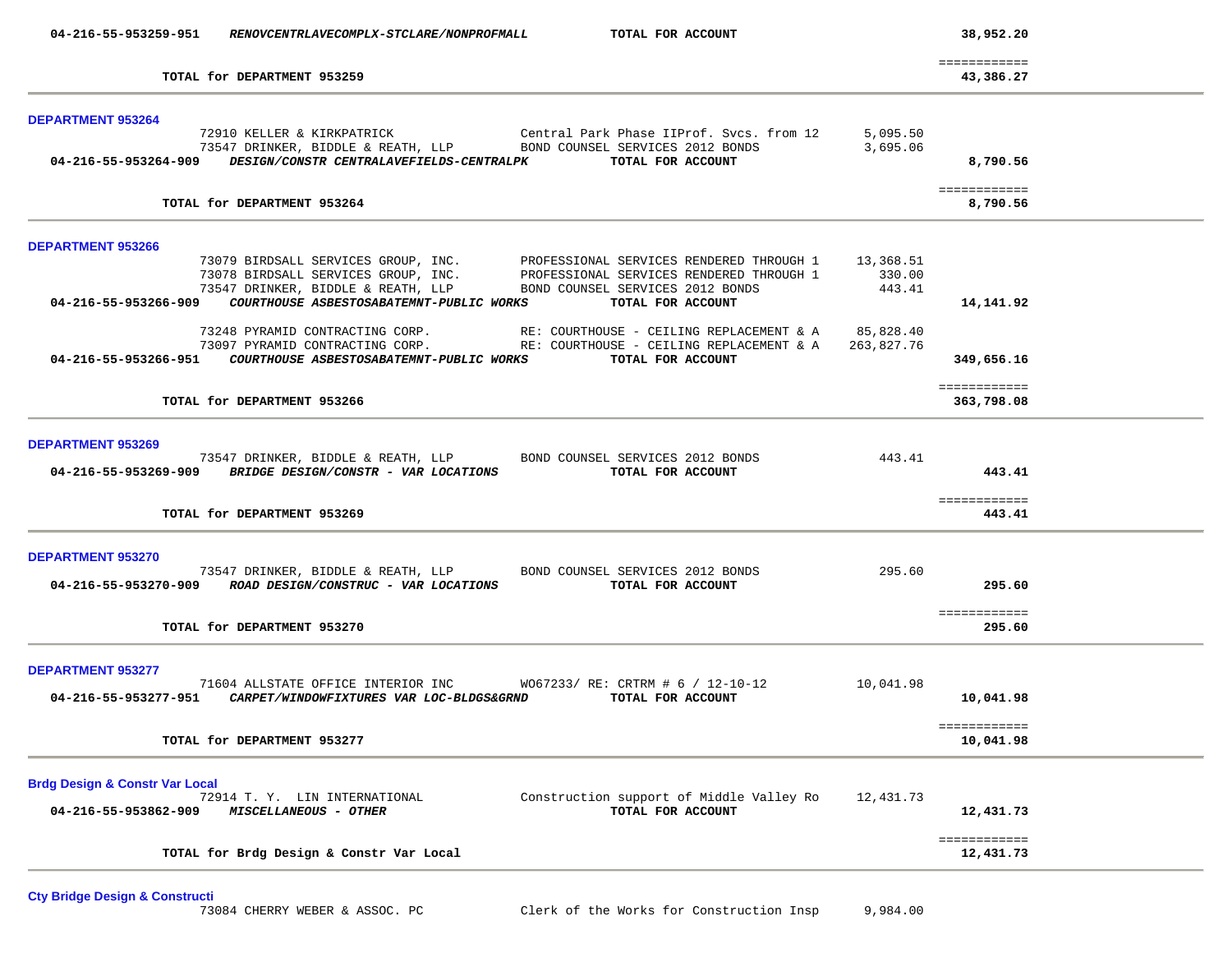|                                           | 72908 KELLER & KIRKPATRICK<br>04-216-55-953975-909 MISCELLANEOUS - OTHER                                                                                          | Construction Inspection-Clerk of Works.<br>TOTAL FOR ACCOUNT                                                                                                                                     | 5,876.00                         | 15,860.00                 |  |
|-------------------------------------------|-------------------------------------------------------------------------------------------------------------------------------------------------------------------|--------------------------------------------------------------------------------------------------------------------------------------------------------------------------------------------------|----------------------------------|---------------------------|--|
|                                           | TOTAL for Cty Bridge Design & Constructi                                                                                                                          |                                                                                                                                                                                                  |                                  | ============<br>15,860.00 |  |
| <b>DEPARTMENT 954200</b>                  |                                                                                                                                                                   |                                                                                                                                                                                                  |                                  |                           |  |
|                                           | 71234 D&B AUTO SUPPLY<br>71234 D&B AUTO SUPPLY<br>71234 D&B AUTO SUPPLY<br>71234 D&B AUTO SUPPLY<br>04-216-55-954200-956 ACQ SHELVE/LADDER/FRIDGE/FREEZER-SHERIFF | Air Tool Kit/Air Ratchet Wrench/Drill &<br>Air Chuck(s), Dual Foot Straight, Item #<br>Air Blow Gun(s), Standard, Item #NTH 904<br>Air Hose - Shop, Re-Coil, Item #BK 57510<br>TOTAL FOR ACCOUNT | 154.00<br>13.09<br>31.17<br>9.82 | 208.08                    |  |
|                                           | TOTAL for DEPARTMENT 954200                                                                                                                                       |                                                                                                                                                                                                  |                                  | ============<br>208.08    |  |
| <b>DEPARTMENT 955201</b>                  |                                                                                                                                                                   |                                                                                                                                                                                                  |                                  |                           |  |
|                                           | 04-216-55-955201-909 IMPROVEMENTS TO MORRIS VIEW                                                                                                                  | 73547 DRINKER, BIDDLE & REATH, LLP BOND COUNSEL SERVICES 2012 BONDS<br>TOTAL FOR ACCOUNT                                                                                                         | 184.75                           | 184.75                    |  |
|                                           | TOTAL for DEPARTMENT 955201                                                                                                                                       |                                                                                                                                                                                                  |                                  | ============<br>184.75    |  |
| <b>DEPARTMENT 955244</b>                  |                                                                                                                                                                   |                                                                                                                                                                                                  |                                  |                           |  |
|                                           | 04-216-55-955244-909 IMPROVEMENTS - MORRIS VIEW HEALTHCARECTR                                                                                                     | 73547 DRINKER, BIDDLE & REATH, LLP BOND COUNSEL SERVICES 2012 BONDS<br>TOTAL FOR ACCOUNT                                                                                                         | 369.51                           | 369.51                    |  |
|                                           | TOTAL for DEPARTMENT 955244                                                                                                                                       |                                                                                                                                                                                                  |                                  | ============<br>369.51    |  |
| <b>DEPARTMENT 955268</b>                  | 04-216-55-955268-909    VARIOUS HEALTH/LIFE SAFETY UPGRADES-MV                                                                                                    | 73547 DRINKER, BIDDLE & REATH, LLP BOND COUNSEL SERVICES 2012 BONDS<br>TOTAL FOR ACCOUNT                                                                                                         | 73.90                            | 73.90                     |  |
|                                           | TOTAL for DEPARTMENT 955268                                                                                                                                       |                                                                                                                                                                                                  |                                  | ============<br>73.90     |  |
| <b>DEPARTMENT 962230</b>                  | 04-216-55-962230-909 CONTINUE FIBERPROJ-LIBRARY/ARBORETM/JAIL                                                                                                     | 73547 DRINKER, BIDDLE & REATH, LLP BOND COUNSEL SERVICES 2012 BONDS<br>TOTAL FOR ACCOUNT                                                                                                         | 295.60                           | 295.60                    |  |
|                                           | TOTAL for DEPARTMENT 962230                                                                                                                                       |                                                                                                                                                                                                  |                                  | ============<br>295.60    |  |
| DEPARTMENT 962231<br>04-216-55-962231-909 | 73547 DRINKER, BIDDLE & REATH, LLP<br>ACQ NEW & REPLACEMENT COMPUTERS FOR IT                                                                                      | BOND COUNSEL SERVICES 2012 BONDS<br>TOTAL FOR ACCOUNT                                                                                                                                            | 679.89                           | 679.89                    |  |
|                                           | TOTAL for DEPARTMENT 962231                                                                                                                                       |                                                                                                                                                                                                  |                                  | ============<br>679.89    |  |
| <b>DEPARTMENT 962267</b>                  |                                                                                                                                                                   |                                                                                                                                                                                                  |                                  |                           |  |
| 04-216-55-962267-909                      | 73547 DRINKER, BIDDLE & REATH, LLP<br>COMPUTER EQUIP PURCHASE - IT                                                                                                | BOND COUNSEL SERVICES 2012 BONDS<br>TOTAL FOR ACCOUNT                                                                                                                                            | 739.01                           | 739.01                    |  |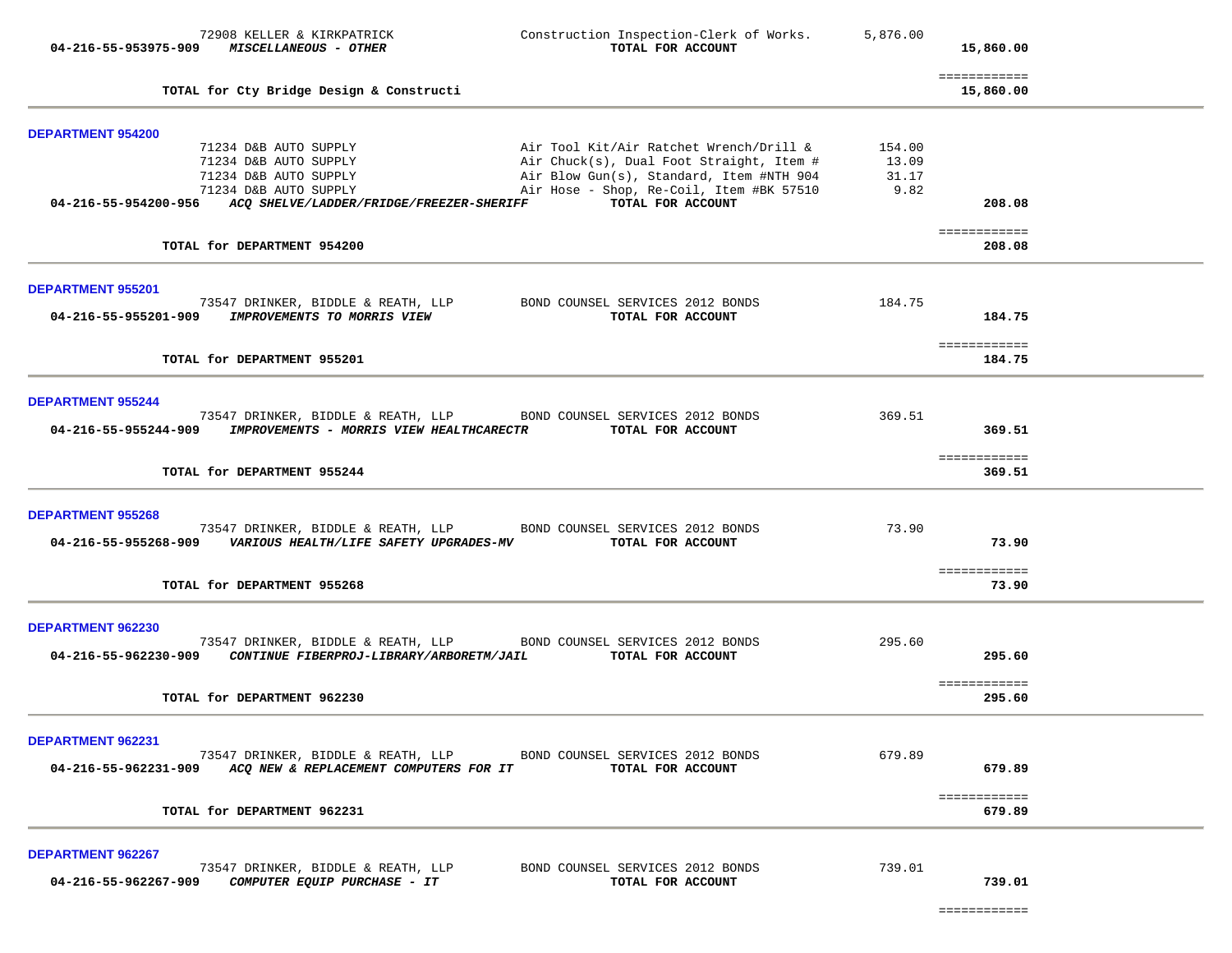| 04-216-55-963232-909 ACQ COMPUTERAIDEDDISPATCH/RECORDSMGMTSYS TOTAL FOR ACCOUNT<br>TOTAL for DEPARTMENT 963232<br>73547 DRINKER, BIDDLE & REATH, LLP BOND COUNSEL SERVICES 2012 BONDS<br>73547 DRINKER, BIDDLE & REATH, LLP BOND COUNSEL SERVICES 2012 BONDS<br>73547 DRINKER, BIDDLE & REATH, LLP BOND COUNSEL SERVICES 2012 BONDS<br>04-216-55-963248-909 REPLACE TRUNKED RADIO SYS-LAW&PUBSAFTEY<br>73010 MOTOROLA SOLUTIONS INC<br>73010 MOTOROLA SOLUTIONS INC <b>Example 2012</b> Partial Billing - Civil Work - Morristow 78,538.85<br>04-216-55-963248-952 REPLACE TRUNKED RADIO SYS-LAW&PUBSAFTEY TOTAL FOR ACCOUNT | 73547 DRINKER, BIDDLE & REATH, LLP BOND COUNSEL SERVICES 2012 BONDS 379.85<br>BOND COUNSEL SERVICES 2012 BONDS<br>TOTAL FOR ACCOUNT<br>Partial Billing - FNE Installation for 2 188,493.24 | 2,039.67<br>2,129.49<br>1,419.66                                                                                                                                                                                                        | 379.85<br>============<br>379.85<br>5,588.82                                                                                                                                                                             |                        |
|------------------------------------------------------------------------------------------------------------------------------------------------------------------------------------------------------------------------------------------------------------------------------------------------------------------------------------------------------------------------------------------------------------------------------------------------------------------------------------------------------------------------------------------------------------------------------------------------------------------------------|--------------------------------------------------------------------------------------------------------------------------------------------------------------------------------------------|-----------------------------------------------------------------------------------------------------------------------------------------------------------------------------------------------------------------------------------------|--------------------------------------------------------------------------------------------------------------------------------------------------------------------------------------------------------------------------|------------------------|
|                                                                                                                                                                                                                                                                                                                                                                                                                                                                                                                                                                                                                              |                                                                                                                                                                                            |                                                                                                                                                                                                                                         |                                                                                                                                                                                                                          |                        |
|                                                                                                                                                                                                                                                                                                                                                                                                                                                                                                                                                                                                                              |                                                                                                                                                                                            |                                                                                                                                                                                                                                         |                                                                                                                                                                                                                          |                        |
|                                                                                                                                                                                                                                                                                                                                                                                                                                                                                                                                                                                                                              |                                                                                                                                                                                            |                                                                                                                                                                                                                                         |                                                                                                                                                                                                                          |                        |
|                                                                                                                                                                                                                                                                                                                                                                                                                                                                                                                                                                                                                              |                                                                                                                                                                                            |                                                                                                                                                                                                                                         |                                                                                                                                                                                                                          |                        |
|                                                                                                                                                                                                                                                                                                                                                                                                                                                                                                                                                                                                                              |                                                                                                                                                                                            |                                                                                                                                                                                                                                         |                                                                                                                                                                                                                          |                        |
|                                                                                                                                                                                                                                                                                                                                                                                                                                                                                                                                                                                                                              |                                                                                                                                                                                            |                                                                                                                                                                                                                                         |                                                                                                                                                                                                                          |                        |
|                                                                                                                                                                                                                                                                                                                                                                                                                                                                                                                                                                                                                              |                                                                                                                                                                                            |                                                                                                                                                                                                                                         |                                                                                                                                                                                                                          |                        |
|                                                                                                                                                                                                                                                                                                                                                                                                                                                                                                                                                                                                                              |                                                                                                                                                                                            |                                                                                                                                                                                                                                         |                                                                                                                                                                                                                          |                        |
|                                                                                                                                                                                                                                                                                                                                                                                                                                                                                                                                                                                                                              |                                                                                                                                                                                            |                                                                                                                                                                                                                                         |                                                                                                                                                                                                                          |                        |
|                                                                                                                                                                                                                                                                                                                                                                                                                                                                                                                                                                                                                              |                                                                                                                                                                                            |                                                                                                                                                                                                                                         | 267,032.09                                                                                                                                                                                                               |                        |
|                                                                                                                                                                                                                                                                                                                                                                                                                                                                                                                                                                                                                              |                                                                                                                                                                                            |                                                                                                                                                                                                                                         |                                                                                                                                                                                                                          |                        |
|                                                                                                                                                                                                                                                                                                                                                                                                                                                                                                                                                                                                                              |                                                                                                                                                                                            |                                                                                                                                                                                                                                         | ============                                                                                                                                                                                                             |                        |
|                                                                                                                                                                                                                                                                                                                                                                                                                                                                                                                                                                                                                              |                                                                                                                                                                                            |                                                                                                                                                                                                                                         |                                                                                                                                                                                                                          |                        |
|                                                                                                                                                                                                                                                                                                                                                                                                                                                                                                                                                                                                                              |                                                                                                                                                                                            |                                                                                                                                                                                                                                         |                                                                                                                                                                                                                          |                        |
|                                                                                                                                                                                                                                                                                                                                                                                                                                                                                                                                                                                                                              |                                                                                                                                                                                            |                                                                                                                                                                                                                                         |                                                                                                                                                                                                                          |                        |
|                                                                                                                                                                                                                                                                                                                                                                                                                                                                                                                                                                                                                              |                                                                                                                                                                                            |                                                                                                                                                                                                                                         |                                                                                                                                                                                                                          |                        |
|                                                                                                                                                                                                                                                                                                                                                                                                                                                                                                                                                                                                                              |                                                                                                                                                                                            |                                                                                                                                                                                                                                         | 82,339.92                                                                                                                                                                                                                |                        |
|                                                                                                                                                                                                                                                                                                                                                                                                                                                                                                                                                                                                                              |                                                                                                                                                                                            |                                                                                                                                                                                                                                         | ============                                                                                                                                                                                                             |                        |
| TOTAL for DEPARTMENT 964281                                                                                                                                                                                                                                                                                                                                                                                                                                                                                                                                                                                                  |                                                                                                                                                                                            |                                                                                                                                                                                                                                         | 82,339.92                                                                                                                                                                                                                |                        |
|                                                                                                                                                                                                                                                                                                                                                                                                                                                                                                                                                                                                                              |                                                                                                                                                                                            |                                                                                                                                                                                                                                         |                                                                                                                                                                                                                          |                        |
|                                                                                                                                                                                                                                                                                                                                                                                                                                                                                                                                                                                                                              |                                                                                                                                                                                            |                                                                                                                                                                                                                                         |                                                                                                                                                                                                                          |                        |
|                                                                                                                                                                                                                                                                                                                                                                                                                                                                                                                                                                                                                              |                                                                                                                                                                                            |                                                                                                                                                                                                                                         | 1,773.63                                                                                                                                                                                                                 |                        |
|                                                                                                                                                                                                                                                                                                                                                                                                                                                                                                                                                                                                                              |                                                                                                                                                                                            |                                                                                                                                                                                                                                         |                                                                                                                                                                                                                          |                        |
|                                                                                                                                                                                                                                                                                                                                                                                                                                                                                                                                                                                                                              |                                                                                                                                                                                            |                                                                                                                                                                                                                                         | ============                                                                                                                                                                                                             |                        |
|                                                                                                                                                                                                                                                                                                                                                                                                                                                                                                                                                                                                                              |                                                                                                                                                                                            |                                                                                                                                                                                                                                         |                                                                                                                                                                                                                          |                        |
|                                                                                                                                                                                                                                                                                                                                                                                                                                                                                                                                                                                                                              |                                                                                                                                                                                            |                                                                                                                                                                                                                                         |                                                                                                                                                                                                                          |                        |
|                                                                                                                                                                                                                                                                                                                                                                                                                                                                                                                                                                                                                              |                                                                                                                                                                                            |                                                                                                                                                                                                                                         |                                                                                                                                                                                                                          |                        |
| 73547 DRINKER, BIDDLE & REATH, LLP BOND COUNSEL SERVICES 2012 BONDS                                                                                                                                                                                                                                                                                                                                                                                                                                                                                                                                                          |                                                                                                                                                                                            | 1,108.52                                                                                                                                                                                                                                |                                                                                                                                                                                                                          |                        |
| 04-216-55-969283-909 HVAC IMPROVEMENTS VARIOUS SYSTEMS - CCM TOTAL FOR ACCOUNT                                                                                                                                                                                                                                                                                                                                                                                                                                                                                                                                               |                                                                                                                                                                                            |                                                                                                                                                                                                                                         | 1,108.52                                                                                                                                                                                                                 |                        |
|                                                                                                                                                                                                                                                                                                                                                                                                                                                                                                                                                                                                                              |                                                                                                                                                                                            |                                                                                                                                                                                                                                         | ============                                                                                                                                                                                                             |                        |
|                                                                                                                                                                                                                                                                                                                                                                                                                                                                                                                                                                                                                              | TOTAL for DEPARTMENT 963248<br>TOTAL for DEPARTMENT 968288                                                                                                                                 | 04-216-55-964281-953 OFFICEFURNITURE/FILING/STORAGE-PROSECUTR TOTAL FOR ACCOUNT<br>73547 DRINKER, BIDDLE & REATH, LLP BOND COUNSEL SERVICES 2012 BONDS<br>04-216-55-968288-909 VAR CAPITAL PROJECTS-MC SCHOOL OF TECH TOTAL FOR ACCOUNT | 63560 OFS/FOF SALES CORP                       Morris County Prosecutor's Office Renova      3,034.72<br>63571 OFS/FOF SALES CORP                    Morris County Proseuctor's Office Renova      79,305.20<br>1,773.63 | 272,620.91<br>1,773.63 |

| 13-290-56-575801-888<br><i><b>WEIGHTS &amp; MEASURES</b></i> | TOTAL FOR ACCOUNT | 15,000.00 |
|--------------------------------------------------------------|-------------------|-----------|
|                                                              |                   |           |
| TOTAL for Weights & Measures                                 |                   | 15,000.00 |